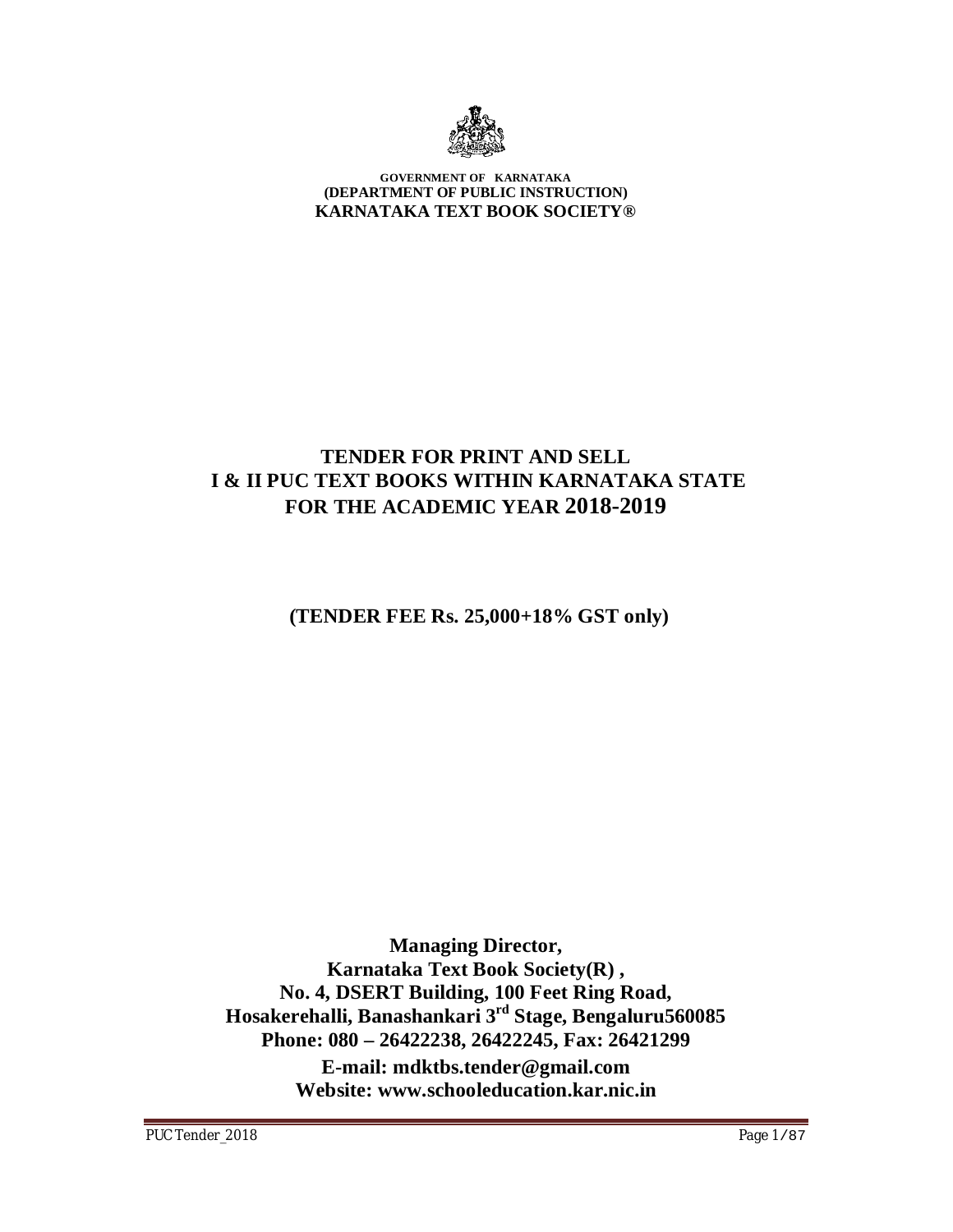

#### **GOVERNMENT OF KARNATAKA (DEPARTMENT OF PUBLIC INSTRUCTION) KARNATAKA TEXT BOOK SOCIETY ®**

Phone: 080 – 26422238, 26422245, No. 4, DSERT Building, 100 Feet Ring Road Fax: 26421299 Hosakerehalli, Banashankari 3rd Stage e-mail id : [mdktbs.tender@gmail.com](mailto:mdktbs.tender@gmail.com) Bengaluru – 560085 **No:A7/ KTBS/2018-19 P.U-Tender-47/2017-18 Dated: 20/01/2018**

#### **SHORT TERM TENDER NOTIFICATION**

(e- procurement)

 Tenders are invited under Two Bid System on Government of Karnataka e-procurement platform from eligible printers having Infrastructure as stipulated in the Tender Document within the States of Karnataka, Maharashtra, Andhra Pradesh, Telangana, Tamil Nadu, Pondicherry, Kerala & Goa to print and supply about **9.70** lakhs of textbooks for I & II PUC Textbooks in the Karnataka State for the year **2018-19**.

| e-procurement portal address | https://eproc.karnataka.gov.in |
|------------------------------|--------------------------------|
| Portal Help line             | 080-25501216 / 080-25501227    |

 There are in all **11** titles of textbooks to be printed, which have been mentioned in **02 package** for bidding as mentioned here under.

| <b>Tender Notification</b>                          | Date of the         | <b>Particulars</b>                                                                         | <b>EMD</b> prescribed                                       |
|-----------------------------------------------------|---------------------|--------------------------------------------------------------------------------------------|-------------------------------------------------------------|
| No.                                                 | <b>Notification</b> |                                                                                            | in lakhs of Rs.                                             |
| <b>No:</b> A7/KTBS/2018-19<br>P.U-Tender-47/2017-18 | $22 - 01 - 2018$    | Packages containing Text<br>books of size $1/4^{\text{th}}$ Crown.<br>(Total-02 packages). | For Package- $1 -$<br>Rs.2.00<br>For Package-2 -<br>Rs.4.00 |

Detailed tender documents are available in the e-portal and are also published for reference in the department website **[www.schooleducation.kar.nic.in.](http://www.schooleducation.kar.nic.in.)**

The last date for submission of Tender is 0**5-02-2018 before 17.30 hrs**. The prequalification bids ( Technical bid ) will be opened online on **8-02-2018** at **10.00 hrs**. online through e-procurement portal. No separate intimation in this regard will be given individually.

The financial bids of only those bidders who satisfy pre-qualification criteria upon evaluation will be opened on specified date mentioned in tender document.

Sd/-

 **Managing Director, Karnataka Text Book Society.**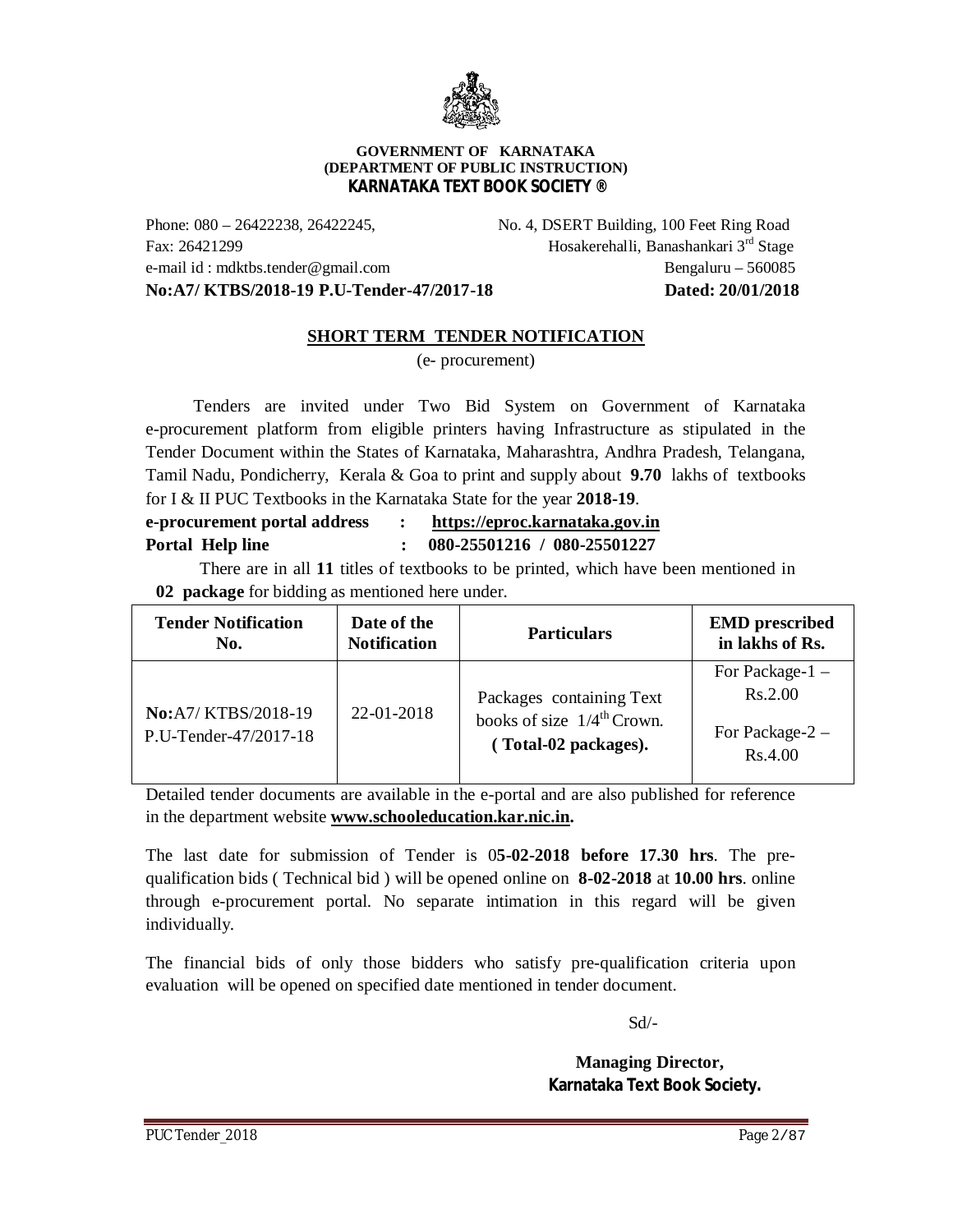

# **GOVERNMENT OF KARNATAKA Office of Managing Director,**

**Karnataka Text Book Society(R),**<br>Phone: 080 – 26422238, 26422245, No. 4, DSERT Bui

e-mail id : [mdktbs.tender@gmail.com](mailto:mdktbs.tender@gmail.com) Bengaluru – 560085

**No:A7/ KTBS/2018-19 P.U-Tender-47/2017-18 Dated: 20/01/2018**

No. 4, DSERT Building, 100 Feet Ring Road Fax: 26421299 Hosakerehalli, Banashankari 3rd Stage

**BID SCHEDULE**

Tender for print and sell I & II PUC Four coloured text books within Karnataka state for the academic year 2018-2019 **(Two Bid system)**

| SI <sub>No</sub> | <b>Particulars</b>         | <b>Particulars</b>                    |
|------------------|----------------------------|---------------------------------------|
| 1                | <b>Bid Reference</b>       | Notification No: A7/KTBS/2018-19 P.U- |
|                  |                            | Tender-47/2017-18 Dt: 22/01/2018      |
| 2                | Online Availability of Bid | 22/01/2018                            |
|                  | Document                   |                                       |
| 3                | Bidding document available | 05/02/2018, 17.30 hrs                 |
|                  | on the site till           |                                       |
| 4                | Last Date for submission   | 05/02/2018, 17.30 hrs                 |
|                  | of Bids                    |                                       |
| 5                | Prebid Meeting             | 29/01/2018 15.00 hrs                  |
| 6                | Time and Date of opening:  |                                       |
|                  | <b>Technical Bid</b>       | 08/02/2018, 10.00 hrs                 |
|                  | <b>Financial Bid</b>       | On or after 14/02/2018, 11.00 hrs     |
| $\overline{7}$   | Opening of Bids            | Online through e-procurement portal   |
|                  |                            |                                       |
| 8                | Address for Communication  | The Managing Director,                |
|                  |                            | Karnataka Textbook Society®           |
|                  |                            | No.4, DSERT Building,                 |
|                  |                            | 100 Ft Ring Road, BSK III Stage,      |
|                  |                            | Bengaluru - 560 085                   |
|                  |                            | Karnataka State, India.               |

Bids must be accompanied by bid security (EMD) and Tender Document Fee.

> Bids will be opened online through e-procurement portal. No separate intimation in this regard will be given individually.

 $\triangleright$  In the event of the date specified for bid submission and opening being declared as a holiday for Karnataka Textbook Society, opening of bids will be on the following working day at the scheduled time.

 $\triangleright$  The opening of financial bid date mentioned above is only tentative actual bid will be opened only after finalization of technical bid.

**Sd/-**

Managing Director Karnataka Text Book Society® Bengaluru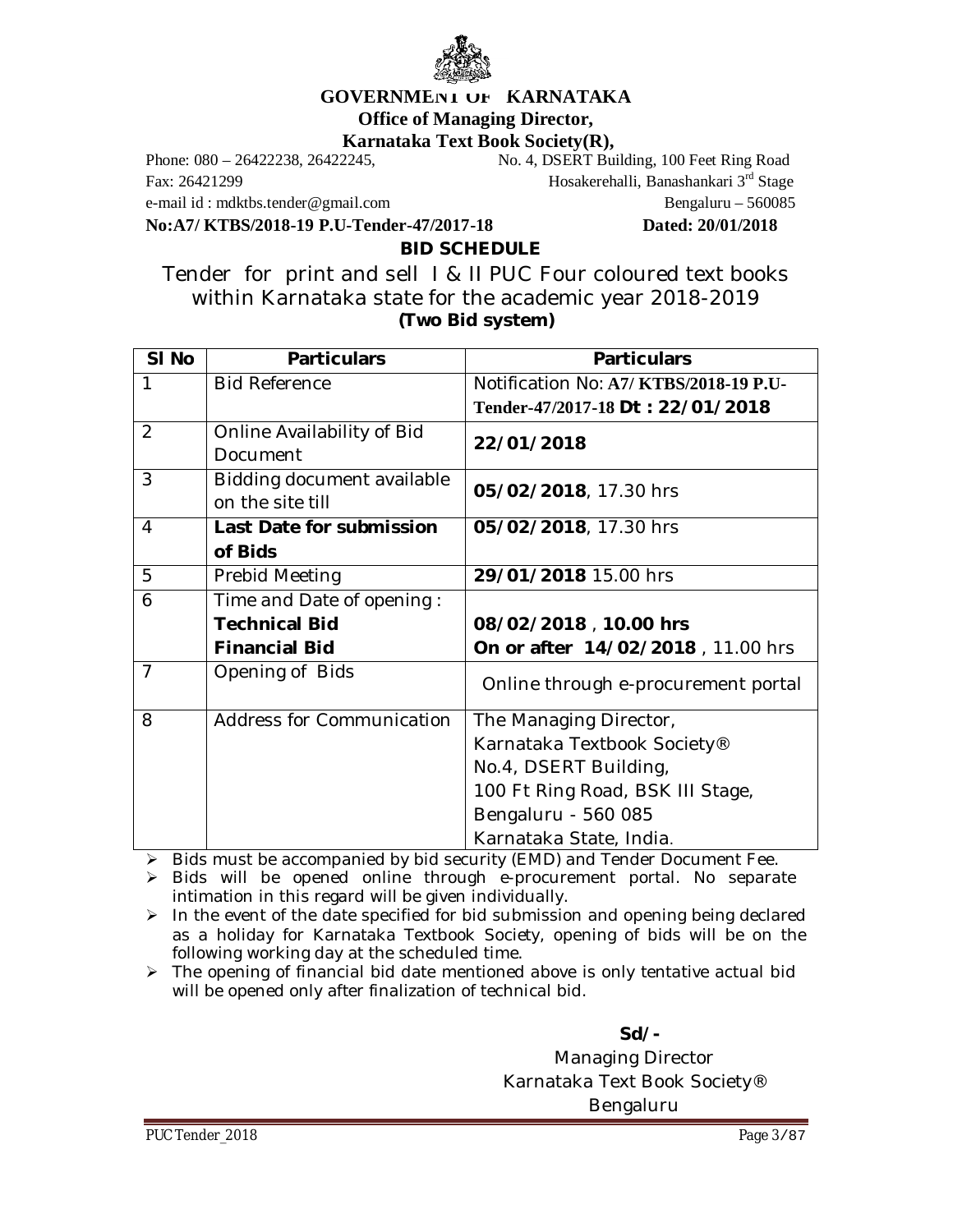# **Contents**

| <b>Section</b>          | <b>Description</b>                                     | Page No   |
|-------------------------|--------------------------------------------------------|-----------|
|                         | Invitation for tenders (IFT)                           | $5 - 6$   |
| $\overline{2}$          | Instructions to tenderers (ITT)                        | $7 - 24$  |
| 3(A)                    | Techno-commercial tender :folder containing form of    | $25 - 38$ |
|                         | tender; EMD form; power of attorney; qualification     |           |
|                         | information; notarized self declaration; district wise |           |
|                         | distributor list; affidavit form                       |           |
| 3(B)                    | Financial tender (folder 2); containing tender form    | 39-41     |
| $\overline{\mathbf{4}}$ | Forms and procedures: letter of acceptance, contract   | $42 - 54$ |
|                         | agreement form; notice to proceed with the contract;   |           |
| 5                       | Schedule of requirements                               | 55        |
|                         | (package and titlewise details)                        |           |
| 6                       | General conditions of contract (GCC);                  | 56-80     |
| 7                       | Special conditions of contract (SCC);                  | 81-84     |
| 8                       | Technical specifications and drawings;                 | 85-86     |
| 9                       | Formats of securities; bank guaratee for EMD; bank     | 87        |
|                         | guarantee for performance security.                    |           |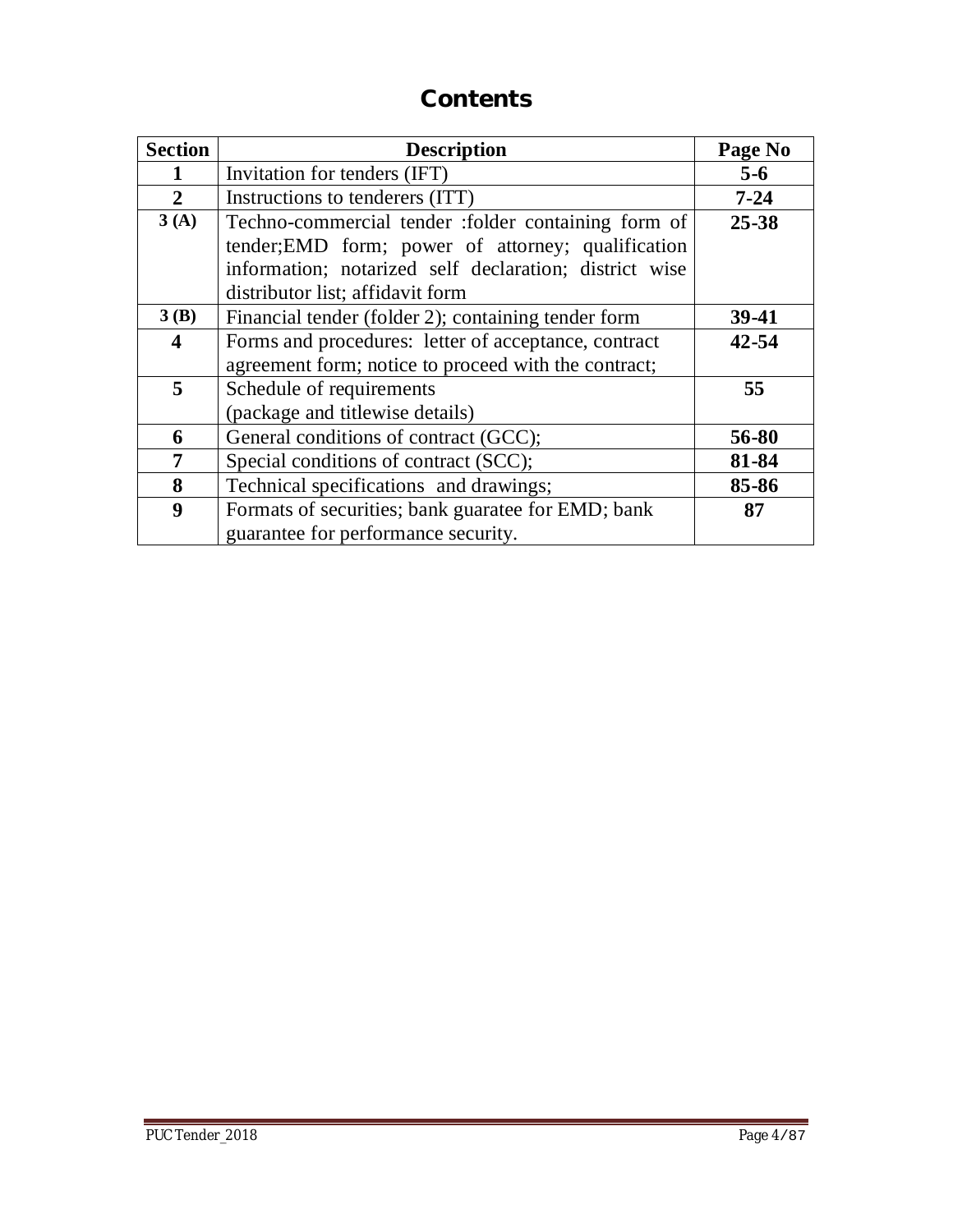## **SECTION 1**

## **INVITATION FOR TENDERS (IFT)**

### Date:19/01/2018 **IFT No.:**

1. The Managing Director, The Karnataka Text Book Society (KTBS) ® , (Employer) invites e-tenders (as per Rule 18-A of the KTPP Act) from eligible Printers (here in after called "Tenderers", for the following:

### **"TENDERS FOR PRINT AND SELL I & II PUC TEXT BOOKS WITHIN KARNATAKA STATE FOR THE ACADEMIC YEAR 2018-2019"**

Two Cover Tender procedure as per Rule 28 of the KTPP Act shall be followed. The Tenderers are required to upload two separate folders. **Techno-Commercial Tender folder :** containing the Earnest Money Deposit details and the details of their capability to undertake the tender (as detailed in ITT Clause 3). Second Folder containing the **Financial Tender.** The First Folder will be opened first and evaluated. The second folder containing the financial tender of those Tenderers found to be qualified to execute the tender are only opened. The Tenderers are advised to note the minimum qualification criteria specified in ITT Clause 3 of the Instructions to Tenderers to qualify for award of the contract.

- 2. Tender documents are available on line in the Government of Karnataka e-procurement portal from **22-01-2018** and the tenders are to be submitted online through the e-procurement portal <https://eproc.karnataka.gov.in> only. Tenders submitted in any other manner will not be accepted. Tenderers are required to obtain Level III digital signature from designated firms (available on the e-procurement portal) and then register with the Government of Karnataka e-procurement platform and submit tenders by using their ID and digital signature.
- 3. Tenderers must provide earnest money deposit of amount **Rs.2.00**lakhs for **Package-1** and **Rs.4.00** lakhs for **Package-2** and pay tender processing fee of **Rs. 25,000+18% GST** as specified in the Tender Document.
- 4. Clarify the issues if any, and to answer questions on any matter that may be raised at that stage as stated in Clause 8.2 of 'Instructions to Tenderers' of the tender document can meet at office of Managing Director, Karnataka Text Book Society (KTBS) ® or through E-Portal or by mail [mdktbs.tender@gmail.com](mailto:mdktbs.tender@gmail.com) till **30.01.2018 within 17.30hrs.**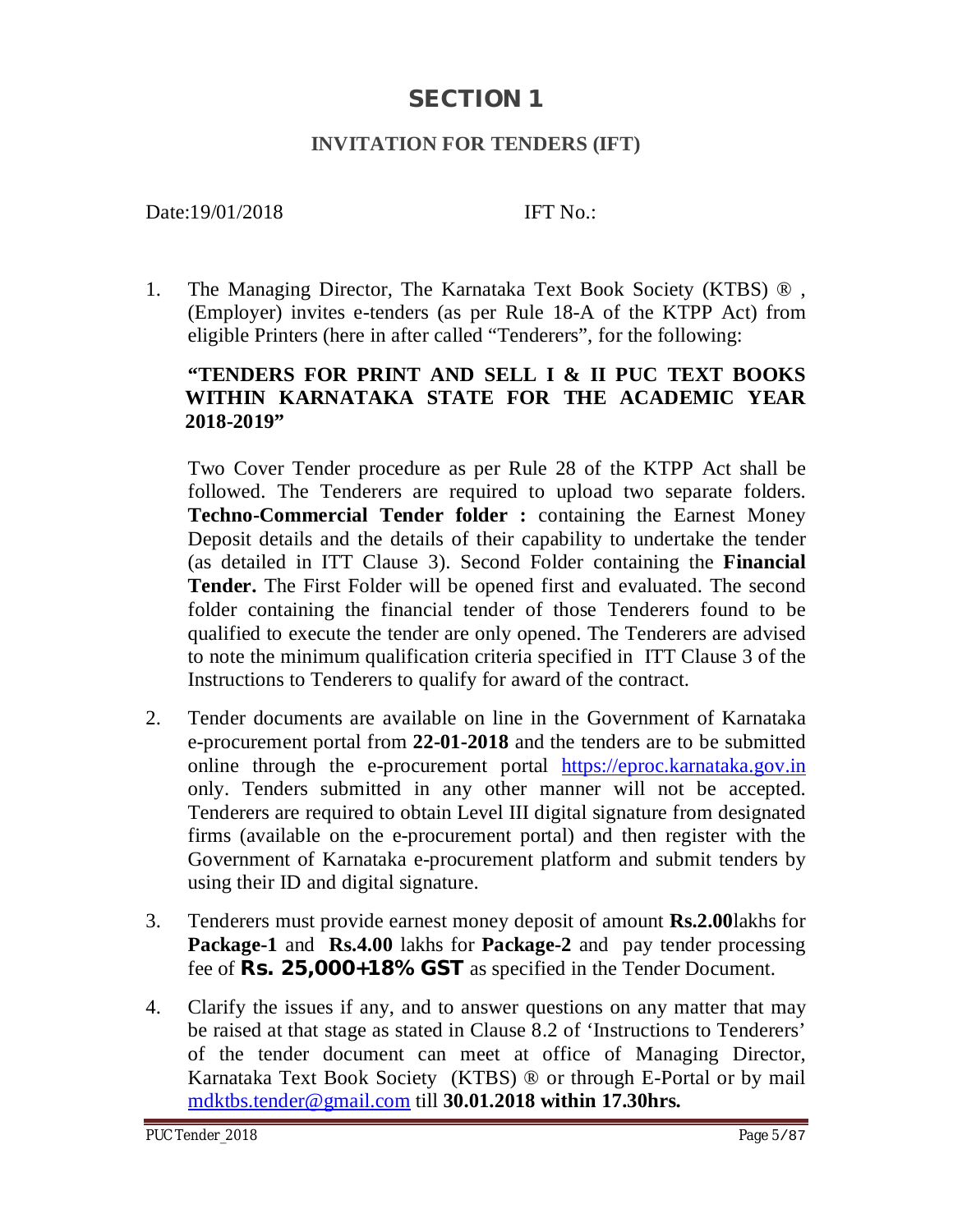- 5. Tenders along with necessary information/documents must be uploaded to the e-procurement portal <https://eproc.karnataka.gov.in> as per tender document on or before **05.02.2018** hours on 5.30pm and First Folder containing the **Techno-Commercial** tender will be opened on **08/02/18** day at the stipulated venue, in the presence of the Tenderers or their authorized representatives who wish to attend. If the office happens to be closed on the date of opening of the tenders as specified, the tenders will be opened on the next working day at the same time and venue.
- 6. Other details can be seen in the tender documents posted on the e-procurement portal.
- 7. The Employer shall not be liable for any delays due to system failure beyond its control. Even though the system will attempt to notify any tender updates, the Employer shall not be liable for any information not received by the Tenderers. It is the Tenderer's responsibility to verify the e-procurement portal for the latest information related to the tender. E-mail address of the Helpdesk is [hphelpdesk.blr@intarvo.com.](mailto:hphelpdesk.blr@intarvo.com.) E-procurement portal help desk telephone numbers are: (080) - 25501216/ 25501227 (**Timings 9.00 hours to 21.00 hours**). The Tenderer is required to ensure browser capability of the computer well in advance to the last date and time for receipt of the tenders. The Employer shall not be responsible for non-accessibility of e-procurement portal due to internet connectivity issues and technical glitches.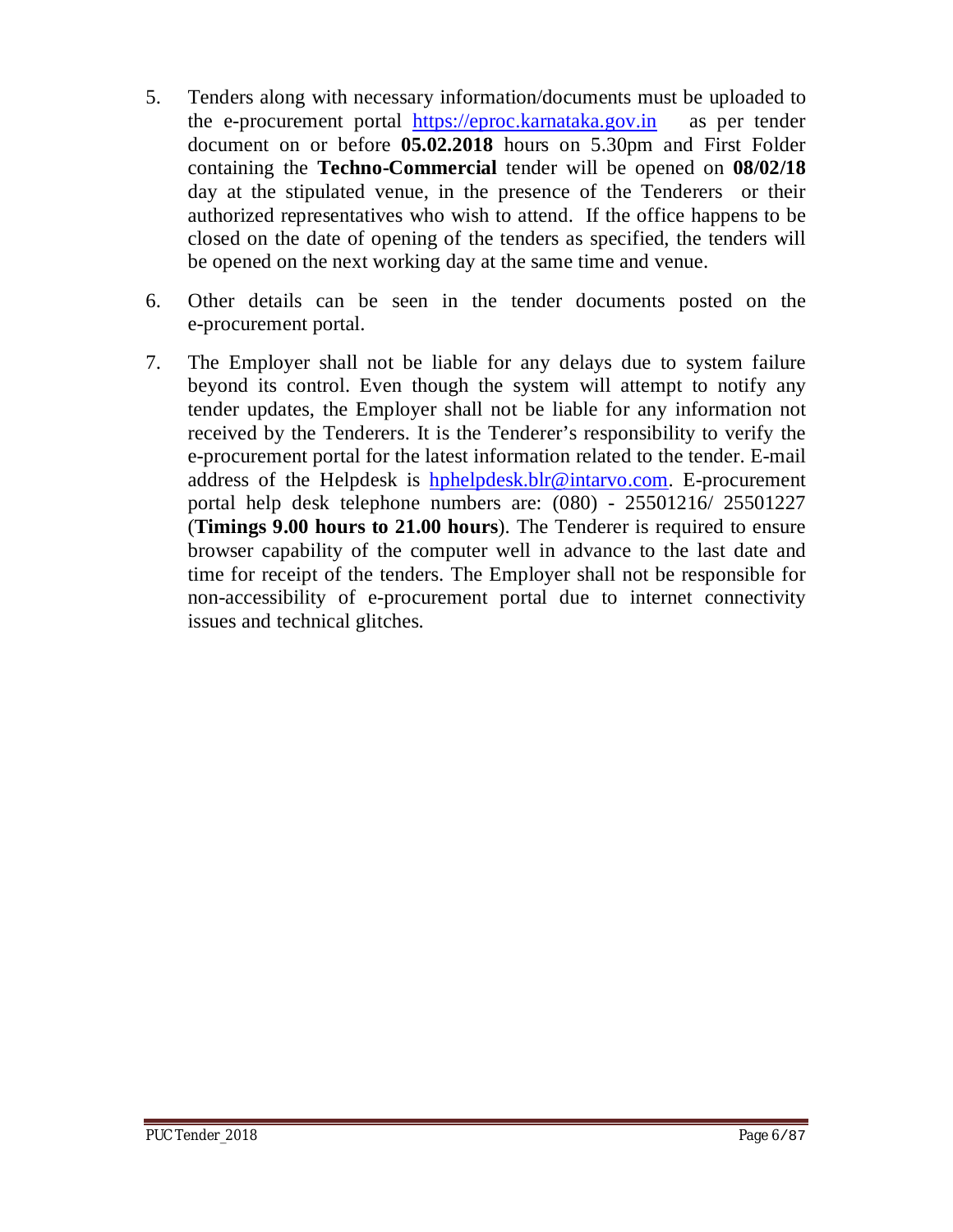# **SECTION 2**

## **INSTRUCTIONS TO TENDERERS (ITT)**

## **TABLE OF CLAUSES**

| <b>Clause No</b> | <b>Topic</b>                                                            | Page No   |
|------------------|-------------------------------------------------------------------------|-----------|
| A. Introduction  |                                                                         |           |
| $\mathbf{1}$     | Scope of Tender;                                                        | $7 - 13$  |
| $\overline{c}$   | Eligible Tenderers;                                                     |           |
| 3                | Qualification of the Tenderer                                           |           |
| 4                | One Tender per Tenderer;                                                |           |
| 5                | Cost of Tendering                                                       |           |
| 6                | Site Visit;                                                             |           |
|                  | <b>B.</b> Tender document                                               |           |
| 7                | <b>Contents of Tender Documents;</b>                                    | $13 - 14$ |
| 8                | <b>Clarification of Tender Documents</b>                                |           |
| 9                | <b>Amendment of Tender Documents</b>                                    |           |
|                  | <b>C.</b> Preparation of Tender                                         |           |
| 10               | Language of Tender                                                      | $15 - 18$ |
| 11               | Documents Constituting the Tender;                                      |           |
| 12               | <b>Tender Forms</b>                                                     |           |
| 13               | <b>Tender Prices</b>                                                    |           |
| 14               | <b>Tender Currency</b>                                                  |           |
| 15               | Earnest Money Deposit and Tender Processing Fee;                        |           |
| 16               | Period of Validity of Tenders;                                          |           |
| 17               | Format and Signing of Tender                                            |           |
|                  | D. Submission of Tenders                                                |           |
| 18               | Uploading of Tenders through e-procurement portal;                      | 18-19     |
| 19               | Deadline for submission/uploading of Tenders                            |           |
| 20               | Late Tenders                                                            |           |
| 21               | Modification and Withdrawal of Tenders                                  |           |
|                  | E. Tender opening and Evaluation of Tenders                             |           |
| 22               | Evaluation of Techno commercial tender                                  | $20 - 22$ |
| 23               | Contacting the Employer;                                                |           |
|                  | F. Award of Contract                                                    |           |
| 24               | Award Criteria                                                          | $22 - 24$ |
| 25               | Employer's Right to accept any Tender and to reject any or all Tenders; |           |
| 26               | Notification of Award and signing of Agreement                          |           |
| 27               | Performance Security;                                                   |           |
| 28               | Advance Payment and Security *Deleted                                   |           |
| 29               | <b>Corrupt and Fraudulent Practices</b>                                 |           |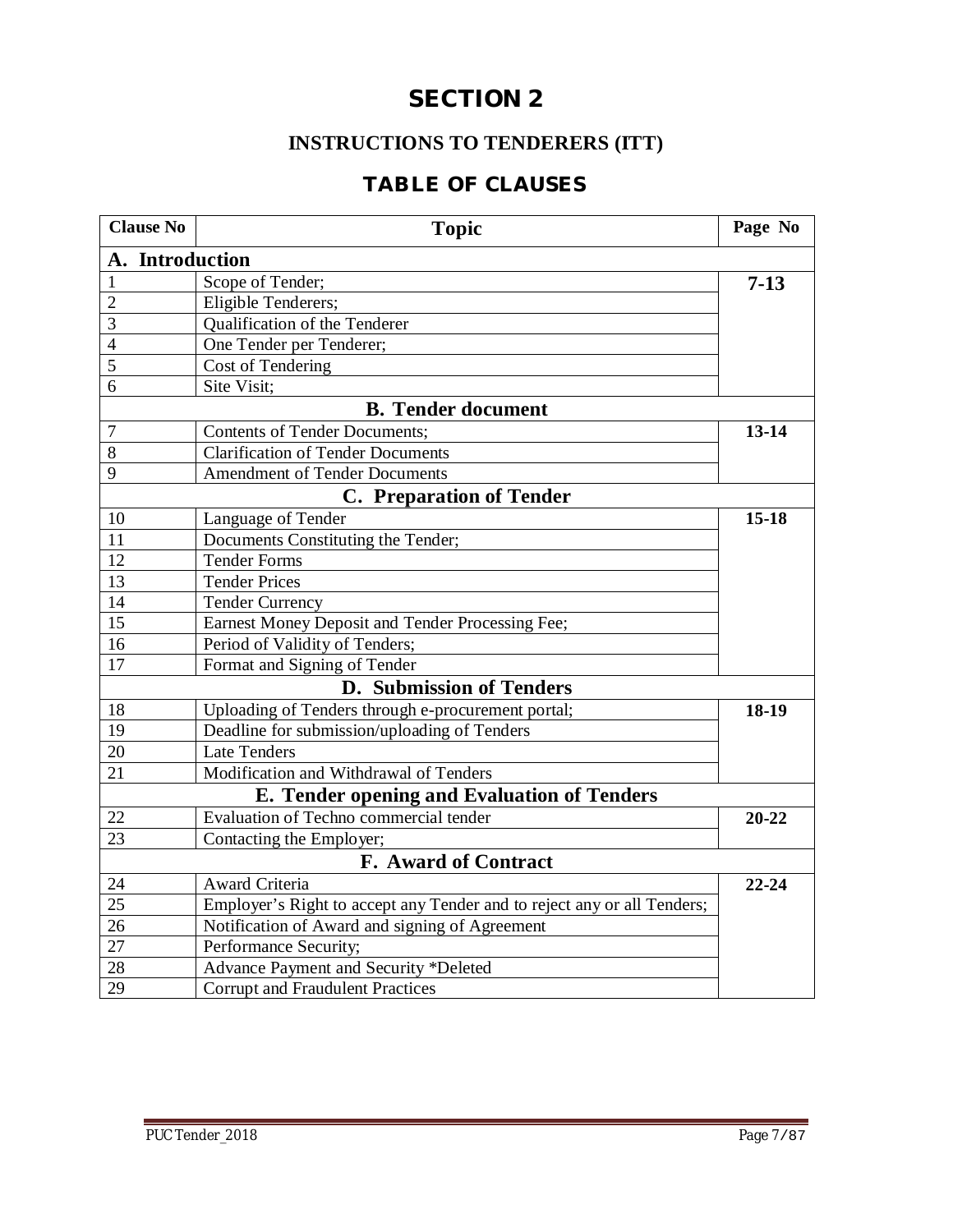## **INSTRUCTION TO TENDERERS**

# **A. Introduction:**

### **1. Scope of Tender:**

- 1.1 The Karnataka Text Book Society (KTBS), herein referred to as the "Society" is registered under the Societies Act, functioning under the Education Department of Government of Karnataka (GOK). The Society is wholly financed by GOK. GOK vide its order No ED 95 DGO 2005, Bengaluru Dated:04.01.2006 has appointed KTBS as agency to tender for the work of Print and Sell Pre-university College I & II Year Text books for the academic year 2018-2019 on behalf of Department of Pre-University Education of GOK.
- 1.2 The Managing Director, KTBS (Referred to as Employer in these documents) invites tenders following "Two Cover tender Procedure", from eligible Tenderers for "**PRINT AND SELL I & II PUC TEXT BOOKS WITHIN KARNATAKA STATE FOR THE ACADEMIC YEAR 2018-2019 )"** for **Two Packages** as detailed in the Table given in the Invitation for Tenders (IFT). The Tenderers may submit tenders for the Packages as detailed in the Table given in the Invitation for Tenders (IFT).
- 1.3 The successful tenderer, who is called "Concessionaire", would be required to print and sell the books included in the Package awarded to him, as per terms and conditions stipulated in the tender documents within the State of Karnataka for the academic year 2018-19 through its distributors. No payments shall be made by the Government of Karnataka or KTBS or Department of Pre-University Education.

### **2. Eligible Tenderers:**

- **2.1.** Tenderers should not be associated, or have been associated in the past, directly or indirectly with a firm or any of its affiliates which have been engaged by the Employer to provide consulting services for the preparation of the design, specifications, and other documents to be used for the Packages to Print and Sell Text books under this Invitation of Tenders.
- **2.2.**Tenderers shall not be under a declaration of ineligibility for corrupt and fraudulent practices issued by Government of Karnataka.
- **2.3.**Tenders from Joint Ventures are not acceptable.

#### **3. Qualification of the Tenderer for the various Packages:**

3.1 All Tenderers shall upload to the e-procurement portal <http://eproc.karnataka.gov.in> the requested information (in First Folder Techno-Commercial tender) accurately and in sufficient detail as also the requested documents as stipulated in **Section 3**;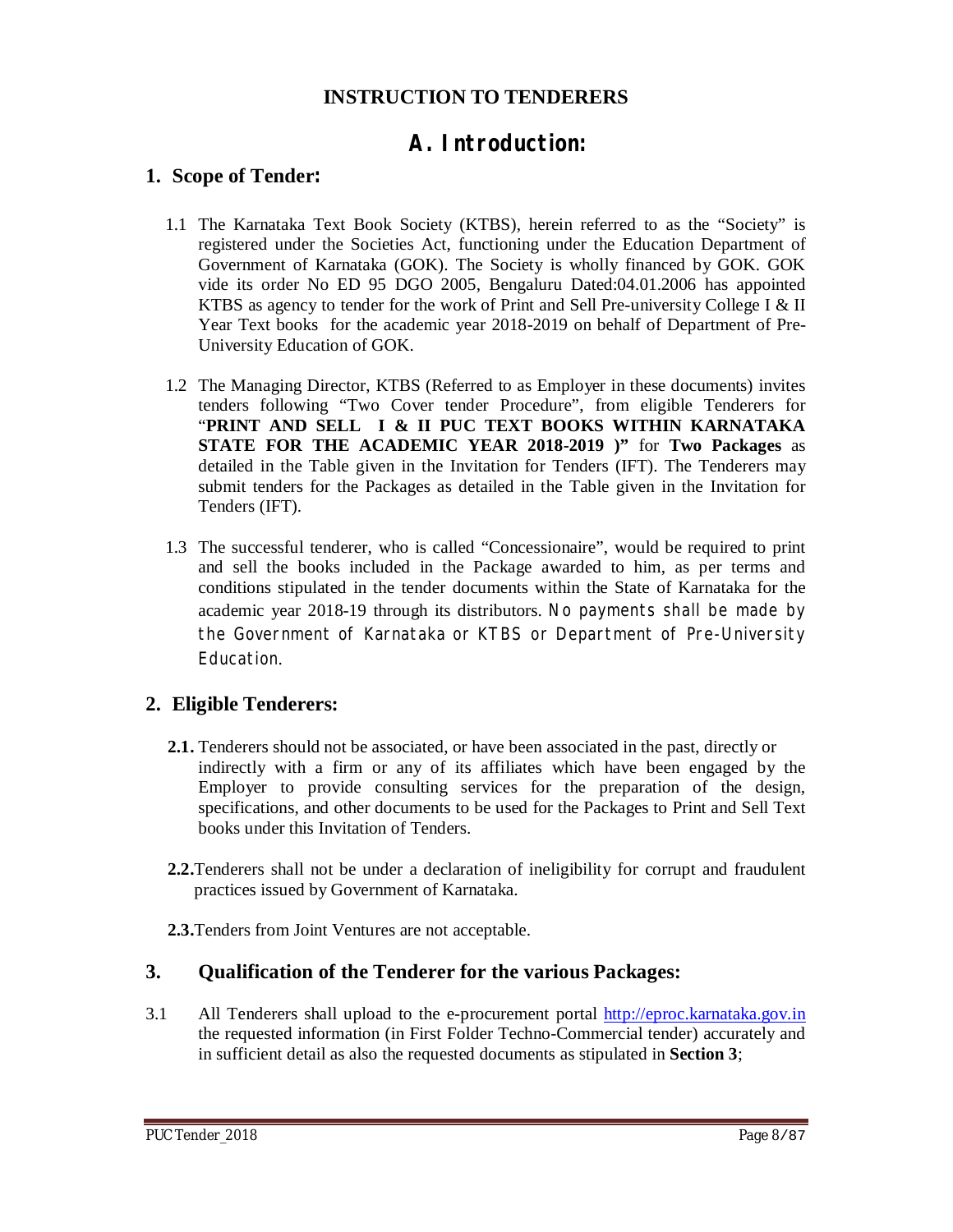3.2 To qualify for award of this Concessionaire Contract for the various Packages included in the IFT, each Tenderer in its name should have in the last five years i.e. 2012-2013 to 2016-17):

|      | Financial   Criteria (a) | Criteria (b)                                                            |
|------|--------------------------|-------------------------------------------------------------------------|
| Year |                          | Achieved in at least two financial Satisfactorily completed as prime    |
|      |                          | years a minimum financial turn contractor, at least one contract of     |
|      |                          | over of Rs.40.00(lakhs) (in all printing text or similar books of       |
|      |                          | classes of Printing works only) $\vert$ value not less than $(Rs$ 20.00 |
|      |                          | Lakhs)                                                                  |
|      |                          |                                                                         |

### 3.3 **Each Tenderer should further demonstrate Following Infrastructure**;

| Sl <sub>No</sub> | Machinery / Other requirements prescribed by the purchaser                                                                                                                                                                                                     | Qty / Unit<br>prescribed |
|------------------|----------------------------------------------------------------------------------------------------------------------------------------------------------------------------------------------------------------------------------------------------------------|--------------------------|
|                  | <b>Pre-Printing machinery</b>                                                                                                                                                                                                                                  |                          |
| $\mathbf{1}$     | Computer to Plate making plant with processor capable of making<br>plates Double Crown, A-1 and such similar sizes                                                                                                                                             | <b>One Unit</b>          |
|                  | <b>Printing machinery</b>                                                                                                                                                                                                                                      |                          |
| $\mathbf{1}$     | Four colour web offset machine with a minimum cut off 508 mm,<br>reel width 760 mm or more, with one quarter folder. The rated<br>speed of the machine with quarter folding shall not be less than<br>10,000 cycles per hour.                                  | <b>One Unit</b>          |
| 2                | Four colour sheet fed CPC offset printing machine with a Sheet<br>size of $485$ mmX660mm $(19"x26")$ or above capable of printing<br>on Boards of at least 220 GSM.                                                                                            | <b>One Unit</b>          |
|                  | <b>Binding and Finishing Machinery</b>                                                                                                                                                                                                                         |                          |
| $\mathbf{1}$     | Fully automatic stand alone perfect binding machine of minimum<br>6 clamps with 2000 cycles per hour OR equivalent productivity or<br>more.<br>(Note: required to achieve at least a production of at least 15,000<br>books per shift.)                        | One unit                 |
| $\overline{2}$   | Fully automatic 3 side cutting machine capable trimming books of<br>crown $1/4$ <sup>th</sup> size on 3 sides at a time.<br>(Note: It is essential to trim the books in a three side trimmer to<br>achieve the speed and correct right angles at the corners.) | one unit                 |
| 3                | Fully automatic programmatic cutting machine 92 cm (32 inches)                                                                                                                                                                                                 | one unit                 |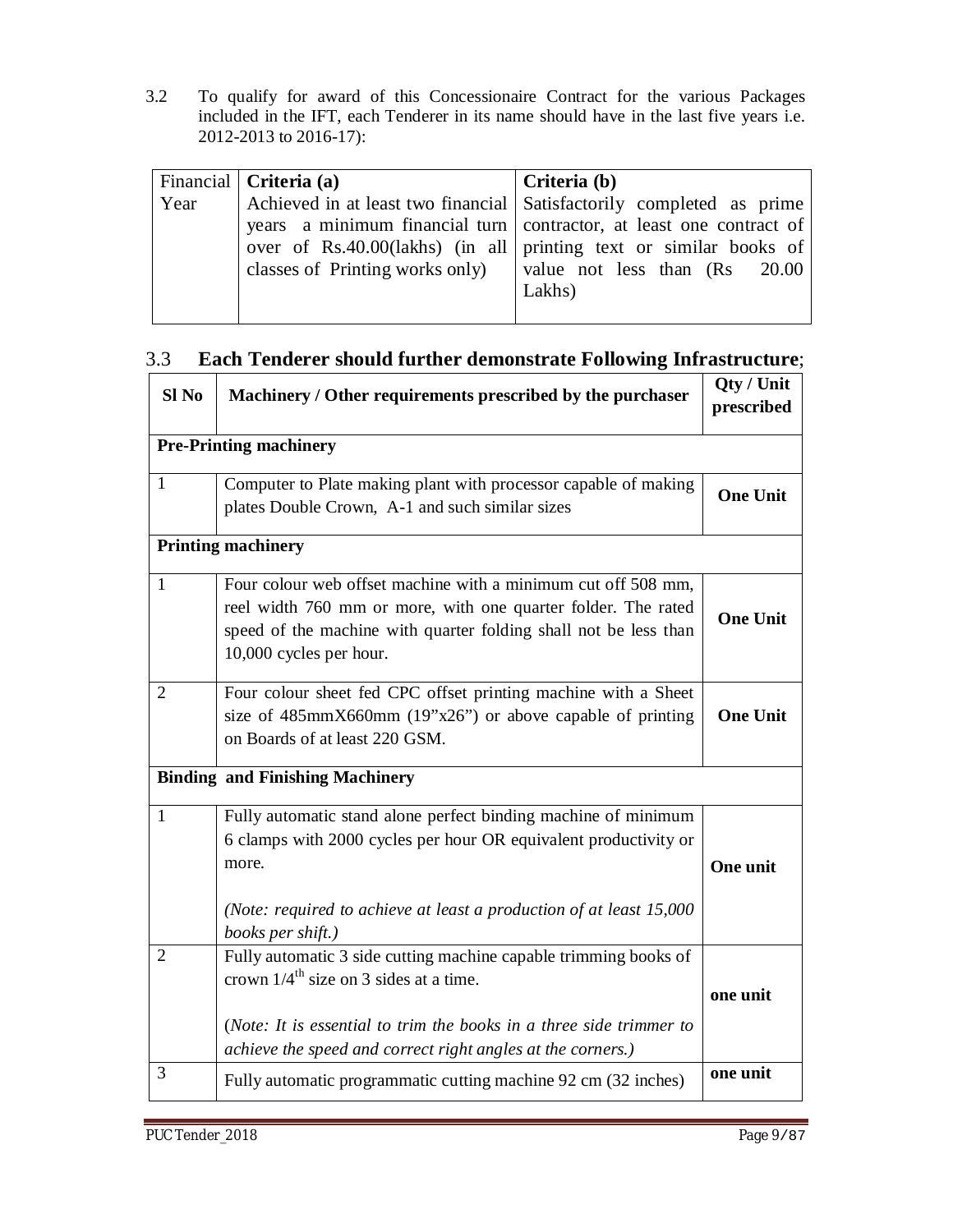|                | size (min)                                                             |          |
|----------------|------------------------------------------------------------------------|----------|
|                | (Note: Required to cut the Cover Boards etc.)                          |          |
| $\overline{4}$ | Offline or inline UV varnishing machine                                | one unit |
|                | 0r                                                                     |          |
|                | Wet / thermal lamination machine of Minimum feed width of $18$ "       |          |
|                | <b>Manpower, Factory and Storage Space</b>                             |          |
|                | The plant shall be operated by qualified and trained manpower          |          |
|                | with qualified supervisors for quality checking in the production      |          |
|                | line.                                                                  |          |
|                | The plant shall be well planned and is required to be in easily        |          |
|                | accessible location. It is expected to be laid out in an area of about |          |
|                | 10,000 sq feet to have easy and safe movement of the materials.        |          |
|                | The storage space shall be at least another 10,000 sq feet covered     |          |
|                | area for the safe storage of finished goods as well as to stock the    |          |
|                | paper.                                                                 |          |
|                |                                                                        |          |

## **Quality Parameters and Specifications**

The following quality parameters with tolerance limits prescribed by BIS are required to be strictly adhered to by the Suppliers

## **Raw Materials**

**Paper:** The Paper shall be Maplitho with the following specifications

| SI no.         | <b>Properties</b>                           | <b>Requirement</b> | <b>Reference</b> |
|----------------|---------------------------------------------|--------------------|------------------|
| 1              | <b>GSM</b>                                  | 80 gsm             |                  |
| $\overline{2}$ | Tensile Index                               | 20/40              | IS 1848:1991     |
|                | CD/MD                                       |                    |                  |
| 3              | Brightness (Minimum) %                      | 80 %               | $-do-$           |
| 4              | Opacity (Minimum)                           | 85 %               | $-do-$           |
| 5              | Cobb, max avg                               | 28                 | $-do-$           |
| 6              | Wax pick                                    | No. 10A Clear      | $-do-$           |
| 7              | Smoothness ml/min,<br>(Bendsten) max<br>Top | 200                | -do-             |
|                | Wire                                        | 250                | $-do-$           |
| 8              | Colour                                      | White              |                  |
| 9              | Type of Pulp                                | Type-A             | IS 1848:2007     |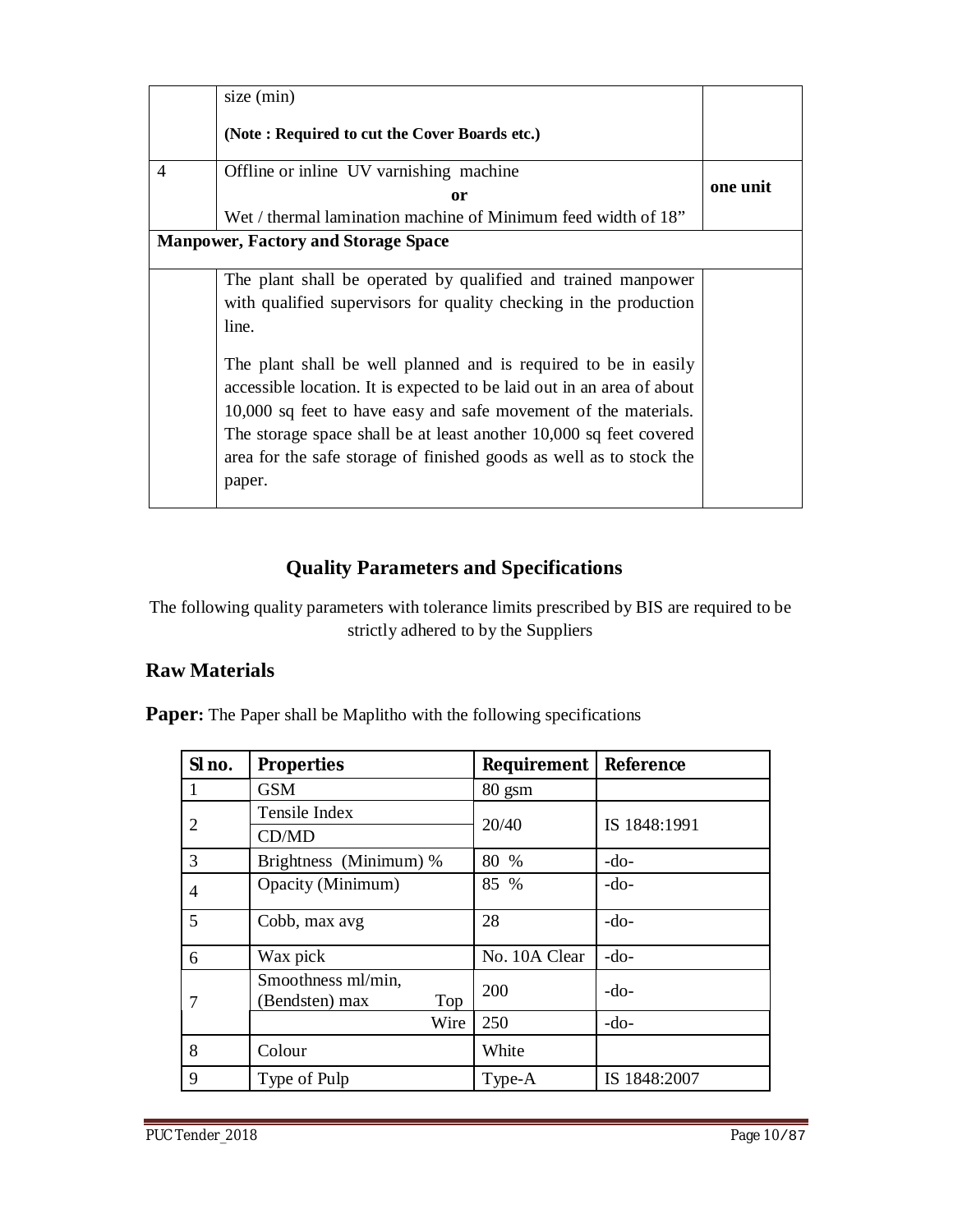Art Board: The Printer shall use both side coated Art Boards with the following specifications.

| Sl no.         | <b>Properties</b>      | <b>Requirement</b> | <b>Tolerence</b> |
|----------------|------------------------|--------------------|------------------|
|                | <b>GSM</b>             | $220$ gsm          | $+/- 2.5%$       |
| $\mathcal{D}$  | Bulk                   | $0.86$ cc/gm       | $+/- 0.03$       |
|                | Bending stiffness      | 11/20              | minimum          |
|                | CD/MD                  |                    |                  |
|                | Brightness (Minimum) % | $88 \pm 2 \%$      | $-do-$           |
| $\overline{5}$ | Gloss                  | $75 + 5\%$         | $-do-$           |
| 6              | Colour                 | White              |                  |

It is recommended to use the Boards of the following Mills or the Mills of equivalent capacity and who can produce the Boards with equivalent quality parameters. The equivalence shall be certified by the DPS and which shall be final.

- a) Art Board manufactured by JK Paper mill **or** Ballarpur Industries Limited (BILT) **or** Imported or equivalent
- b) Ivory Boards of JK Paper mills **or** equivalent
- c) BSC Boards manufactured by TNPL **or** Equivalent.

### **Inks**

The Supplier shall use only branded inks and other chemicals.

### **Printing Plates**

The Supplier shall use only branded printing plates. Only soft copies are provided by the purchaser. the plate making shall be by CTP method and only good quality and branded chemicals shall be used for the making of plates.

#### **Hot Melt Adhesive**

Branded hot melt adhesives compatible for the perfect binding machine shall only be used.

### **Book size**

For Crown ¼ Size the print area to be 330sqcm. The trimmed Book size has to be **18.3x24.5** cms.

### **Printing Quality**

- 1. Printing shall be good, having uniform inking of sufficient depth.
- 2. There shall be no aberration of colours, wherever colour printing is done. In other words colour registration shall be flawless.
- 3. The texts shall be strong, legible and readable.
- 4. The printed illustrations shall be clearly well defined.
- 5. The prints shall be free from defects like offsetting, smudging, tilting, mis-register, scumming, slur, ragged print, light and dark shades etc.,
- 6. The text must have balanced margin in each page as per the design provided.
- 7. The Text book should be in conformity with the approved dummy.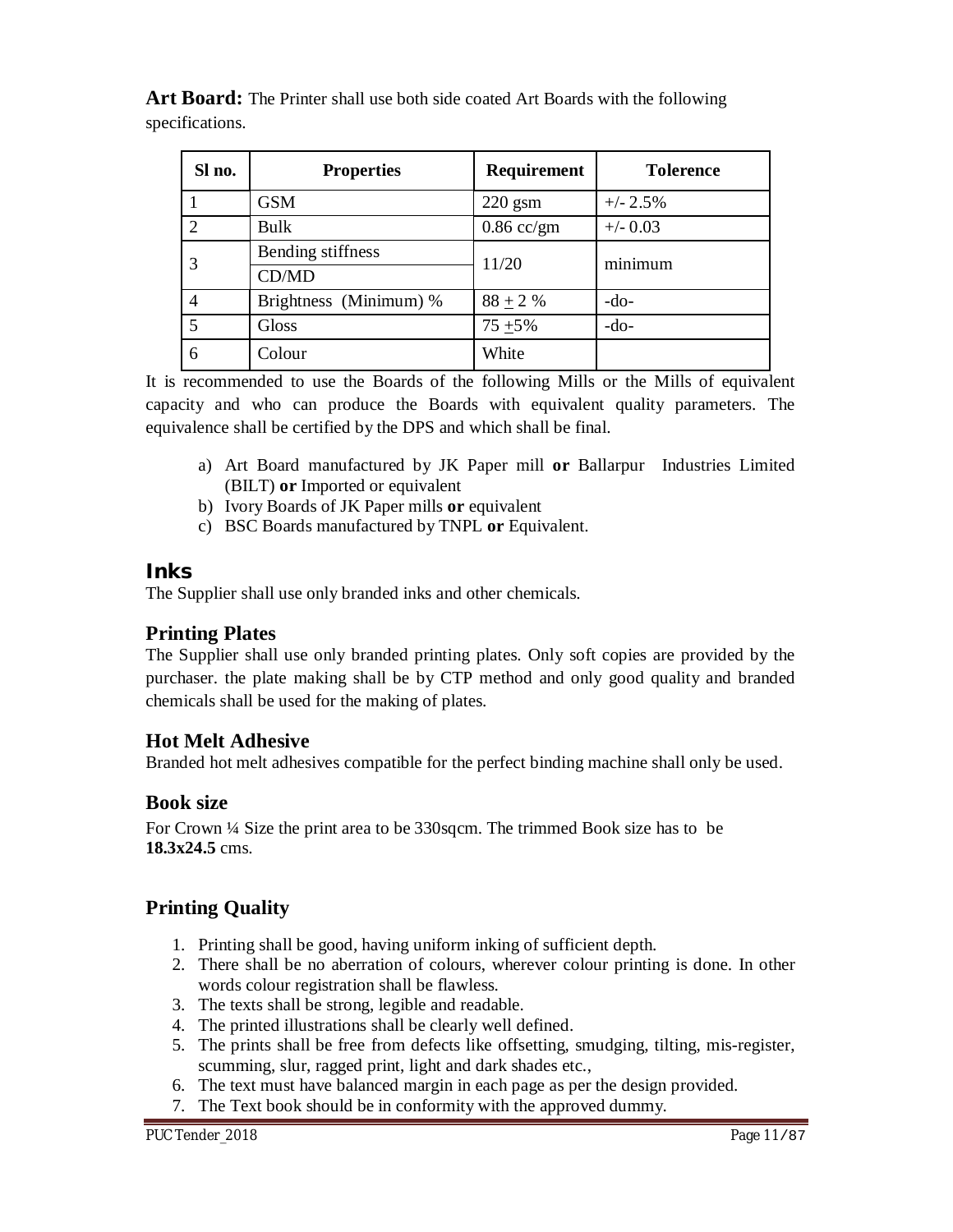#### **NOTE:**

- 1. The equipments mentioned above are generally required to attain the execution of the printing work prescribed in the schedule of requirements and are at their minimum configuration level. Any higher or equivalent configuration equipments are also acceptable. The Employer shall be the final authority to decide whether the equipment offerred is superior or equivalent to the ones prescribed.
- 2. The Tenderers shall, however, undertake their own studies and furnish with their tender, a detailed planning and methodology supported with layout and necessary drawings and calculations to establish that they are capable to execute the contract. The numbers, types and capacities of each plant/equipment shall be shown in the proposals along with the cycle time for each operation for the given production capacity to match the requirements.(This should be uploaded in the First Folder Techno-Commercial tender in the e-procurement portal. Failure to furnish the information as above may result in rejection of the tenders). The Employer will consider these factors for the evaluation and award of the contract.
- 3. The Tenderer should be in possession of a Printing Factory registered under Factories Act and possessing all statutory registratiions at an easily accessible location, and having the above listed equipment installed in a planned manner and in the area as prescribed.
- 3.4 To qualify for more than one Package for which tenders are invited in this IFT, the Tenderer must demonstrate experience and resources (equipment financial and others) to meet the specified aggregate qualifying criteria for the individual Packages. The equipment as listed in Clause 3.3 (A) above is determined to be sufficient for two packages. The equipment would be aggregated in multiples of two packages. The equipment requirement for three and four packages would be twice that specified in Clause 3.3 (A) above and so forth.
- 3.5 Even though the Tenderers meet the above criteria, they are subject to be disqualified if they have:
	- $\triangleright$  made misleading or false representations in the forms, statements and attachments submitted in proof of the qualification requirements; and/or
	- $\triangleright$  record of poor performance such as abandoning the works, not properly completing the contract, inordinate delays in completion, litigation history, or financial failures etc.; and/or
	- $\triangleright$  participated in the previous Tender for the same work and had quoted unreasonably high tender prices and could not furnish rational justification.

#### **4. One Tender per Tenderer and Number of proposals & package details**

- 4.1 Each Bidder shall submit only one Proposal in response to this Tender document. Any Bidder, who submits or participates in more than one Proposal, shall be disqualified and shall also cause disqualification of all the proposals in which such Bidder has participated.
- 4.2 A bidder will be allotted for a maximum of **1** packages as per his capacity .
- 4.3 Packages are allotted as per the terms at the sole discretion of the Employer. maximum number of packages to be allotted in this tender is **01** only and it shall be decided based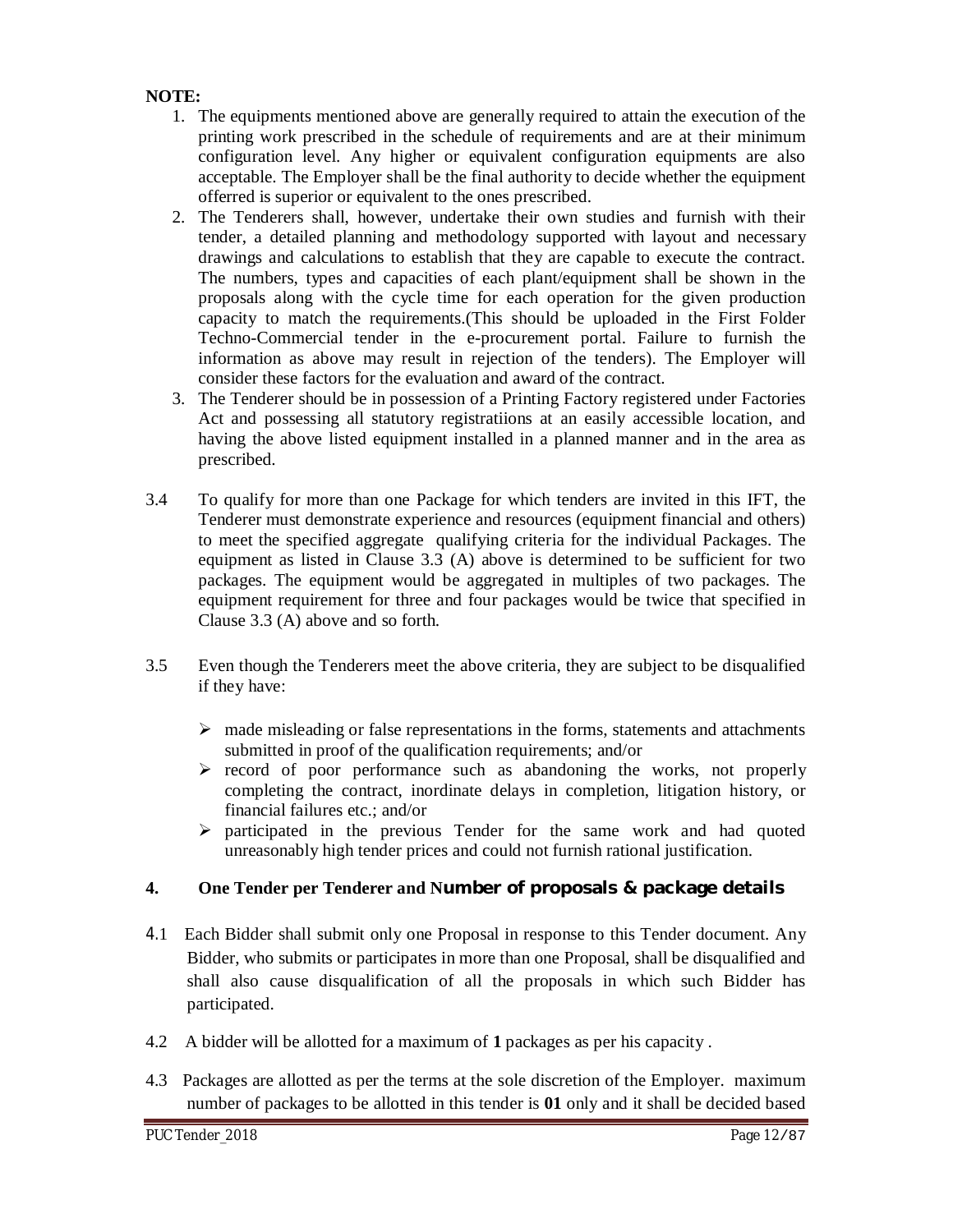on the assessed capacity and the previous year performance of the tenderer, the same will be binding on the bidder.

If the bidder bids for the package more than his capacity and subsequently backs out of the tender on his own after opening the financial bid and the same bidder happens to be L1 in the package. In such circumstances the package may be offered to L2 bidders or to capable printer with or without negotiations to take up the work at L1 rate. If the L2 or any other capable bidder does not agree to take up the work at L1 rates, the purchaser may penalize the L1 bidder. The Penal charges shall be worked out considering the difference in L1 rate with respect to L2 or any other negotiated/accepted rates. It is left to the discretion of the tender accepting authority to take such decision as may be deemed fit. The same will be binding on such bidder.

- 4.4. A bidder is entitled to bid only one package among package-1 and package-2. The tender of the bidder who has quoted for more than stipulated package is liable for rejection and forfeiture of EMD. The said bidder shall be responsible for all the consequential losses / expenditure of the purchaser.
- 4.5. Number of textbooks to be printed under the Packages as shown in **Appendix-1 (Schedule of Requirement)** is provisional and indicative and actual numbers of Textbooks to be printed and supplied will be as provided in the Purchase The number of pages in a book are all indicative.
- 4.6. Number of books to be printed may go up by about 25% or get reduced by about 25% as per the actual requirement and they shall be as in the Purchase order. In exceptional circumstances the numbers may go up or get reduced further.

### **5. Cost of Tendering:**

5.1 The Tenderer shall bear all costs associated with the preparation and submission of its tender, and Managing Director, Karanataka Text Book Society hereinafter referred to as "the Employer", will in no case be responsible or liable for these costs, regardless of the conduct or outcome of the tender process.

### **6. Site Visit:**

**6.1.** The Tenderer at his own responsibility and risk is encouraged to visit Karnataka State Text Book Society and obtain all information that may be necessary for preparing the Tender and entering into a contract for Print and Sell the Text Books in Karnataka State and its successful implementation as per terms and conditions of this tender document. The cost of visiting the Site shall be at the Tenderer's own expense.

## **B. The Tender Documents**

### **7. Contents of Tender Documents:**

7.1 The Printing and Sale required, tendering procedures and contract terms are prescribed in the tender documents. In addition to the Invitation for Tenders (Section1), the tender documents include: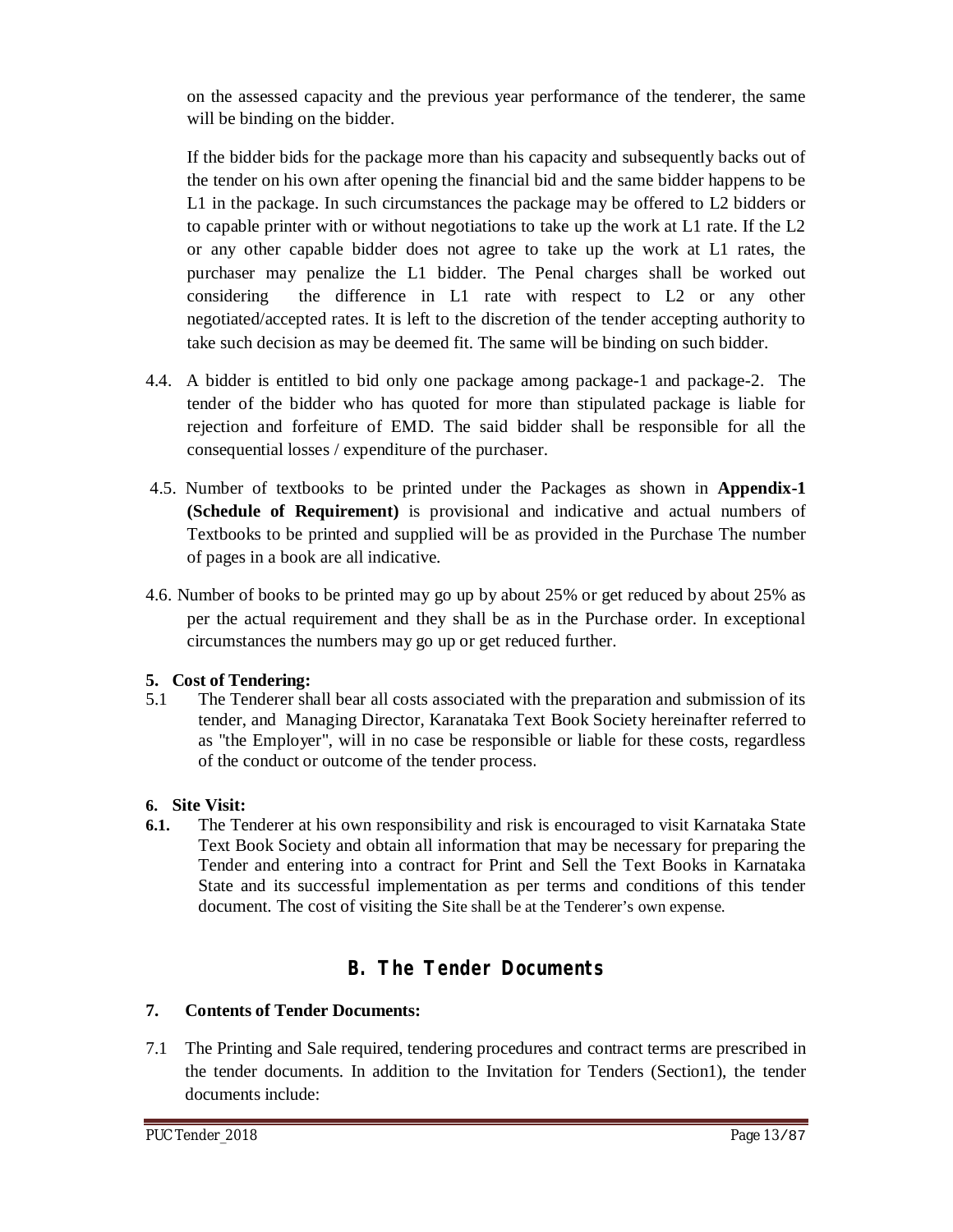| Section-2        | Instruction to Tenderers (ITT);                           |  |
|------------------|-----------------------------------------------------------|--|
| Section-3        | Tender (Folders 1 and 2);                                 |  |
| <b>Section-4</b> | Forms;                                                    |  |
| Section-5        | Schedule of Requirements (Package and Title wise details) |  |
| Section-6        | General Conditions of Contract (GCC);                     |  |
| Section-7        | Special Conditions of Contract (SCC);                     |  |
| <b>Section-8</b> | Technical Specifications and Drawings (TS);               |  |
| Section-9        | Formats of Securities.                                    |  |

7.2 The tender document is available on line in the web site <http://eproc.karnataka.gov.in.> The tender document can be **downloaded.**The Tenderer is expected to examine all instructions, forms, terms, and specifications in the tender documents. Failure to furnish/upload all information required by the tender documents or submission/uploading of a tender not substantially responsive to the tender documents in every respect will be at the Tenderer's risk and may result in rejection of its tender

#### **8. Clarification of Tender Documents:**

- 8.1 A prospective Tenderer requiring any clarification of the tender documents may notify on line (on the e-procurement portal) the Employer. The Employer will respond to any request for clarification of the tender documents which it receives up to the pre-tender meeting date and time. Description of the clarification sought and the response of the Employer (including an explanation of the query but without identifying the source of inquiry) will be uploaded on the e-procurement portal. The prospective Tenderers are requested to view the same on the e-procurement portal. No separate communication would be sent.
- 8.2 The Tenderer or his designated representative in the office of the Managing Director, Karnataka Text Book Society, Bengaluru. The purpose of the meeting will be to clarify issues and to answer questions on any matter that may be raised at this stage. The Tenderers are requested, as far as possible, to submit any **question in writing or by e-mail to reach the Employer at least two days before the pre-tender meeting**. Minutes of the meeting, including description of the clarification sought and the response of the Employer(without identifying the source of inquiry) will be uploaded on the e-procurement portal. The prospective Tenderers are requested to view the same on the e-procurement portal. No separate communication would be sent.

#### **9. Amendment of Tender Documents**

- 9.1 At any time prior to the deadline for submission of tenders, the Employer may, for any reason, whether at its own initiative or in response to a clarification requested by a prospective Tenderer, modify the tender documents by amendment. The amendment will appear on the e-procurement portal <http://eproc.karnataka.gov.in> which shall be binding on all prospective tenders. The prospective Tenderers are requested to view the same on the e-procurement portal. No separate communication would be sent.
- 9.2 In order to allow prospective Tenderers reasonable time in which to take the amendment into account in preparing their tenders, the Employer, at its discretion, may extend the deadline for the submission of tenders. This shall be notified in eprocurement portal.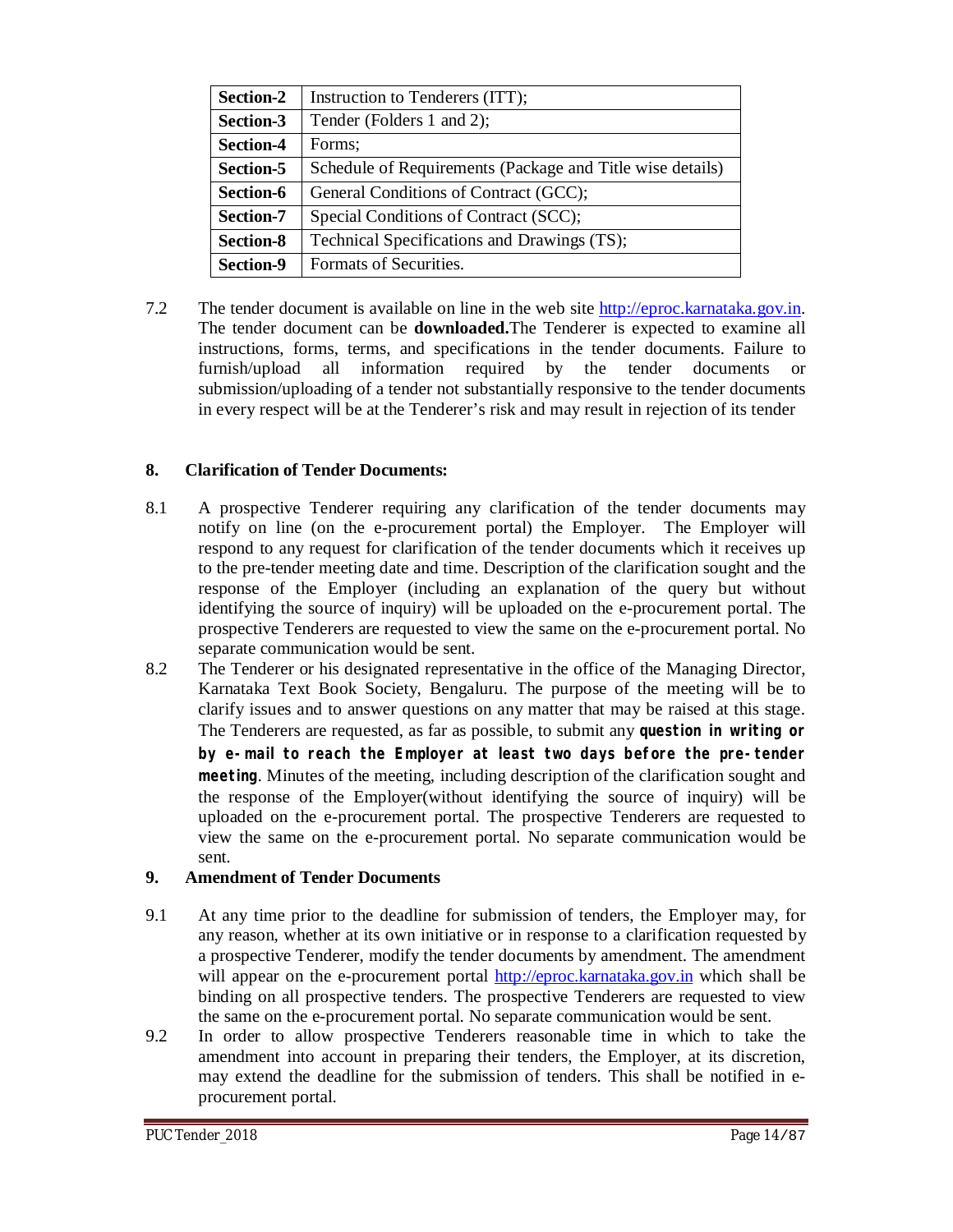## **C. Preparation of Tenders**

#### **10. Language of Tender:**

10.1 The tender prepared by the Tenderer, as well as all correspondence and documents relating to the tender exchanged by the Tenderer and the Employer, shall be written in English language. Supporting documents and printed literature furnished by the Tenderer may be in another language provided they are accompanied by an accurate translation of the relevant passages in the English language in which case, for purposes of interpretation of the Tender, the translation shall govern.

#### **11. Documents Constituting the Tender:**

11.1 The tender prepared by the Tenderer shall comprise the following, the scanned copies of which shall be uploaded on the e-procurement platform in two folders containing the documents as follows:

| Sl <sub>No.</sub> | <b>File Name</b>                  | <b>Document description</b>                                                                                          |  |
|-------------------|-----------------------------------|----------------------------------------------------------------------------------------------------------------------|--|
| 1                 | <b>Technical Tender Form</b>      | <b>Technical Tender Form</b>                                                                                         |  |
| $\overline{2}$    | Form of Earnest Money             | Tender Processing Fee furnished in accordance with ITT                                                               |  |
|                   | Deposit                           | Clause 15 as per Format given in Section 3A                                                                          |  |
| 3                 | <b>Qualification Information</b>  | Formats as given in Section 3 A                                                                                      |  |
| $\overline{4}$    | Power of Attorney                 | Duly notarized, indicating that the person(s) signing the                                                            |  |
|                   |                                   | tender has (have) the authority to sign the tender and the                                                           |  |
|                   |                                   | tender is binding upon the Tenderer during the full period of                                                        |  |
|                   |                                   | its validity in the Format as given in Section 3A                                                                    |  |
| 5                 | <b>Anti-Collusion Declaration</b> | Notarized self declaration stating that the Tenderer is not                                                          |  |
|                   |                                   | blacklisted with any Government/Quasi Governmental                                                                   |  |
|                   |                                   | Organization in India in the Format as given in Section 3A;                                                          |  |
| 6                 | Distributors list                 | District wise distributors list of at least 4 from Bengaluru, 2                                                      |  |
|                   |                                   | from each of the following districts Mysuru, Belagavi,<br>Kalaburagi, Dakshina Kannda, Hubballi- Dharwad and Ballari |  |
|                   |                                   | and one from the other districts of the State of Karnataka in                                                        |  |
|                   |                                   | the Format as given in Section 3 A                                                                                   |  |
| $\overline{7}$    | Declaration of correctness        | An Affidavit vouching for the correctness of information                                                             |  |
|                   |                                   | furnished and documents uploaded by the Tenderer in support                                                          |  |
|                   |                                   | of the Qualification Information in the Forms as given in                                                            |  |
|                   |                                   | Section 3A:                                                                                                          |  |
| 8                 | Banker's certificate              | Format duly signed along with Information and Documents                                                              |  |
|                   |                                   | related to this should uploaded in first folder.                                                                     |  |
| 9                 | <b>GST</b> Registration           | <b>GST Registration Certificate . (Scanned Image)</b>                                                                |  |
|                   | Certificate                       |                                                                                                                      |  |
| 10                | <b>Annual VAT Returns</b>         | VAT Returns as filed before the proper authority.                                                                    |  |
|                   |                                   | Annual VAT returns filed for the preceding three years i.e. for                                                      |  |
|                   |                                   | the years 2014-15, 2015-16 and 2016-17. (Scanned Image)                                                              |  |
| 11                | Latest VAT/GST Returns            | Latest monthly VAT/GST returns(Scanned Image)                                                                        |  |

#### **11.1.1 First Folder (Techno-commercial Tender):**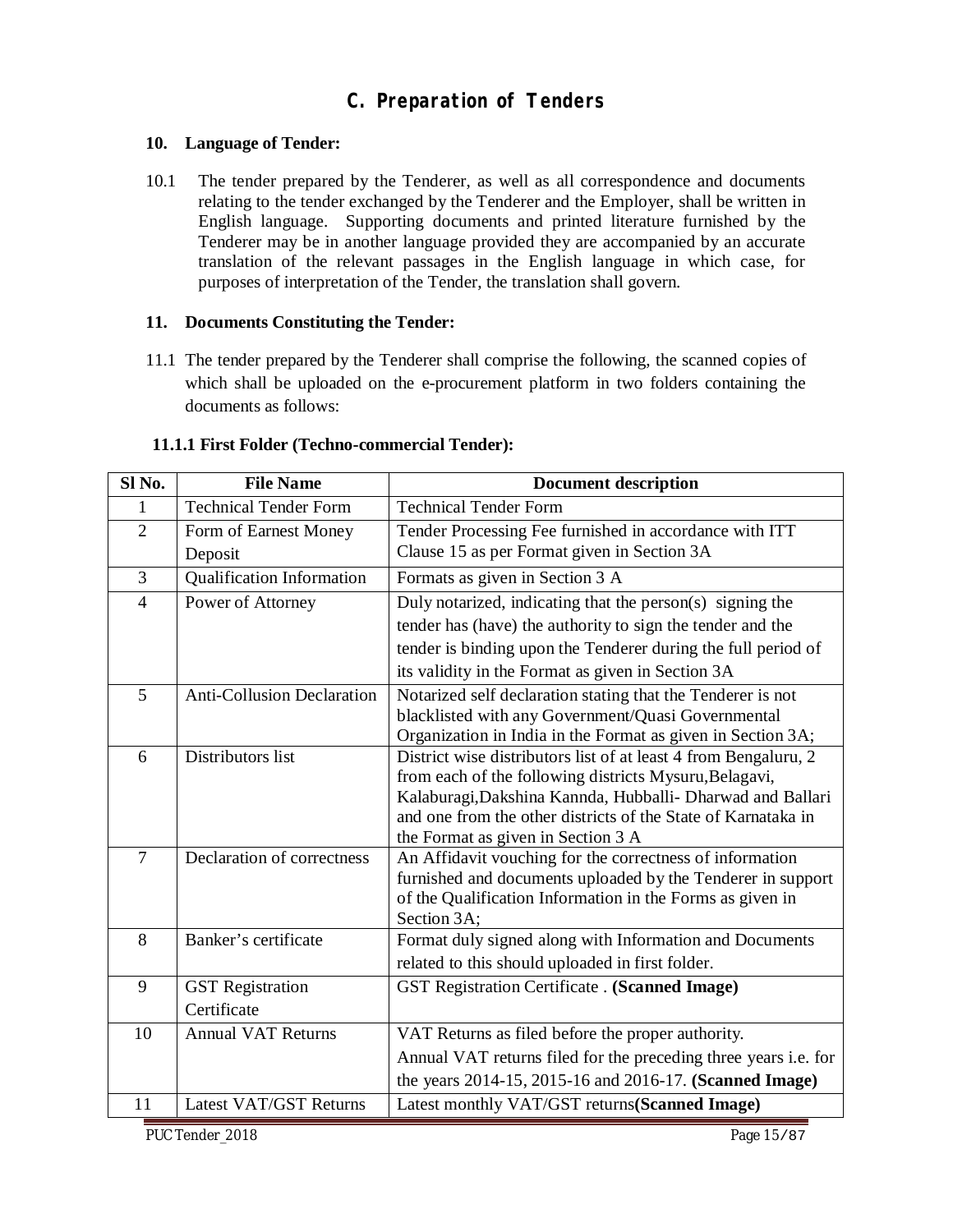| 12 | <b>PAN Card</b>             | PAN Certificate. (Scanned Image)                               |
|----|-----------------------------|----------------------------------------------------------------|
| 13 | <b>IT Returns</b>           | Acknowledgement of IT returns filed for the preceding three    |
|    |                             | years i.e. for the Assessment years 2015-16, 2016-17 and       |
|    |                             | 2017-18. (Scanned Image)                                       |
| 14 | <b>Factory Registration</b> | Registration certificate Under Factories Act Which is Valid    |
|    | Certificate                 | and Renewed up to date. (Scanned Image)                        |
| 15 | Address and contact         | Copy of the address and official e-mail ID, Contact persons    |
|    | person.                     | names, their status in the organization and their phone        |
|    |                             | numbers.                                                       |
| 16 | <b>Audited Financial</b>    | Audited annual financial statements of the Bidder for the last |
|    | <b>Statements</b>           | three (3) completed financial years i.e., $2014-15,2015-16$ &  |
|    |                             | $2016 - 17.$                                                   |

#### **11.1.2 Second Cover (Financial Tender)**

(a) The Financial Tender Form and Price Schedules duly completed and signed in accordance with ITT Clauses 13 and 14;

#### **12. Tender Forms**

12.1 The Tenderer shall complete the Tender Forms (both Technical Tender Form as well as Financial Tender form) as detailed in clause 11.1.1 and 11.1.2 above and the Price Schedule furnished in the tender documents, indicating the goods to be supplied, a brief description of the goods, quantity and prices. The completed Tender Forms and Price Schedule shall be uploaded through e-procurement portal.

#### **13. Tender Prices:**

- 13.1 Tenderers shall quote for the entire contract on a "single responsibility basis" such that the total tender price covers all the Concessionaire's obligations mentioned here under:
	- **a)** Cost of printing of text pages, cover page printing, lamination, perfect binding;
	- **b)** Cost of packaging, transportation, transit and other insurances, all taxes and applicable duties;
	- **c)** Payment of Service charge of **7.5 %** of the contract value to Karnataka Text Book Society Bangalore by Demand draft in favour of the "Managing Director, Karnataka Text Book Society, Bengaluru" payable at Bengaluru,at the time of issue of Notice to proceed with the work;
	- **d)** Royalty at the rate of **10 paise** per copy for language text books to be paid by Demand draft in favour of the "Managing Director, Karnataka Text Book Society, Bengaluru" payable at Bengaluru,at the time of issue of Notice to proceed with the work;
	- **e)** Payment of a minimum of **15% profit** margin to the wholesaler and retailer book sellers;
	- **f)** Supply free of cost 25 copies of the titles of books whose tendered quantity is less than 5000 copies and 100 copies of titles, of books whose tendered quantity is more than 5000 copies to the Department of Pre-University Education and 10 copies of each title to Karnataka Text book Society(R) ,Government of Karnataka;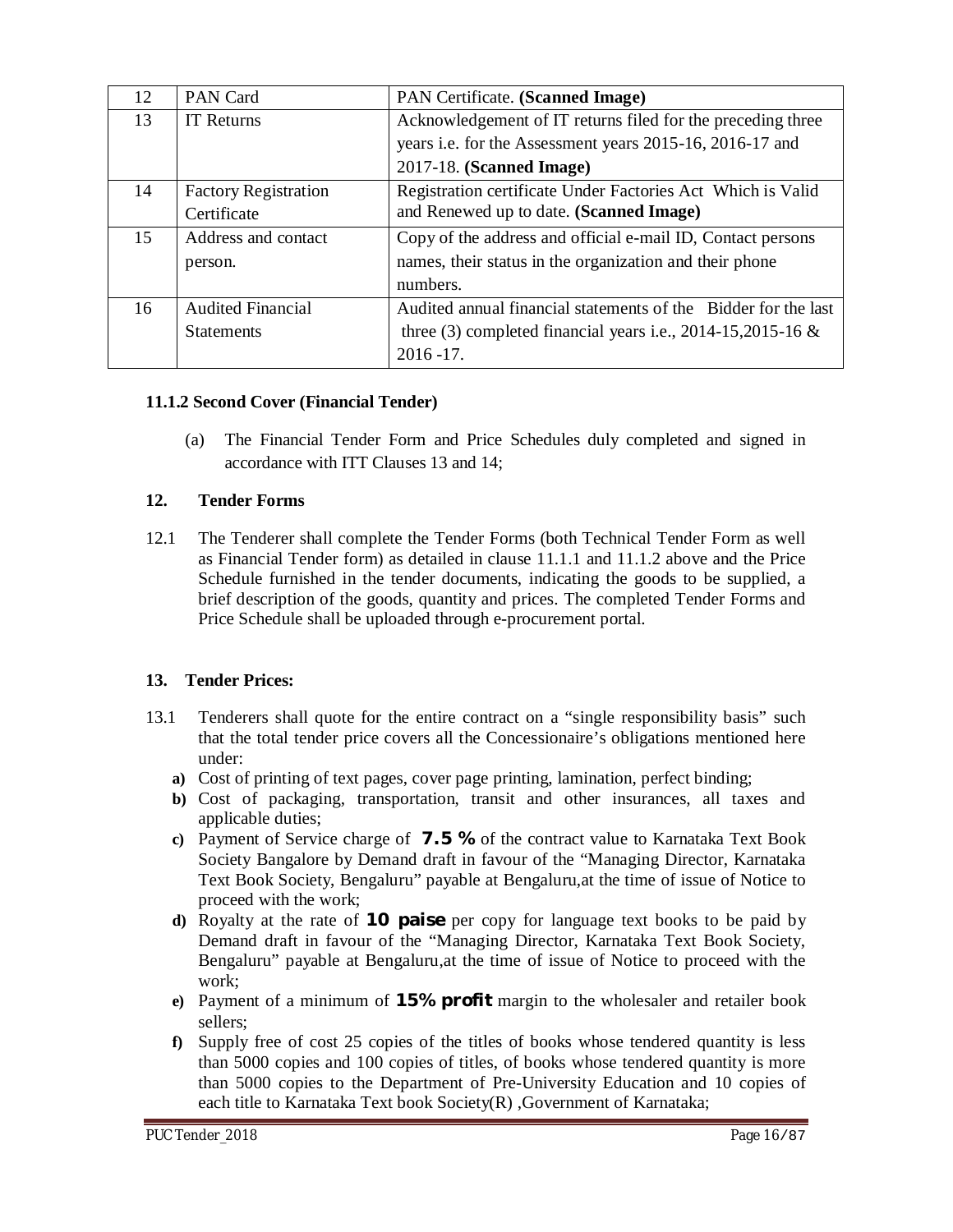13.5 Prices quoted by the Tenderer shall be **fixed** during the Tenderer's performance of the Contract and not subject to variation on any account. A tender submitted with an adjustable price quotation will be treated as non-responsive and rejected.

#### **14. Tender Currency:**

14.1 Prices shall be quoted in Indian Rupees to the last 4 decimal Places.

#### **15. Earnest Money Deposit and Tender Processing Fee:**

- 15.1 Pursuant to ITT Clause 11.1 the Tenderers are required to pay in the method as detailed in ITT Clause 15.3 as part of its tender the requisite tender processing fee as per details available in the e-procurement portal for each of the Package(s) for which the tenders are submitted.
- 15.2 EMD (Bid Security) should be paid through **e-payments, credit card, direct debit(internet banking), NEFT (National Electronic Fund Transfer), OTC(Over the counter)**
- 15.3 The tender processing fee in the form of Demand Draft(D.D) in favour of Managing Director, Karnataka Text Book Society®
- 15.4 Any tender not secured in accordance with ITT Clauses 15.1 to 15.3 above will be rejected by the Employer as non-responsive, pursuant to ITT Clause 22.1.5.
- 15.7 Unsuccessful Tenderer's earnest money deposit will be discharged/returned as promptly as possible as but not later than **60** days after the expiration of the period of tender validity prescribed by the Employer, pursuant to ITT Clause 16.
- 15.8 The successful Tenderer's earnest money deposit will be discharged upon the Tenderer signing the Contract, pursuant to ITT Clause 26, and furnishing the performance security, pursuant to ITT Clause 27
- 15.9 The earnest money deposit may be forfeited:
	- **a.** if a Tenderer withdraws its tender during the period of tender validity specified by the Tenderer on the Tender Form except as provided in ITT Clause 16.2;or
	- **b.** in case of a successful Tenderer, if the Tenderer fails:
		- **i.** to sign the Contract in accordance with ITT Clause 26; or
		- **ii.** to furnish performance security in accordance with ITT Clause 27.
		- **iii.** If any information or document furnished by the bidder turns out to be misleading or untrue in any material respect.
		- **iv.** If the tenderer violate the ITT clause-4

#### **16. Period of Validity of Tenders:**

- 16.1 Tenders shall remain valid for **90** days after the deadline for submission of tenders prescribed by the Employer, pursuant to ITB Clause 19. A tender valid for a shorter period shall be rejected by the Employer as being non-responsive**.**
- 16.2 In exceptional circumstances, the Employer may solicit the Tenderer's consent to an extension of the period of validity. The request and the responses thereto shall be made in writing (or by cable or telex or fax). The earnest money deposit provided under ITT Clause 15 shall also be suitably extended. A Tenderer may refuse the request without forfeiting its earnest money deposit. A Tenderer granting the request will not be required nor permitted to modify its tender.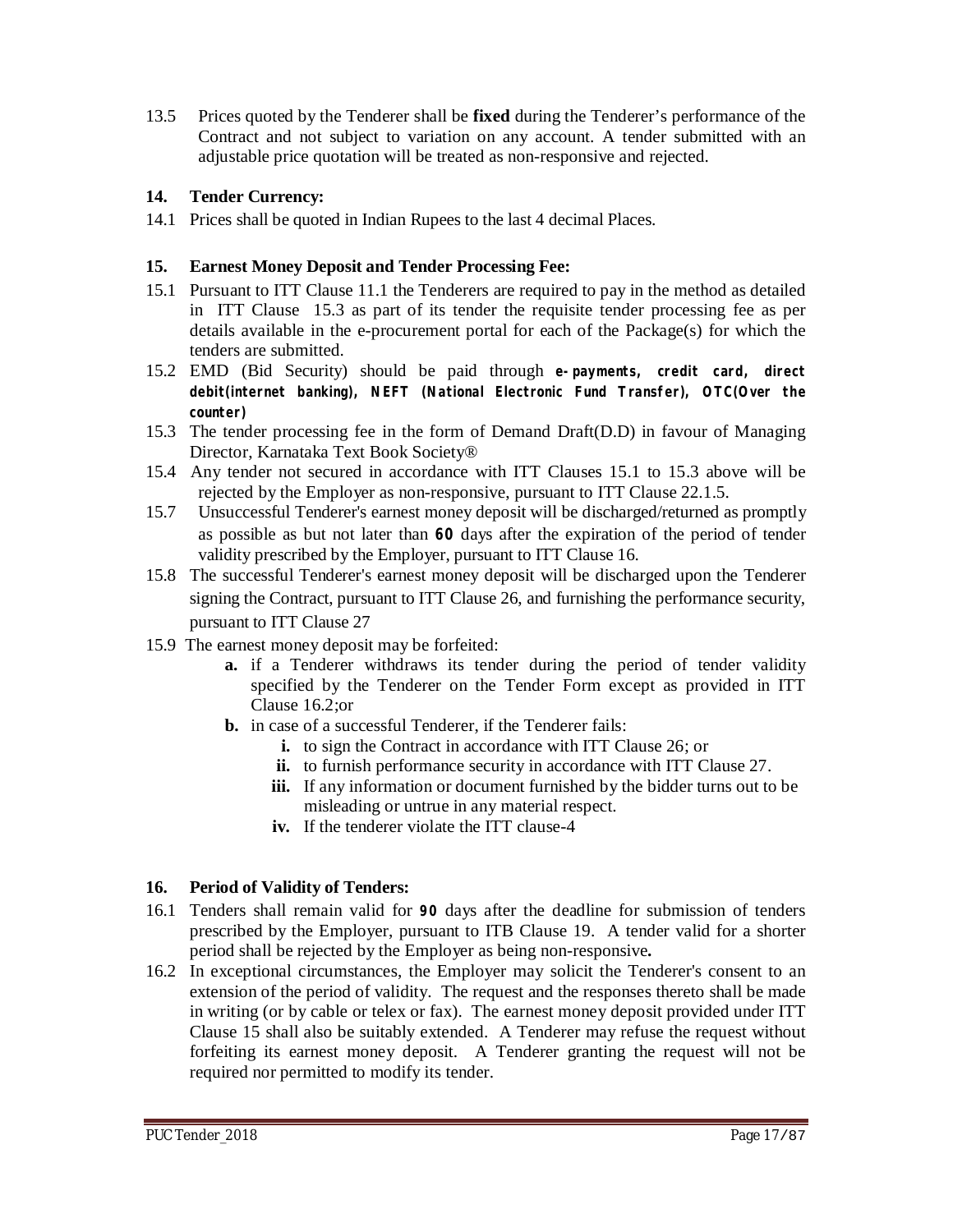#### **17. Format and Signing of Tender:**

- 17.1 The digital signature shall be obtained by the Tenderer from the designated companies as given in the e-procurement portal and then get registered on the e-procurement portal. The user ID and pass word would be assigned by the system. The Tenderer shall upload the tender along with all the requisite documents through e-procurement platform by using the user ID and digital signature.
- 17.2 Any interlineations, erasures or overwriting shall be valid only if they are initialed by the persons or persons signing the tender.
- 17.3 The Tenderer shall furnish information as described in the Form of Tender on commissions or gratuities, if any, paid or to be paid to agents relating to this Tender, and to contract execution if the Tenderer is awarded the contract.

## **D. Submission /Uploading of Tenders**

#### **18. Uploading of Tenders through e-procurement portal:**

- 18.1 The Tenderers shall upload the tenders (both Techno-commercial and Financial) through e-procurement platform. No other mode of submission is permitted. The tendering is through e-procurement portal <http://eproc.karnataka.gov.in> Detailed guidelines for viewing of tenders and submission of on line tenders are given in the web site. The prospective tenderers can submit their tenders online. However the tenderers are required to have enrolment/registration in the web site and should have valid digital signature certificate (DSC). The DSC can be obtained from any authorized certifying agencies as given in the e-procurement portal. The tenderers should register in the e-procurement portal. After this, the tenderers can log in the site through the secured login.
- **18.2 The Tenderers are requested to go through the tender document carefully and submit/upload the required information and documents without exception to avoid risk of rejection of tenders.**
- 18.3 The Tenderers shall submit on line all the requirements under two separate folders (as detailed in Clause 11.1 of ITT). The first folder shall contain the Techno-commercial information and documents. The financial tender shall be in the second folder. All the documents are to be digitally signed by the Tenderer. After electronic on line tender submission, the system generates a unique tender reference number which is time stamped. This shall be treated as acknowledgement of tender submission.
- 18.4 Cable or facsimile tenders will be rejected. Tenders submitted by any other means other than through e-procurement portal of GOK shall be rejected.

#### **19. Deadline for Submission/uploading of Tenders:**

19.1 Tenders must be submitted/uploaded by the Tenderers no later than **17.30** hours **Dated: 05.02.2018** on the e-procurement portal. The e-procurement platform will not accept the tenders after the stipulated date and time (as per the clock of the eprocurement platform).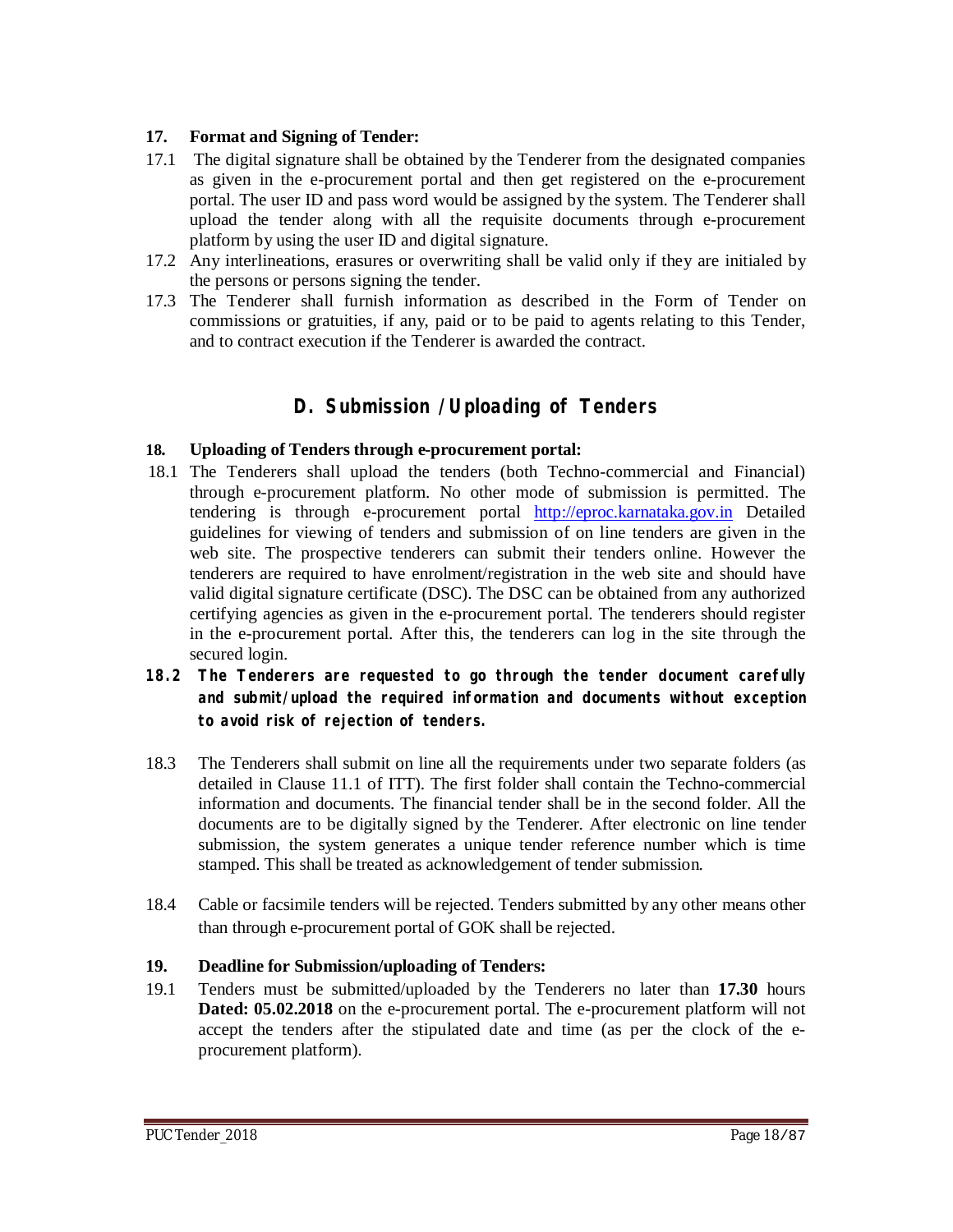19.2 The Employer may, at its discretion, extend this deadline for submission of tenders by amending the tender documents in accordance with ITB Clause 9, in which case all rights and obligations of the Employer and Tenderers previously subject to the deadline will thereafter be subject to the deadline as extended. The amendment/notification shall be notified in the e-procurement portal.

#### **20. Late Tenders:**

20.1 Tenders cannot be uploaded by the Tenderers after the deadline for submission/uploading of tenders (as per the e-procurement platform clock) prescribed by the Employer pursuant to ITT Clause 19.

#### **21. Modification and Withdrawal of Tenders**

- 21.1 In the "My bids" Section of the e-procurement the Tenderer can view the status of their tenders and decrypt tender(i.e. in cases where the Tenderer has chosen to encrypt the tender using his own public key) for modification or withdrawal before the stipulated date and time for submission/uploading.
- 21.2 The Tenderers may cancel/modify their tender on line before the deadline for submission of tenders.
- 21.3 For modification of tenders, the tenderer need not make any additional payment towards the cost of tendering process. For tender modification and consequential resubmission, the tenderer is required to cancel his tender submitted earlier (only the financial tender is cancelled. All the uploaded documents would be there). The last modified tender submitted by the Tenderer within the tender submission time shall be considered as the tender. For this purpose, modifications/withdrawal by other means will not be accepted**.** In on line system of tender submission the modification/cancellation is allowed any number of times. The Tenderers may cancel their tenders by clicking on the cancel button in the My Bids section before the deadline submission of tenders. However if the tenders is cancelled and not resubmitted within the stipulated time on the last date of submission of tenders, it would be deemed withdrawn.
- 21.4 As per the system design, in case a tenderer wishes to modify his tender, then the tenderer is required to withdraw his tender first. In order to provide a quick reference to his financial tender entered by the tenderer in the e-procurement system, a provision has been made in the e-procurement system wherein the tenderer can retain a copy of the financial tender in his local machine prior to his submission of tender. The values as available in the copy of the financial tender can subsequently be copied into the financial tender screen which then is made available to the tenderer on withdrawal of his tender price to last date and time of tender submission.
- 21.5 No tender may be modified subsequent to the deadline for submission of tenders.
- 21.6 Withdrawal or modification of a tender between the deadline for submission of tenders and the expiration of the period of tender validity specified by the Tenderer on the Tender Form or as extended in the e-procurement system. If a Tenderer does the same through any other medium, then it may result in the Tenderer's forfeiture of its earnest money deposit, pursuant to ITT Clause 15.9.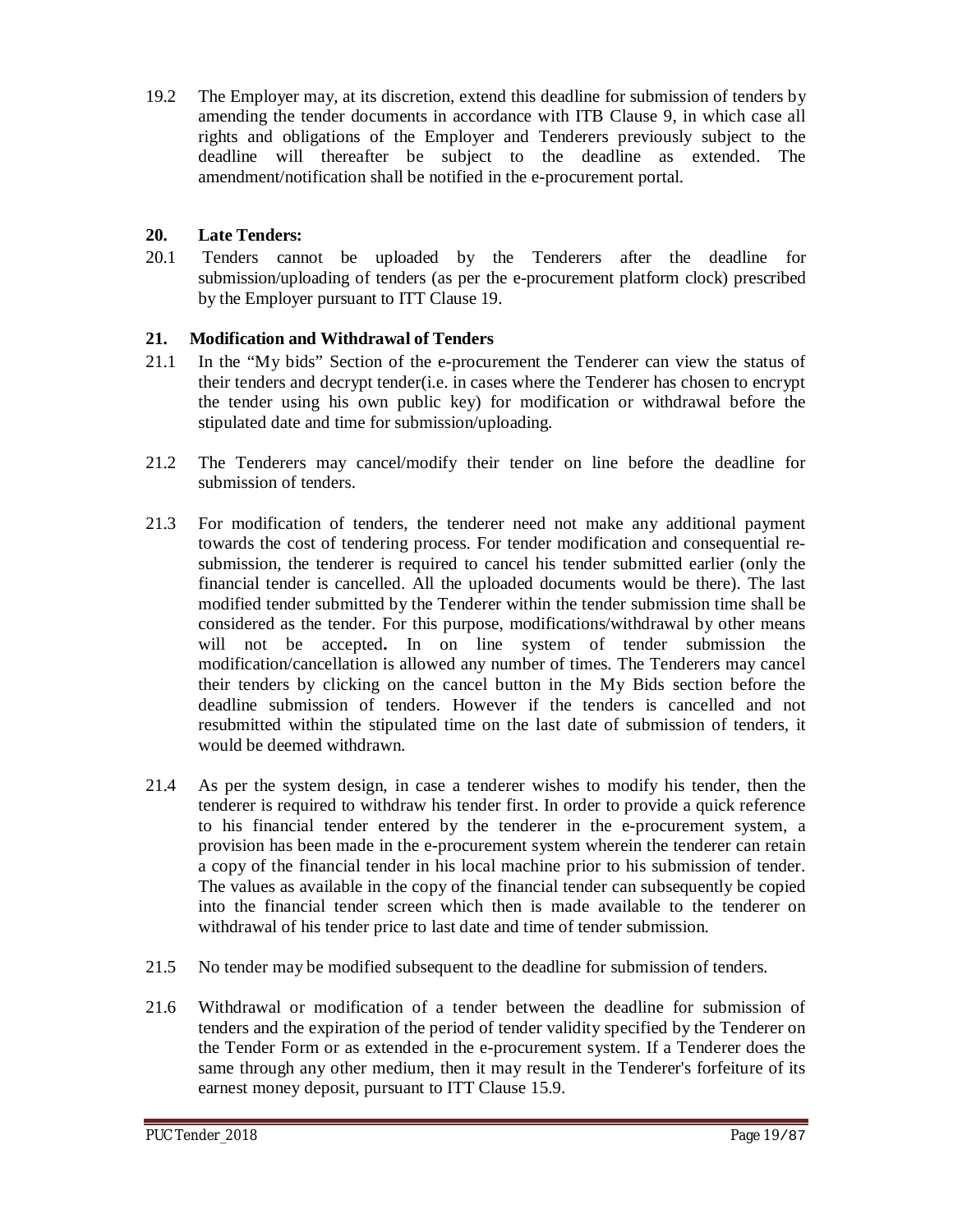## **E. Tender Opening and Evaluation of Tenders**

- **22.1** Opening of First Folder (Techno-commercial Tender) of all Tenderers and evaluation to determine qualified Tenderers:
- 22.1.1 The Employer will open/unlock all First Folders of all the Tenderers, uploaded through e-procurement platform as specified above made pursuant to Clause 19 on line at **08.02.2018 10.00 hrs** in the electronic mode. In the event of the specified date of Tender opening being declared a holiday for the Employer, the Tenders will be opened at the appointed time and location on the next working day. The Tenderers can also view the contents of the first folder after opening of the tenders.
- 22.1.2 Deleted
- 22.1.3 Deleted

#### **22.1.4. Clarification of Tenders (Techno-commercial tender):**

During evaluation of techno-commercial tenders, the Employer may, at its discretion, ask the Tenderers for a clarification regarding the information/documents uploaded. The request for clarification and the response shall be in writing and no change in the information/document uploaded shall be sought, offered or permitted.

#### **22.1.5. Preliminary Examination:**

- (a) The Employer will examine the techno-commercial tenders to confirm that all documents and technical documentation requested have been provided and determine whether they are complete, and whether the tenders are generally in order.
- (b) The Employer shall confirm that the following documents and information have been provided in the tender. If any of these documents or information is missing, the offer shall be rejected and the earnest money deposit may be forfeited.
	- > Techno-commercial Tender submission Form;
	- Power of Attorney;
	- $\triangleright$  Earnest money deposit Form; Whether the Tenderer has furnished the EMD of requisite amount, in the desired form and valid as required;
	- S Notarized Self declaration:
	- $\triangleright$  District wise Distributor List;
	- $\triangleright$  Documents in support of meeting the qualification criteria as stipulated in Section 3A;
- (c) The Employer may waive any minor informality or non-conformity or irregularity in a tender which does not constitute a material deviation, provided such a waiver does not prejudice or affect the relative ranking of any Tenderer.
- (d) Prior to the detailed evaluation, pursuant to ITB Clause 22.1.6, the Employer will determine the substantial responsiveness of each tender to the tender documents. For purposes of these Clauses, a substantially responsive tender is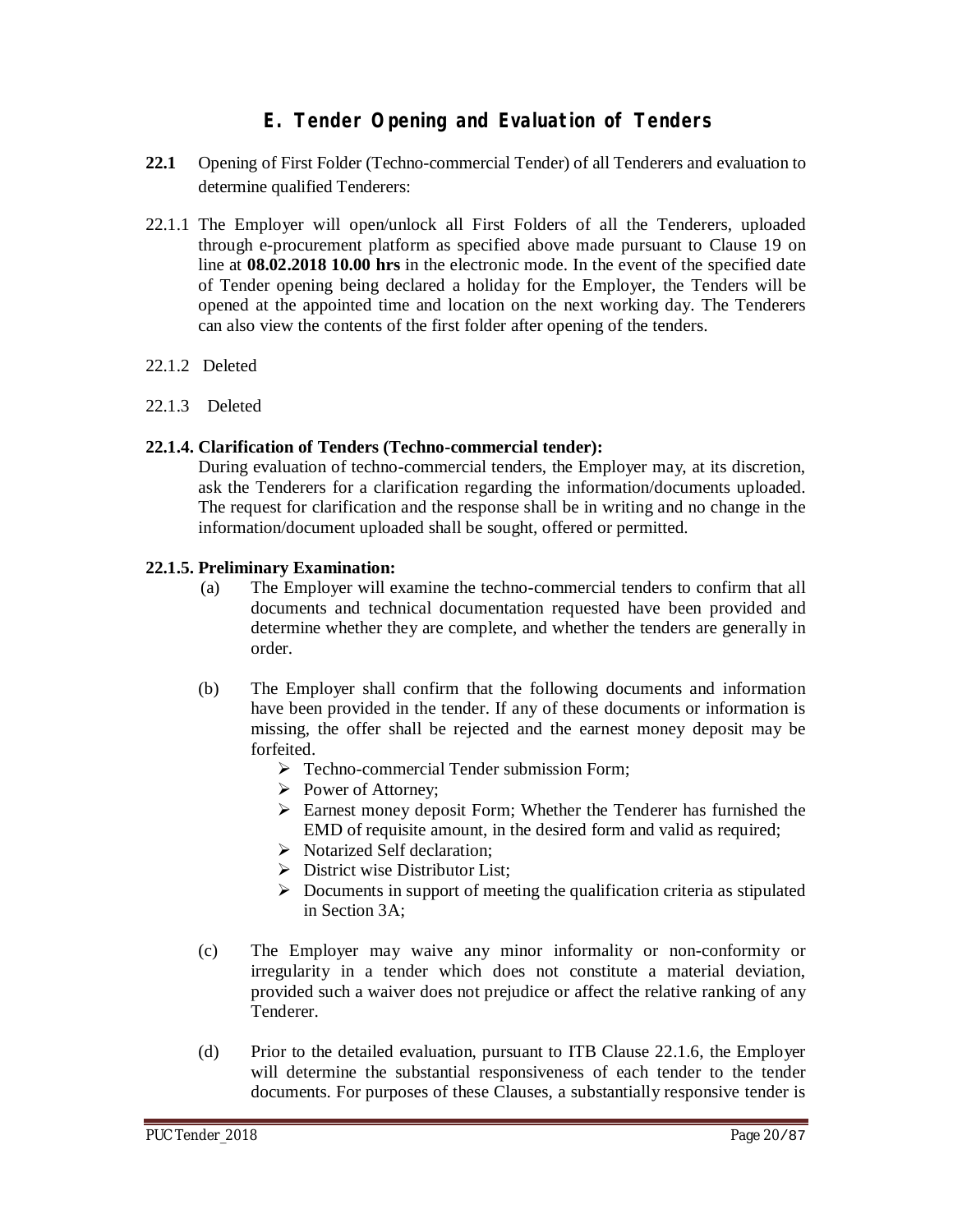one which conforms to all the terms, conditions and specifications of the tender documents without material deviations, objections, conditionality or reservation. A material deviation, objection, conditionality or reservation is one

- **I.** that affects in any substantial way the scope, quality and performance of the contract,
- **II.** that limits in any substantial way, inconsistent with the tender document, the Employer's rights or the successful Tenderer's obligations under the contract; or
- **III.** whose rectification would unfairly affect the competitive position of other bidders who are presenting substantially responsive tenders.
- (e) If a tender is not substantially responsive, it will be rejected by the Employer and may not subsequently be made responsive by the Tenderer by correction of the nonconformity. The Employer's determination of a tender's responsiveness is to be based on the contents of the tender itself without recourse to extrinsic evidence.

## **Evaluation of Tenders**

#### **22.1.6 Evaluation of First Folder (Techno –commercial) Tenders**:

The Employer will evaluate and determine whether each tender

- **i.** meets the eligibility criteria defined in ITT Clause 2 and 4;
- **ii.** is accompanied by the required earnest money deposit as per stipulations of Clause 15;
- **iii.** is valid as required in ITT Clause 16; and
- **iv.** meets the qualification criteria stipulated in ITT Clause 3 and is qualified to perform the contract satisfactorily.

The determination will take into account the Tenderer's technical, financial and production capabilities. It will be based upon an examination of the documentary evidence of the Tenderer's qualifications submitted/uploaded by the Tenderer pursuant to ITT clause 11.1.1 as well as such other information as the Employer deems necessary and appropriate.The Employer will draw out a list of responsive and technically qualified tenderers who can perform the contract satisfactorily and upload the same on the e-procurement platform for information of the tenderers.

### **22.2 Opening of Second Folders (Financial Tenders) of qualified Tenderers and evaluation:**

22.2.1The Employer will inform all the technically qualified and responsive tenderers through e-procurement portal the date and time of opening of the Second Folders (Financial Tenders) of the qualified Tenderers. After the notified time and date of opening/unlocking of the second folders (Financial Tender) could be viewed automatically by the respective technically qualified tenderers. In this regard no separate intimation shall be made by the Purchaser.

#### 22.2.2 **Clarification of Tenders (Financial Tenders) Deleted**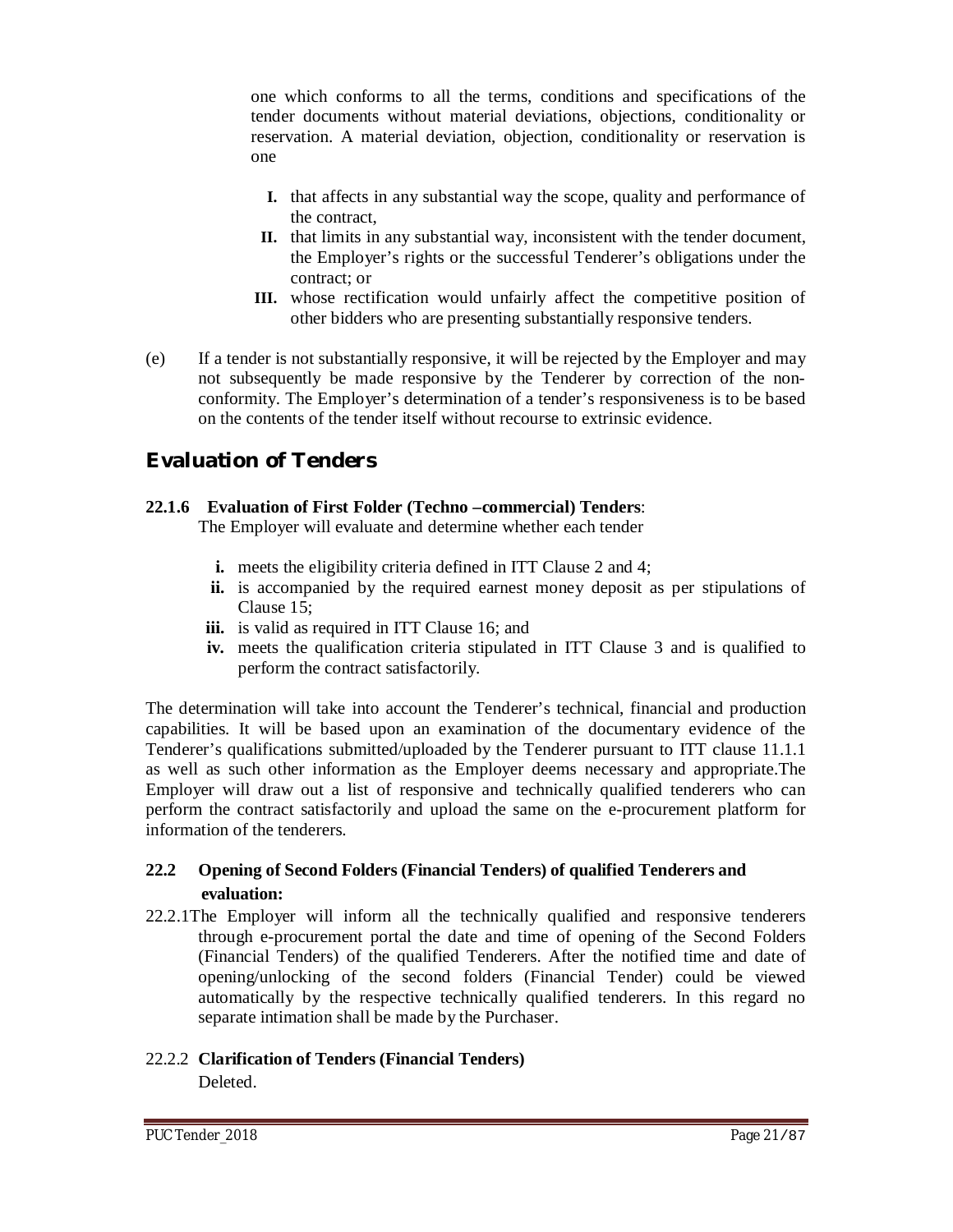#### 22.2.3 **Preliminary Examination:**

The Employer will examine based on the rates quoted in the e-portal.

#### 22.2.4 **Evaluation and comparison of Tenders (Financial Tenders)**

The Purchaser will evaluate the tenders which have been determined to be substantially responsive, pursuant to ITT Clause 13, 14 and 22. No tender will be considered if the complete requirements covered in the schedule/item is not included in the tender.

#### **23. Contacting the Employer**

- 23.1 Subject to ITT Clause 22.1.4 and 22.2.2, no Tenderer shall contact the Employer on any matter relating to its tender, from the time of the tender opening to the time the Contract is awarded. If the tenderer wishes to bring additional information to the notice of the Employer, it should do so in writing.
- 23.2 Any effort by a Tenderer to influence the Employer in its decisions on tender evaluation, tender comparison or contract award may result in rejection of the Tenderer's tender.

### **F. Award of Contract**

#### **24. Award Criteria**

24.1 Subject to ITT Clause 25, the Employer will award the Contract to the successful Tenderer, whose tender has been determined to be substantially responsive and has been determined as the lowest evaluated tender, provided further that the Tenderer is determined to be qualified to perform the Contract satisfactorily.

#### **25. Employer's Right to Accept Any Tender and to Reject Any or All Tenders**

- 25.1 The Employer reserves the right to increase or decrease the number of copies of any or all of the titles in a or all of the Packages by **25%**. The Concessionaire shall be bound to print and sell the text books at the tendered rates.
- 25.2 The Employer reserves the right to accept or reject any tender, and to annul the tendering process and reject all tenders at any time prior to contract award, without thereby incurring any liability to the affected Tenderer or Tenderers or any obligation to inform the Tenderer or Tenderers of the grounds of Employer's action.

#### **26. Notification of award and signing of Agreement:**

26.1 The Tenderer whose Tender has been accepted will be notified of the award by the Employer prior to expiration of the Tender validity period by e-mail or facsimile confirmed by registered letter. This letter (hereinafter and in the Conditions of Contract called the **"Letter of Acceptance"**) will state the sum that the Concessionaire will collect from the General Public in consideration for the Print and Sell the books as included in the Package (s) as prescribed by the Contract (hereinafter and in the Contract called the "Contract Price").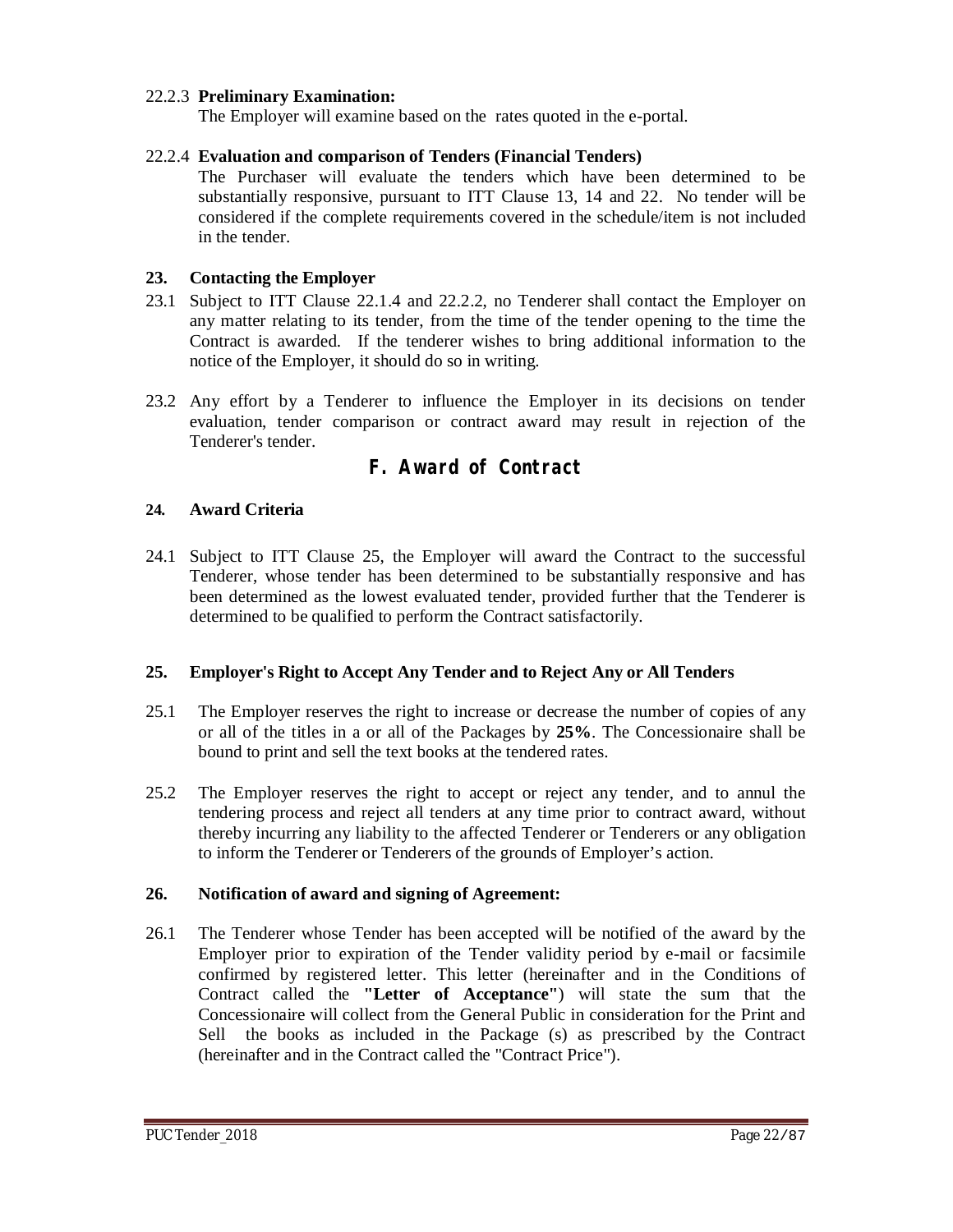- 26.2 The notification of award will constitute the formation of the Contract, subject only to the furnishing of Security deposit in accordance with the provisions of Clause 27.
- 26.3 The Agreement will incorporate all agreements between the Employer and the successful Tenderer. It will be kept ready for signature of the successful Tenderer in the office of Employer **within 7 days** following the notification of award along with the Letter of Acceptance. **Within 7 days** of receipt of notification of award, and upon furnishing of the Performance Security as required the successful Tenderer will sign the Agreement.
- 26.4 Upon signing of the Agreement, the Employer will promptly notify the other Tenderers that their Tenders have been unsuccessful.

#### **27. Performance Security:**

- 27.1 Within **07** days of receipt of the Letter of Acceptance, the successful Tenderer shall deliver to the Employer a Security deposit in any of the forms given below for an amount equivalent to **10 %** of the Contract price:
	- **(a)** A bank guarantee issued in the form in favour of Managing Director, Karnataka Text Book Society ® payable at Bangalore or
	- **(b)** A bank guarantee issued in the form given in Section 9; or
	- **(c)** Specified Small Savings Instruments pledged to Managing Director KTBS, Bangalore.
- 27.2 If the security deposit is provided by the successful Tenderer in the form of a Bank Guarantee, it shall unconditional and issued either by a Nationalized/Scheduled bank in the format as given in Section 9 and should be valid till **March 31, 2019** or covering a period of 120 days after the end of contarct obligations whichever is later.
- 27.3 Failure of the successful Tenderer to comply with the requirement of ITT Clause 26.3 or ITT Clause 27.1 shall constitute sufficient grounds for the annulment of the award and forfeiture of the earnest money deposit, in which event the Employer may make the award to the next lowest evaluated Tenderer or call for new tenders or annul the tendering process.

#### **28 Advance Payment and Security:**

Deleted

#### **29. Corrupt or Fraudulent Practices**

- 29.1 The Government of Karnataka expects the Tenderers / Suppliers/ Contractors/Concessionaires observe the highest standard of ethics during the procurement and execution of Government financed contracts. In pursuance of this policy, the Government:
	- **(a)** Defines, for the purposes of this provision, the terms set forth as follows:
		- **I.** "**corrupt practice**" means the offering, giving, receiving or soliciting of anything of value to influence the action of a public official in the procurement process or in contract execution; and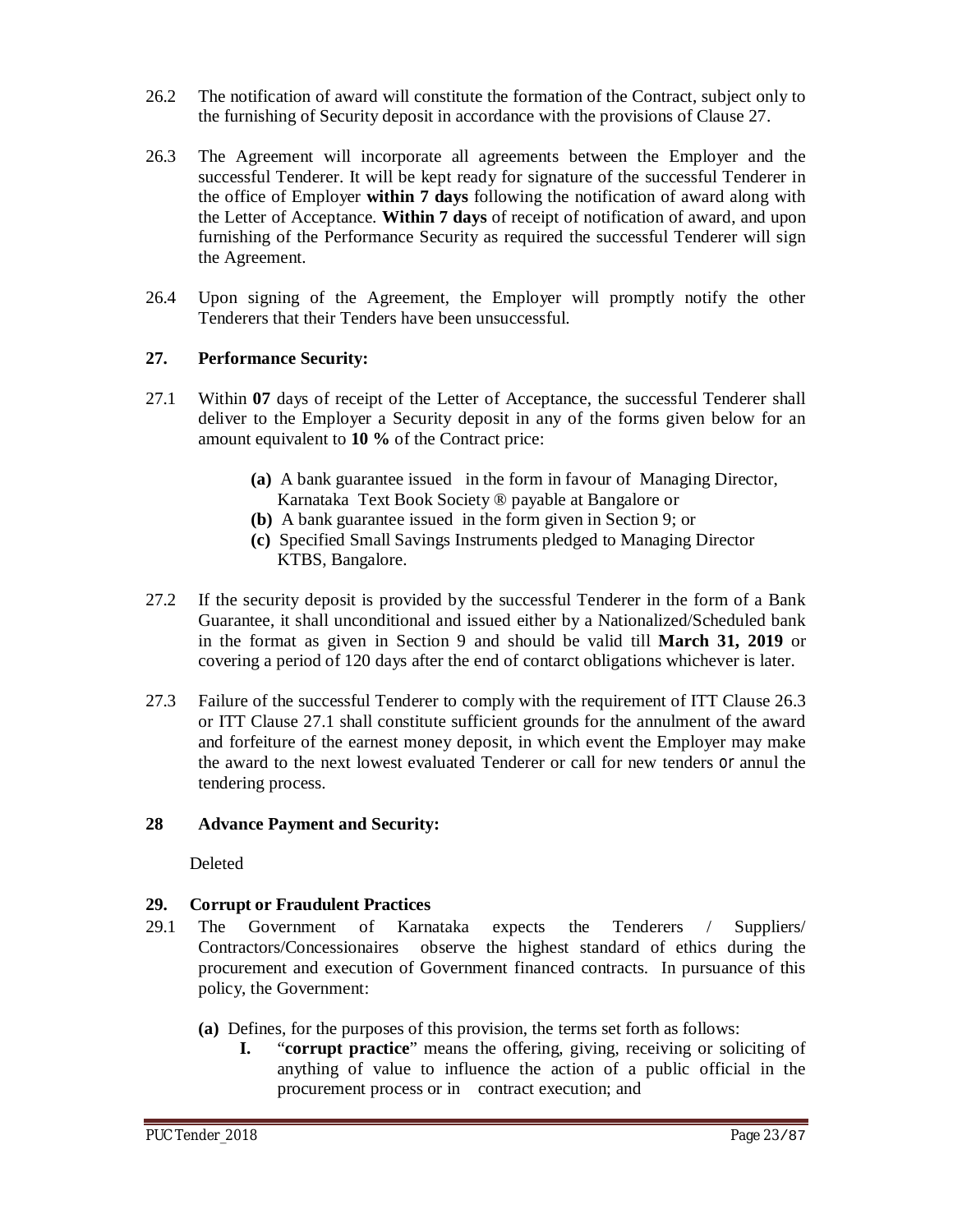- **II. "fraudulent practice**" means a misrepresentation of facts in order to influence a procurement process or the execution of a contract to the detriment of the Government, and includes collusive practice among Tenderers (prior to or after tender submission) designed to establish tender prices at artificial non-competitive levels and to deprive the Government of the benefits of free and open competition;
- **(b)** will reject a proposal for award if it determines that the Tenderer recommended for award has engaged in corrupt or fraudulent practices in competing for the contract in question;
- **(c)** will declare a firm ineligible, either indefinitely or for a stated period of time, to be awarded a Government financed contract if it at any time determines that the firm has engaged in corrupt or fraudulent practices in competing for, or in executing, a Government-financed contract.
- 29.2 Furthermore, Tenderers shall be aware of the provision stated in GCC Clause 35.2.
- 29.3 The tender and hence the contract is for Print and sell of **I & II PUC** text books during the academic year **2018-19** only. The concessionaire shall not print and sell the text books during the subsequent academic years.On the Cover page as well as in preliminary page. the Printer has to print only the **year 2018 not 2018-19**. If such practices come to light of the society the concessionaire will run the risk of debar for future tenders with the right reserved for taking in as deemed fit.
- 29.4 **In the event of the Printers of previous years(earlier to academic year 2018-19), Printing and selling the I & II PUC Text Books during the academic year 2018-19, legal action has to be taken by the Concessionaire for the year 2018-19 only. However such instances may be brought to the notice of the employer for any administrative action as deemed necessary.**

The Concessionaire for the academic year 2018-19 shall be bound to pay the royalty and other charges if any as per concluded contract Agreement without making any excuses.

- 29.5 The price quoted in the bid will be inclusive of profits at the bidder and the wholesale and retail text book sellar and all taxes, charges @**7.5 %** of the contract value payable to the KTBS(Service [charges@2.5%](mailto:charges@2.5%) and NCERT Royalty charges **[@5.0%](mailto:@5.0%)** )
- 29.6 The successful bidder to whom work order is issued to print and sell of text books is not entitled for any payment from KTBS or Govt. of Karnataka.
- 29.7 **Any loss that the successful bidder may incur because of unsold copies of text books shall be borne by the successful bidder. The govt of Karnataka or KTBS will not be responsible to make good or to compensate any loss that the bidder may suffer because of execution of the contract or work order.The Successful Bidder may have his own mechanism to assess the demand in the market and shall establish a strong marketing mechanism for proper distribution and sale of the copies.**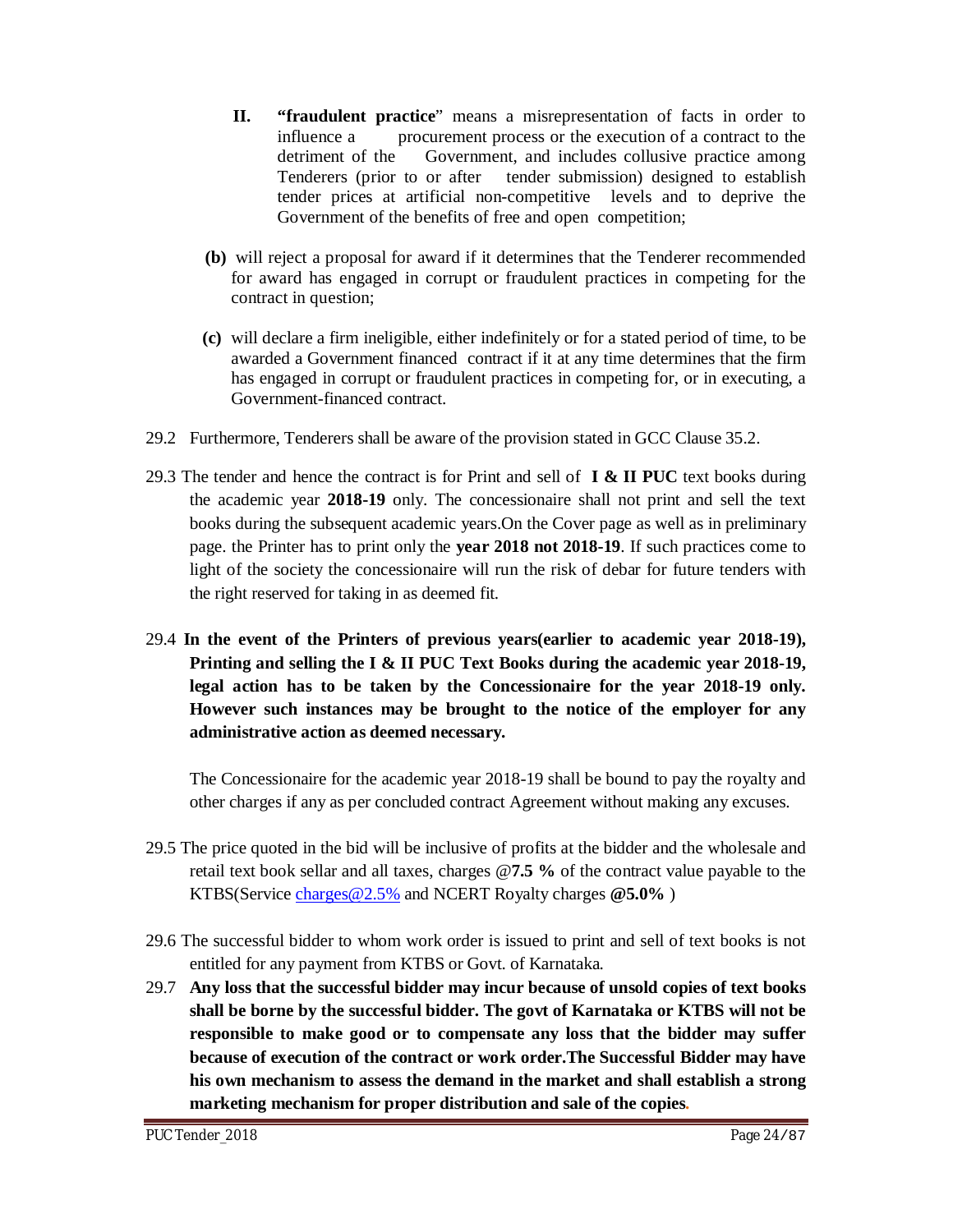## **SECTION - 3**

## **SECTION 3 (A)**

## **(FIRST FOLDER)- TECHNO-COMMERCIAL TENDER**

| <b>Slno</b>    | <b>Content</b>                                                                                                                                                                  | Page.No   |  |  |
|----------------|---------------------------------------------------------------------------------------------------------------------------------------------------------------------------------|-----------|--|--|
|                | Technical tender form                                                                                                                                                           | 26        |  |  |
| $\overline{2}$ | Details of payment of tender processing fee and earnest<br>money deposit.                                                                                                       | 27        |  |  |
| 3              | Power of attorney duly notarized indicating that the person(s)<br>signing the tender has (have) the authority to sign the tender<br>and the tender is binding upon the tenderer |           |  |  |
| 4              | Qualification information                                                                                                                                                       |           |  |  |
| 5              | Banker's certificate                                                                                                                                                            |           |  |  |
| 6              | Notarized self declaration stating that the tenderer is not<br>blacklisted with any government/quasi governmental<br>organizations in india                                     |           |  |  |
| 7              | Distributor list                                                                                                                                                                |           |  |  |
| 8              | Affidavit regarding correctness of information furnished and<br>documents submitted                                                                                             | $37 - 38$ |  |  |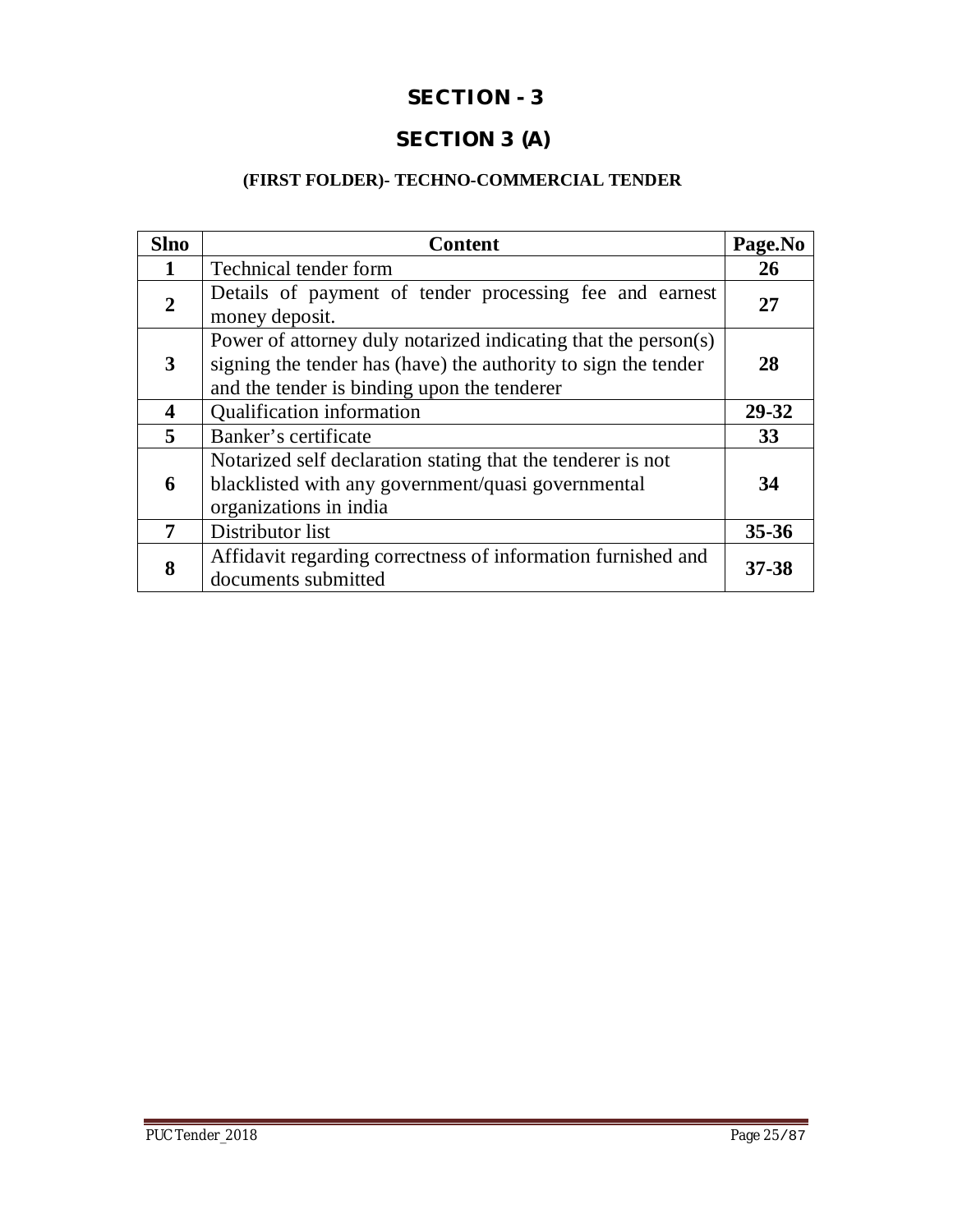# **Technical Tender Form**

Date: IFT N  $\cdot$ <sup>o</sup>:

To

The Managing Director,Karnataka Text Book Society (R) No.4, DSERT Building, 100 feet Ring Road Hosakerehalli, Banashankari Third Stage, Bengaluru 560085

**Name of Work:** Print and Sell **I & II PUC** Text books within the State of Karnataka for the academic year 2018-19.

Sir:

Having examined the Tender documents, including Addendum Nos. [insert numbers], we, the undersigned, offer to Print and Sell **I & II PUC** Text books within the State of Karnataka for the academic year 2018-19 for the **Package(s) .....................**

in full conformity with the said tender documents.We are submitting /uploading the following information/documents as required in ITT Clause 11.1.1

………………………………………………………………………………………………… ………………………………………………………………………………………………… ………………………………………………………………………………………………… ………………………………………………………………………………………………… …………

We undertake, if our tender is accepted, to commence the printing work and make full arrangements for selling the books within the respective times stated in the tender documents. If our tender is accepted, we undertake to provide performance security in the form, in the amounts, and within the times specified in the tender documents for the Packages for which we have tendered.

We agree to abide by this tender, for a period of **90** days after the date fixed for submission/uploading of tenders as stipulated in the tender documents, and it shall remain binding upon us and may be accepted by you at any time before the expiration of that period.

Dated this <u>quality</u> day of <u>quality of  $\frac{d}{dx}$ </u>

……………………………………………..

[signature]

In the capacity

of…………………………………………………………………………………..[position]

Duly authorized to sign this bid for and on behalf of

[Name of Tenderer]

**Note: This Form has to be duly completed, signed and uploaded on the e-procurement portal in the First Folder- Techno-Commercial tender**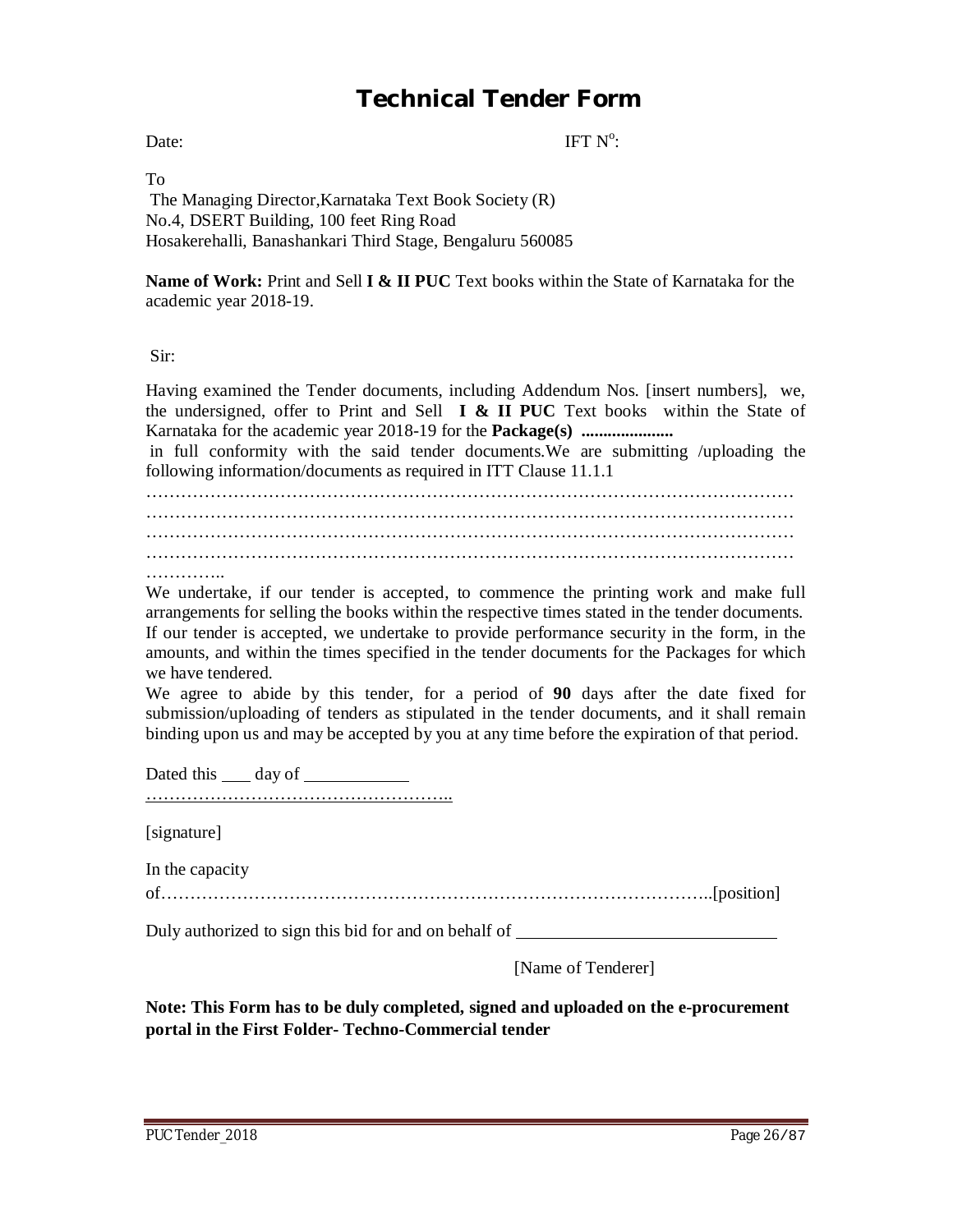## **Details of payment of tender processing fees and earnest money deposit**

From: (Tenderer) ……………………………………………… ………………………………………… **………………………………..**

To

The Managing Director,Karnataka Text Book Society (R) No.4, DSERT Building, 100 feet Ring Road Hosakerehalli, Banashankari Third Stage, Bengaluru 560085

**Sir:**

- 1. I/We have submitted tender for the following Package(s)…………………………………..
- 2. I/ We have made the payment of the tender processing fees as under:
	- (a) Rs **25000+18**% GST (in figures) Rupees ----------------- (in words) ; through Direct Debit/ over the counter in ……………. branch of ICICI bank on*……………. (Strike the modes not used)*
	- (b) I/We have made the payment of the Earnest Money of **Rs 2,00,000**/ /Rs. **4,00,000**/- Rupees Two Lakhs only/ Four Lakhs only as the case may be (*in words)* through Credit Card/Direct Debit/National Electronic Funds Transfer (NEFT)/ over the counter in ………… branch of ICICI bank on ……….. *(Strike the modes not used)*
	- (c) We agree that the Earnest Money deposited by us as detailed above may be forfeited by the Employer if we:
	- (i) Withdraw our bid during the period of validity specified in the bidding document;
	- (ii) Do not sign the Agreement within the specified time limit in case we are successful and letter of acceptance has been communicated;
	- (iii) Do not furnish the required Performance Security deposit as required in Clause 27 of ITB
	- (iv) If any information or document furnished by the bidder turns out to be misleading or untrue in any material respect
	- (v) In the event of participating in tender more than my capacity in contra to Clause 4 of ITT.

……………………………………………………………

Date: (Signature and Name of Tenderer)

**Note: This Form has to be duly completed, signed and uploaded on the e-procurement portal in the First Folder – Techno-Commercial Tender.**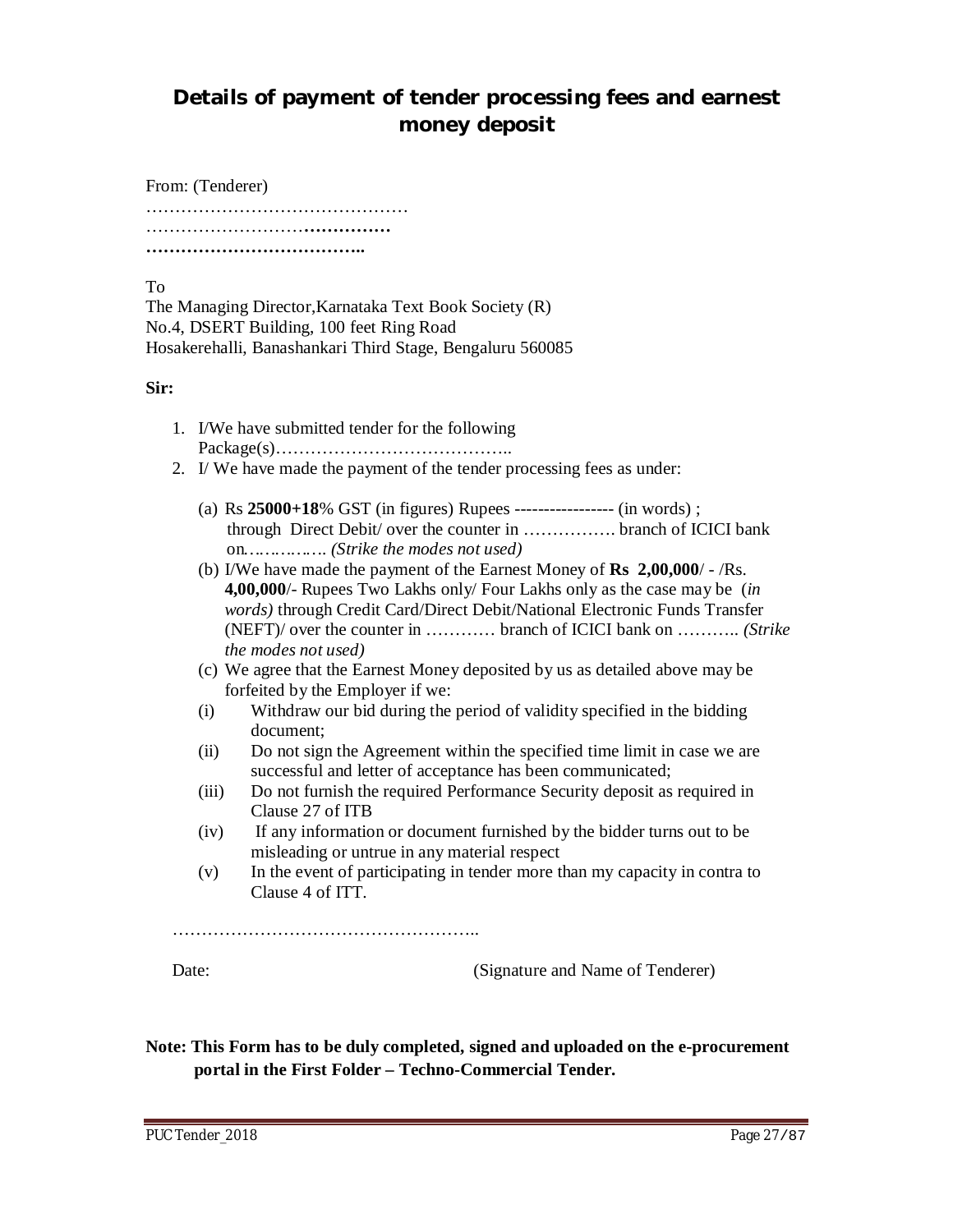## **Format of power of attorney duly notarized indicating that the person(s) signing the tender has (have) the authority to sign the tender**

#### **POWER OF ATTORNEY**

Know all men by these presents,We…………………………………………………. (name and address of the registered office) do hereby constitute, appoint and authorize Mr/Ms. ……………………………………….. (name and residential address) who is presently employed with usand holding the position of .................................................... as our attorney, to do in our name and on our behalf, all such acts, deeds and things necessary in connection with or incidental to our tender for Package(s) ………. for the work of print and sell textbooks of **I &II PUC** all over the Karnataka State for the academic year **2018-19,** including signing and submission of all documents and providing information / responses to KTBS, representing us in all matters before KTBS, and generally dealing with KTBS in all matters in connection with our tender for the said Package(s).

We here by agree to ratify all acts, deeds and things lawfully done by our said attorney pursuant to this Power of Attorney and that all acts, deeds and things done by our aforesaid attorney shall and shall be deemed to have been done by us.

#### **For**



#### **Accepted**

............................................. (Signature)

.............................................

(Name, Title and Address of the Attorney)

#### **Note:**

- 1. The mode of execution of the Power of Attorney should be in accordance with the procedure, if any, laid down by the applicable law and the charter documents of the executants(s) and when it is so required the same be affixed under common seal in accordance with the required procedure. The Power of Attorney should be on a stamp paper of appropriate value.
- 2. Also, wherever required, the Tenderer should submit for verification the extract of the charter documents such as a resolution/power of attorney in favour of the Person executing this Power of Attorney for the delegation of power hereunder on behalf of the Tenderer.

#### **Note: The Power of Attorney has to be duly completed, signed and uploaded on the e-procurement portal in the First Folder – Techno Commercial Tender**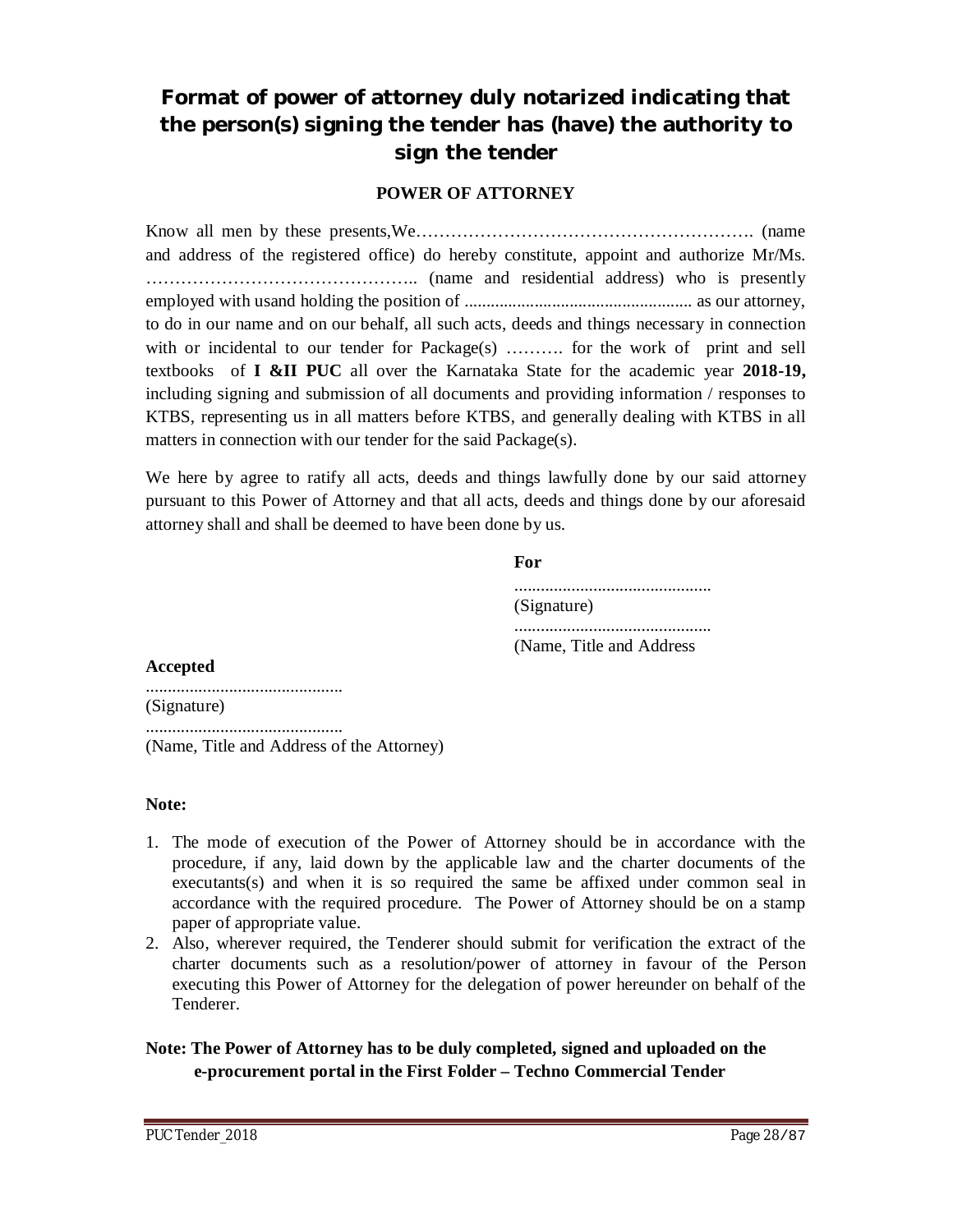## **Qualification information**

**Note:** The Tenderer shall carefully fill in the herein required information completely and also upload in First Folder (Techno-Commercial tender) all the documents as requested in complete form. The information to be filled in by the Tenderer hereunder will be used for purposes of determining the Tenderer's eligibility to tender, determining whether he meets the specified minimum qualification criteria as specified in Clause3 of ITT and also determine his capacity to perform the contract as provided for in Clause 3 of the Instructions to Tenderers. Incomplete and insufficient furnishing of information and not uploading the requested documents may result in rejection of the Tender. This information will not be incorporated in the Contract.

1.1 Constitution or legal status of Tenderer<sup>1</sup> :………………………………………….

> Certificate of Registration/Incorporation<sup>2</sup> :………………………………………….

Principal place of business:

Details of PAN Card<sup>3</sup> Number:

IT return filed:<sup>4</sup> for the assessment year 2016-17 and 2017-18

Details of GST registration Certificate:<sup>5</sup>Number:

GST Monthly return filed:<sup>6</sup> for the month of November and December 2017

| 1.2 | Total value of Printing works executed and payments             | $2012 - 13$ |
|-----|-----------------------------------------------------------------|-------------|
|     | Received in the last five years Rs. $\ldots$ lakhs <sup>7</sup> | $2013 - 14$ |
|     |                                                                 | $2014 - 15$ |
|     |                                                                 | $2015 - 16$ |
|     |                                                                 | $2016 - 17$ |

Attach copy of document in support of information provided

1

Attach copy of document in support of information provided

Attach self attested copy

<sup>&</sup>lt;sup>4</sup> Attach copy of the Acknowledgement issued by IT authorities

<sup>&</sup>lt;sup>5</sup> Attach attested copies

 $6$  Attach copy of the return filed.

<sup>7</sup> Attach Certificate from Chartered Accountant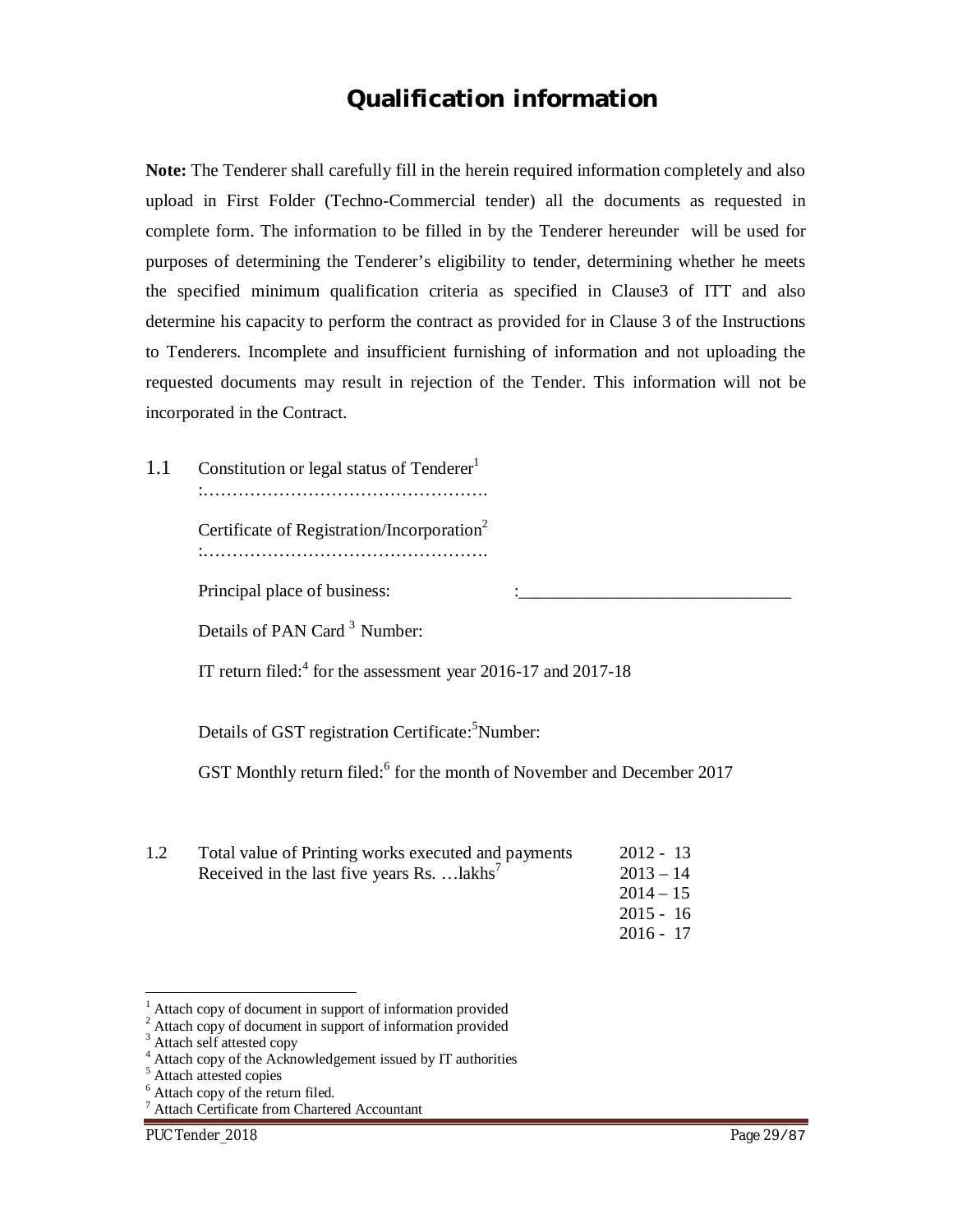1.3 Printing Works performed as Prime Contractor (in the same name) of similar nature namely Printing of Text Books during the five financial years specified in 1.2 above.<sup>8</sup>

|         |                |             | Contract       | Value of | Date of  |            |            | Remarks           |
|---------|----------------|-------------|----------------|----------|----------|------------|------------|-------------------|
| Project | Name of        | Description |                |          |          | Specified  | Actual     |                   |
| Name    | Employer       | of Printing | Number         | contract | issue of | period for | period of  | explaining        |
|         |                | work        |                | (Rs.     | work     | completion | completion | reasons for delay |
|         |                |             |                | Lakhs)   | order    |            |            | in completion     |
|         | $\overline{2}$ | <u>3</u>    | $\overline{4}$ | <u>5</u> | <u>6</u> | 7          | 8          | $\overline{9}$    |
|         |                |             |                |          |          |            |            |                   |
|         |                |             |                |          |          |            |            |                   |
|         |                |             |                |          |          |            |            |                   |
|         |                |             |                |          |          |            |            |                   |
|         |                |             |                |          |          |            |            |                   |
|         |                |             |                |          |          |            |            |                   |
|         |                |             |                |          |          |            |            |                   |
|         |                |             |                |          |          |            |            |                   |

1.4 Information on printing works for which Tenders have been submitted and printing works which are yet to be completed as on the date of this tender.

### (A) **Existing commitments and on-going printing works:**

| Descripti | Locatio        | Contra         | Name           | Value          | Wor          | Stipulate     | Value of | Anticipat   |
|-----------|----------------|----------------|----------------|----------------|--------------|---------------|----------|-------------|
| on of     | n and          | <sub>ct</sub>  | and            | οf             | $\bf k$      | d period      | contract | ed date of  |
| printing  | state          | numbe          | address        | contra         | orde         | of            | remainin | completio   |
| works     |                | r and          | οf             | $ct$ (Rs.      | $\mathbf{r}$ | completi      | g to be  | $\mathbf n$ |
|           |                | date           | Employ         | Lakhs)         | date         | <sub>on</sub> | complete |             |
|           |                |                | er             |                |              |               | d        |             |
|           | $\overline{2}$ | $\overline{3}$ | $\overline{4}$ | $\overline{5}$ | <u>6</u>     |               | 8        | 9           |
|           |                |                |                |                |              |               |          |             |
|           |                |                |                |                |              |               |          |             |
|           |                |                |                |                |              |               |          |             |

### (B)**Printing Works for which Tenders already submitted and pending Decision:**

| Description   Location   Name and |           |            | Estimated | Date     | Stipulated | Remarks if any |
|-----------------------------------|-----------|------------|-----------|----------|------------|----------------|
| of Printing                       | and state | address of | value     | when     | period of  |                |
| works                             |           | Employer   | (Rs.      | decision | completion |                |
|                                   |           |            | Lakhs)    | expected |            |                |
|                                   |           |            |           |          |            |                |
|                                   |           |            |           |          |            |                |
|                                   |           |            |           |          |            |                |
|                                   |           |            |           |          |            |                |

<sup>1</sup> <sup>8</sup> Attach Certificates from the Employers (Government Departments/Government Undertakings/ Public Limited Companies) not below the rank of an Executive Engineer/Manager or equivalent.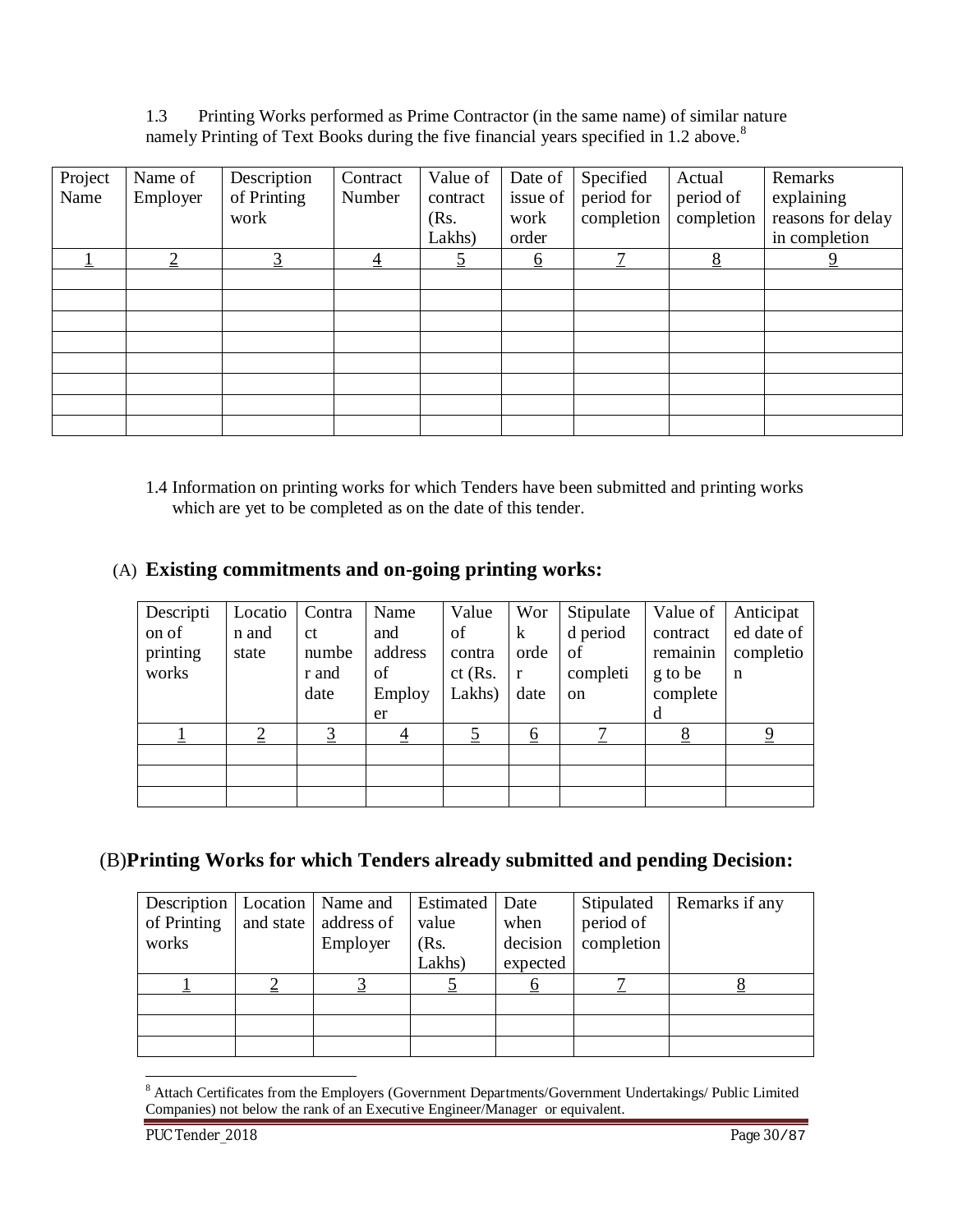1.5. The following items of Printing and other machinery are considered essential for successfully carrying out the Printing works. The Tenderer should furnish all the information listed below.

| <b>SI</b><br>N <sub>0</sub> | <b>Machinery / Other requirements</b><br>prescribed by the purchaser                                                                                                                                                                                               | Qty/<br>Unit<br>presc<br>ribed | <b>Machinery/Othe</b><br>r requirements<br>offered by the<br>printer. | Qty/<br>Unit<br>offere<br>d | <b>Production</b><br>capacity per<br>hour. |
|-----------------------------|--------------------------------------------------------------------------------------------------------------------------------------------------------------------------------------------------------------------------------------------------------------------|--------------------------------|-----------------------------------------------------------------------|-----------------------------|--------------------------------------------|
|                             | <b>Pre-Printing machinery</b>                                                                                                                                                                                                                                      |                                |                                                                       |                             |                                            |
| $\mathbf{1}$                | Computer to Plate making plant with<br>processor capable of making plates Double<br>Crown, A-1 and such similar sizes                                                                                                                                              | One<br>Unit                    |                                                                       |                             |                                            |
|                             | <b>Printing machinery</b>                                                                                                                                                                                                                                          |                                |                                                                       |                             |                                            |
| $\mathbf{1}$                | Four colour web offset machine with a<br>minimum cut off 508 mm, reel width 760<br>mm or more, with one quarter folder. The<br>rated speed of the machine with quarter<br>folding shall not be less than 10,000 cycles<br>per hour.                                | One<br>Unit                    |                                                                       |                             |                                            |
| $\overline{2}$              | Four colour sheet fed CPC offset printing<br>machine<br>with<br>Sheet<br>size<br>a<br>of<br>485mmX660mm (19"x26") or above capable<br>of printing on Boards of at least 220 GSM.                                                                                   | One<br>Unit                    |                                                                       |                             |                                            |
|                             | <b>Binding and Finishing Machinery</b>                                                                                                                                                                                                                             |                                |                                                                       |                             |                                            |
| $\mathbf{1}$                | Fully automatic stand alone perfect binding<br>machine of minimum 6 clamps with 2000<br>cycles per hour OR equivalent productivity<br>or more.<br>(Note: required to achieve at least a<br>production of at least 15,000 books per<br>shift.)                      | One<br>unit                    |                                                                       |                             |                                            |
| $\overline{2}$              | Fully automatic 3 side cutting machine<br>capable trimming books of crown 1/4 <sup>th</sup> size<br>on 3 sides at a time.<br>(Note: It is essential to trim the books in a<br>three side trimmer to achieve the speed and<br>correct right angles at the corners.) | one<br>unit                    |                                                                       |                             |                                            |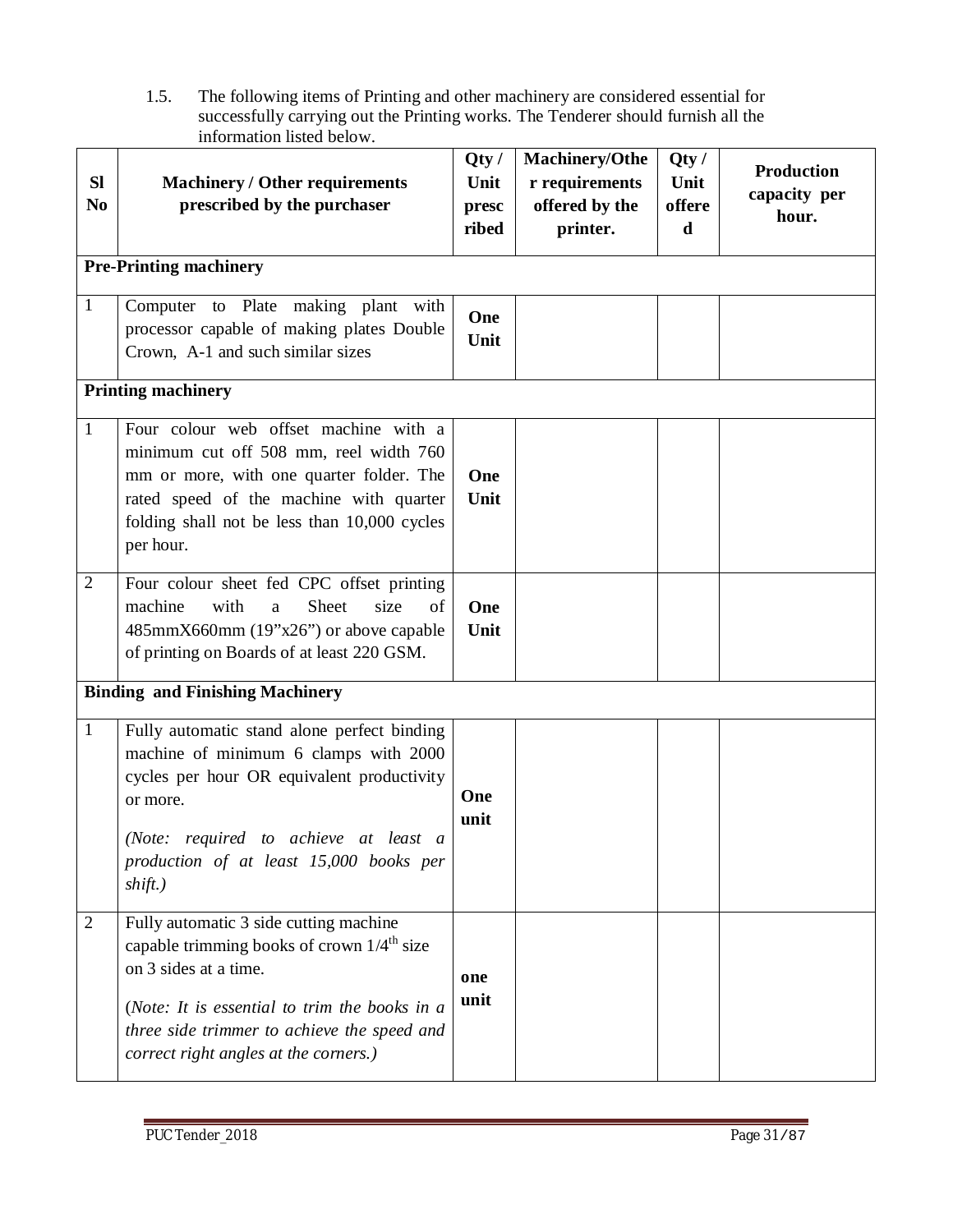| 3              | Fully automatic programmatic cutting<br>machine 92 cm (32 inches) size (min)<br>(Note: Required to cut the Cover Boards etc.)                                                                                                                                                                                                                                                                                                                                                                                            | one<br>unit |            |  |
|----------------|--------------------------------------------------------------------------------------------------------------------------------------------------------------------------------------------------------------------------------------------------------------------------------------------------------------------------------------------------------------------------------------------------------------------------------------------------------------------------------------------------------------------------|-------------|------------|--|
| $\overline{4}$ | Offline or inline UV varnishing machine<br><sub>or</sub><br>thermal lamination machine<br>Wet<br>$\sqrt{2}$<br>of<br>Minimum feed width of 18"                                                                                                                                                                                                                                                                                                                                                                           | one<br>unit |            |  |
|                | <b>Manpower, Factory and Storage Space</b>                                                                                                                                                                                                                                                                                                                                                                                                                                                                               |             |            |  |
|                | The plant shall be operated by qualified and<br>trained manpower with qualified supervisors<br>for quality checking in the production line.<br>The plant shall be well planned and is<br>required to be in easily accessible location. It<br>is expected to be laid out in an area of about<br>10,000 sq feet to have easy and safe<br>movement of the materials. The storage<br>space shall be at least another 10,000 sq feet<br>covered area for the safe storage of finished<br>goods as well as to stock the paper. |             |            |  |
|                | <b>OTHERS</b>                                                                                                                                                                                                                                                                                                                                                                                                                                                                                                            |             |            |  |
|                |                                                                                                                                                                                                                                                                                                                                                                                                                                                                                                                          |             | $C_{inab}$ |  |

Signature

(Name and designation of signatory)

- 1.6. Reports on the financial standing of the Tenderer, such as profit and loss statements and auditor's reports for the last Three years;
- 1.7. Qualification and experience of the key technical and management personnel in permanent employment with the Tenderer and those that are proposed to be deployed on this contract, if awarded.
- 1.8. Name, address, and telephone, telex, and fax numbers of the Tenderers' bankers who may provide references if contacted by the Employer.
- 1.9. Evidence of access to financial resources to meet the qualification requirement specified in ITT Clause3.3 (c): Cash in hand, Letter of Credit etc. List them below and attach certificate from the Banker in the suggested format as under: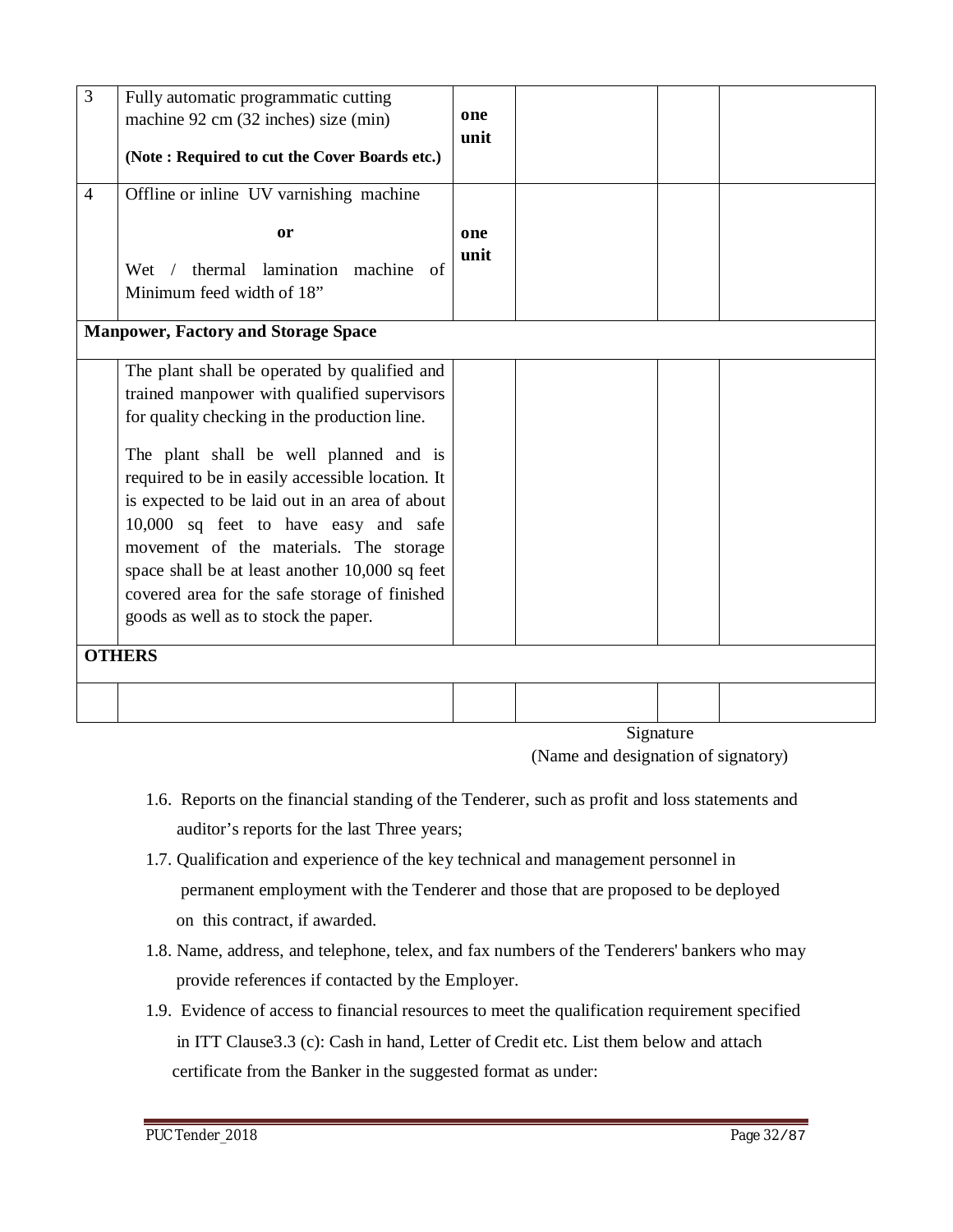# **Banker's certificate**

This is to certify that M/s. ………………….…………….. is a reputed company with a good financial standing. If the contract for this Printing work, namely……………………………… (*name of the work)* is awarded to the above firm, we shall be able to provide overdraft/credit facilities to the extent of Rs. …………………. to meet the working capital requirements for executing the above contract

> $Sd$ <sup>-</sup> Name of the Bank, Senior Bank Manger Address:……………………………….

1.10 Information on litigations in which the Tenderer is involved:

Other Party (ies) Employer Details of dispute Amount involved Remarks showing present status

1.11 The proposed methodology and program of Printing, binding, transportation to wholesaler and retailers backed with equipment planning and deployment, duly supported with broad calculations and quality control procedures proposed to be adopted, justifying their capability of execution and completion of the Print and sale contract as per Schedule of Requirements and technical specifications within the stipulated period of completion.

**Note: The Formats duly filled, signed and the information and documents requested above should be uploaded in the First Folder (Techno- Commercial tender).**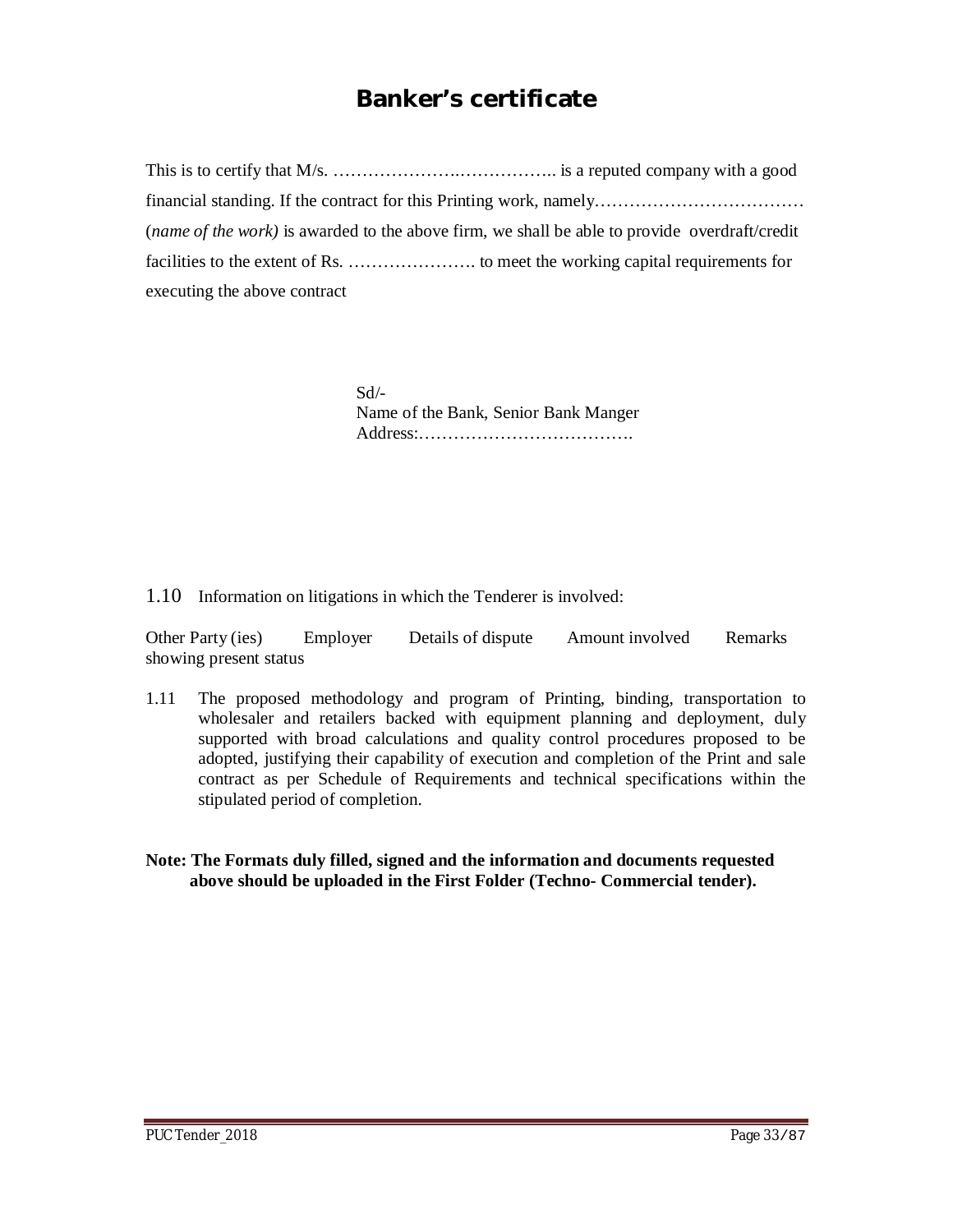# **Notarized self declaration for anti-collusion and eligibility certificate**

(On the Letter head of the Tenderer)

We hereby certify and confirm that in the preparation and submission of our Proposal for the Implementation of the work to print and sell of college textbooks to all over the Karnataka State, we have not acted in concert or in collusion with any other Tenderer or other person(s) and also not done any act, deed or thing which is or could be regarded as anti-competitive.

We further confirm that we have not offered nor will offer any illegal gratification in cash or kind to any person or agency in connection with the instant tender.

We further confirm that we have not been barred by Education Department, Government of Karnataka/any other State Governments in India/any agencies of GOI/GOK, and thereby have not been proven ineligible to tender.

Dated this ..................................... Day of .............................., 2018

........................................

(Name of the Tenderer)

---------------------------------- (Signature of the Authorised Person)

----------------------------------- (Name and designation of the Authorised Person)

……………………………………………………………………………….

Attestation by the Notary.

**Note: This notarized self declaration should be duly completed, signed and uploaded on the e-procurement portal in the First Folder (Techno-commercial tender)**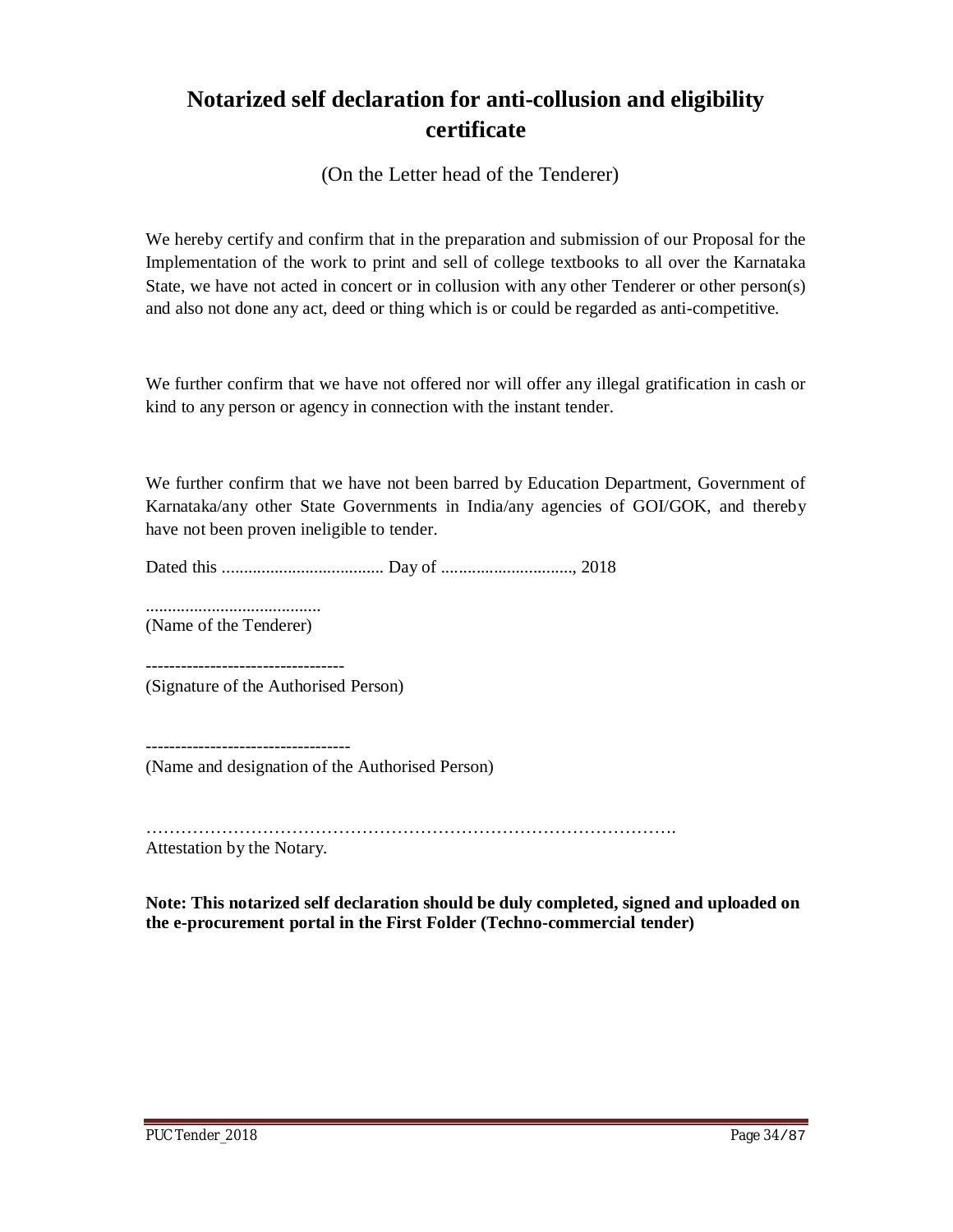## **DISTRIBUTORS LIST**

| <b>SL</b><br>No. | Name of<br><b>District</b> | Name of<br>Distributor   | Distributor's<br><b>Address</b> | Remarks |
|------------------|----------------------------|--------------------------|---------------------------------|---------|
| $\mathbf{1}$     | Bengaluru                  | $\overline{1}$           |                                 |         |
| $\overline{2}$   |                            | $\overline{2}$           |                                 |         |
| 3                |                            | $\overline{\mathcal{E}}$ |                                 |         |
|                  |                            | $\overline{4}$           |                                 |         |
| $\overline{4}$   | Chikkaballapura            |                          |                                 |         |
| 5                | Chitradurga                |                          |                                 |         |
| 6                | Davanagere                 |                          |                                 |         |
| $\overline{7}$   | Kolar                      |                          |                                 |         |
| 8                | Madhugiri                  |                          |                                 |         |
| 9                | Ramanagar                  |                          |                                 |         |
| 10               | Shivamogga                 |                          |                                 |         |
| 11               | Tumkur                     |                          |                                 |         |
| 12               | Chamarajnagar              |                          |                                 |         |
| 13               | Chikmagalur                |                          |                                 |         |
| 14               | Dakshina<br>kannada        | 1                        |                                 |         |
|                  |                            | $\overline{2}$           |                                 |         |
| 15               | Hassan                     |                          |                                 |         |
| 16               | Kodagu                     |                          |                                 |         |
| 17               | Mandya                     |                          |                                 |         |
| $\overline{18}$  | Mysuru                     | $\overline{1}$           |                                 |         |
|                  |                            | $\overline{2}$           |                                 |         |
| 19               | Udupi                      |                          |                                 |         |
| 20               | Bagalkot                   |                          |                                 |         |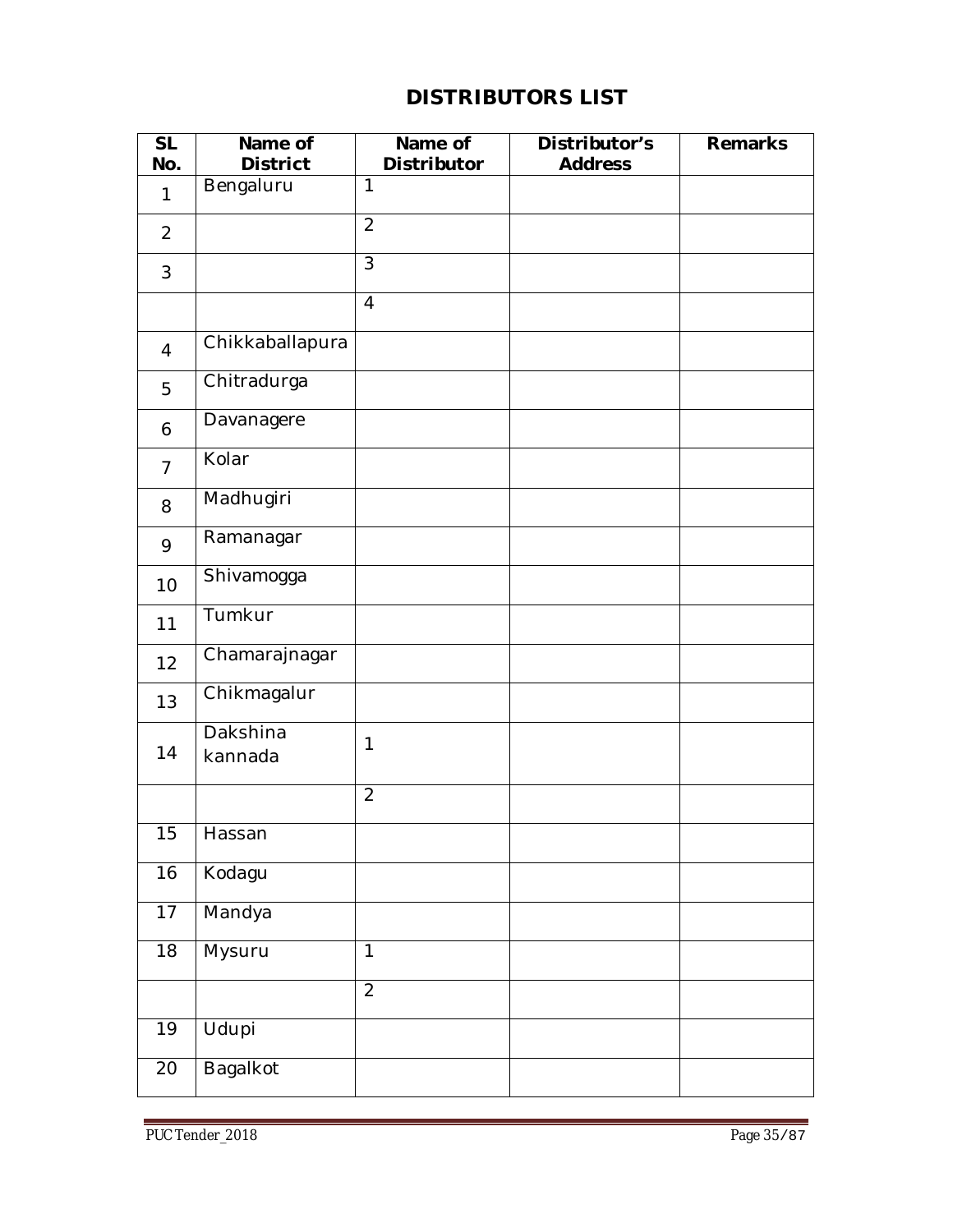| 21              | Belagavi       | $\mathbf{1}$   |
|-----------------|----------------|----------------|
|                 |                | $\overline{2}$ |
| $\overline{22}$ | Bijapur        |                |
| $\overline{23}$ | Chikkodi       |                |
| $\overline{2}4$ | Hubli-dharwad  | $\overline{1}$ |
|                 |                | $\overline{2}$ |
| 25              | Gadag          |                |
| $\overline{26}$ | Haveri         |                |
| 27              | Sirsi          |                |
| 28              | Uttar kannada  |                |
| $\overline{29}$ | <b>Ballari</b> | $\overline{1}$ |
|                 |                | $\overline{2}$ |
| 30              | Bidar          |                |
| 31              | Kalburgi       | $\overline{1}$ |
|                 |                | $\overline{2}$ |
| 32              | Koppal         |                |
| 33              | Raichur        |                |
| $\overline{3}4$ | Yadgir         |                |

Tenderer Authorised Signatory

**Note: This Distributor's List should be duly completed, signed and uploaded on the e-procurement portal in the First Folder (Techno commercial tender)**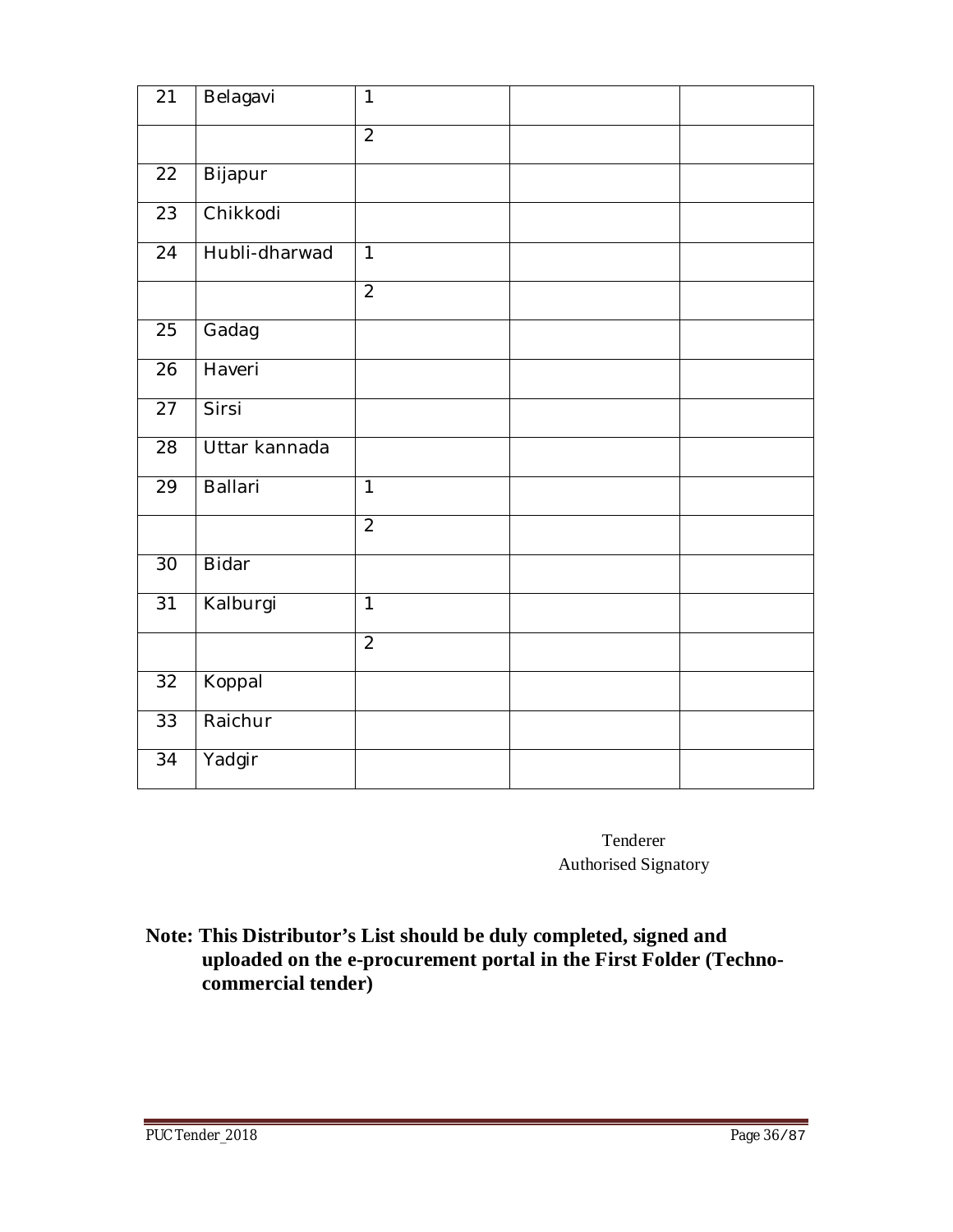# **Affidavit regarding correctness of information furnished and documents submitted**

|  |  |  | (Addresss) AuthorizedSignatory / Proprietor / Partner / Director of M/s                                                                                                                                                                               |  |  |  |  |
|--|--|--|-------------------------------------------------------------------------------------------------------------------------------------------------------------------------------------------------------------------------------------------------------|--|--|--|--|
|  |  |  |                                                                                                                                                                                                                                                       |  |  |  |  |
|  |  |  | 1. That I/We have submitted my/our tender for the work of Print and Sell PUC I and II                                                                                                                                                                 |  |  |  |  |
|  |  |  | the e-procurement portal https://eproc.karnataka.gov.in.                                                                                                                                                                                              |  |  |  |  |
|  |  |  | 2. That I/We have uploaded the scanned copies/copies of the following documents as<br>required by the tender document and in support of my meeting the stipulated<br>eligibility and qualification requirements as stipulated in the tender document: |  |  |  |  |
|  |  |  |                                                                                                                                                                                                                                                       |  |  |  |  |
|  |  |  |                                                                                                                                                                                                                                                       |  |  |  |  |
|  |  |  |                                                                                                                                                                                                                                                       |  |  |  |  |
|  |  |  |                                                                                                                                                                                                                                                       |  |  |  |  |
|  |  |  |                                                                                                                                                                                                                                                       |  |  |  |  |
|  |  |  |                                                                                                                                                                                                                                                       |  |  |  |  |
|  |  |  |                                                                                                                                                                                                                                                       |  |  |  |  |
|  |  |  |                                                                                                                                                                                                                                                       |  |  |  |  |
|  |  |  |                                                                                                                                                                                                                                                       |  |  |  |  |

- 3. That the information furnished by me/us in the format are correct to the best of my knowledge and the documents/ certificates uploaded are true to the originals;
- 4. That I/We am in possession of the original documents and ready to produce the original documents and the original documents in support of the qualification information furnished for verification by the Employer or his authorized representative within 5 days of receiving the request from the Employer or his authorized representative;
- 5. That I/We have not made misleading or false representation in the Forms, Statements and Attachments submitted/uploaded in proof of qualification requirements;
- 6. That I/We do not have record of poor performance such as abandoning the works, not properly completing the contracts, inordinate delays in completion in completion, litigation history or financial failures etc,;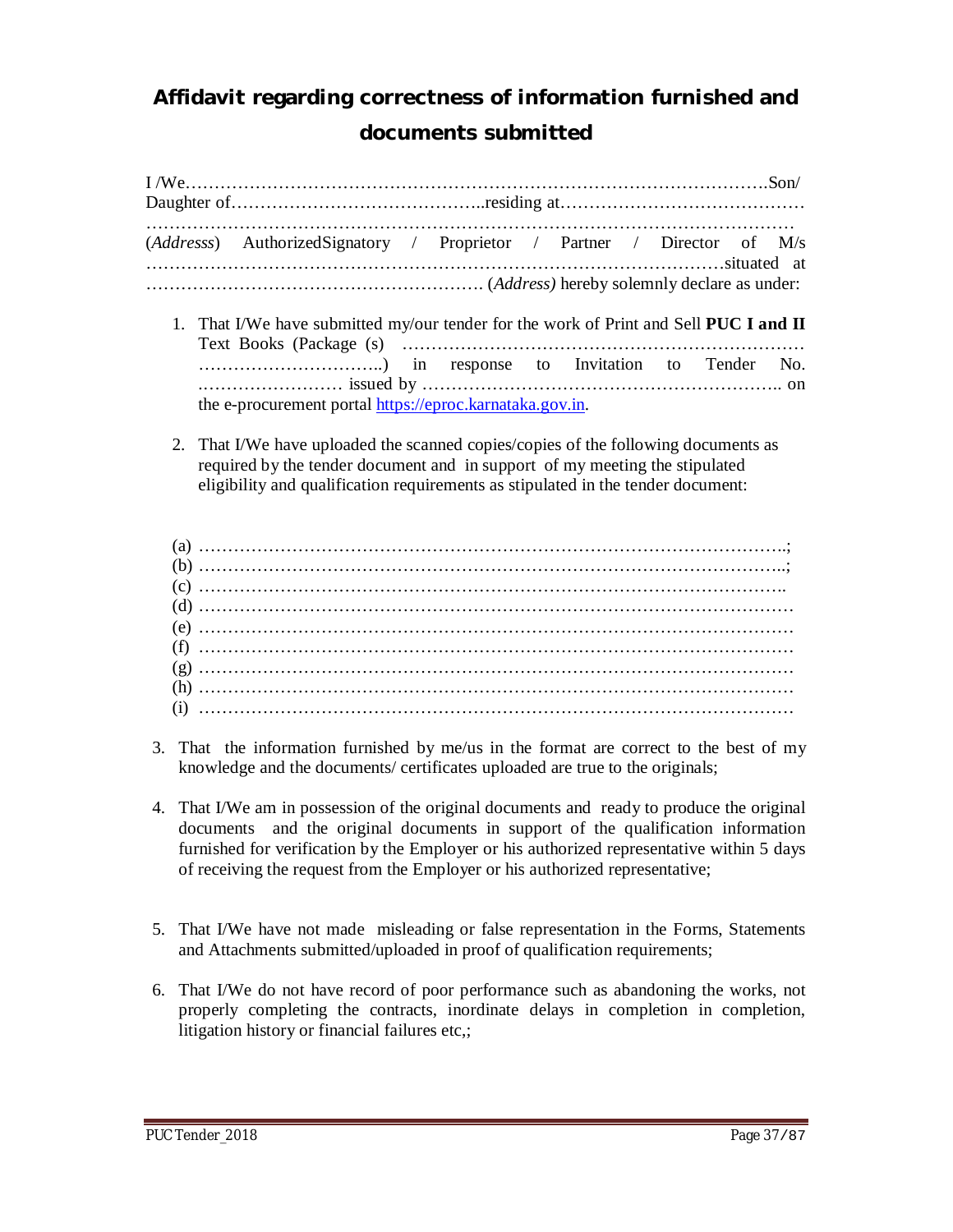- 7. That I/We have not participated in the previous tenders for the same work and could not furnish rational justification for the prices quoted by me when requested by the Employer;
- 8. I /We am/are aware of the provision of ITT Clause 4 and agree that I/We am/are subject to be disqualified on the above accounts and also aware that the KTBS can take administrative action against me/us.

Deponent

VERIFICATION:

Verified at …………………………. On this ……………….. month ……………………. Year that contents of the above affidavit are true and correct to the best of my knowledge and belief and nothing is false or fabricated or has been concealed there from.

Deponent:

#### **Note: This Form has to be duly completed, signed and uploaded on the e-procurement portal in the First Folder – Techno Commercial Tender**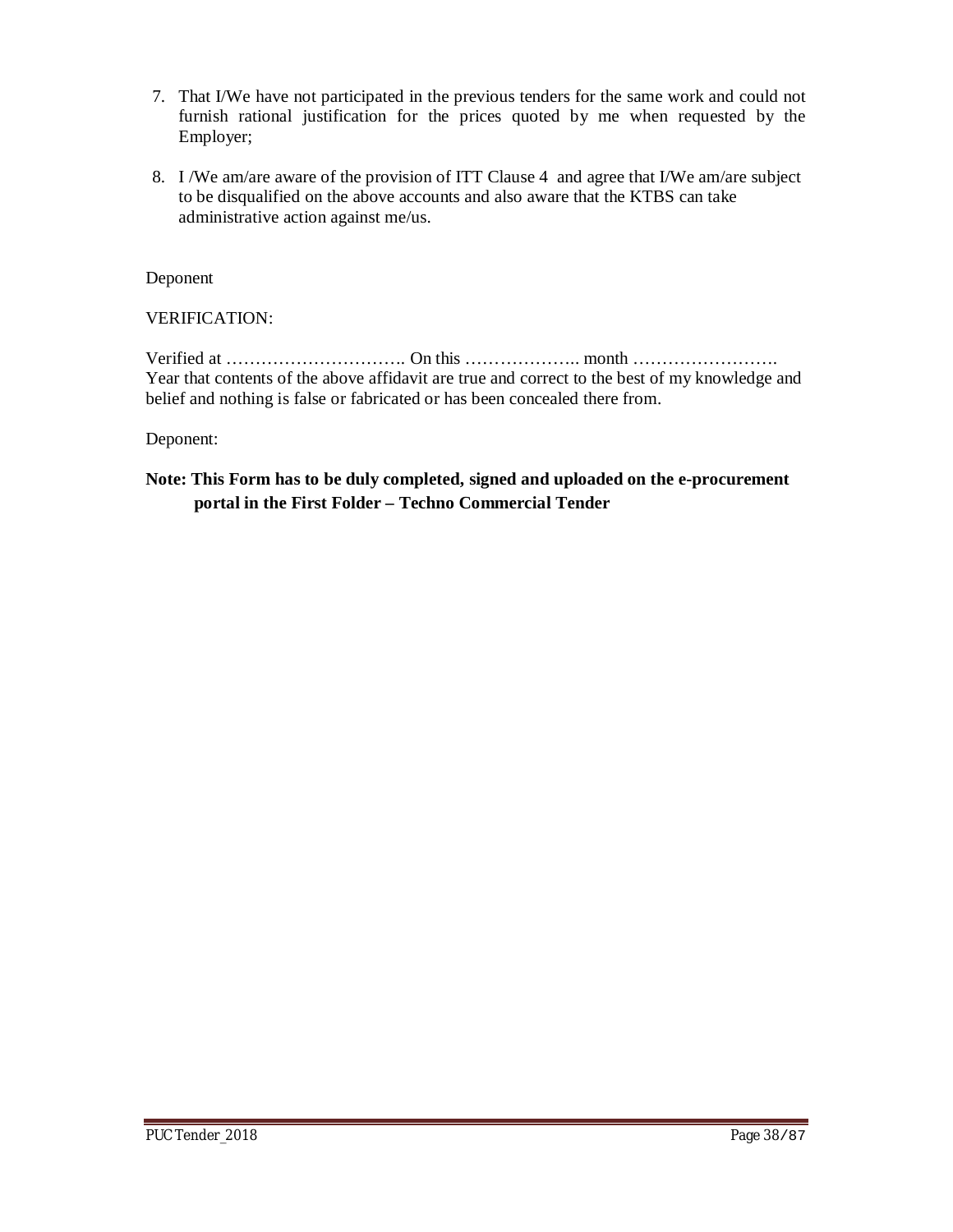# **SECTION 3 (B)**

#### **(SECOND FOLDER)- FINANCIAL TENDER Tender Form**

Date: IFT  $N^{\circ}$ IFT  $N^0$ :

**Name of Work:**Print and Sell **PUC I & II** Textbooks within the State of Karnataka for the academic year **2018-19** .

#### **To**

The Managing Director, Karnataka Text Book Society ® No.4, DSERT Building, 100 Feet Ring Road, Hosakerehalli, Banashankari 3rd Stage, Bengaluru 560085.

#### **Sir:**

Having examined the Tender documents, including Addendum Nos. *[insert numbers]*, we, the undersigned, offer to Print and **Sell I & II PUC** Text books within the State of Karnataka for the academic year **2018-19** under the above-named Contract in full conformity with the said tender documents for the following Packages for the amounts stated against each of the Packages:

| Sl.No. | Package<br><b>Number</b> | <b>Total Amount in</b><br>Figures (Rs) | <b>Total Amount in Words (Rupees)</b> |  |  |
|--------|--------------------------|----------------------------------------|---------------------------------------|--|--|
|        |                          |                                        |                                       |  |  |
|        |                          |                                        |                                       |  |  |

The above amounts are in accordance with the Price Schedules attached herewith and are made part of this tender.

We undertake, if our tender is accepted, to commence the Printing work and to achieve Completion within the respective times stated in the tender documents.

If our tender is accepted, we undertake to providea performance security in the form, in the amounts, and within the times specified in the tender documents.

We agree to abide by this tender, for a period of *30*days from the date fixed for submission of tenders as stipulated in the tender documents, and it shall remain binding upon us and may be accepted by you at any time before the expiration of that period.

We undertake that, in competing for (and if the award is made to us, in executing) the above contract we will strictly observe the laws against fraud and corruption in force in India namely "Prevention of Corruption Act 1988"

Until a formal contract is prepared and executed between us, this tender, together with your written acceptance thereof and your notification of award, shall constitute a binding contract between us.

We understand that you are not bound to accept the lowest or any tender you may receive. Dated this \_\_\_\_\_\_\_\_\_\_\_ day of \_\_\_\_\_\_\_\_

……………………………………………..*[signature]*

In the capacity

of…………………………………………………………………………………..*[position]*

Duly authorized to sign this bid for and on behalf of

*[name of Tenderer]*

**Note: This Form has to be duly completed, signed and uploaded on the e-procurement portal in the Second Folder- Financial tender**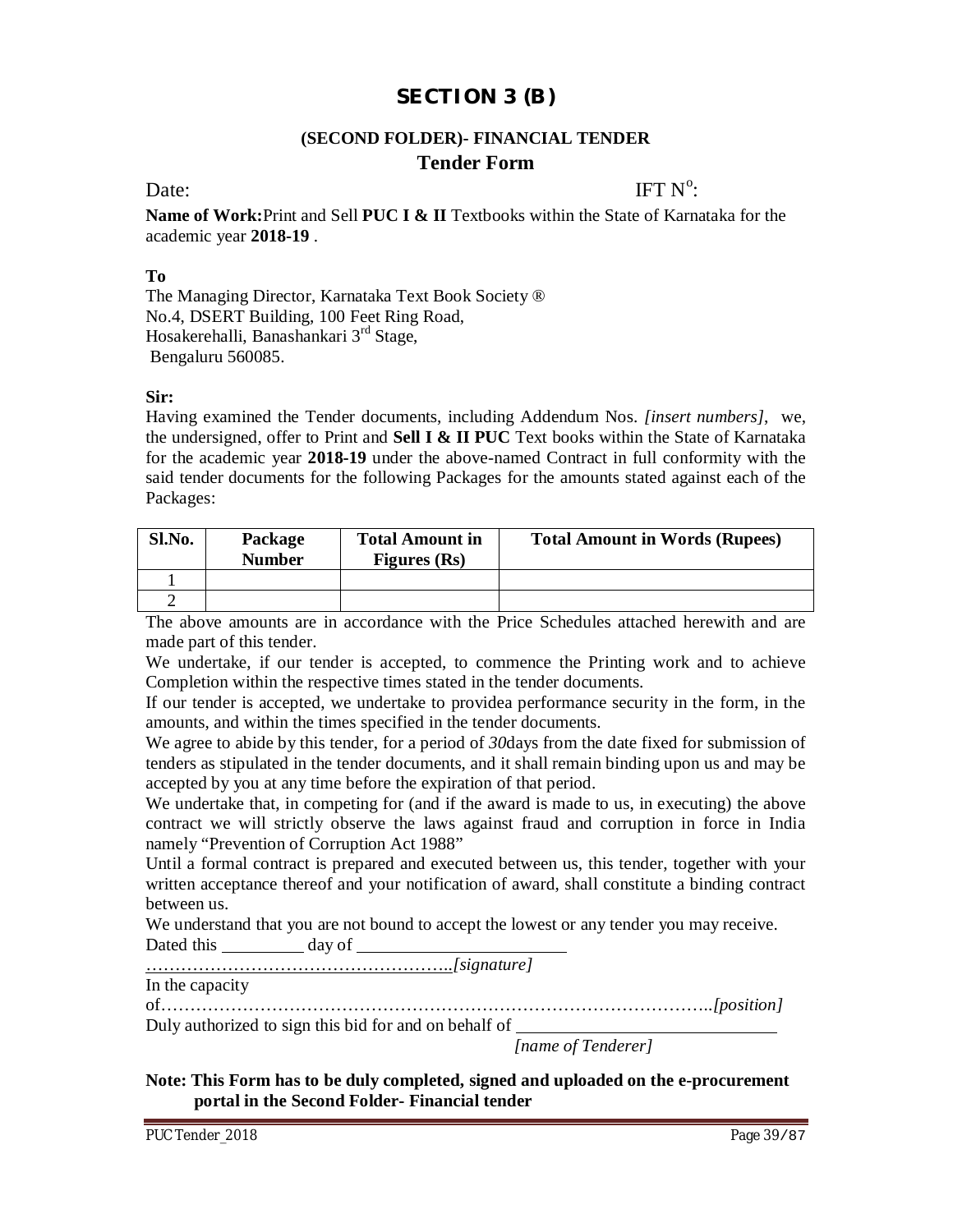# **Price Schedules**

#### **Name of Tenderer:……………………..**

| <b>Class</b>    | <b>Subject</b>             | <b>Book Size</b> | Col<br>our     | <b>Copies</b> | <b>Approx</b><br><b>Pages</b> | <b>Total</b><br><b>Pages</b> | Rate per Page<br>in figures (max<br>4 Decimals)---<br>$\mathbf{R}$ s | Rate per<br>copy in<br>figures<br>in Rs | Total<br>Amount |
|-----------------|----------------------------|------------------|----------------|---------------|-------------------------------|------------------------------|----------------------------------------------------------------------|-----------------------------------------|-----------------|
|                 | Statistics for             |                  |                |               |                               |                              |                                                                      |                                         |                 |
| I PUC           | Economics                  | 1/4th Crown      | 2              | 100000        | 150                           | 15000000                     |                                                                      |                                         |                 |
|                 | Indian Economic            |                  |                |               |                               |                              |                                                                      |                                         |                 |
| I PUC           | Development                | 1/4th Crown      | 2              | 100000        | 250                           | 25000000                     |                                                                      |                                         |                 |
| I PUC           | <b>Business Studies</b>    | 1/4th Crown      | $\overline{2}$ | 40000         | 370                           | 14800000                     |                                                                      |                                         |                 |
| I PUC           | Accountancy I              | 1/4th Crown      | 2              | 5000          | 382                           | 1910000                      |                                                                      |                                         |                 |
| I PUC           | Accountancy II             | 1/4th Crown      | 2              | 5000          | 339                           | 1695000                      |                                                                      |                                         |                 |
|                 | Package -1 Total           |                  |                | 250000        |                               | 58405000                     |                                                                      |                                         |                 |
| II PUC          | Micro Economics            | 1/4th Crown      | 2              | 250000        | 150                           | 37500000                     |                                                                      |                                         |                 |
| II PUC          | <b>Macro Economics</b>     | 1/4th Crown      | 2              | 250000        | 150                           | 37500000                     |                                                                      |                                         |                 |
| II PUC          | <b>Business Studies I</b>  | 1/4th Crown      | $\overline{2}$ | 100000        | 315                           | 31500000                     |                                                                      |                                         |                 |
| II PUC          | <b>Business Studies II</b> | 1/4th Crown      | 2              | 100000        | 265                           | 26500000                     |                                                                      |                                         |                 |
| II PUC          | Accountancy I              | 1/4th Crown      | 2              | 10000         | 380                           | 3800000                      |                                                                      |                                         |                 |
| II PUC          | Accountancy II             | 1/4th Crown      | 2              | 10000         | 340                           | 3400000                      |                                                                      |                                         |                 |
| Package-2 Total |                            |                  |                | 720000        |                               | 140200000                    |                                                                      |                                         |                 |

#### **Package No:…………………………….**

#### **Notes:**

While entering the rates the Tenderers shall keep in mind the following:

- a) The quoted price for the contract is on a "single responsibility basis" such that the total tender price covers all the Concessinaire's obligations mentioned here under:
	- (i) Cost of printing of text pages, cover page printing, lamination, perfect binding;
	- (ii) Cost of packaging, transportation, transit insurance, all taxes and applicable duties;
	- (iii) Payment of Service charge of 7.5 % of the contract value to Karnataka Text Book Society Bangalore by Demand draft in favour of the "Managing Director, Karnataka Text Book Society, Bengaluru" payable at Bengaluru, at the time of issue of Notice to proceed with the work;
	- (iv) Royalty at the rate of 10 paise per copy for language text books to be paid by Demand draft in favour of the "Managing Director, Karnataka Text Book Society, Bengaluru" payable at Bengaluru, at the time of issue of Notice to proceed with the work;
	- (v) Payment of a minimum of 15% profit margin to the wholesaler and retailer book sellers;
	- (vi) Supply free of cost 25 copies of the titles of books whose tendered quantity is less than 5000 copies and 100 copies of titles of books whose tendered quantity is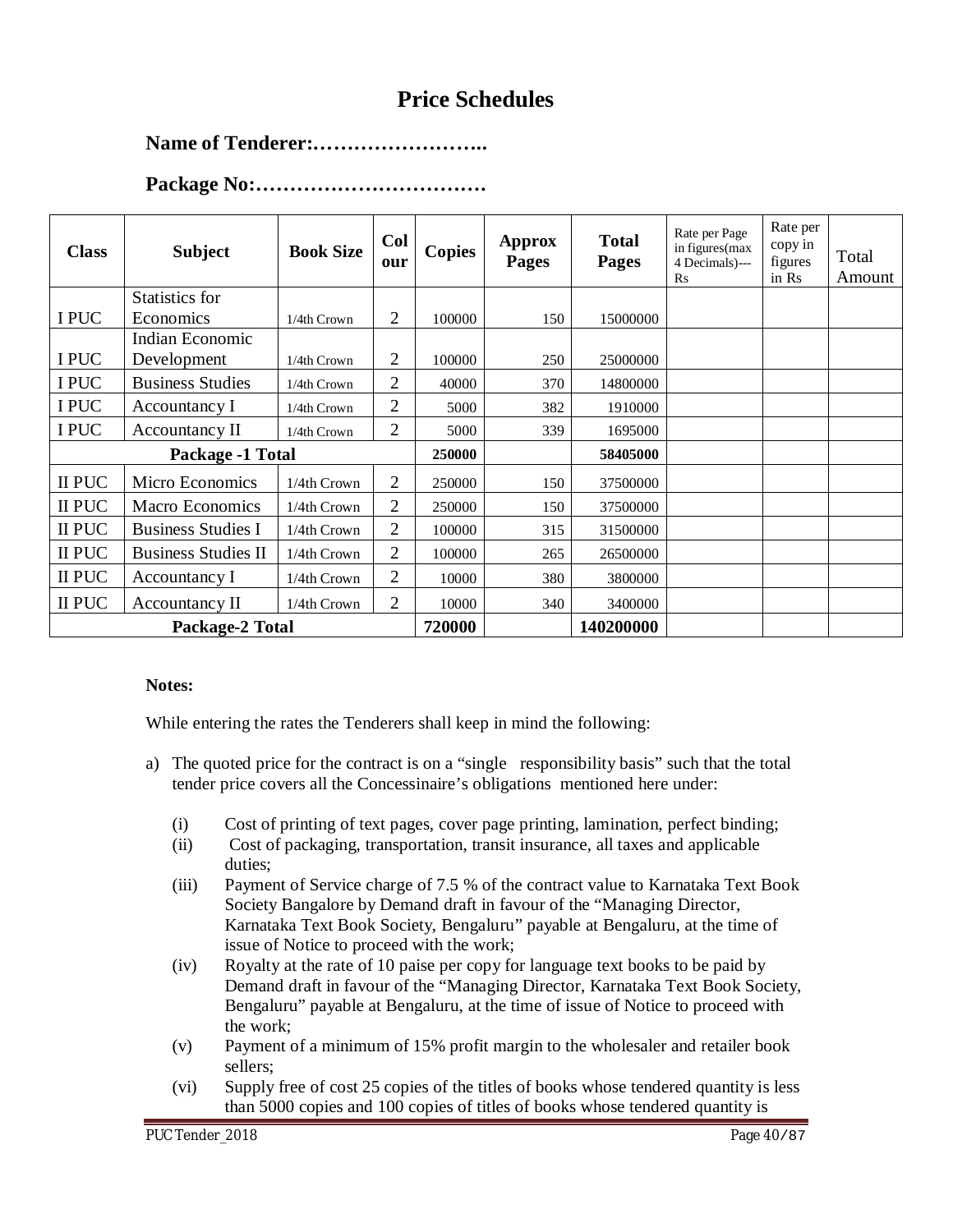more than 5000 copies to the Department of Pre-University Education, and 10 copies each to KTBS®, Government of Karnataka;

- (vii) Concessionaires profit for the due performance of the Contract;
- (b) The total number of copies of the books and hence the total number of pages could increase or decrease by 25%;
- (c) The rate per copy of the book (Titles) as quoted shall be the maximum selling price of the book which needs to be printed on each copy of the book;

(d) In case of discrepancy between the rate in figures and words the lower of the two will prevail;

Date: (Signature of the Tenderer)

**Note: This Form has to be duly completed, signed and uploaded on the e-procurement portal in the space provided not to upload as hard copy**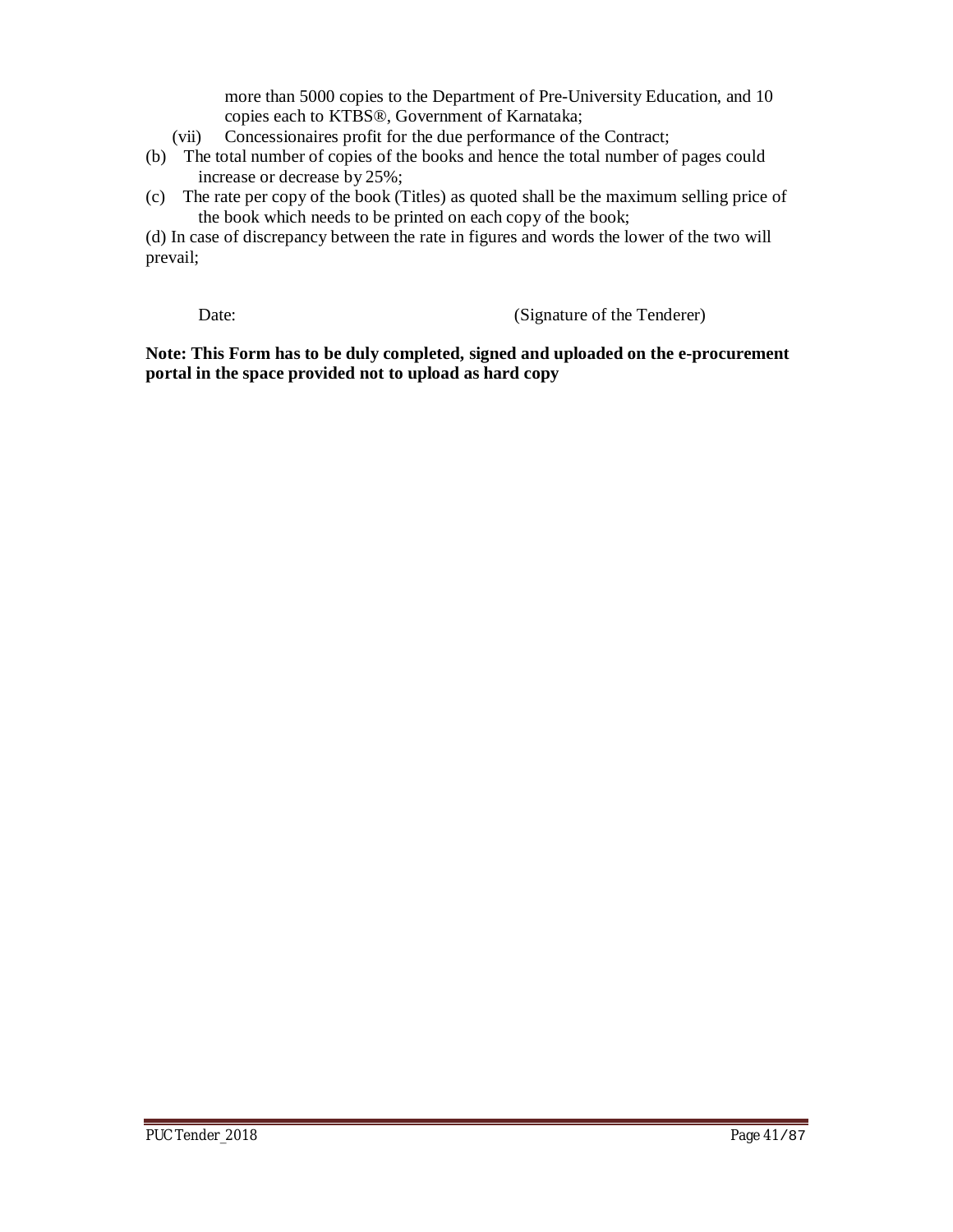# **SECTION 4**

| <b>Slno</b>             |                           | Contents                                          | Page       |
|-------------------------|---------------------------|---------------------------------------------------|------------|
|                         |                           |                                                   | <b>Nos</b> |
| 1                       | Letter of Acceptance      | Letter of Acceptance                              | 43         |
| $\overline{2}$          | <b>Contract Agreement</b> | <b>Contract Agreement</b>                         | 44-45      |
| 3                       | Appendix 1                | Scope of Work;                                    | 46         |
| $\overline{\mathbf{4}}$ | Appendix 2                | Time Schedule for the performance of the Contract | 47-48      |
| 5                       | Appendix 3                | Obligations of the Concessionaire                 | 49-50      |
| 6                       | Appendix 4                | Obligations of the Employer                       | 51         |
| 7                       | Appendix 5                | <b>Insurance Requirements</b>                     | 52         |
| 8                       | Appendix 6                | List of Approved Manufacturers for the Paper      | 53         |
| $\boldsymbol{9}$        | <b>Notice</b>             | Issue of Notice to proceed with the Contract      | 54         |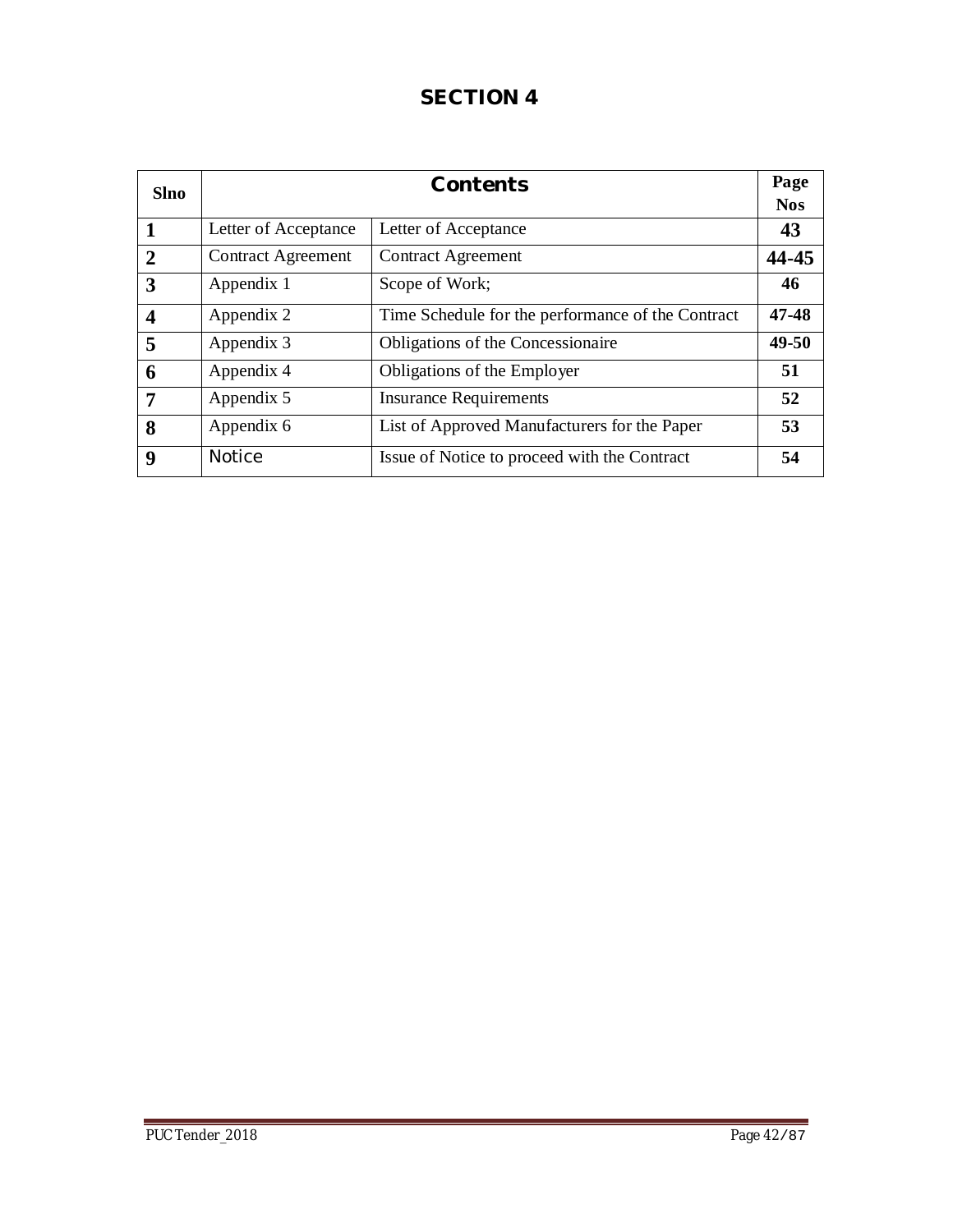## **Letter of Acceptance**

(letterhead paper of the Employer)

Date:

#### **To:**

[name and address of the Concessionaire]

#### **Dear Sir**,

This is to notify you that your Tender dated \_\_\_\_\_\_\_\_\_\_\_\_ for execution of the \_\_\_\_\_\_\_\_\_\_\_\_\_\_\_\_\_\_\_\_\_\_\_\_\_\_\_\_\_\_\_\_\_\_\_\_\_\_\_\_\_\_\_\_\_\_\_\_\_\_\_\_\_\_\_\_\_\_\_\_\_\_\_\_\_\_\_\_\_\_\_\_\_\_\_

\_\_\_\_\_\_\_\_\_\_\_ [*name of the contract and identification number, as given in the Instructions to Tenderers*] for the Contract Price of Rupees\_ (\_\_\_\_\_\_\_\_\_\_\_\_\_) [*amount in words and figures*], as corrected and modified in accordance with the Instructions to Tenderers is hereby accepted by our Agency.

You are hereby requested to furnish Performance Security deposit, in the form detailed in Clause 27.1 of ITT for an amount of Rs.————— within **7** days of the receipt of this letter of acceptance valid up to ............ , failing which action as stated in Para 27.3 of ITT will be taken.

Yours faithfully,

Managing Director, Karnataka Text Book Society ®

(Name of Employer/Employer's Representative)

**Note: This Form is for the information of the Tenderer. It is NOT to be completed and uploaded by the Tenderer on the e-procurement portal.**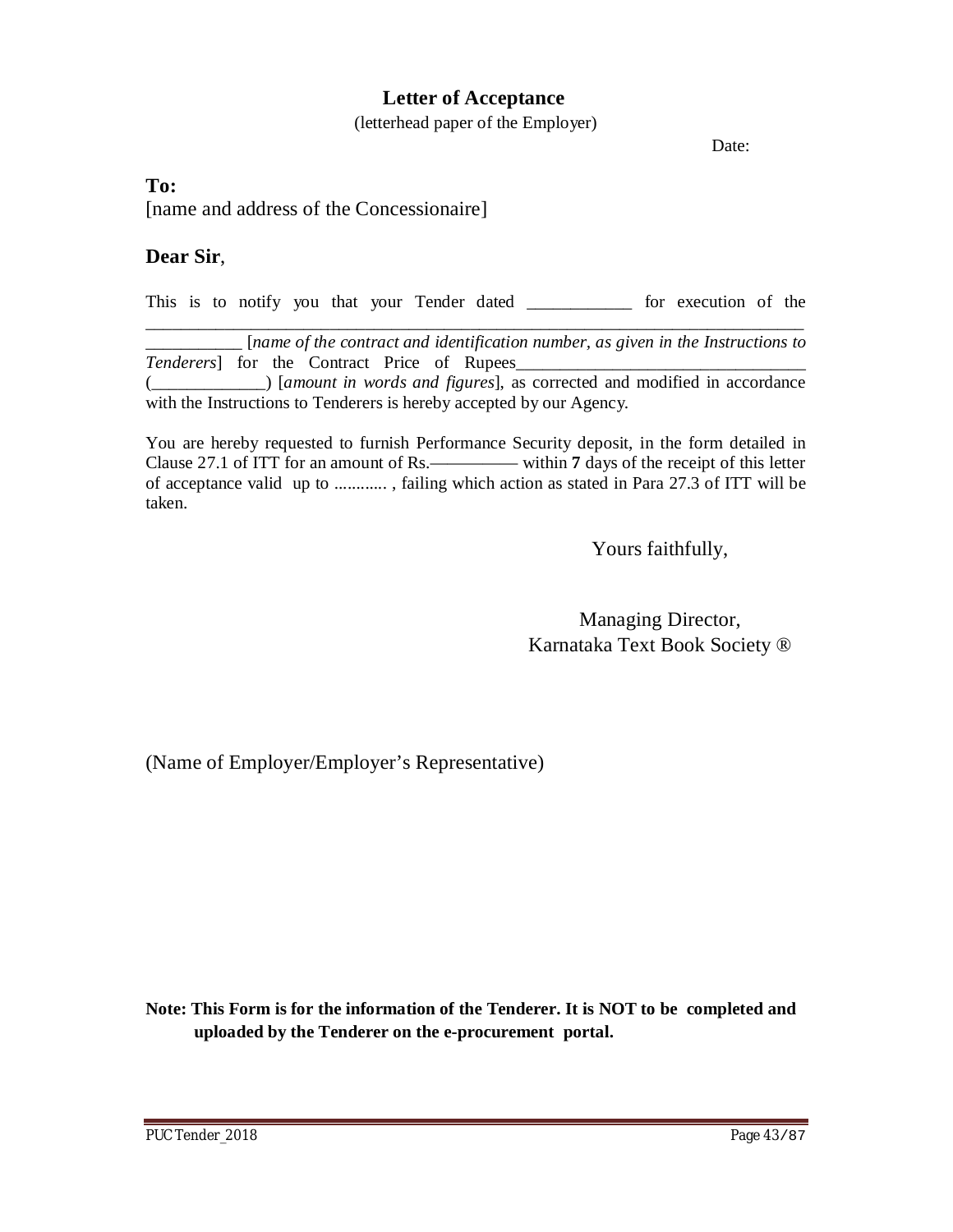# **Contract Agreement**

THIS CONTRACT AGREEMENT is made the  $\_\_\_\_\$  day of  $\_\_\_\_\_\_\_\_\_$ , 20 $\_\_\_\_\$ **BETWEEN**

(1) The Managing Director, Karnataka Text Book Society ® (hereinafter called "the Employer"), and having its principal place of business at No.4, DSERT Building, 100 Feet Ring Road, Hosakerehalli, Banashankari  $3<sup>rd</sup>$  Stage, Bengaluru 560085 and (2) ………………………………*[name of Concessionaire]*, and having its principal place of business at …………………………….*[address of Concessionaire]* (hereinafter called "the Concessionaire").

#### **WHEREAS**

The Employer desires to award the right to the Concessionaire to Print and Sell **I & II PUC** Text books included in Package(s)…………………..within Karnataka State for the academic year **2018-19** and the Concessionaire has agreed to such engagement upon and subject to the terms and conditions hereinafter appearing.

**NOW IT IS HEREBY AGREED** as follows:

#### **Article1:** Contract Documents:

#### **1.1 Contract Documents** (Reference GCC Clause 2)

The following documents shall constitute the Contract between the Employer and the

Concessionaire, and each shall be read and construed as an integral part of the Contract:

- **A.** This Contract Agreement and the Appendices hereto;
- **B.** Tender and Price Schedules submitted by the Concessionaire;
- **C.** Special Conditions of Contract;
- **D.** General Conditions of Contract;
- **E.** Technical Specifications and Drawings;
- **F.** Any other documents shall be added here

#### **1.2. Order of Precedence** (Reference GCC Clause 2)

In the event of any ambiguity or conflict between the Contract Documents listed above, the order of precedence shall be the order in which the Contract Documents are listed in Article 1.1 (Contract Documents) above.

#### **Definitions** (Reference GCC Clause 1)

Capitalized words and phrases used herein shall have the same meanings as are ascribed to them in the General Conditions of Contract.

**Article2.** Contract Price and Terms of Payment: **Contract Price** (Reference GCC Clause 11) The Employer hereby agrees for a Contract Price in consideration of the performance by the Concessionaire of its obligations hereunder. The Contract Price shall be:

*Rupees………………………………………………………………………………………………..*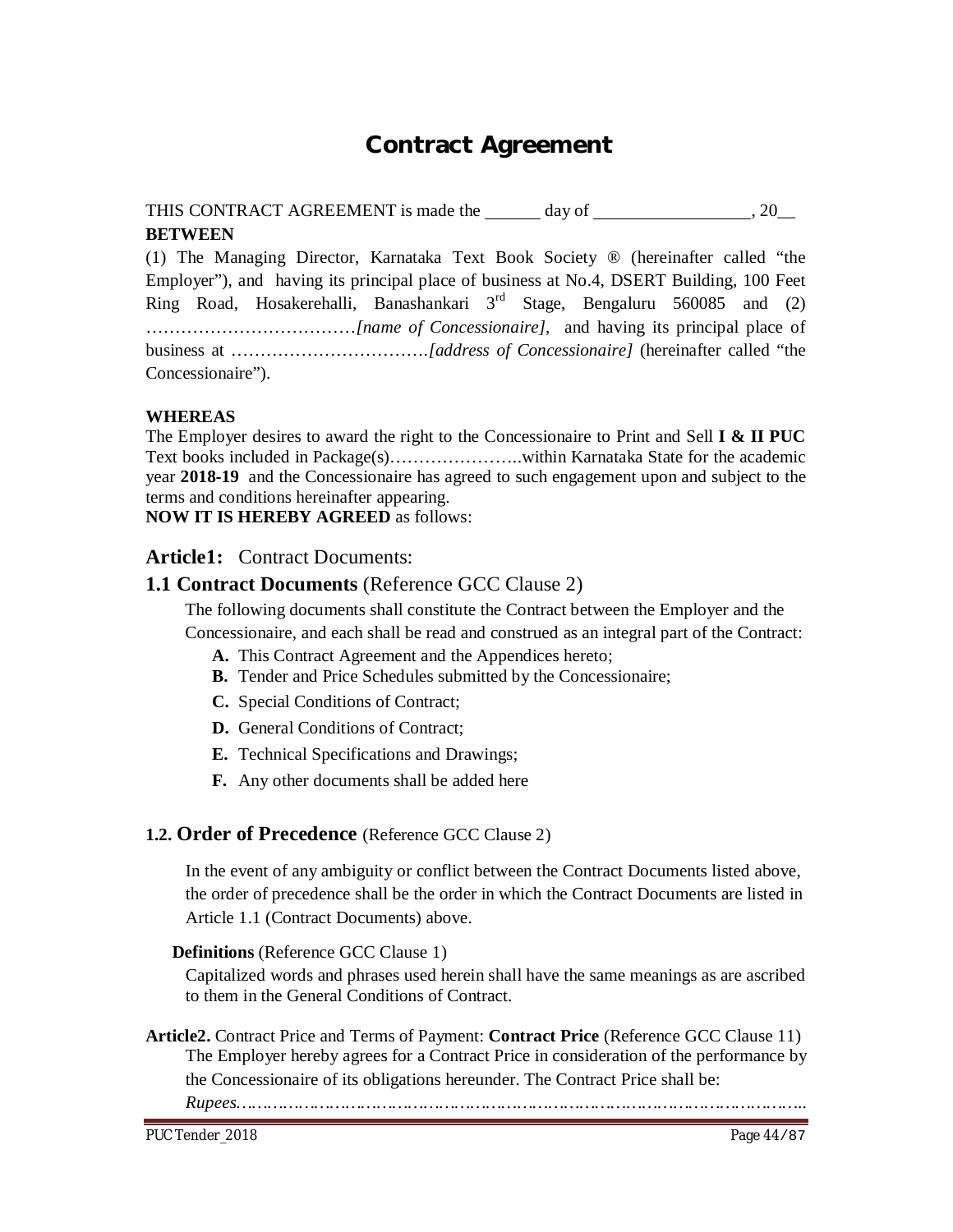or such other sums as may be determined in accordance with the terms and conditions of the Contract.

# **Terms of Payment** (Reference GCC Clause 12):

**No payment shall be made by the Employer**. The Concessionaire has to pay the Employer and the Distributors the amounts as specified in the Concessionaire's obligations, incur expenditure for printing, binding, laminating, packing and transportation and recover the Contract Price including any other expenditure incurred by him for the performance of the Contract Obligations by sale of the specified text books at the agreed rates in the State of Karnataka during the Academic year **2018-19**, through the distributors/retailers.

# **Article 3. Effective Date for Determining Time for Completion:**

3.1 **Effective Date** (Reference GCC Clause 1)

The Time of Completion of the Facilities shall be determined from the date when all of the following conditions have been fulfilled:

- (a) This Contract Agreement has been duly executed for and on behalf of the Employer and the Concessionaire;
- (b) The Concessionaire has submitted to the Employer the performance security: The Agreed Time Schedule for the performance of the Contract is given in **Appendix-2**.

# **Article 4. Appendices:<sup>9</sup>**

- 4.1 The Appendices listed in the attached List of Appendices shall be deemed to form an integral part of this Contract Agreement.
- 4.2 Reference in the Contract to any Appendix shall mean the Appendices attached hereto, and the Contract shall be read and construed accordingly

**IN WITNESS WHEREOF** the Employer and the Contractor have caused this Agreement to be duly executed by their duly authorized representatives the day and year first above written. Signed by, for and on behalf of the Employer

Signature

Designation in the presence of  $\blacksquare$ 

Signed by, for and on behalf of the Contractor

Signature

Designation in the presence of

### **APPENDICES**

Appendix 1 Scope of Work;

- Appendix 2 Time Schedule for the performance of the Contract
- Appendix 3 Obligations of the Concessionaire
- Appendix 4 Obligations of the Employer
- Appendix 5 Insurance Requirements
- Appendix 6 List of Approved Manufacturers for the Paper

### **Note: This Form is for the information of the Tenderer. It is NOTto be completed and**

### **uploaded by the Tenderer on the e-procurement portal**

<sup>1</sup> <sup>9</sup> The Appendices shall be firmed up and finalized after finalization of tender.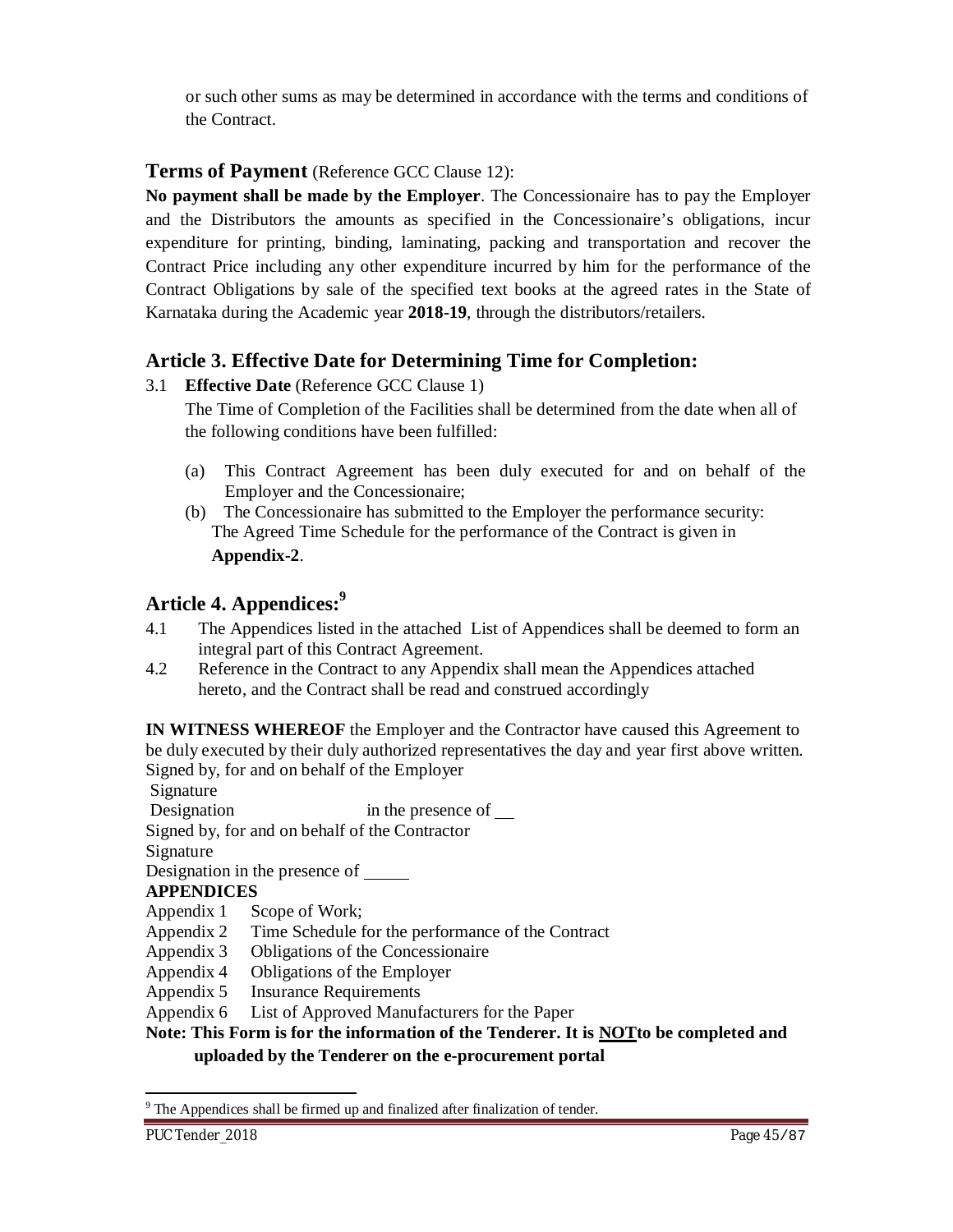# **Appendix-1**

# **Scope of Work to be executed by the Concessionaire**

The items of work included in this Contract are as under:

- (a) Collect the pre-press materials like positives/CDs from the Pre-University Education Department of GOK;
- (b) Print at least two copies of the titles included in the awarded packages as per specifications and submit the same for approval by the Pre-University Education Department of GOK. One copy would be returned after scrutiny and approval or with comments. In case of comments. The Concessionaire shall again print two copies and obtain the approval of the Employer before starting the Printing work;
- (c) Print the books included in the schedule of requirements as per stipulated specifications.
- (d) The printing of text pages shall be executed on a web offsset machine using the paper of stipulated specifications.
- (e) Bind and laminate the Books as per specifications;
- (f) Store the books properly till the time of transportation
- (g) Transport the books to the approved distributors and retailers for each of the district;
- (h) Make arrangements for sale through the distributors and retailers.

| <b>Slno</b>                 | <b>Class</b>         | <b>Subject</b>                     | <b>Book Size</b> | <b>Colour</b>  | <b>Copies</b> | <b>Approx</b><br><b>Pages</b> | Approx.<br>Pages |
|-----------------------------|----------------------|------------------------------------|------------------|----------------|---------------|-------------------------------|------------------|
| 1                           | I PUC                | <b>Statistics for Economics</b>    | $1/4$ th Crown   | 2              | 100000        | 150                           | 15000000         |
| $\overline{2}$              | I PUC                | <b>Indian Economic Development</b> | 1/4th Crown      | 2              | 100000        | 250                           | 25000000         |
| 3                           | I PUC                | <b>Business Studies</b>            | 1/4th Crown      | $\overline{2}$ | 40000         | 370                           | 14800000         |
| $\overline{\mathbf{4}}$     | I PUC                | Accountancy I                      | 1/4th Crown      | $\overline{2}$ | 5000          | 382                           | 1910000          |
| 5                           | I PUC                | Accountancy II                     | 1/4th Crown      | $\overline{2}$ | 5000          | 339                           | 1695000          |
| <b>Total</b><br>Package - 1 |                      |                                    |                  |                | 250000        | 1491                          | 58405000         |
| 6                           | II PUC               | Micro Economics                    | 1/4th Crown      | 2              | 250000        | 150                           | 37500000         |
| 7                           | II PUC               | <b>Macro Economics</b>             | 1/4th Crown      | $\overline{2}$ | 250000        | 150                           | 37500000         |
| 8                           | II PUC               | <b>Business Studies I</b>          | 1/4th Crown      | $\overline{2}$ | 100000        | 315                           | 31500000         |
| 9                           | II PUC               | <b>Business Studies II</b>         | 1/4th Crown      | 2              | 100000        | 265                           | 26500000         |
| 10                          | II PUC               | Accountancy I                      | 1/4th Crown      | $\overline{2}$ | 10000         | 380                           | 3800000          |
| 11                          | II PUC               | Accountancy II                     | 1/4th Crown      | $\overline{2}$ | 10000         | 340                           | 3400000          |
|                             | Package - 2 Total    |                                    |                  |                |               |                               | 140200000        |
|                             | <b>Overall Total</b> |                                    |                  |                |               |                               | 198605000        |

**Schedule of requirements**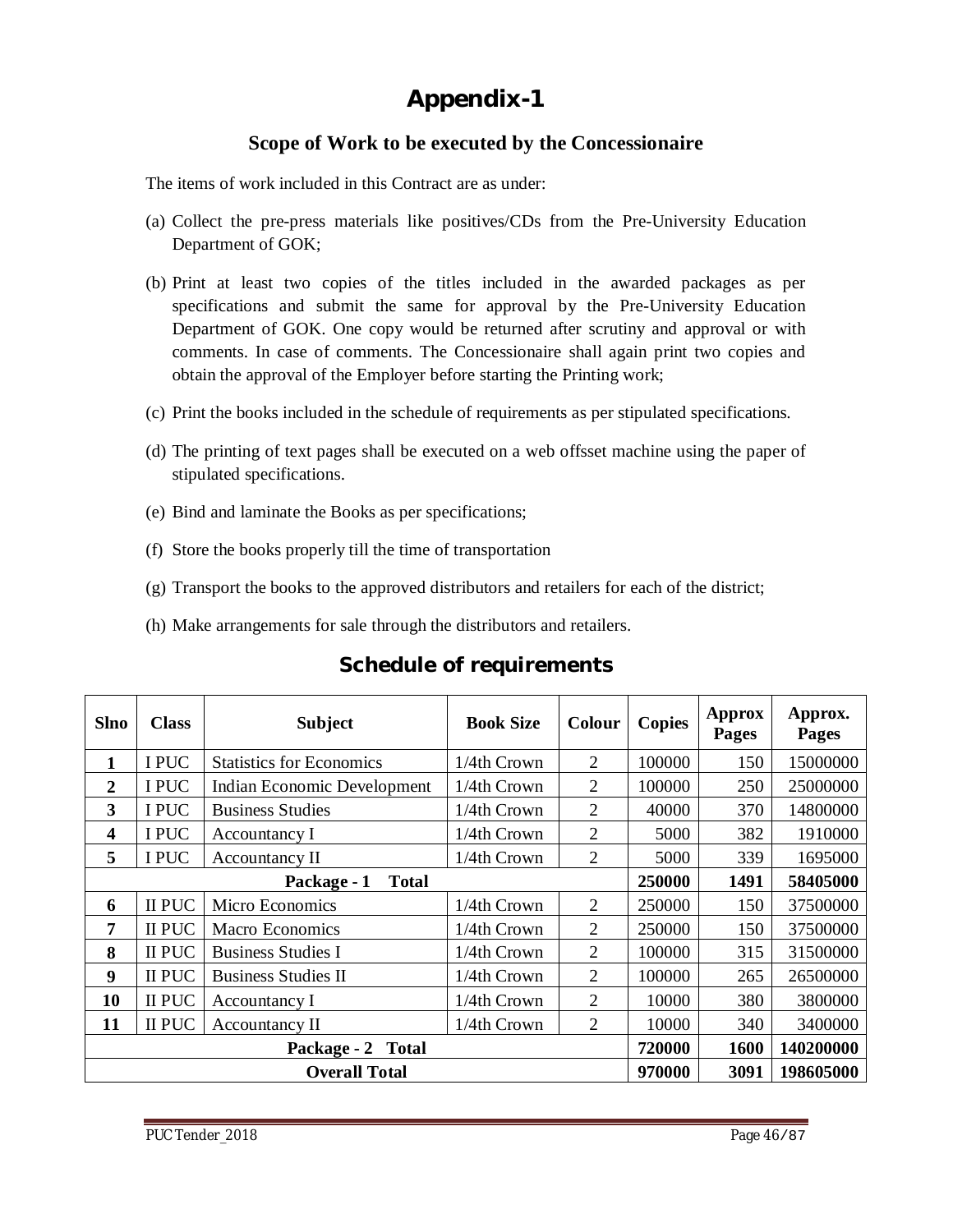# **Appendix - 2 Time Schedule**

# **The Agreed Time schedule for this Contract is as follows:**

| Sl.            | <b>Description of Activity</b>                                                                                                                                                                                                                                                                                                                                                                 | <b>Number</b>  | <b>Remarks</b>                                                                                                                                                                                                                                                                                                                                 |
|----------------|------------------------------------------------------------------------------------------------------------------------------------------------------------------------------------------------------------------------------------------------------------------------------------------------------------------------------------------------------------------------------------------------|----------------|------------------------------------------------------------------------------------------------------------------------------------------------------------------------------------------------------------------------------------------------------------------------------------------------------------------------------------------------|
| N <sub>0</sub> |                                                                                                                                                                                                                                                                                                                                                                                                | of days*       |                                                                                                                                                                                                                                                                                                                                                |
| $\mathbf{1}$   | Mobilization                                                                                                                                                                                                                                                                                                                                                                                   | $\overline{7}$ |                                                                                                                                                                                                                                                                                                                                                |
| $\overline{2}$ | Collection of Pre-press material, Paper for<br>Printing and inspection of the Printing<br>premises and Paper by the Employer or his<br>representative                                                                                                                                                                                                                                          | 15             |                                                                                                                                                                                                                                                                                                                                                |
| 3              | Print at least two copies of the titles included in<br>the awarded packages as per specifications and<br>submit the same for approval by the Employer.<br>One copy would be returned after scrutiny and<br>approval or with comments. In case of<br>comments. The Concessionaire shall again<br>print two copies and obtain the approval of the<br>Employer before starting the Printing work; | 30             | Approval of the Sample should be<br>obtained before starting the<br>Printing work                                                                                                                                                                                                                                                              |
| 4              | Printing, binding and lamination                                                                                                                                                                                                                                                                                                                                                               | 60             | The Concessionaire requests the<br>Employer or his representative to<br>inspect the work during execution<br>as and when lots are completed                                                                                                                                                                                                    |
| 5              | Final inspection of the Employer or his<br>representative of the work and issue of<br>certificate of completion and go ahead for<br>transportation                                                                                                                                                                                                                                             | 75             |                                                                                                                                                                                                                                                                                                                                                |
| 6              | Transportation of the books to the distributors<br>/retailers of each district as per assessment<br>made by the Concessionaire                                                                                                                                                                                                                                                                 | 90             | Concessionaire<br>The<br>makes<br>of<br>the<br>assessment<br>quantities<br>required for each district. If this<br>milestone is not achieved by the<br>Concessionaire<br>Liquidated<br>damages at 0.5% of the estimated<br>cost of the Package per week or<br>part thereof shall be leviable and<br>from<br>recovered<br>the<br>Concessionaire. |
| $\tau$         | Sale process, feedback from Purchasers, repair<br>of defects and/or replacement of any defective<br>books                                                                                                                                                                                                                                                                                      | 270            |                                                                                                                                                                                                                                                                                                                                                |

# **\* Number of days\*- Completion period reckoned from the date of signing of the Agreement**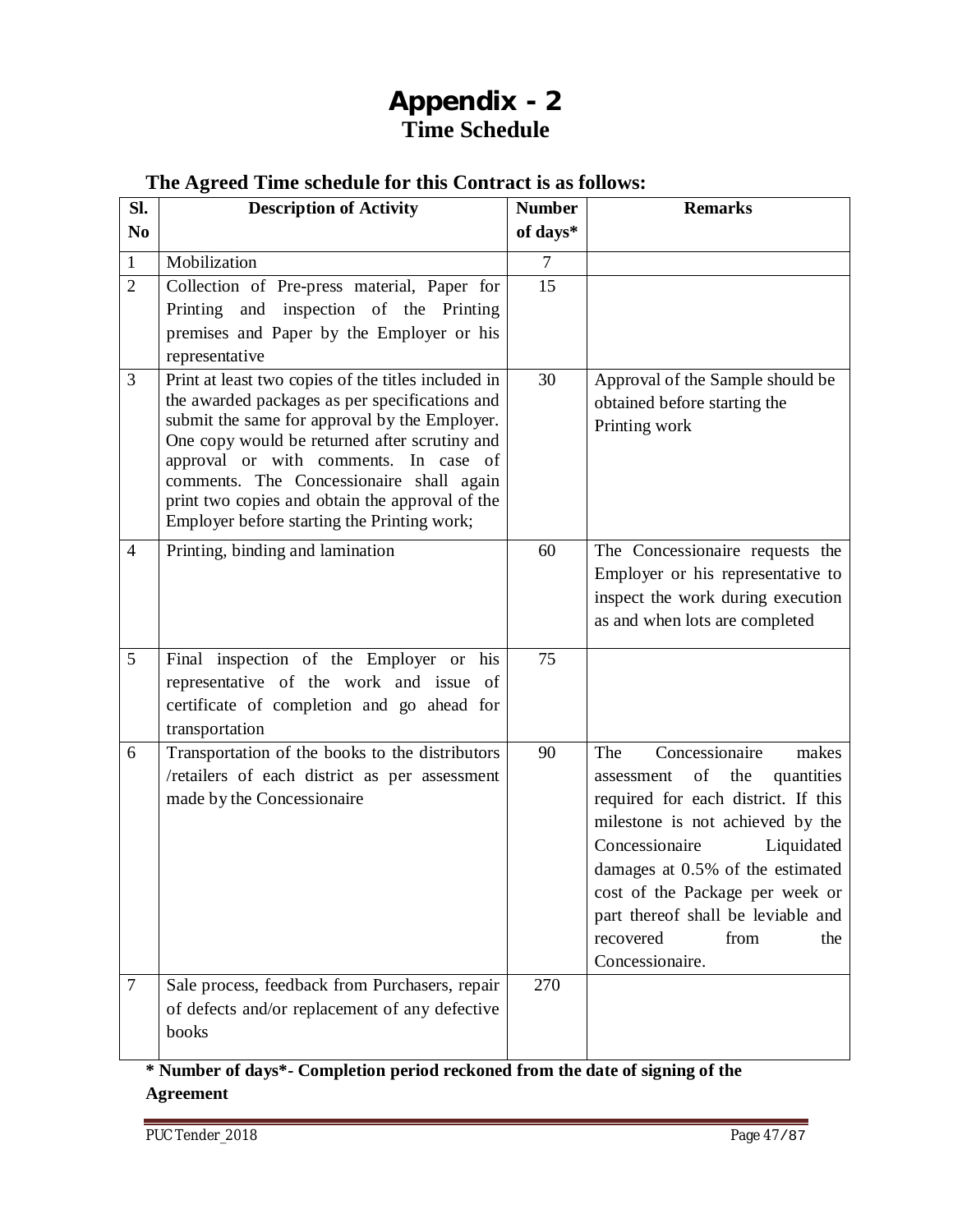*Note*: The Concessionaire shall adhere strictly to the above time schedules. in case of any delay in achieving the intermediate milestones 1 to 5 the Employer can levy liquidated damages as per his assessment which will be binding on the Concessionaire.The liquidated damage once levied will not be refunded even if the next and subsequent milestones are achieved in time. For any delay in achieving the milestone 6 as listed above Liquidated damages as specified in GCC clause 24 and SCC shall be levied and recovered for delay.

To ascertain the quantum of liquidated damage to be levied by the employer, the Concessionaire has to submit the following documents while claiming the release of Performance security.

- **1.** Work completion certificate issued by the employer or his representative.
- **2.** Copy of the Invoice and gate pass /Delivery challan issued to the distributor while performing the transportation of the Text Books.

In the event of failure to submit the above mentioned document the performance security submitted by the Concessionaire will be forfeited and his firm will be blacklisted for participating in future tenders.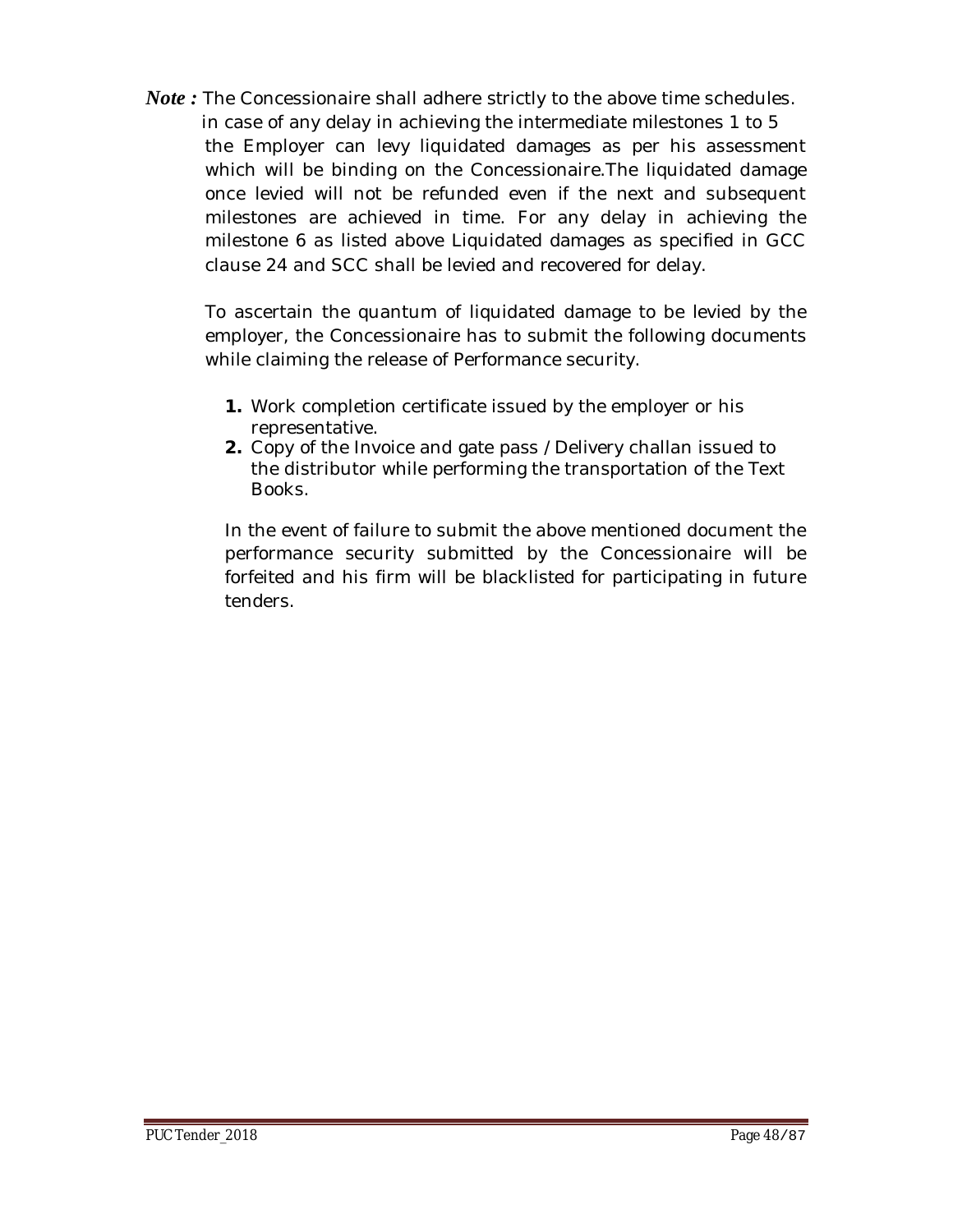# **Appendix - 3**

# **Obligations of the Concessionaire**

The Obligations of the Concessionaire are detailed in full in the Tender Document. However some of the important obligations are listed hereunder. In case of contradictions, the provisions in the Tender Documents which forms a part of the Contract shall prevail.

The Concessionaire shall:

- 1. Make payment of Charges of **7.5%** of the Contract price to the Karnataka Text Book Society, Bengaluru (Service [charges@2.5%](mailto:charges@2.5%) and NCERT Royalty charges **[@5.0%](mailto:@5.0%)** )by demand draft in favour of the "Managing Director, Karnataka Text Book Society, Bengaluru " payable at Bengaluru at the time of issue of the the Notice to proceed with the Work;
- 2. Make payment of Royalty at the rate of **10 paise** per copy for the language text books to the Karnataka Text Book Society, Bengaluru by demand draft in favour of the " Managing Director, Karnataka Text Book Society, Bangalore" payable at Bangalore at the time of issue of the Notice to proceed with the Work;
- 3. Nominate a representative;
- 4. Collect the pre-press materials like positives/CDs from the Pre-University Education Department of GOK;
- 5. Prepare and submit (within 10 days of signing of the Contract) to the Employer's Representative a detailed program of performance of the Contract made in a form acceptable to the Employer's Representative and showing the sequence in which it proposes to implement the Work;
- 6. Print at least two copies of the titles included in the awarded packages as per specifications and submit the same for approval by the Employer. One copy would be returned after scrutiny and approval or with comments. In case of comments the Concessionaire shall again print two copies and obtain the approval of the Employer before starting the Printing work;
- 7. Employer or Department of PU Board Representatives will visit the printing location for verification of the progress.
- 8. Weekly Progress Report on the implementation of the Work to the Employer/Employer's Representative has to be submitted.
- 9. Take out the required insurances as per **Appendix 5** and hand over copies of the insurances policies to the Employer's representative;
- **10.** Procure the Paper from approved manufacturers as given in **Appendix 6;**
- 11. Comply with all the laws in force in India and Karnataka;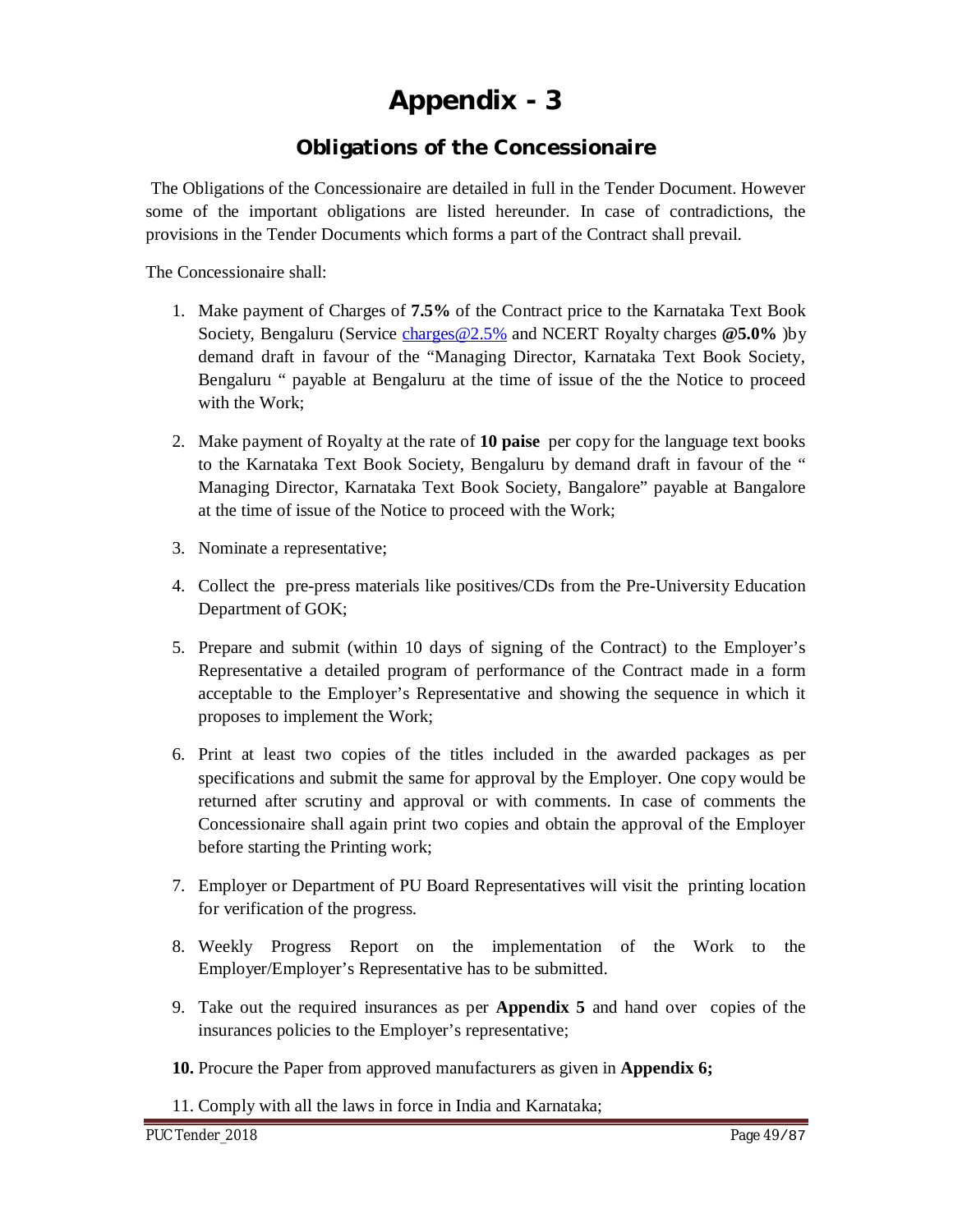- 12. Print, bind and laminate the text books as per specifications and as per contracted quantity within the agreed time schedule;
- 13. Supply free of cost 25 copies of each of the titles of books whose tendered quantity is less than 5000 copies to the Department of Pre-University Education and 10 copies each to Karnataka Text Book Society® ,Government of Karnataka;
- 14. Supply free of cost 100 copies of each of the titles of books whose tendered quantity is more than 5000 copies to the Department of Pre-University Education 10 copies each to Karnataka Text Book Society®Government of Karnataka;
- 15. Store the printed text books in a safe condition;
- 16. Pack properly and transport the requisite copies of the various titles of text books to the distributors/retailers in the various districts for sale to the students;
- 17. Make payment of a minimum of 15% profit margin to the distributors/retailers;
- 18. Ensure the uninterrupted availability of the text books during the academic year;
- 19. Replace the damaged text books during the defect liability period of **6** months after the date of successful completion of the Work;
- 20. Safely return the Pre-press material in good condition to the Pre-University Education Department and obtain receipt and hand over the same to the Employer;
- 21. Submit a completion report with a feedback detailing the difficulties experienced if any on the implementation of the Contract and suggestion for improvement in future years;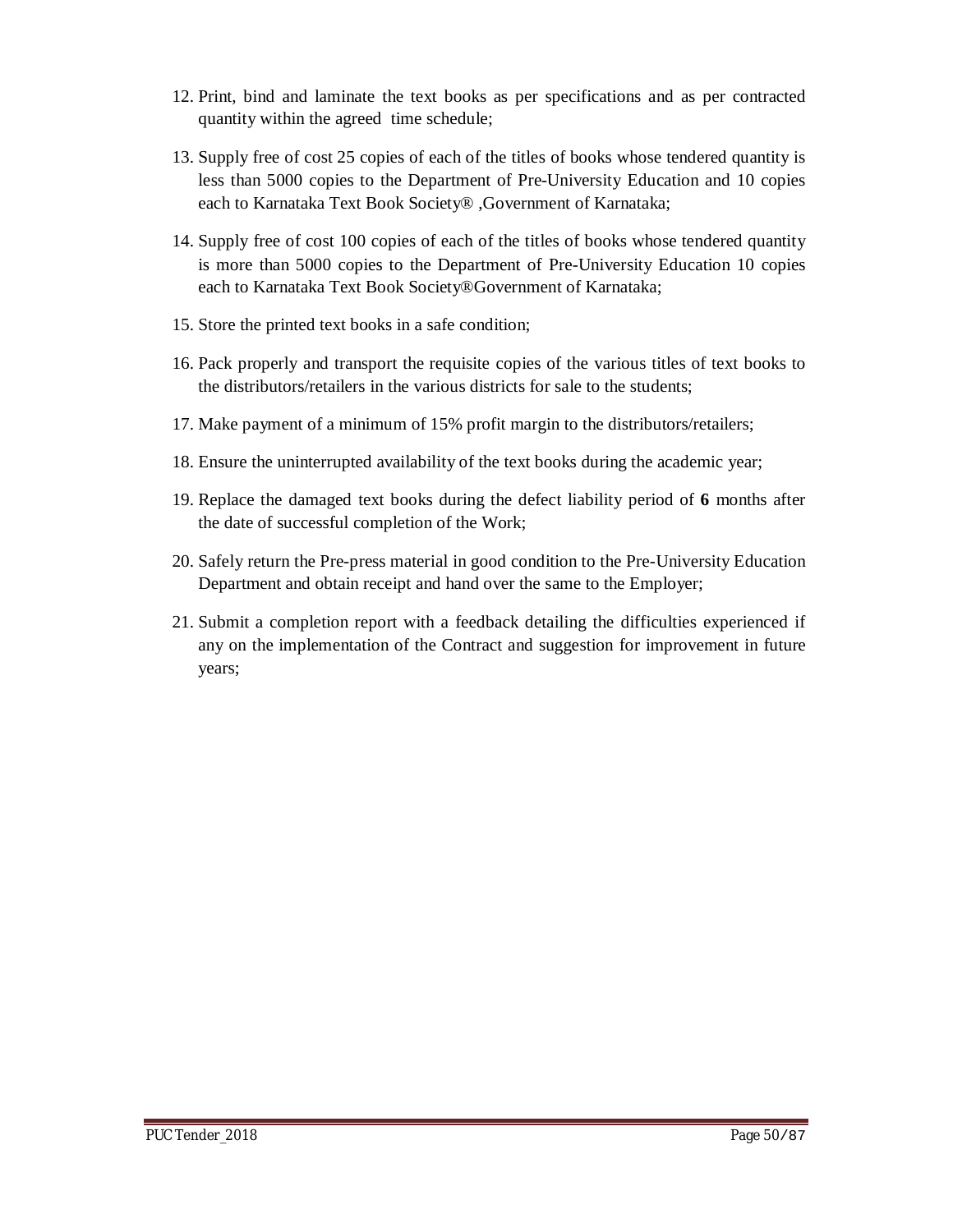# **Appendix 4**

# **Obligations of the Employer**

The Obligations of the Employer are detailed in full in the Tender Document. However some of the important obligations are listed hereunder. In case of contradictions, the provisions in the Tender Documents which forms a part of the Contract shall prevail.

The Employer shall:

- 1. Ensure accuracy of all information and/or data to be supplied such as Pre-press material in the form of CDs;
- 2. Assist if requested by the Concessionaire in obtaining in a timely and expeditious manner all permits, approvals , licenses etc necessary for the successful implementation of the Contract;
- 3. Designate an officer as Employer's representative and give the necessary approvals;
- 4. Depute the personnel for inspection without delay;
- 5. Third party Inspector as Department of Printing and stationeries(DPS) for making the desired inspections;
- 6. Expeditiously bring to the notice of the Concessionaire any defective supplies received.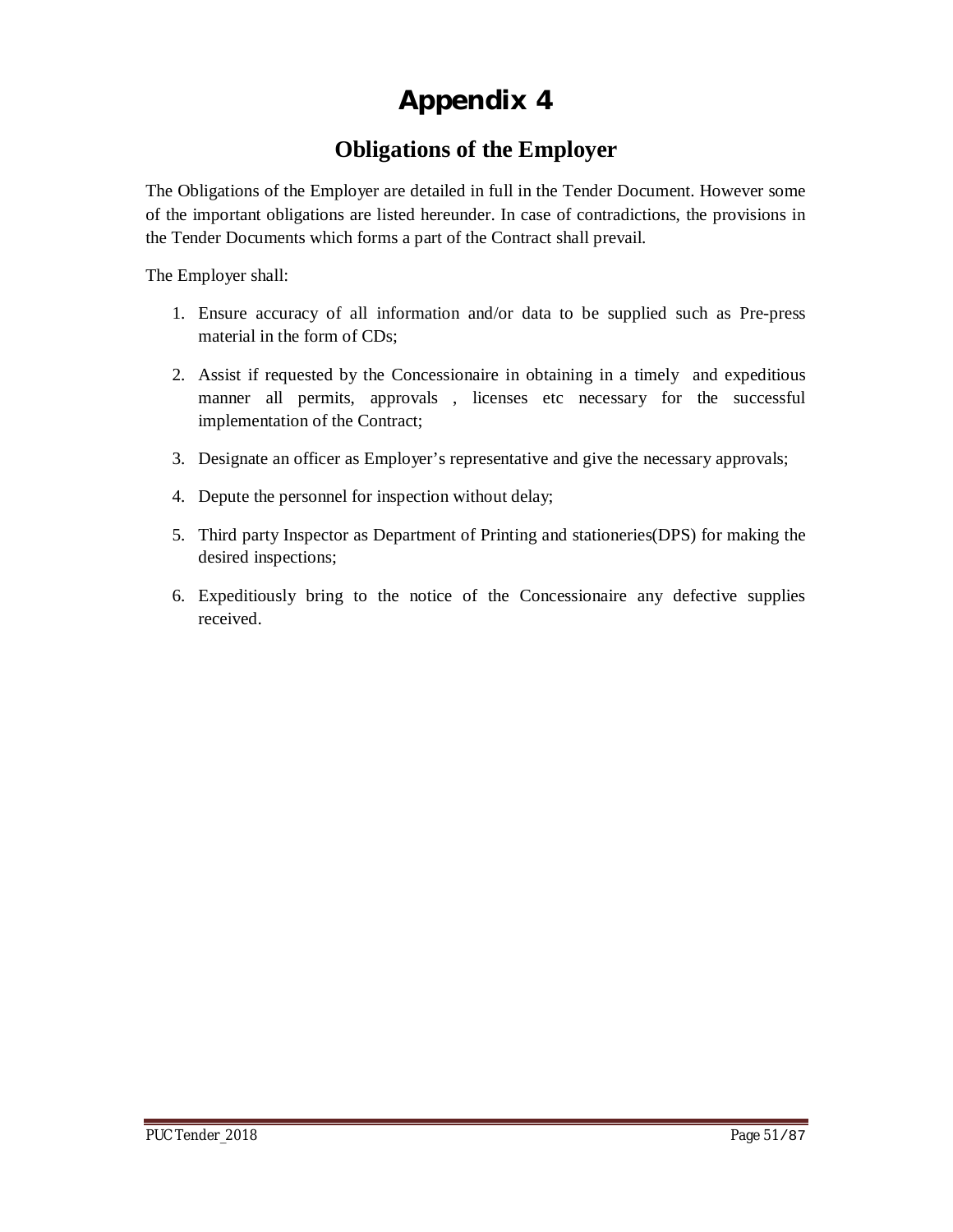# **Appendix - 5**

# **Insurance Requirements**

The Concessionaire shall take out the following insurances:

- 1. Insurance against fire in the Print factory,Covering loss or damage occurring during the period of Printing, binding and lamination and subsequent storage. Insurance amount equal to 110% of the estimated cost of the Printed text books for the period of start of the Work till transportation;
- 2. Cargo Insurance during transport: Covering loss or damage occurring while in transit from the Printer's factory to the distributor's/retailer's premises. Insurance amount equal to 110% of the cost of the Printed text book for the period of transportation from the Print factory to the Distributors/retailers of the various districts;
- 3. Third Party Liability Insurance: Covering bodily injury or death suffered by third parties (including Employer's personnel) and loss of or damage to property occurring in connection with the printing, binding, lamination, distribution and sale of the books: As per applicable law, a minimum of Rs.10 lakhs (covering two persons) for a period of six months;
- 4. Automobile Liability Insurance: As per applicable law;
- 5. Workers Compensation Insurance: As per statutory requirements applicable in India;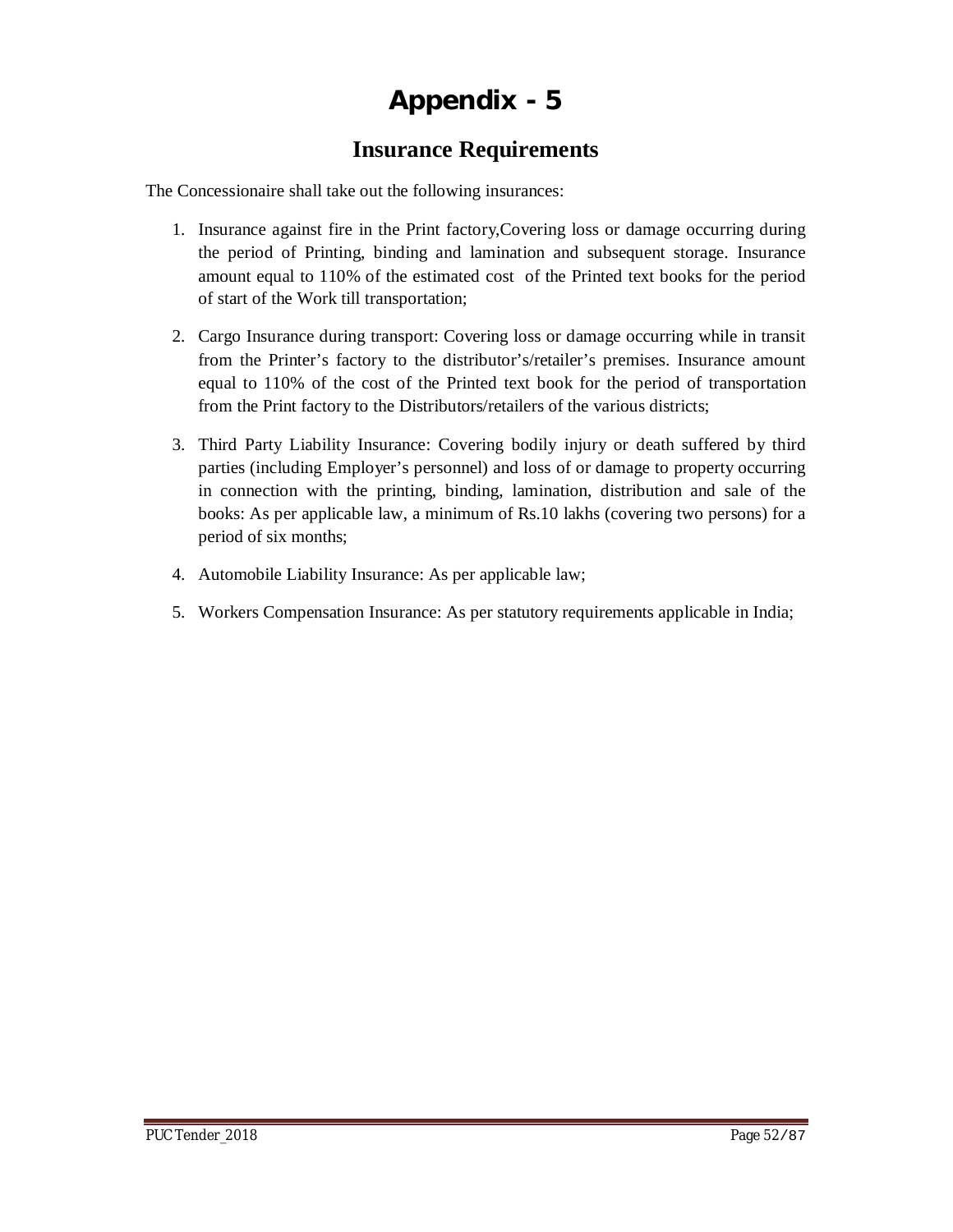# **Appendix 6**

# **List of Approved Manufacturers for the Paper.**

The Concessionaire are advised to procure and use the paper manufactured by the following Paper Mills conforming to the specification laid down in these documents. They may also use the imported paper. In any case it is the responsibility of the tenderer to ensure the procured paper shall comply with the specifications laid down in the tender. It is advised to avoid the paper made out of recycled de inked pulp which will contain the specks and dirt.

List of Reputed Paper Mills whose quality parameters are tested and proven and the printers are advised to procure the paper required for the printing of I & II PUC Text Books for the academic year 2018-19 of these mills.

- 1. M/s West Coast Paper Mills, Dandeli, Karnataka
- 2. M/s TNPL, Tamilnadu
- 3. M/s Andhra Pradesh Paper Mills, Rajamundry, Andhra Pradesh
- 4. M/s Seshasai Paper and Boards Limited, Erode, Tamilnadu
- 5. JK Paper Limited, Orissa
- 6. Century Paper and Pulp
- 7. Ballarpur Industries Limited (BILT)

**Note:** The Appendices are for the information of the Tenderer and are NOT

to be completed and uploaded on the e-procurement portal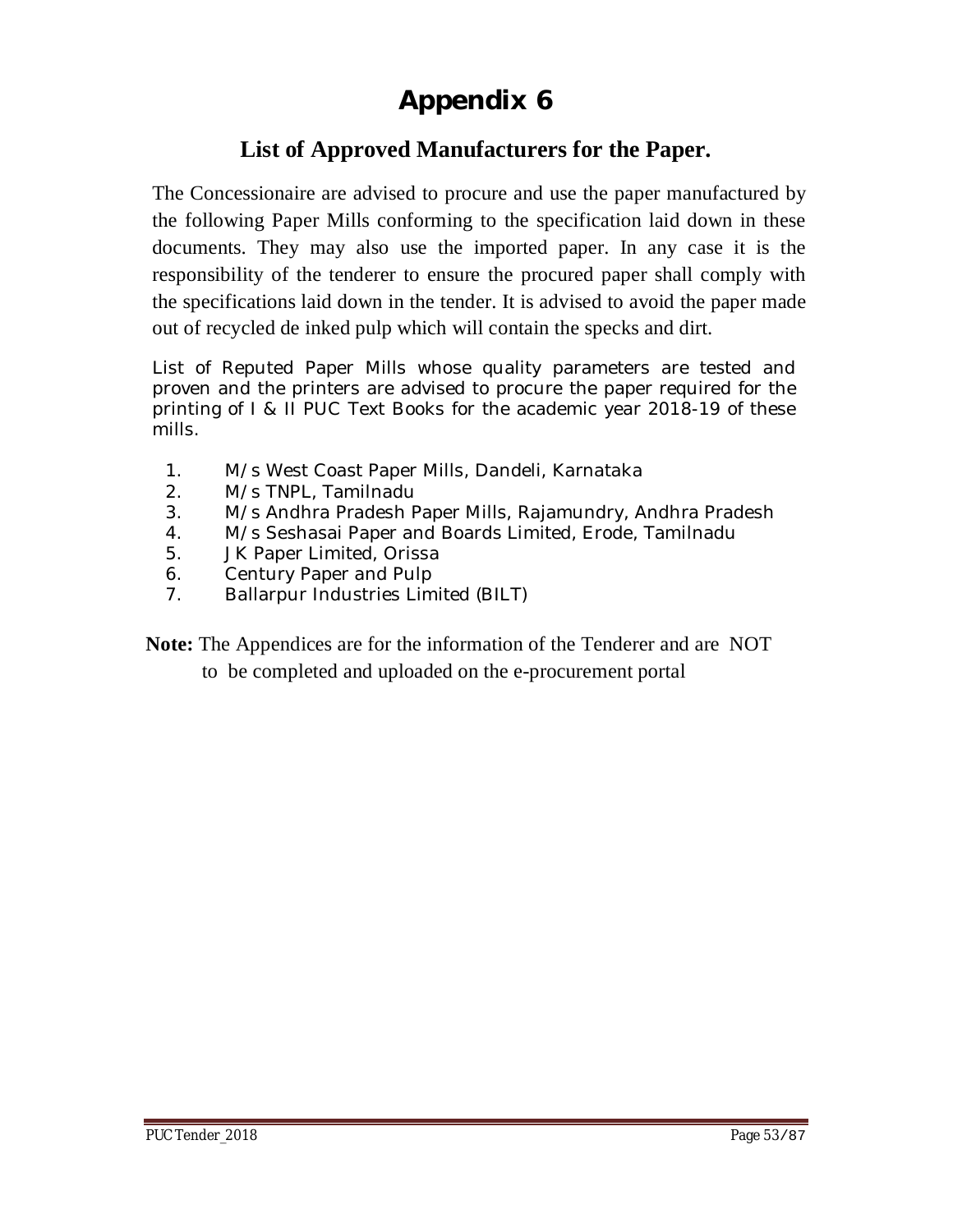# **Issue of Notice to proceed with the Contract**

(letterhead of the Employer)

Date:

To

(Name and address of the Concessionaire)

——————————————

——————————————

Dear Sirs:

Pursuant to your furnishing the requisite security deposit as stipulated in ITT Clause 27.1 and signing of the contract agreement to Print and Sell **I & II PUC** Text Books within Karnataka State for the Academic year **2018-19** for a Tender Price of Rs.—————, you are hereby instructed to proceed with the execution of the said contract in accordance with the contract documents.

Yours faithfully

(Signature)

(Name and Designation of signatory authorized to sign on behalf of Employer)

**Note: This Form is for the information of the Tenderer. It is NOT to be completed and uploaded by the Tenderer on the e-procurement portal.**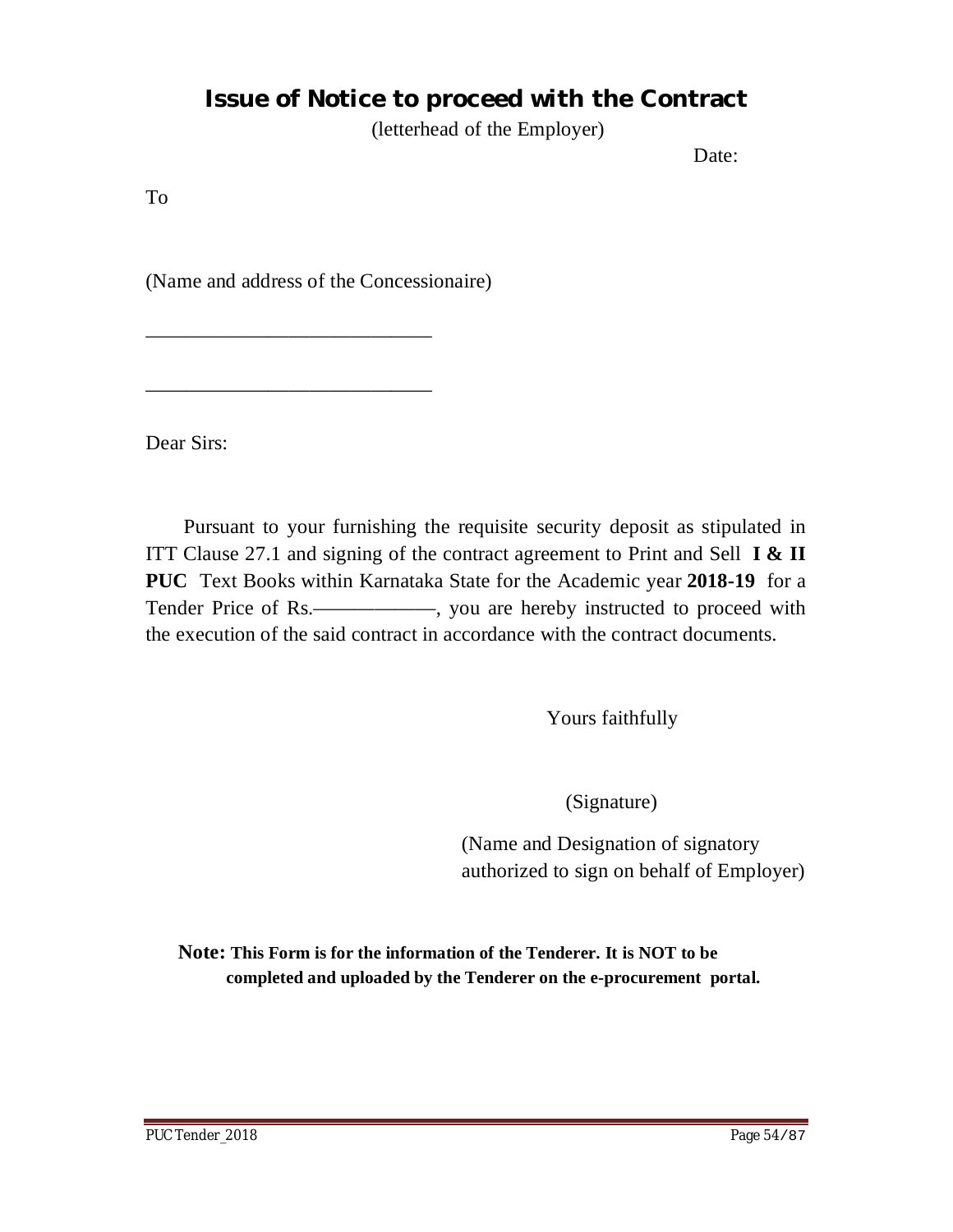# **SECTION – 5**

# **SCHEDULE OF REQUIREMENTS**

# **I & II year PUC Text Books to Be printed for the year 2018-19**

| <b>Paper quality:</b>        |                                 |  |  |  |  |  |
|------------------------------|---------------------------------|--|--|--|--|--|
| <b>Binding</b>               | : Perfect Binding               |  |  |  |  |  |
| <b>Inner Text Pages</b>      | $: 80$ GSM $*$ MAP LITHO        |  |  |  |  |  |
| Cover pages                  | : 220 GSM* Pulp board Laminated |  |  |  |  |  |
| <b>Colour Specifications</b> |                                 |  |  |  |  |  |
| Inner text pages             | : Two colour                    |  |  |  |  |  |
| Cover pages                  | : Four colour                   |  |  |  |  |  |
|                              |                                 |  |  |  |  |  |

## **Package & Title wise Details**

| <b>Slno</b>                 | <b>Class</b> | <b>Subject</b>                  | <b>Book Size</b> | Colour         | <b>Copies</b> | <b>Approx</b><br>Pages |
|-----------------------------|--------------|---------------------------------|------------------|----------------|---------------|------------------------|
| $\mathbf{1}$                | I PUC        | <b>Statistics for Economics</b> | 1/4th Crown      | 2              | 100000        | 150                    |
| $\mathbf{2}$                | I PUC        | Indian Economic Development     | 1/4th Crown      | $\overline{2}$ | 100000        | 250                    |
| 3                           | I PUC        | <b>Business Studies</b>         | 1/4th Crown      | 2              | 40000         | 370                    |
| $\overline{\mathbf{4}}$     | I PUC        | Accountancy I                   | 1/4th Crown      | 2              | 5000          | 382                    |
| 5                           | I PUC        | Accountancy II                  | 1/4th Crown      | $\overline{2}$ | 5000          | 339                    |
| Package - 1<br><b>Total</b> |              |                                 |                  |                |               | 1491                   |
| 6                           | II PUC       | Micro Economics                 | 1/4th Crown      | 2              | 250000        | 150                    |
| $\overline{7}$              | II PUC       | <b>Macro Economics</b>          | 1/4th Crown      | 2              | 250000        | 150                    |
| 8                           | II PUC       | <b>Business Studies I</b>       | 1/4th Crown      | 2              | 100000        | 315                    |
| 9                           | II PUC       | <b>Business Studies II</b>      | 1/4th Crown      | $\overline{2}$ | 100000        | 265                    |
| 10                          | II PUC       | Accountancy I                   | 1/4th Crown      | $\mathfrak{D}$ | 10000         | 380                    |
| 11                          | II PUC       | Accountancy II                  | 1/4th Crown      | 2              | 10000         | 340                    |
|                             |              | 720000                          | 1600             |                |               |                        |
|                             |              | 970000                          | 3091             |                |               |                        |

 **Sd/-**

# **Managing Director Karnataka Text Book Society(R)**

**Note:** The Schedule of Requirements is for the information of the Tenderers and is NOT to be uploaded on the e-procurement Portal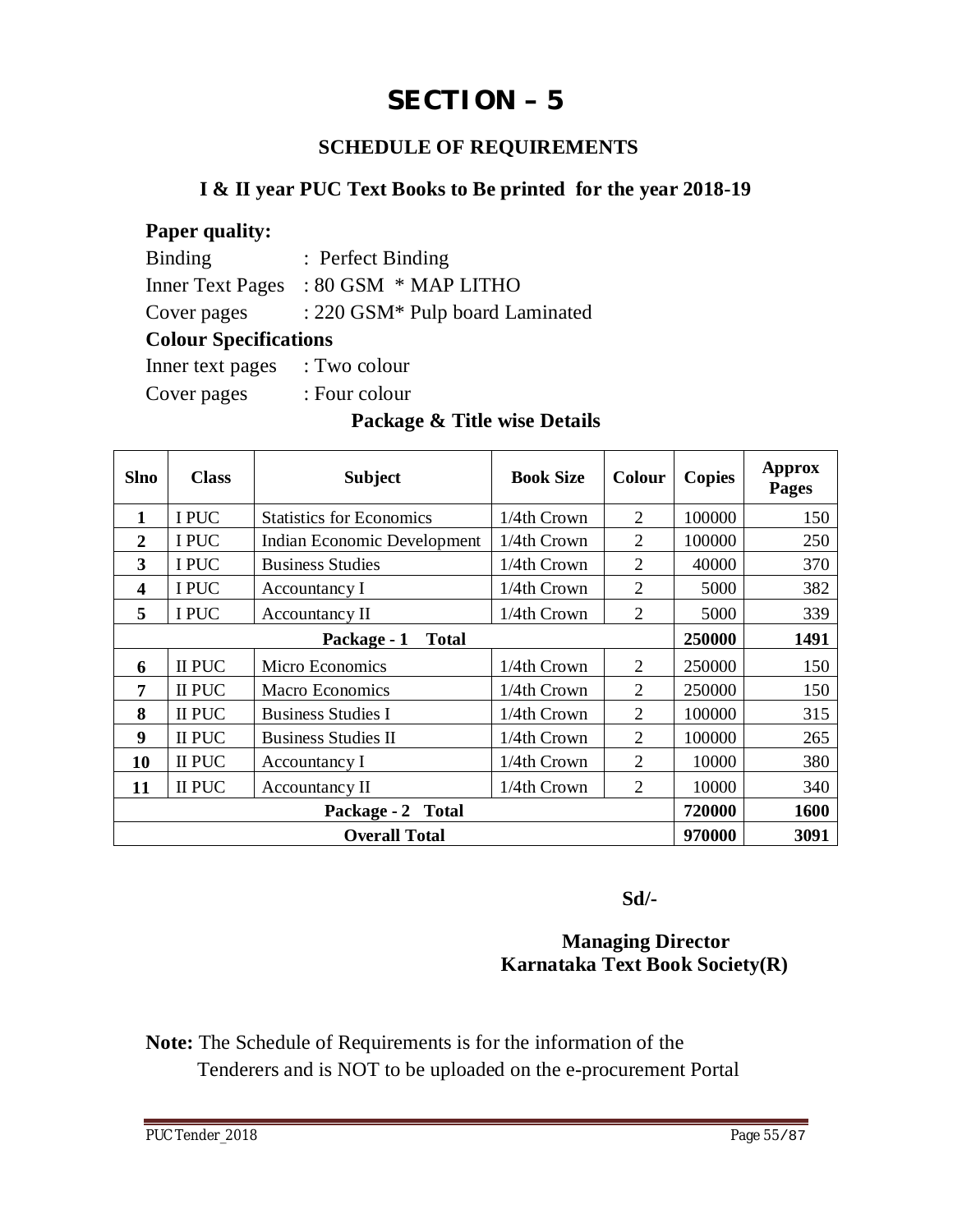# **Section 6.**

# **General Conditions of Contract – CONTENTS**

| <b>Table of</b><br><b>Clauses</b> | <b>Content</b>                        | Page No. <sup>10</sup> |
|-----------------------------------|---------------------------------------|------------------------|
| A. Contract and Interpretation    | 58-61                                 |                        |
| 1                                 | Definitions                           |                        |
| $\overline{2}$                    | <b>Contract Documents</b>             |                        |
| 3                                 | Interpretation                        |                        |
| $\overline{\mathbf{4}}$           | Communications.                       |                        |
| 5                                 | Governing Law and Language            |                        |
| 6                                 | <b>Settlement of Disputes</b>         |                        |
|                                   | <b>B. Subject Matter of Contract</b>  | $61-63$                |
| 7                                 | Scope of Work                         |                        |
| 8                                 | Time for Commencement and Completion  |                        |
| 9                                 | Concessionaire's responsibilities     |                        |
| 10                                | <b>Employer's Responsibilities</b>    |                        |
| <b>C.</b> Payment                 | 63-64                                 |                        |
| 11                                | <b>Contract Price</b>                 |                        |
| 12                                | Terms of Payment                      |                        |
| 13                                | <b>Securities</b>                     |                        |
| 14                                | <b>Taxes and Duties</b>               |                        |
|                                   | <b>D. Intellectual Property</b>       | 64-65                  |
| 15                                | License/Use of Technical Information. |                        |
| 16                                | Confidential Information              |                        |
|                                   | <b>E. Execution of the Facilities</b> | $65 - 71$              |
| 17                                | Representatives                       |                        |
| 18                                | <b>Work Program</b>                   |                        |
| 19                                | Design and Engineering.               |                        |
| 20                                | Work                                  |                        |
| 21                                | <b>Implementation of Work</b>         |                        |
| 22                                | Test and Inspection                   |                        |
| 23                                | Completion of Work                    |                        |
|                                   | <b>F. Guarantees and Liabilities</b>  | 71-73                  |
| 24                                | <b>Completion Time Guarantee</b>      |                        |
| 25                                | Defect Liability                      |                        |
| 26                                | Patent Indemnity                      |                        |

*The page numbers have to be inserted after the finalization of the tender document.*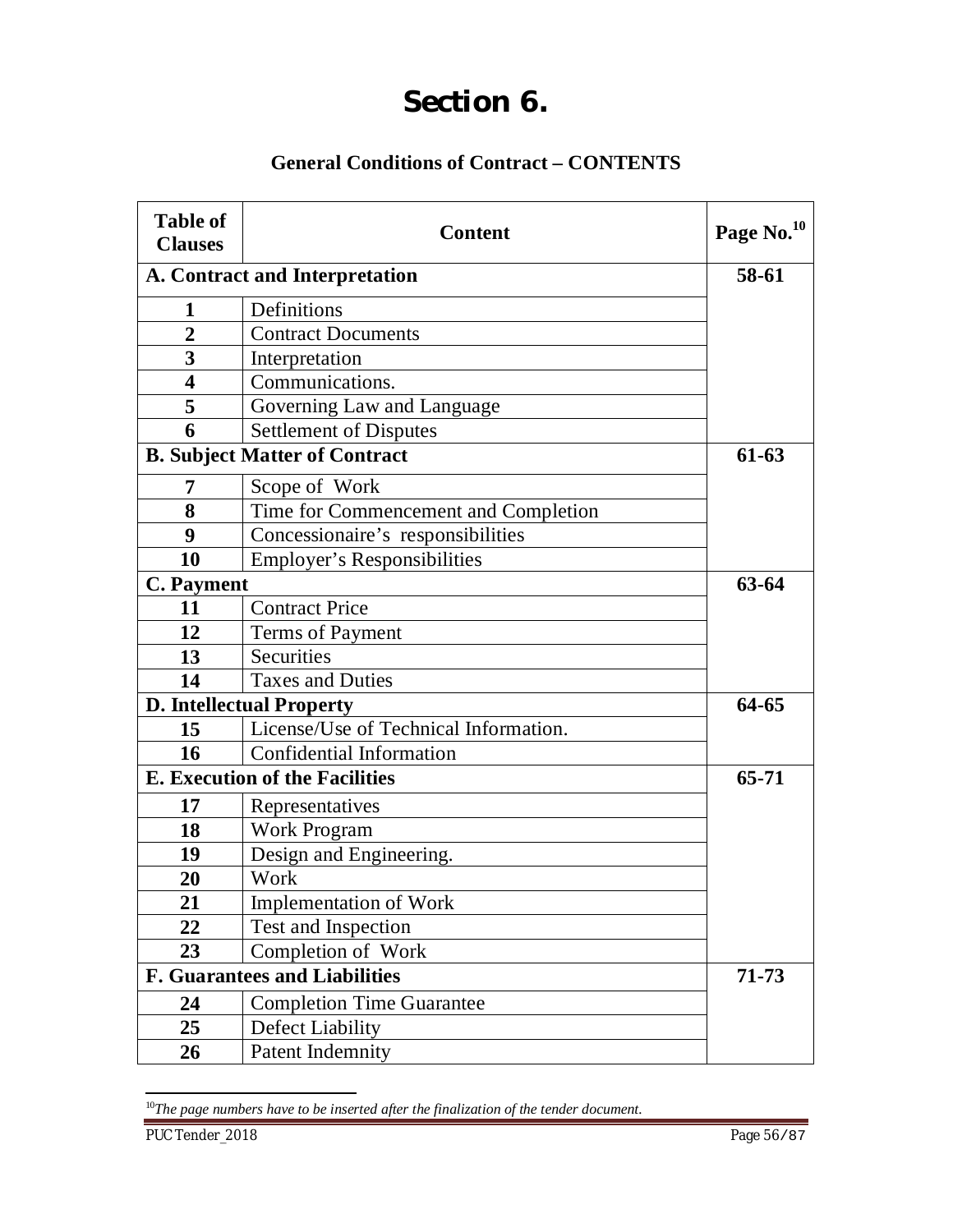| 27                          | <b>Limitation of Liability</b>                       |           |
|-----------------------------|------------------------------------------------------|-----------|
| <b>G. Risk Distribution</b> | $73 - 75$                                            |           |
| 28                          | Loss of or damage to Property; Accident or Injury to |           |
|                             | Workers; Indemnification                             |           |
| 29                          | Insurance                                            |           |
| 30                          | Force Majeure                                        |           |
|                             | <b>H. Change in Contract Elements</b>                | $75 - 80$ |
| 31                          | Change in the Work included in the Contract          |           |
| 32                          | <b>Extension of Time for Completion</b>              |           |
| 33                          | Suspension                                           |           |
| 34                          | Termination                                          |           |
| 35                          | Assignment.                                          |           |
| 36                          | <b>Protection of Environment</b>                     |           |
| 37                          | Third party inspection and Testing                   |           |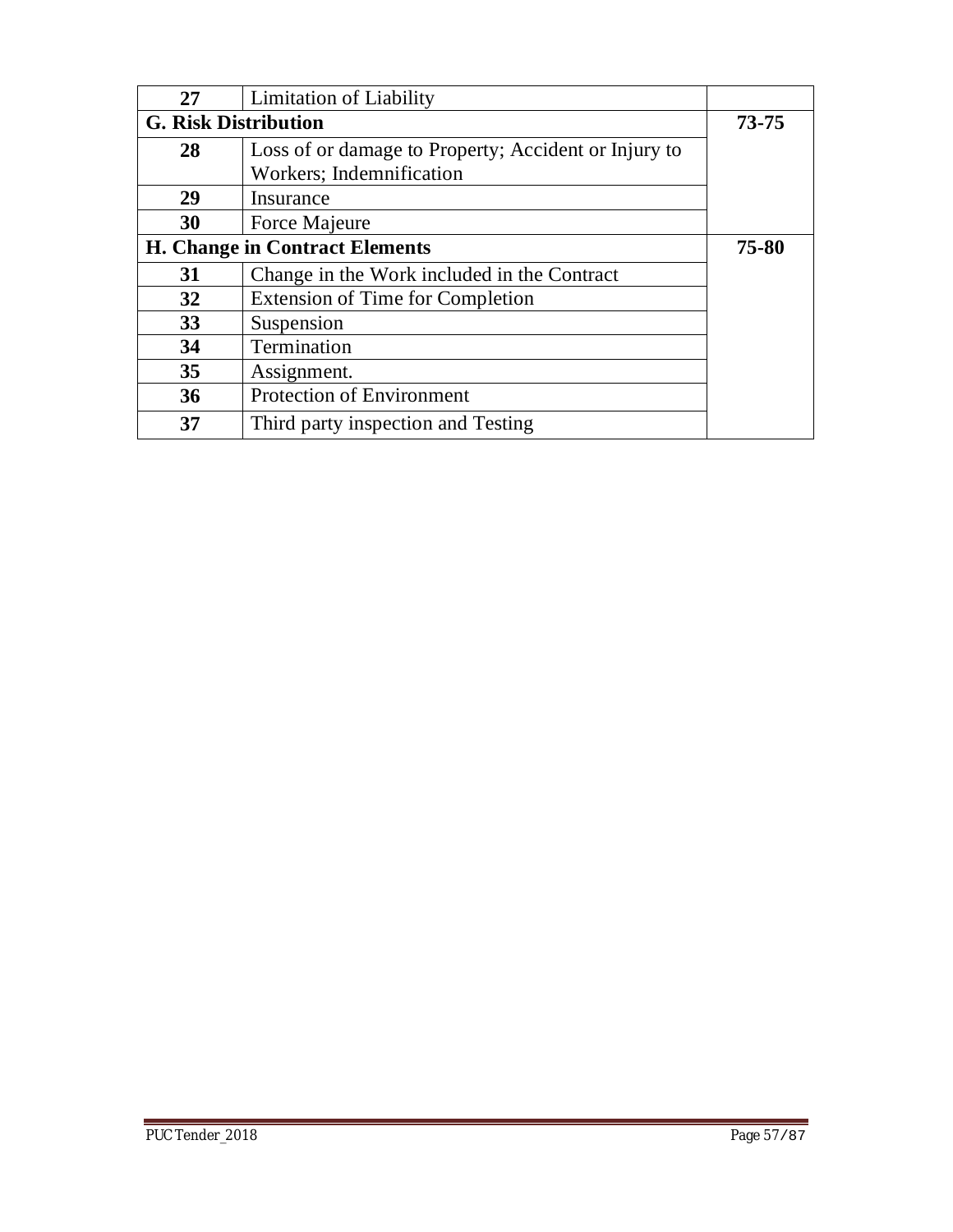# **General Conditions of Contract**

## **A. Contract and Interpretation**

#### **1. Definitions:**

- 1.1 The following words and expressions shall have the meanings hereby assigned to them:
	- (a) **"Arbitrator"** is the person appointed as such under the Indian Arbitration and Conciliation Act 1996 to arbitrate on the disputed issues.
	- (c) **"Completion"** means that the obligations under the Contract have been completed.
	- (d) **"Contract"** means the Contract Agreement entered into between the Employer and the Concessionaire, together with the Contract Documents referred to therein; they shall constitute the Contract, and the term "the Contract" shall in all such documents be construed accordingly.
	- (e) **"Contract Documents"** means the documents listed in Article 1.1 (Contract Documents) of the Form of Contract Agreement (including any amendments thereto).
	- (f) **"Contract Price"** means the sum specified in Article 2.1 (Contract Price) of the Contract Agreement, subject to such additions and adjustments thereto or deductions there from, as may be made pursuant to the Contract.
	- (g) **"Concessionaire"** means the person(s) whose bid to perform the Contract has been accepted by the Employer and is named as such in the Contract Agreement and **SCC,** and includes the legal successors or permitted assigns of the Concessionaire.
	- (h) **"Concessionaire's Equipment"** means all Printing and binding plant, facilities, equipment, machinery, tools, apparatus, appliances or things of every kind required for completing all the obligations required under the Contract.
	- (i) **"Concessionaire's Representative"** means any person nominated by the Concessionaire and named as such in the **SCC** and approved by the Employer in the manner provided in GCC Sub-Clause 17.2 hereof to perform the duties delegated by the Concessionaire.
	- (j) **"Day"** means calendar day of the Gregorian Calendar.
	- (k) **"Defect Liability Period"** means the period of validity of the warranties given by the Contractor commencing at Completion of the Work during which the Concessionairer is responsible for defects with respect to the Work as provided in GCC Clause 27 (Defect Liability) hereof.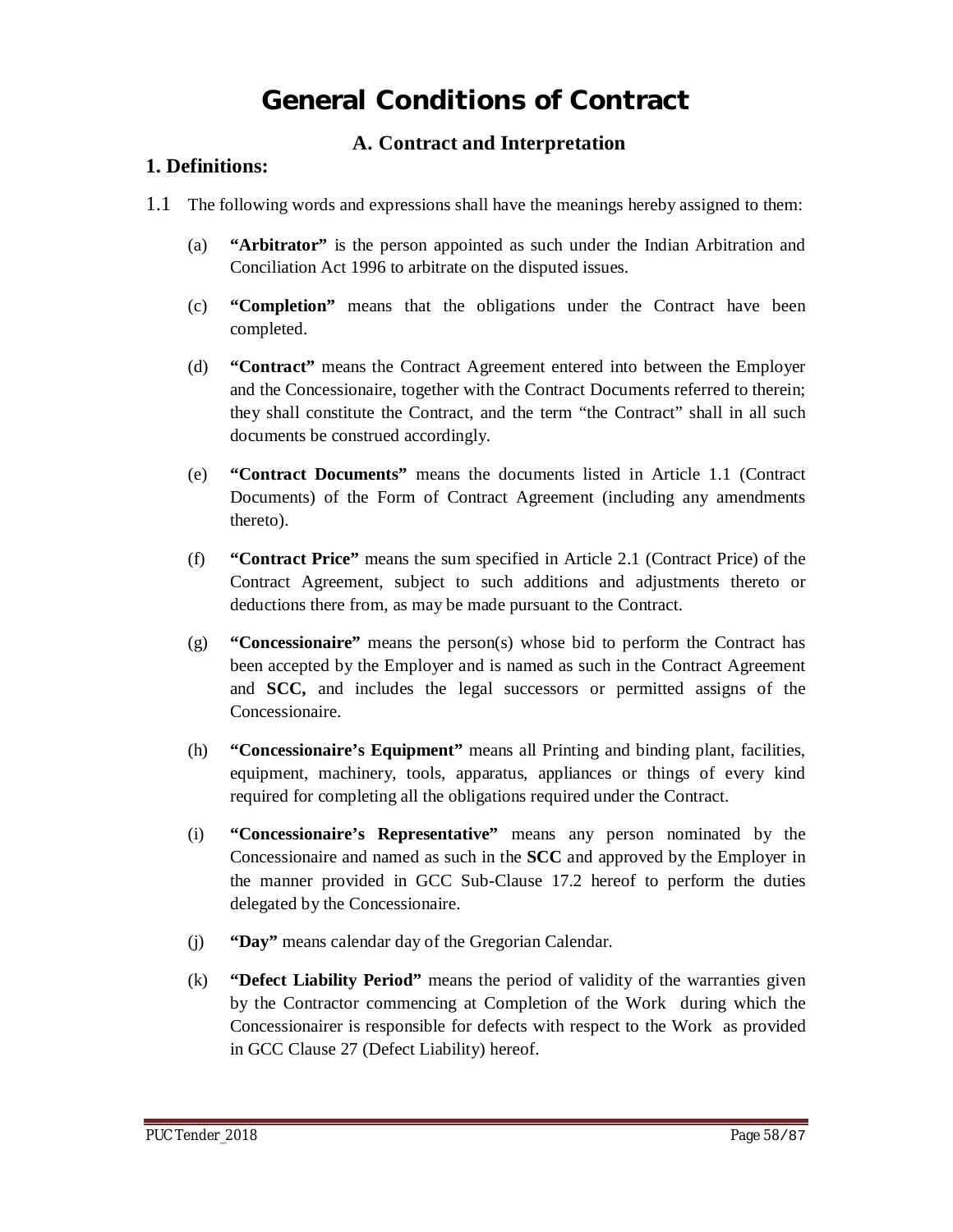- (l) **"Effective Date"** means the date of fulfillment of all conditions stated in Article 3 (Effective Date for Determining Time for Completion) of the Form of Contract Agreement, for the purpose of determining the Time for Completion.
- (m) **"Employer"** means the person named as such in the **SCC** and includes the legal successors or permitted assigns of the Employer.
- (n) **"Employer's Representative"** means the person appointed by the Employer in the manner provided in GCC sub-clause 17.1 hereof and named as such in the SCC to perform the duties delegated by the Employer.
- (o) **"GCC"** means the General Conditions of Contract hereof.
- (p) **"Month"** means calendar month of the Gregorian Calendar.
- (q) **"SCC"** means the Special Conditions of Contract.
- (r) **"Time for Completion"** means the time within which Completion of the obligations as a whole is to be completed in accordance with the specifications in the **SCC** and the relevant provisions of the Contract.

## **2. Contract Documents:**

2.1 The Contract Agreement, all documents forming part of the Contract (and all parts thereof) are intended to be correlative, complementary and mutually explanatory. The Contract shall be read as a whole.

# **3. Interpretation:**

# **3.1 Language**

- 3.1.1 The ruling language of the Contract shall be English
- 3.1.2 The language for communications shall be English.
- 3.2 **Singular and Plural**: The singular shall include the plural and the plural the singular, except where the context otherwise requires.
- 3.3 **Headings:** The headings and marginal notes in the General Conditions of Contract are included for ease of reference, and shall neither constitute a part of the Contract nor affect its interpretation.
- 3.4 **Persons:** Words importing persons or parties shall include firms, corporations and government entities.
- 3.5 **Entire Agreement**: The Contract constitutes the entire agreement between the Employer and Concessionaire with respect to the subject matter of Contract and supersedes all communications, negotiations and agreements (whether written or oral) of parties with respect thereto made prior to the date of Contract.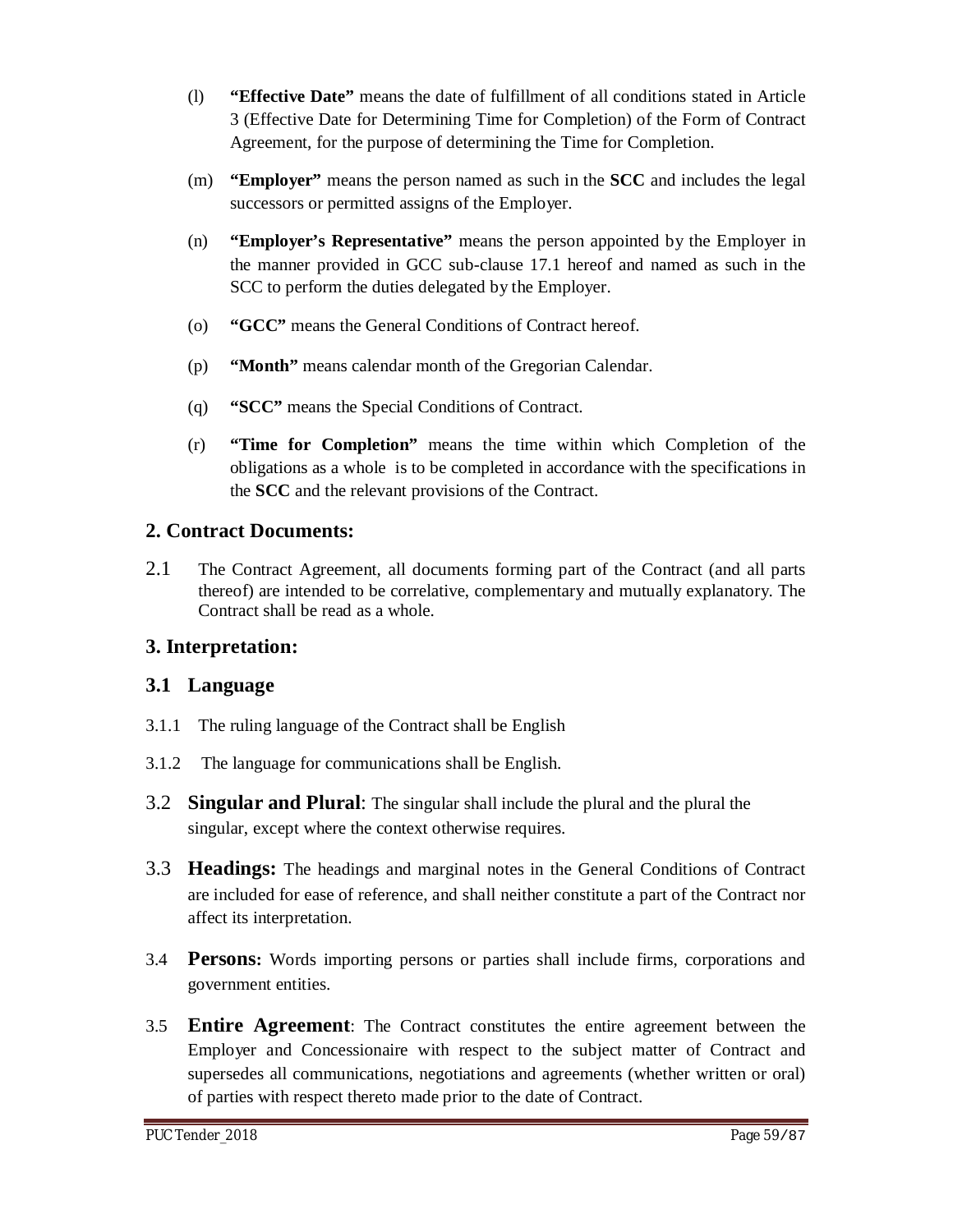- 3.6 **Amendment:** No amendment or other variation of the Contract shall be effective unless it is in writing, is dated, expressly refers to the Contract, and is signed by a duly authorized representative of each party hereto.
- 3.7 **Independent Concessionaire**: The Concessionaire shall be an independent contractor performing the Contract. The Contract does not create any agency, partnership, joint venture or other joint relationship between the parties hereto.

Subject to the provisions of the Contract, the Concessionaire shall be solely responsible for the manner in which the Contract is performed. All employees, representatives engaged by the Concessionaire in connection with the performance of the Contract shall be under the complete control of the Concessionaire and shall not be deemed to be employees of the Employer, and nothing contained in the Contract shall be construed to create any contractual relationship between any such employees, representatives and the Employer.

#### 3.8 **Non-Waiver:**

- 3.8.1 No relaxation, forbearance, delay or indulgence by either party in enforcing any of the terms and conditions of the Contract or the granting of time by either party to the other shall prejudice, affect or restrict the rights of that party under the Contract, nor shall any waiver by either party of any breach of Contract operate as waiver of any subsequent or continuing breach of Contract.
- 3.8.2 Any waiver of a party's rights, powers or remedies under the Contract must be in writing, must be dated and signed by an authorized representative of the party granting such waiver, and must specify the right and the extent to which it is being waived.
- 3.9 **Severability**: If any provision or condition of the Contract is prohibited or rendered invalid or unenforceable, such prohibition, invalidity or unenforceability shall not affect the validity or enforceability of any other provisions and conditions of the Contract.

### **4. Communications:**

- 4.1 Wherever these Conditions provide for the giving or issuing of approvals, certificates, consents, determinations, notices, requests and discharges, these communications shall be:
	- **a)** in writing and delivered against receipt; and
	- **b)** delivered, sent or transmitted to the address for the recipient's communications as stated in the Contract Agreement.

When a certificate is issued to a Party, the certifier shall send a copy to the other Party or the Employer's Representative or the other Party, as the case may be.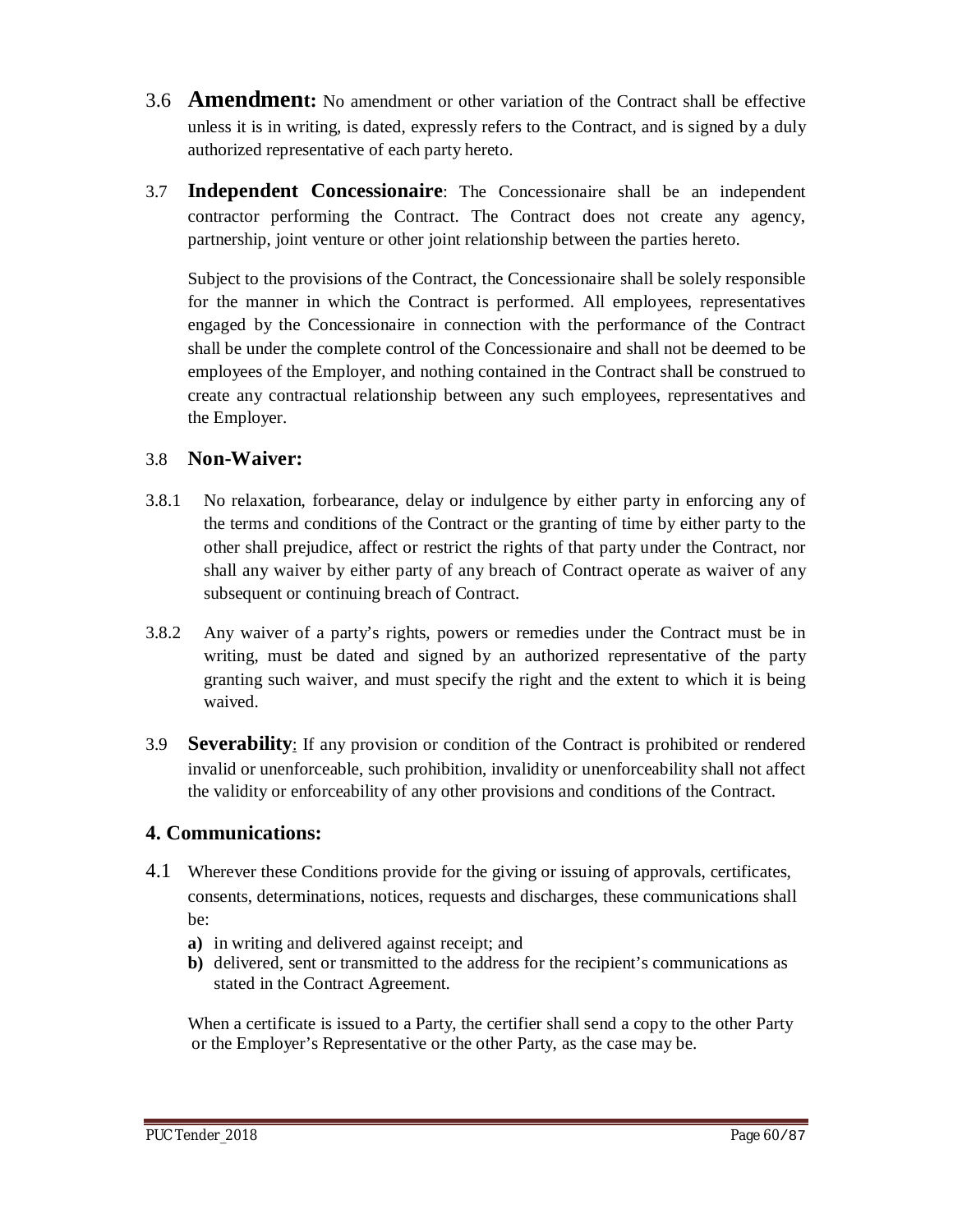## **5. Governing Law and Language:**

5.1 The Contract shall be governed by and interpreted in accordance with laws of the Union of India supplanted by the Karnataka Local Acts.

## **6. Settlement of Disputes:**

- 6.1 The Employer and the Concessionaire shall make every effort to resolve amicably by direct informal negotiation any disagreement or dispute arising between them under or in connection with the Contract.
- 6.2 If, after thirty (30) days, the parties have failed to resolve their dispute or difference by such mutual consultation, then either the Employer or the Concessionaire may give notice to the other party of its intention to commence arbitration, as hereinafter provided, as to the matter in dispute, and no arbitration in respect of this matter may be commenced unless such notice is given.
- 6.3 Any dispute or difference in respect of which a notice of intention to commence arbitration has been given in accordance with this Clause shall be finally settled by arbitration.
- 6.4 Arbitration proceedings shall be conducted in accordance with the rules of procedure specified in the SCC.
- 6.5 Notwithstanding any reference to arbitration herein,
	- **a)** the parties shall continue to perform their respective obligations under the Contract unless they otherwise agree; and
	- **b)** the Concessionaire shall pay the Employer any monies due the Employer

# **B. Subject Matter of Contract**

# **7. Scope of Work:**

- 7.1 Unless otherwise expressly limited in the Technical Specifications, the Concessionaire's obligations cover the printing, binding, lamination, distribution and retailer sale process of I & II PUC books as described for the Packages awarded to him, across the State of Karnataka throughout the Contract period in accordance with the plans, procedures, specifications, drawings, codes and any other documents as specified in the Technical Specifications. Such specifications include, but are not limited to, the provision of supervision Printing services; the supply of labour, materials, equipment, storage and transportation.
- 7.2 The Concessionaire shall, unless specifically excluded in the Contract, perform all such work and/or supply all such items and materials not specifically mentioned in the Contract but that can be reasonably inferred from the Contract as being required for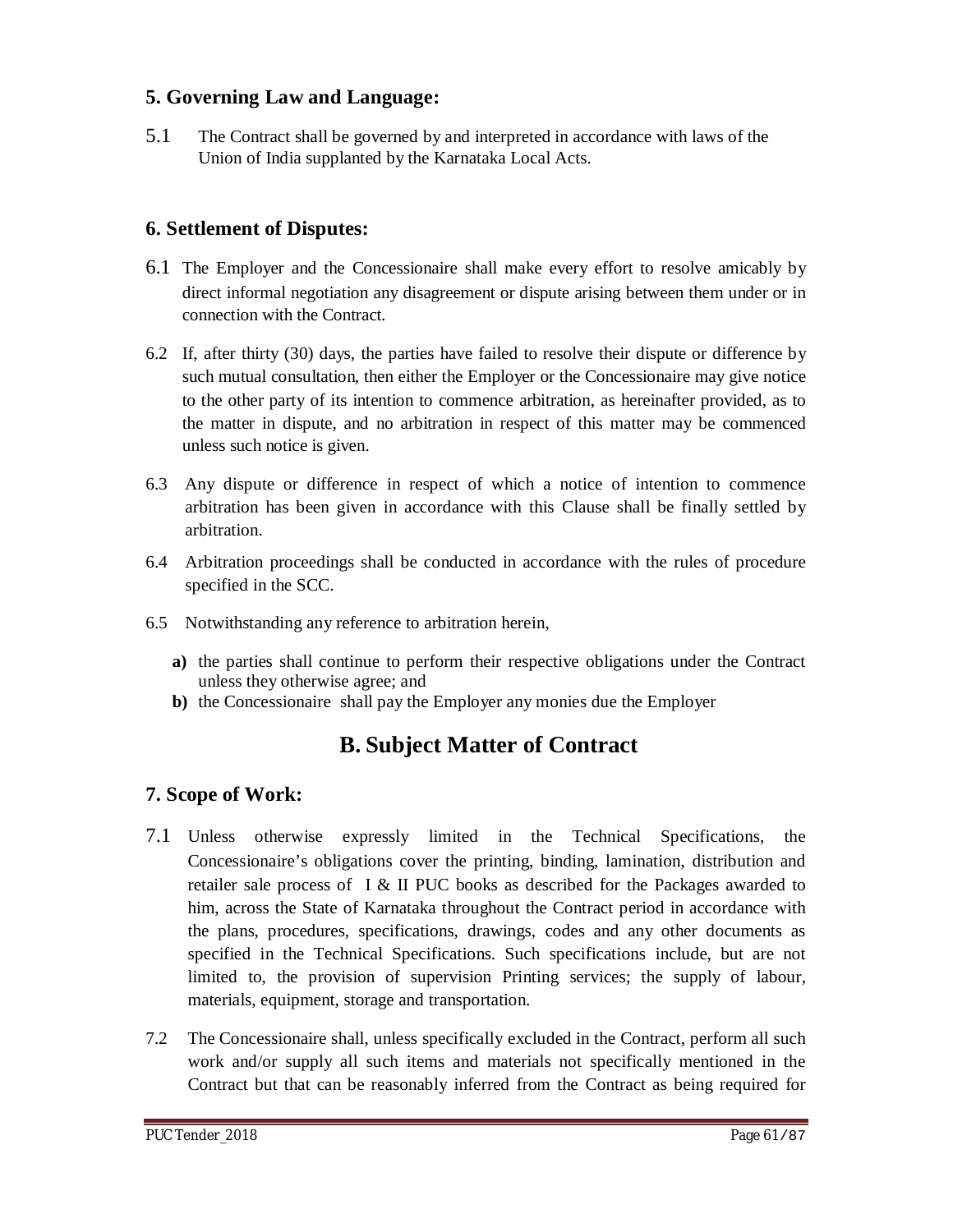attaining Completion of the Contract as if such work and/or items and materials were expressly mentioned in the Contract.

# **8. Time for Commencement and Completion:**

- 8.1 The Concessionaire shall commence work on the Contract within the period specified in the **SCC** and without prejudice to GCC Sub Clause 26.2 hereof, the Concessionaire shall thereafter proceed with the work in accordance with the time schedule specified in the corresponding Appendix (Time Schedule) to the Contract Agreement.
- 8.2 The Concessionaire shall complete the work within the time stated in the **SCC** or within such extended time to which the Concessionaire shall be entitled under GCC Clause 40 hereof.

## **9. Concessionaire's Responsibilities:**

- 9.1 The Contractor shall collect the pre-press material like positives/CDs from the Pre-University Education Department immediately on signing of the Contract. The Prepress material shall be promptly returned to the Pre-University Education Department in good condition after the completion of the Contract and the receipt for having received the same shall be submitted to the Employer.
- 9.2 The Contractor confirms that it has entered into this Contract on the basis of a proper examination of the data relating to the Work provided by the Employer, and on the basis of information that the Concessionaire could have obtained from the Employer. The Concessionaire acknowledges that any failure to acquaint itself with all such data and information shall not relieve its responsibility for properly estimating the difficulty or cost of successfully performing the Work.
- 9.3 The Concessionaire shall acquire in its name all permits, approvals and/or licenses from all local, state or national government authorities or public service undertakings in Karnataka that are necessary for the performance of the Contract. The Concessionaire shall acquire all other permits, approvals and/or licenses that are not the responsibility of the Employer under GCC Sub Clause 10.3 hereof and that are necessary for the performance of the Contract.
- 9.4 The Concessionaire shall comply with all laws in force in India and Karnataka. The laws will include all local, state, national or other laws that affect the performance of the Contract and bind upon the Concessionaire. The Concessionaire shall indemnify and hold harmless the Employer from and against any and all liabilities, damages, claims, fines, penalties and expenses of whatever nature arising or resulting from the violation of such laws by the Concessionaire or its personnel, but without prejudice to GCC Sub Clause 10.1 hereof.
- 9.5 The Concessionaire shall be responsible for all raw materials, labour, utilities, etc for the due performance of the Contract.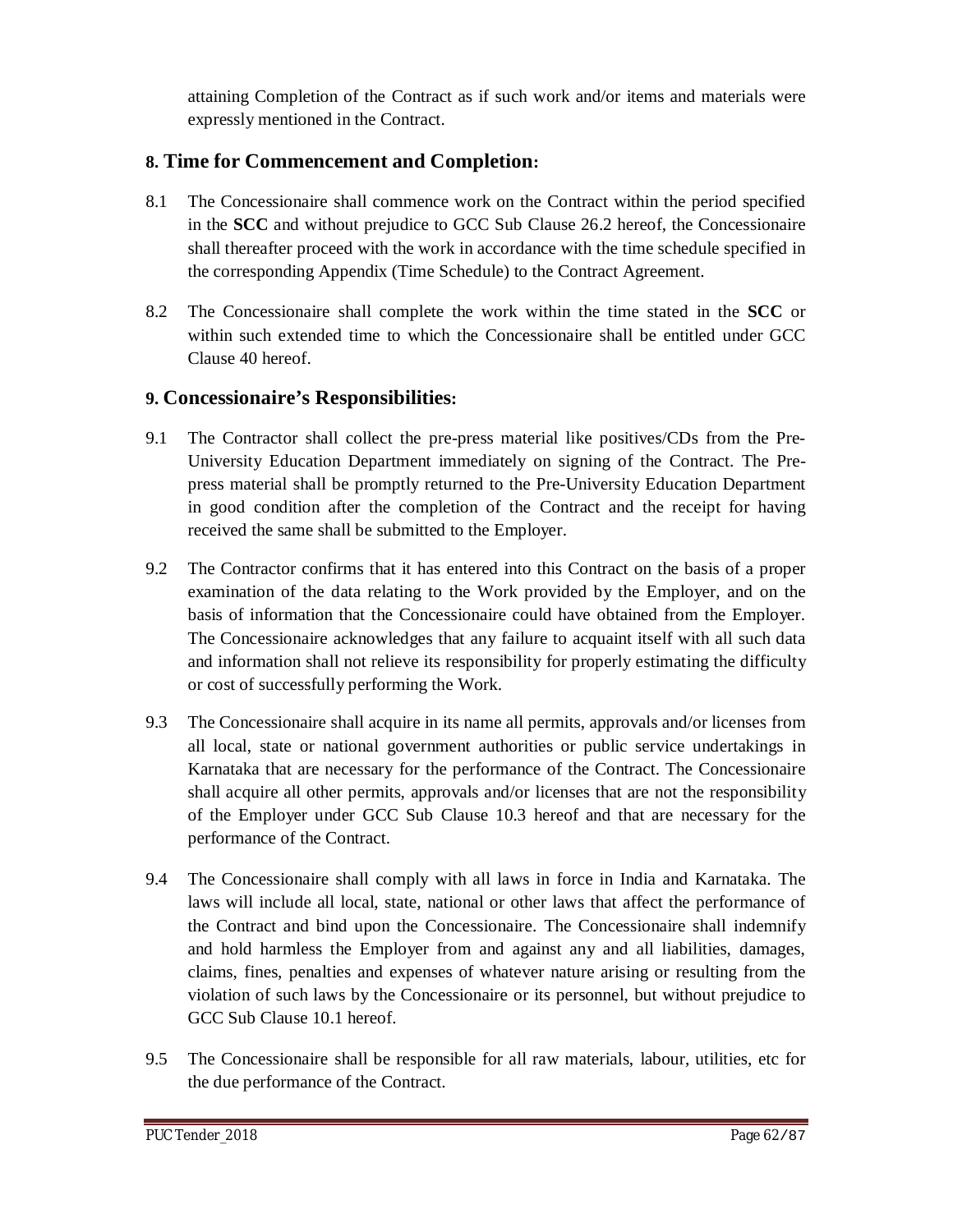#### **10. Employer's Responsibilities:**

- 10.1 The Employer shall ensure the accuracy of all information and/or data to be supplied by the Employer, in the Appendices, except when otherwise expressly stated in the Contract.
- 10.2 If requested by the Concessionaire, the Employer shall use its best endeavors to assist the Concessionaire in obtaining in a timely and expeditious manner all permits, approvals and/or licenses necessary for the execution of the Contract from all local, state or national government authorities or public service undertakings that such authorities or undertakings require the Concessionaire or the personnel of the Concessionaire as the case may be.
- 10.3 All costs and expenses involved in the performance of the obligations under this GCC Clause 10 shall be the responsibility of the Employer, except those specifically mentioned in the Contract.
- 10.4 In the event that the Employer shall be in breach of any of his obligations under this Clause, the additional cost incurred by the Concessionaire, in consequence thereof (if any) shall be determined by the Employer and added to the Contract Price.

# **C. Payment**

# **11. Contract Price:**

- 11.1 The Contract Price shall be as specified in Article-2 of the Form of Contract Agreement.
- 11.2 Unless indicated otherwise in the **SCC**, the Contract Price shall be a firm not subject to any alteration.
- 11.3 The Concessionaire shall be deemed to have satisfied itself as to the correctness and sufficiency of the Contract Price, which shall, except as otherwise provided for in the Contract, cover all its obligations under the Contract.

### **12. Terms of Payment:**

12.1 No payments shall be made by the Employer. The Concessionaire has to recover the Contract Price including any other expenditure incurred by him by sale of the specified text books in the State of Karnataka during the Academic year 2018-19.

### **13. Securities:**

#### 13.1 **Issuance of Securities**

The Concessionaire shall provide the securities specified below in favor of the Employer at the times, and in the amount, manner and form specified below.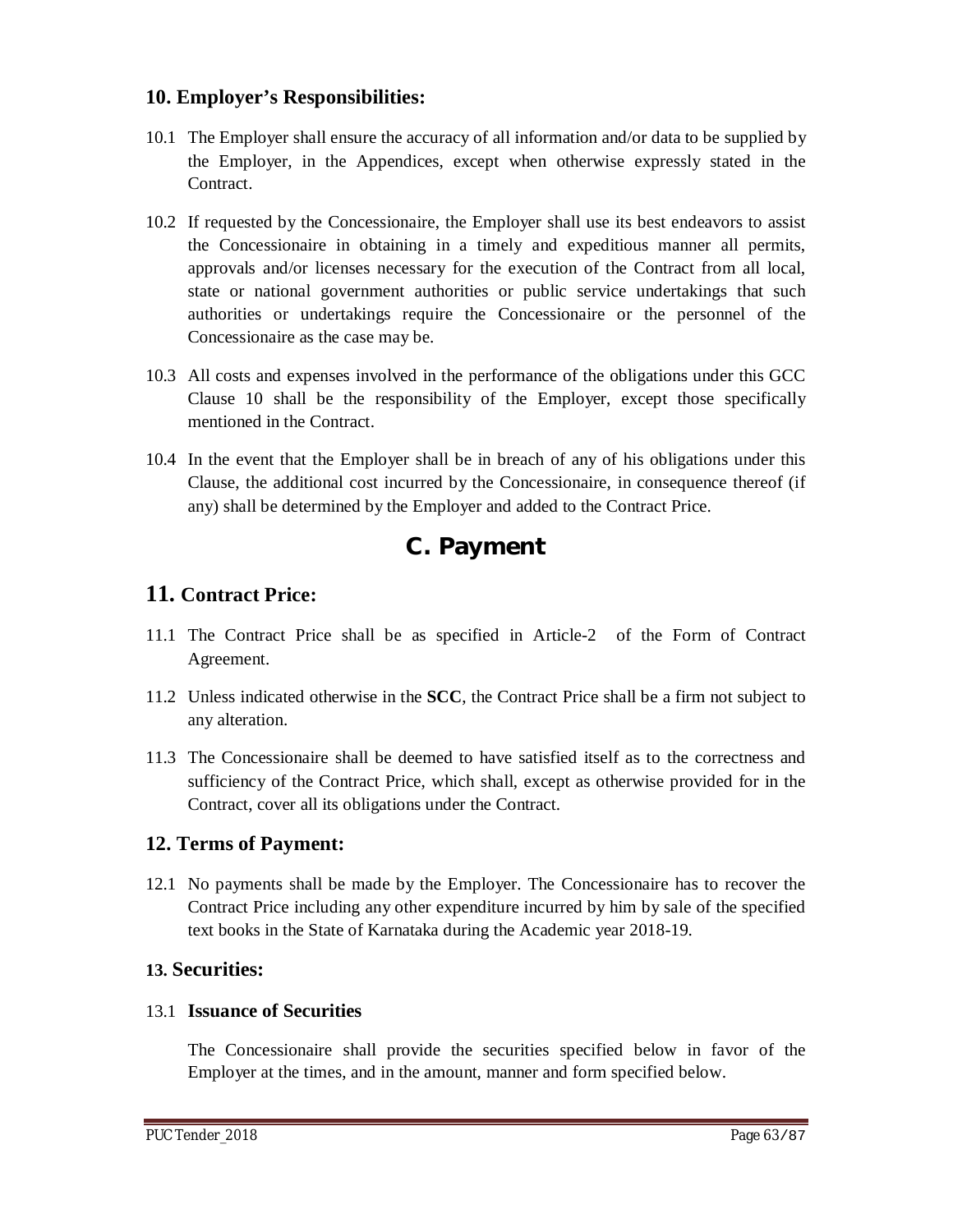#### 13.2 **Performance Security**

- 13.2.1 The Concessionaire shall, within **Seven (7)** days of the notification of contract award, provide a security for the due performance of the Contract in the amount specified in the **SCC**.
- 13.2.2 The security shall be denominated in Indian Rupees and shall be in the forms as specified in Clause 27 of ITT
- 13.3 The security shall be valid for a period of 30 days beyond the defect liability period of 180 days or March 31, 2019 whichever is later. The security shall be returned to the Concessionaire immediately after its expiration only after fulfilling the conditions as per **GCC clause 24.2** and **clause 25** otherwise Performance security will be forfeited.
- 13.4 The Employer shall not make a claim under the Performance Security, except for the amounts to which the Employer is entitled under the Contract.

### **14. Taxes and Duties:**

14.1 The Concessionaire shall bear and pay all taxes, duties, levies and charges assessed on the Concessionaire, by all municipal, state or national government authorities in connection with the obligations under the Contract. The Concessionaire shall bear and promptly pay other taxes such as sales tax, Goods and Service tax (GST), and other levies, imposed by the law of India/Karnataka for the due performance of its obligations under the Contract.

# **D. Intellectual Property**

### **15. License/Use of Technical Information:**

15.1 The copyright of all drawings, documents and other materials contained in the Prepress material such as Positives/CD and other data and information furnished to the Concessionaire by the Employer herein shall remain vested in the Employer.

### **16. Confidential Information:**

- 16.1 The Employer and the Concessionaire shall keep confidential and shall not, without the written consent of the other party hereto, divulge to any third party any documents, data or other information furnished directly or indirectly by the other party hereto in connection with the Contract, whether such information has been furnished prior to, during or following termination of the Contract.
- 16.2 The obligation of a party under GCC Sub Clauses 16.1 above, however, shall not apply to that information which;
	- **a)** now or hereafter enters the public domain through no fault of that party;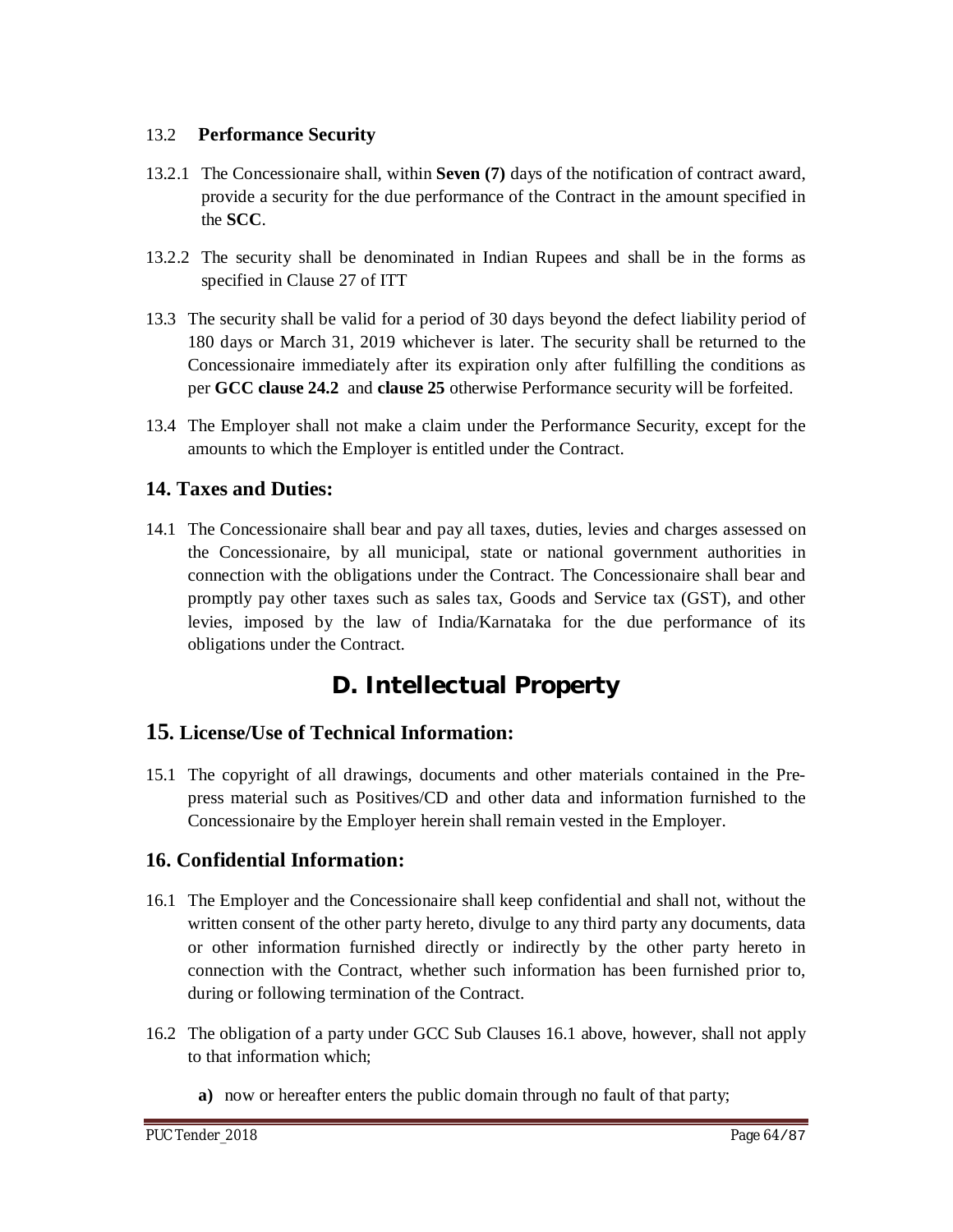- **b)** can be proven to have been possessed by that party at the time of disclosure and which was not previously obtained, directly or indirectly, from the other party hereto
- **c)** otherwise lawfully becomes available to that party from a third party that has no obligation of confidentiality.
- 16.3 The above provisions of this GCC Clause 16 shall not in any way modify any undertaking of confidentiality given by either of the parties hereto prior to the date of the Contract in respect of the Assignment or any part thereof.
- 16.4 The provisions of this GCC Clause 16 shall survive termination, for whatever reason, of the Contract.

# **E. Execution of the Work**

# **17. Representatives:**

17.1 **Employer's Representative**: If the Employer's Representative is not named in the Contract, then within fourteen (14) days of the Effective Date, the Employer shall appoint and notify the Concessionaire in writing of the name of his Representative. The Employer may from time to time appoint some other person as his Representative in place of the person previously so appointed, and shall give a notice of the name of such other person to the Concessionaire without delay. No such appointment shall be made at such a time or in such a manner as to impede the progress of Work. Such appointment shall only take effect upon receipt of such notice by the Concessionaire. The Employer's Representative shall represent and act for the Employer at all times during the currency of the Contract. All notices, instructions, orders, certificates, approvals and all other communications under the Contract shall be given by the Employer's Representative, except as herein otherwise provided.

All notices, instructions, information and other communications given by the Concessionaire to the Employer under the Contract shall be given to the Employer's Representative, except as herein otherwise provided.

### 17.2 **Concessionaire's Representative**:

- 17.2.1 If the Concessionaire's Representative is not named in the Contract, then within fourteen (14) days of the Effective Date, the Concessionaire shall appoint the Concessionaire's Representative and shall request the Employer in writing to approve the person so appointed. If the Employer makes no objection to the appointment within fourteen (14) days, the Concessionaire's Representative shall be deemed to have been approved. If the Employer objects to the appointment within fourteen (14) days giving the reason therefor, then the Concessionaire shall appoint a replacement within fourteen (14) days of such objection, and the foregoing provisions of this GCC Sub Clause 17.2.1 shall apply thereto.
- 17.2.2 The Concessionaire's Representative shall represent and act for the Concessionaire at all times during the currency of the Contract and shall give to the Employer's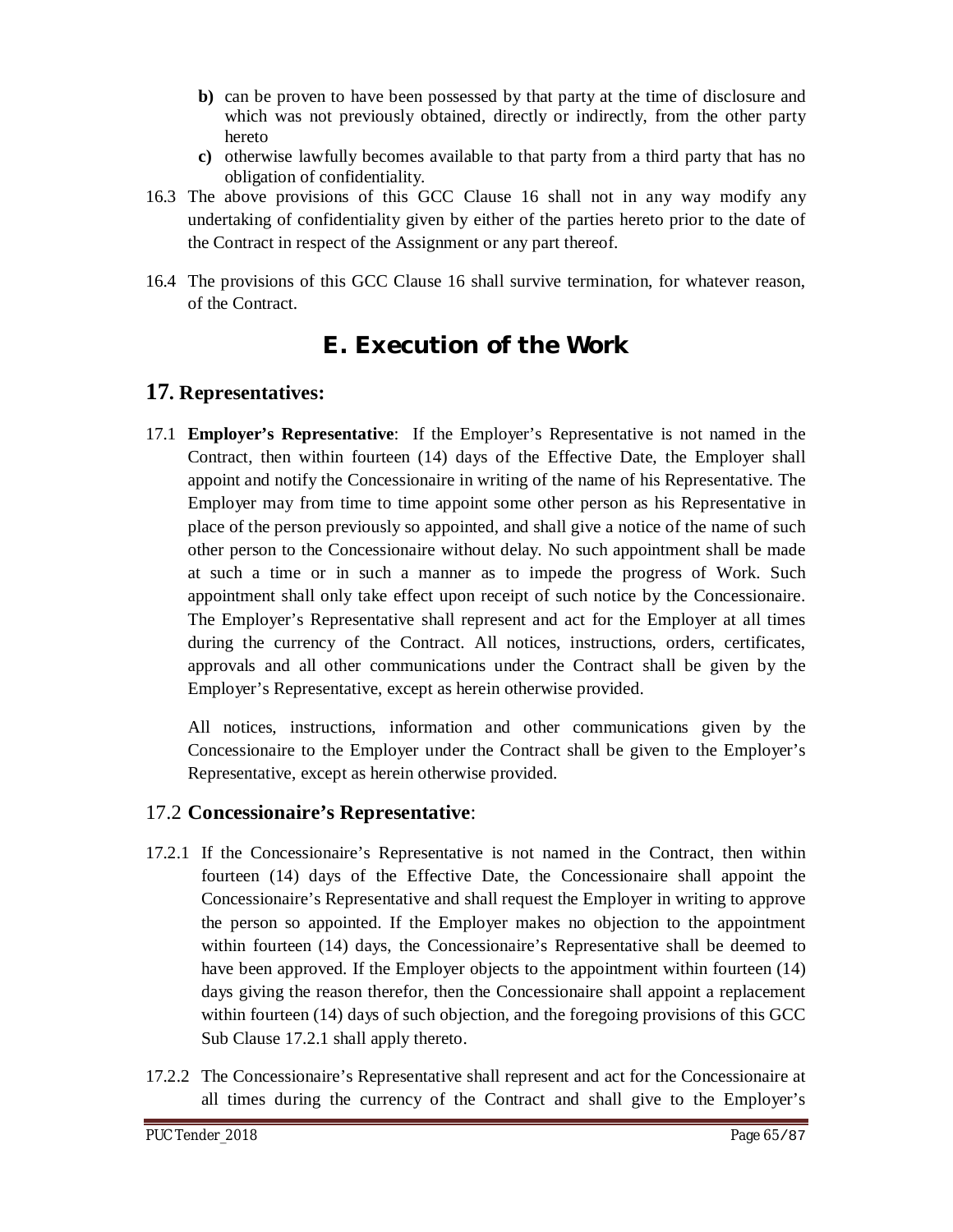Representative all the notices, instructions, information and all other communications under the Contract.All notices, instructions, information and all other communications given by the Employer or his Representative to the Contractor under the Contract shall be given to the Concessionaire's Representative or, in its absence, its deputy, except as herein otherwise provided.The Concessionaire shall not revoke the appointment of the Concessionaire's Representative without the Employer's prior written consent, which shall not be unreasonably withheld. If the Employer consents thereto, the Concessionaire shall appoint some other person as the Concessionaire's Representative, pursuant to the procedure set out in GCC Sub-Clause 17.2.1.

- 17.2.3 The Concessionaire's Representative may, subject to the approval of the Employer (which shall not be unreasonably withheld), at any time delegate to any person any of the powers, functions and authorities vested in him or her. Any such delegation may be revoked at any time. Any such delegation or revocation shall be subject to a prior notice signed by the Concessionaire's Representative, and shall specify the powers, functions and authorities thereby delegated or revoked. No such delegation or revocation shall take effect unless and until a copy thereof has been delivered to the Employer and the Employer's Representative. Any act or exercise by any person of powers, functions and authorities so delegated to him or her in accordance with this GCC Sub Clause 17.2.3 shall be deemed to be an act or exercise by the Concessionaire's Representative.
- 17.2.4 The Employer may by notice to the Concessionaire object to any representative or person employed by the Concessionaire in the execution of the Contract who, in the reasonable opinion of the Employer, may behave inappropriately, may be incompetent or negligent, or may commit a serious breach of regulations. The Employer shall provide evidence of the same, whereupon the Concessionaire shall remove such person.
- 17.2.5 If any representative or person employed by the Concessionaire is removed in accordance with GCC Sub Clause 17.2.4 the Concessionaire shall, where required, promptly appoint a replacement.

### **18. Work Program:**

#### 18.1 **Program of Performance**

Within ten (10) days after the date of signing the Contract Agreement, the Concessionaire shall prepare and submit to the Employer's Representative a detailed program of performance of the Contract, made in a form acceptable to the Employer's Representative and showing the sequence in which it proposes to implement the Work The program so submitted by the Concessionaire shall be in accordance with the Time Schedule included in the corresponding Appendix 2 (Time Schedule) to the Contract Agreement and any other dates and periods specified in the Contract. The Contractor shall update and revise the program as and when appropriate or when required by the Employer's Representative, but without modification in the Times for Completion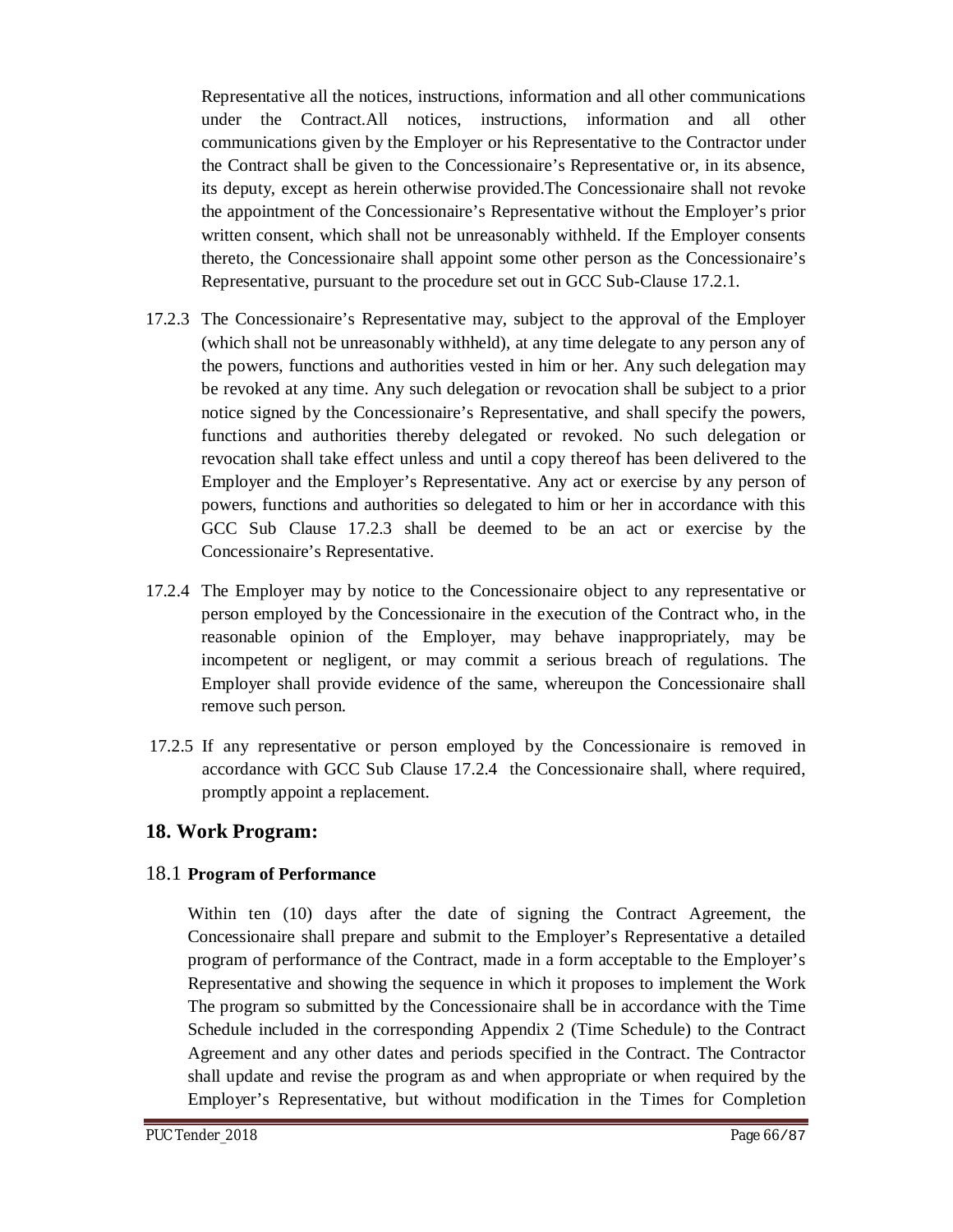given in the **SCC** and any extension granted in accordance with GCC Clause 33 and shall submit all such revisions to the Employer's Representative.

## 18.2 **Progress Report:**

The Concessionaire shall monitor progress of all the activities specified in the program referred to in GCC Sub Clause 18.1 above, and submit a progress report to the Employer's representative every week

The progress report shall be in a form acceptable to the Employer's Representative and shall indicate: (a) percentage completion achieved compared with the planned percentage completion for each activity; and (b) where any activity is behind the program, giving comments and likely consequences and stating the corrective action being taken.

## 18.3 **Progress of Performance**:

If at any time the Concessionaire's actual progress falls behind the program referred to in GCC Sub Clause 18.1, or it becomes apparent that it will so fall behind, the Concessionaire shall, at the request of the Employer or his Representative, prepare and submit to the Employer's Representative a revised program, taking into account the prevailing circumstances, and shall notify the Employer's representative of the steps being taken to expedite progress so as to attain Completion of the Assignment within the Time for Completion under GCC Sub Clause 8.2, any extension thereof entitled under GCC Sub Clause 32.1, or any extended period as may otherwise be agreed upon between the Employer and the Concessionaire.

### 18.4 **Procedures:**

The Contract shall be executed in accordance with the Contract Documents and the procedures given in the section on Sample Forms and Procedures of the Contract Documents.

The Concessionaire may execute the Contract in accordance with its own standard project execution plans and procedures to the extent that they do not conflict with the provisions contained in the Contract.

# **19. Design and Engineering:**

### 19.1 **Specifications and Drawings:**

19.1.1 The Concessionaire shall execute the basic and detailed design in compliance with the provisions of the Contract, or where not so specified, in accordance with good practice.

The Concessionaire shall be responsible for any discrepancies, errors or omissions in the specifications, drawings and other technical documents that it has prepared, whether such specifications, drawings and other documents have been approved by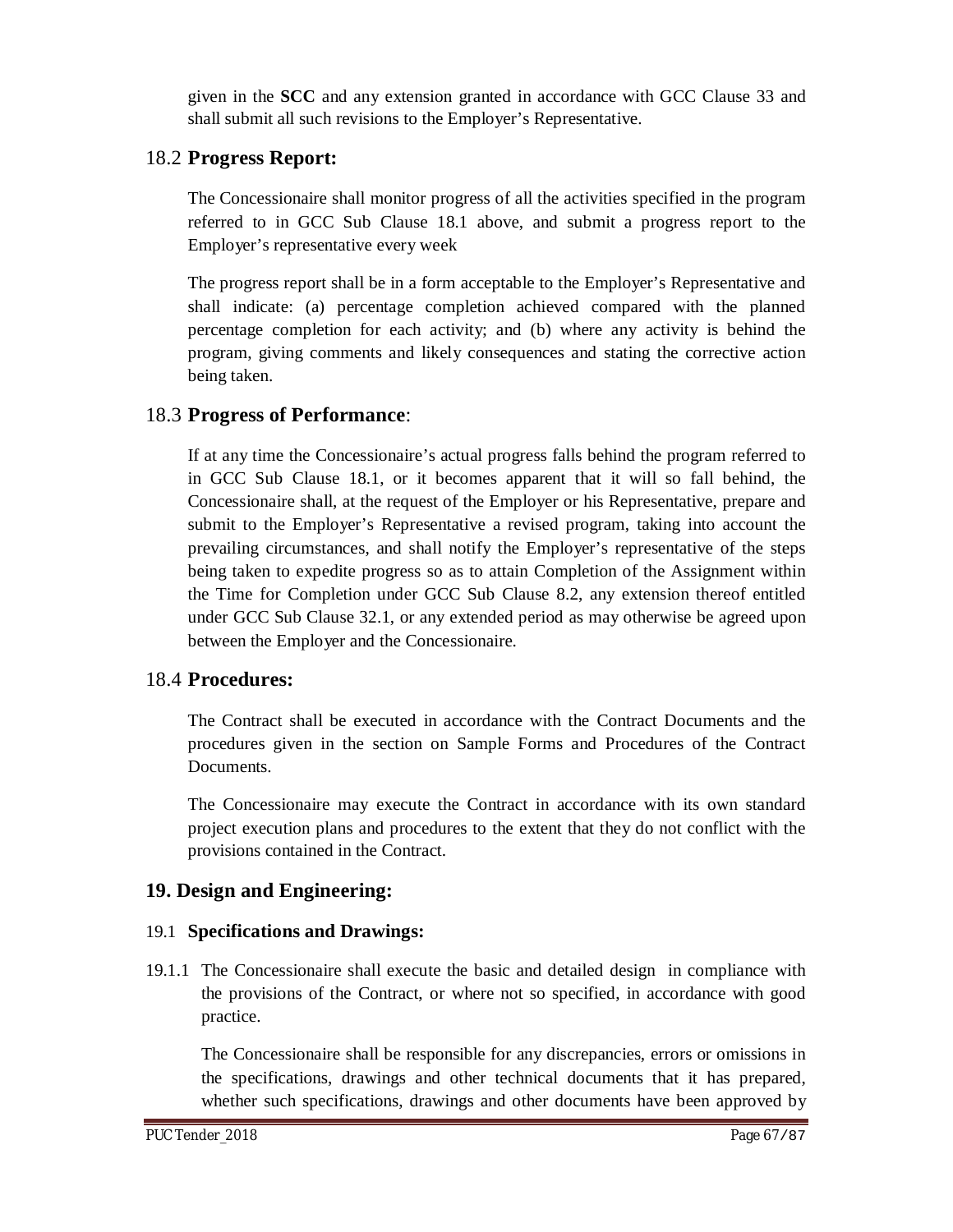the Employer's Representative or not, provided that such discrepancies, errors or omissions are not because of inaccurate information furnished in writing to the Concessionaire by or on behalf of the Employer.

19.1.2 The Concessionaire shall be entitled to disclaim responsibility for any design, data, drawing, specification or other document, or any modification thereof provided or designated by or on behalf of the Employer, by giving a notice of such disclaimer to the Employer's Representative.

#### 19.2 **Codes and Standards**:

Wherever references are made in the Contract to codes and standards in accordance with which the Contract shall be executed, the edition or the revised version of such codes and standards current at the date twenty-eight (28) days prior to date of tender submission shall apply unless otherwise specified. During Contract execution, any changes in such codes and standards shall be applied after approval by the Employer and shall be treated in accordance with GCC Clause 31.

#### 19.3 **Approval / Review of Technical Documents by Employer's Representative**:

- 19.3.1 The Concessionaire shall prepare and furnish to the Employer's Representative the documents for its approval or review as specified and in accordance with the requirements of GCC Sub Clause 18.3 (Program of Performance).
- 19.3.2 Within seven (7) days after receipt by the Employer's Representative of any document requiring his approval the Employer's Representative shall either return one copy thereof to the Contractor with its approval endorsed thereon or shall notify the Concessionaire in writing of its disapproval thereof and the reasons therefor and the modifications that the Employer's Representative proposes. If the Employer's Representative fails to take such action within the said seven (7) days, then the said document shall be deemed to have been approved by the Employer's Representative.
- 19.3.3 The Employer's Representative shall not disapprove any document, except on the grounds that the document does not comply with some specified provision of the Contract or that it is contrary to good engineering practice.
- 19.3.4 If the Employer's Representative disapproves the document, the Concessionaire shall modify the document and resubmit it for the Employer's Representative's approval. If the Employer's Representative approves the document subject to modification(s), the Concessionaire shall make the required modification(s), whereupon the document shall be deemed to have been approved.
- 19.3.5 If any dispute or difference occurs between the Employer and the Concessionaire in connection with or arising out of the disapproval by the Employer's Representative of any document and/or any modification(s) thereto that cannot be settled between the parties within a reasonable period, then such dispute or differences shall be referred to the Commissioner, Department of Education GOK for adjudication..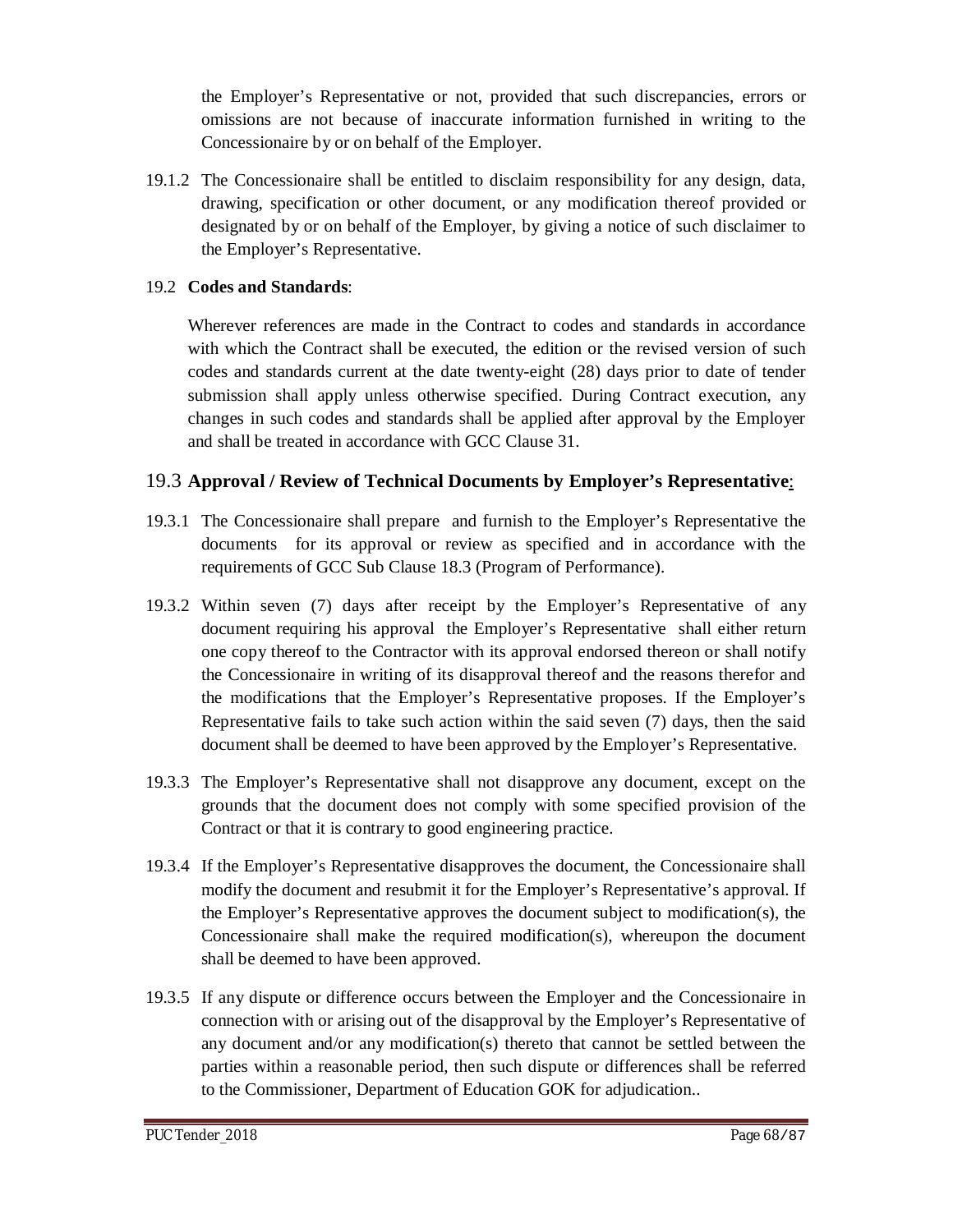- 19.3.6 The Employer's Representative's approval, with or without modification of the document furnished by the Concessionaire, shall not relieve the Concessionaire of any responsibility or liability imposed upon it by any provisions of the Contract except to the extent that any subsequent failure results from modifications required by the Employer's Representative.
- 19.3.7 The Concessionaire shall not depart from any approved document unless the Concessionaire has first submitted to the Employer's Representative an amended document and obtained his approval thereof.If the Employer's Representative requests any change in any already approved document and/or in any document based thereon, the provisions of GCC Clause 31 shall apply to such request.

## **20. Work:**

### 20.1**Printing, binding and lamination:**

The Concessionaire shall print, bind and laminate the books and transport all the books to the distributors and retailers in various districts of Karnataka as per the prescribed specifications and time limit.

## 20.2 **Transportation**

- 20.2.1 The Concessionaire shall at its own risk and expense transport all the printed books by the mode of transport that the Concessionaire judges most suitable under all the circumstances.
- 20.2.2 The Concessionaire shall be responsible for obtaining, if necessary, approvals from the authorities for transportation of the printed books to the distributors and retailers.

# **21. Implementation of Work:**

21.1 Concessionaire's Supervision: The Concessionaire shall give or provide all necessary superintendence during the implementation of the Work. The Concessionaire shall provide and employ only technical personnel who are skilled and experienced in their respective callings and supervisory staff who are competent to adequately supervise the Work.

### 21.2 **Labour:**

- **a)** The Concessionaire shall provide and employ in the implementation of the Contract such skilled, semi-skilled and unskilled labor as is necessary for the proper and timely execution of the Contract. The Concessionaire is encouraged to use local labour that has the necessary skills;
- **b)** Unless otherwise provided in the Contract, the Concessionaire shall be responsible for the recruitment, transportation, accommodation and catering of all labour, required for the execution of the Contract;
- **c)** The Concessionaire shall at all times during the progress of the Contract use its best endeavors to prevent any unlawful, riotous or disorderly conduct or behavior by or amongst its employees;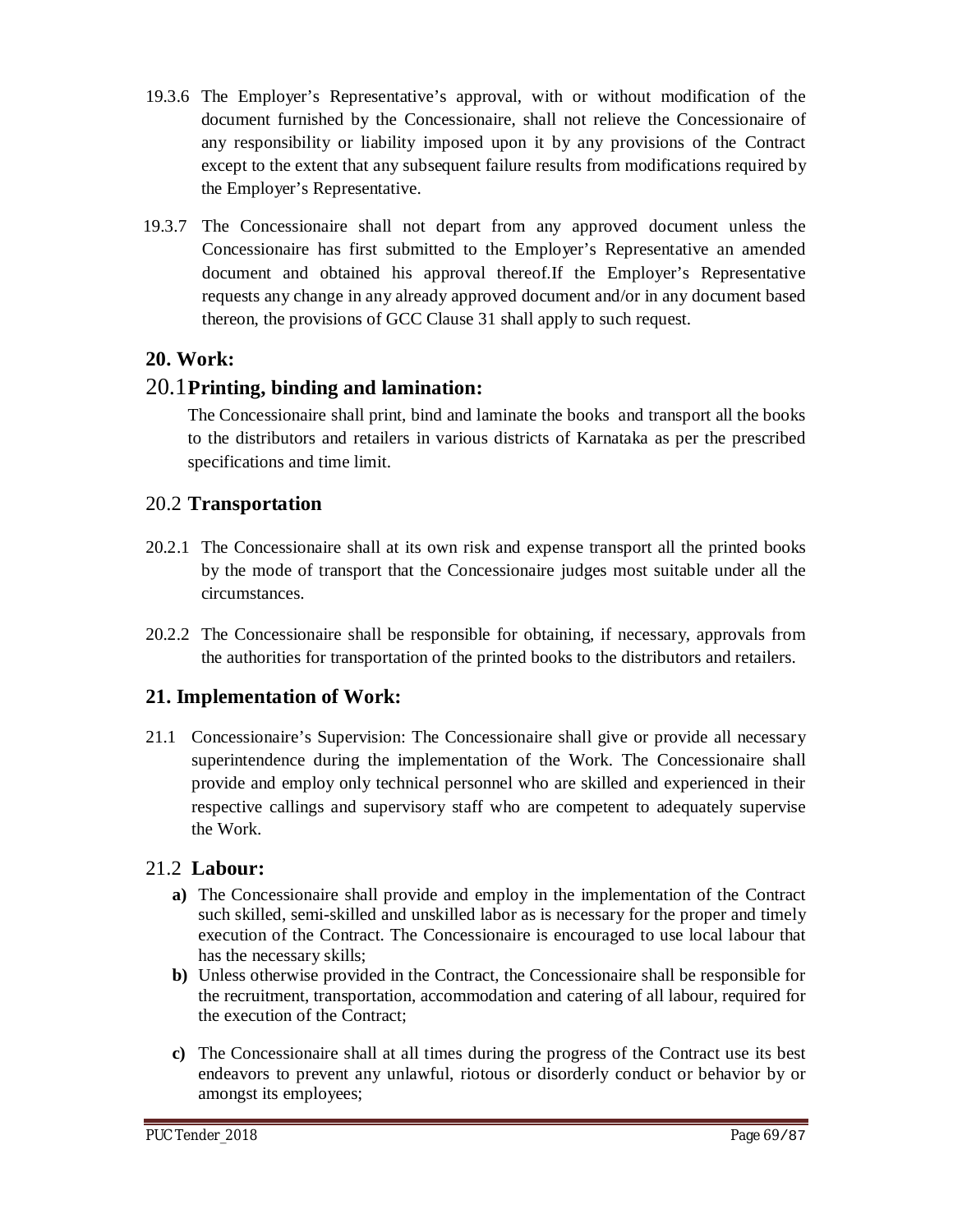- **d)** The Concessionaire shall, in all dealings with its labor employed on or connected with the Contract, pay due regard to all recognized festivals, official holidays, religious or other customs and all local laws and regulations pertaining to the employment of labor.
- **e)** Child labour shall not be engaged.

# **22. Test and Inspection:**

- 22.1 The Contractor shall at its own expense carry out at the place of printing, all such tests and/or inspections of the Printing, binding, lamination etc..
- 22.2 The Employer and the Employer's Representative or their designated representatives shall be entitled to attend the aforesaid test and/or inspection, provided that the Employer shall bear all costs and expenses incurred in connection with such attendance including, but not limited to, all traveling and board and lodging expenses.
- 22.3 Whenever the Concessionaire is ready to carry out any such test and/or inspection, the Concessionaire shall give a reasonable advance notice of such test and/or inspection and of the place and time thereof to the Employer's Representative.
- 22.4 The Concessionaire shall provide the Employer's Representative with a certified report of the results of any such test and/or inspection.

If the Employer or Employer's Representative (or their designated representatives) fails to attend the test and/or inspection, or if it is agreed between the parties that such persons shall not do so, then the Concessionaire may proceed with the test and/or inspection in the absence of such persons, and may provide the Employer's Representative with a certified report of the results thereof

22.5 If any dispute or difference of opinion shall arise between the parties in connection with or arising out of the test and/or inspection that cannot be settled between the parties within a reasonable period of time, it may be referred to The Commissioner of Education GOK for adjudication.

### **23. Completion of Work:**

- 23.1 As soon as the Printing work and binding and lamination work has, been completed as specified in the Technical Specifications and before transportation to the Distributors/retailers, the Concessionaire shall inform the Employer's representative to conduct inspection.
- 23.2 The Employer's Representative shall, within seven (7) days after receipt of the Concessionaire's notice inspects the work and issues a certificate to begin transportation or notify the Concessionaire in writing of any defects and/or deficiencies.
- 23.3 If the Employer's Representative fails to issue the Completion Certificate and fails to inform the Concessionaire of any defects and/or deficiencies within seven (7) days after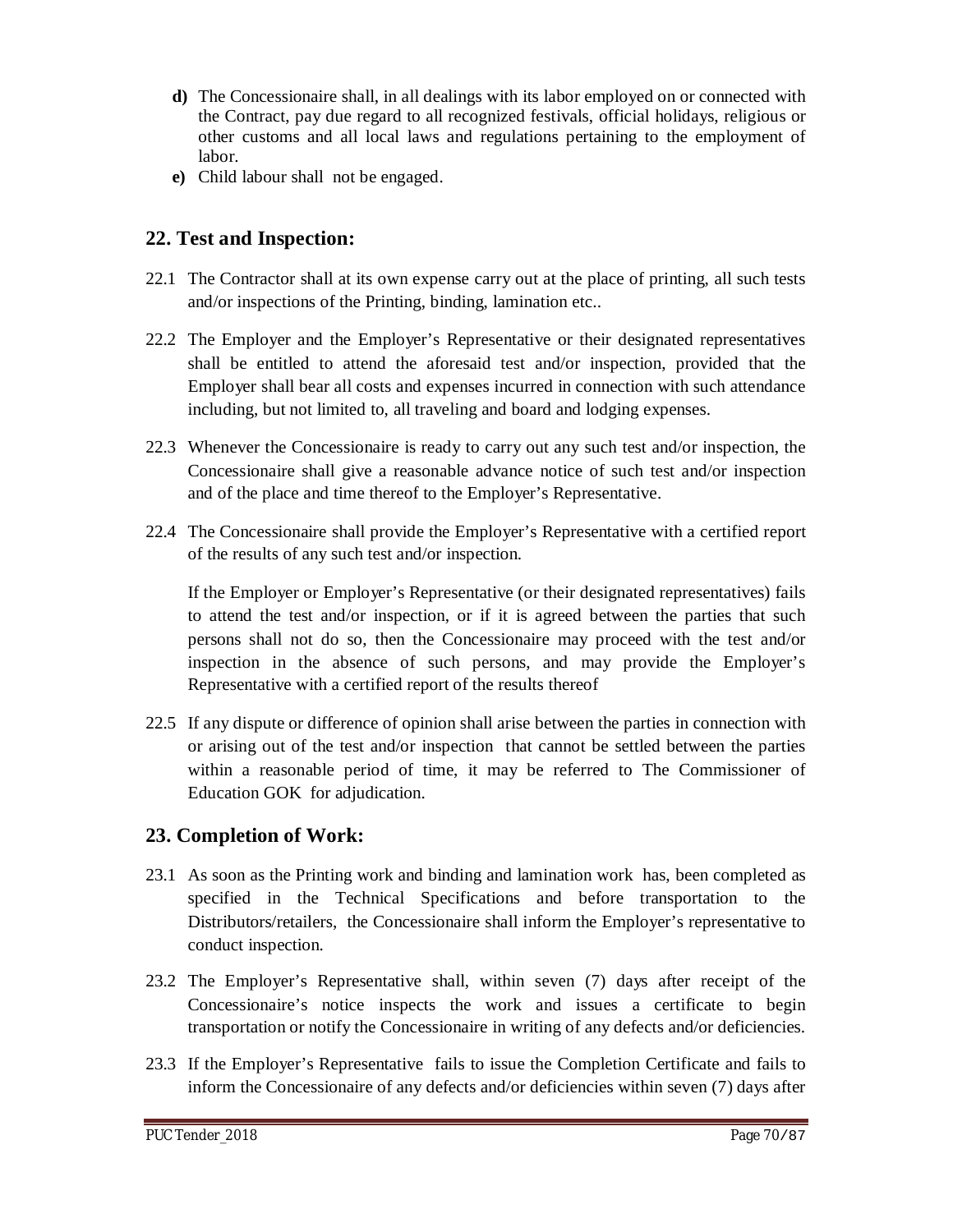receipt of the Concessionaire's notice shall be deemed to have reached Completion as of the date of the Concessionaire's notice and the Concessionaire shall commence transportation.

# **F. Guarantees and Liabilities**

# **24. Completion Time Guarantee:**

- 24.1 The Concessionaire guarantees that it shall Complete the printing, binding, lamination and transport to the distributors and retailers within the Time for Completion specified in the SCC pursuant to GCC Sub Clause 8.2, or within such extended time to which the Concessionaire shall be entitled under GCC Clause 32 hereof.
- 24.2 If the Concessionaire fails to attain Completion of the activities or any part thereof within the Time for Completion or any extension thereof under GCC Clause 32 the Concessionaire shall pay to the Employer liquidated damages in the amount specified in the **SCC** as a percentage rate of the Contract Price, or the relevant part thereof. The aggregate amount of such liquidated damages shall in no event exceed the amount specified as "Maximum" in the **SCC**. Once the "Maximum" is reached, the Employer may consider termination of the Contract, pursuant to GCC Sub-Clause 34.2.2.Such payment shall completely satisfy the Contractor's obligation to attain Completion of the Facilities or the relevant part thereof within the Time for Completion or any extension thereof under GCC Clause 32. The Contractor shall have no further liability whatsoever to the Employer in respect thereof.

To ascertain the quantum of liquidated damage to be levied by the employer, the Concessionaire has to submit the following documents within 30 days from the date of completion of tender obligation.

- 1. Work completion certificate issued by the employer or his representative.
- 2. Copy of the Invoice and gate pass /Delivery challan issued to the distributor while performing the transportation of the Text Books.

In the event of failure to submit the above mentioned document the performance security submitted by the Concessionaire will be forfeited and his firm will be blocklisted for participating in future tenders.

However, the payment of liquidated damages shall not in any way relieve the Contractor from any of its obligations to complete the Work or from any other obligations and liabilities of the Contractor under the Contract.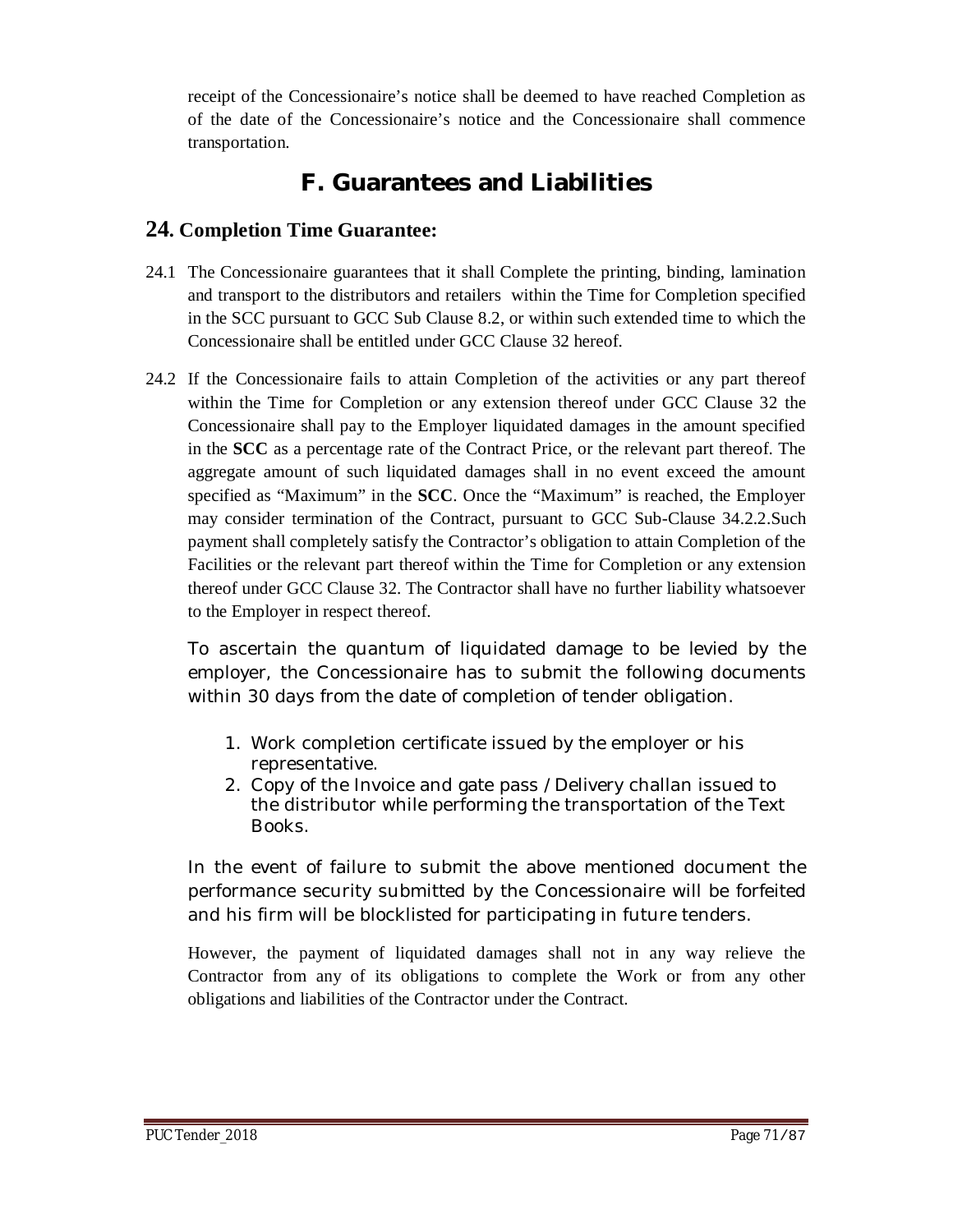## **25. Defect Liability:**

- 25.1 The Concessionaire warrants that the Printing, binding, lamination or any part thereof shall be free from defects in the design, engineering, materials and workmanship of the work executed.
- 25.2 The Defect Liability Period shall be **six (6) months** from the date of Completion of the printing work.

If during the Defect Liability Period any defect should be found in the design, engineering, materials and workmanship of the books sold through distributors/retailers, the Concessionaire shall promptly, in consultation and agreement with the Employer regarding appropriate remedying of the defects, and at its cost, repair, replace or otherwise make good (as the Concessionaire shall, at its discretion, determine) such defects The Concessionaire shall not be responsible for the repair, replacement or making good of any defect or of any damage to the printed books out of or resulting from any of the following causes:

- **a)** improper use by the purchaser of the text books;
- **b)** normal wear and tear.
- 25.3 The Employer shall give the Concessionaire a notice stating the nature of any such defect together with all available evidence thereof, promptly following the discovery thereof. The Employer shall afford all reasonable opportunity for the Concessionaire to inspect any such defect.
- 25.4 If the Concessionaire fails to remedy such defect or any damage to the text books within a reasonable time (which shall in no event be considered to be less **than seven (7) days)**, the Employer may, following notice to the Concessionaire, proceed to do such work, and the reasonable costs incurred by the Employer in connection therewith shall be paid to the Employer by the Concessionaire or may be deducted by the Employer from any amount due the Concessionaire under the Performance Security.
- 25.5 The payment of liquidated damages under GCC Sub Clause 24.2, up to the limitation of liability specified in the SCC, shall completely satisfy the Concessionaire's guarantees and the Concessionaire shall have no further liability whatsoever to the Employer in respect thereof.

### **26. Patent Indemnity:**

26.1 The Concessionaire shall, indemnify and hold harmless the Employer and its employees and officers from and against any and all suits, actions or administrative proceedings, claims, demands, losses, damages, costs, and expenses of whatsoever nature, including attorney's fees and expenses, which the Employer may suffer as a result of any infringement or alleged infringement of any patent, utility model, registered design, trademark, copyright or other intellectual property right registered or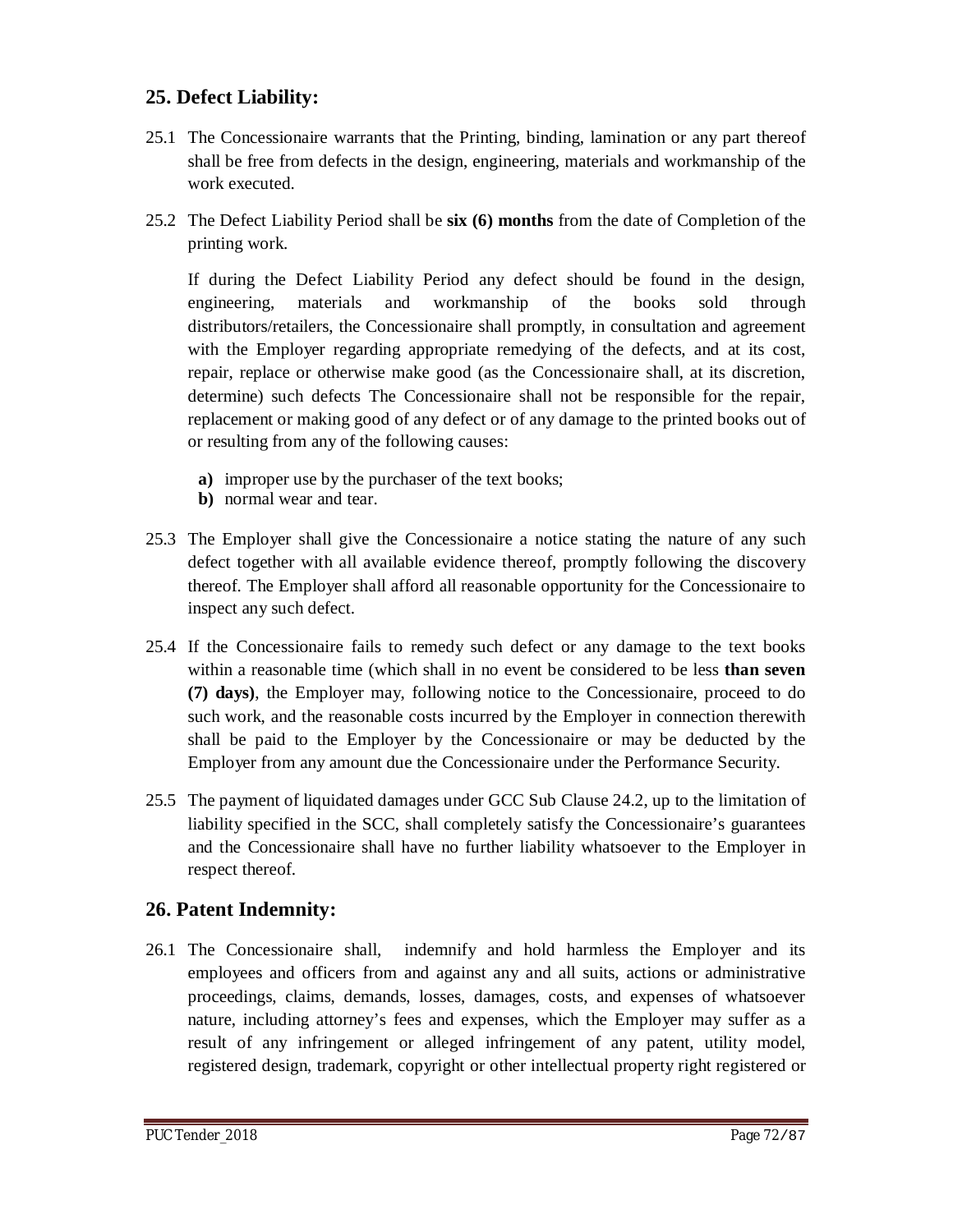otherwise existing at the date of the Contract by reason of the implementation by the Concessionaire of the Contract in Karnataka where it is being performed.

26.2 The Employer shall indemnify and hold harmless the Concessionaire and its employees, and officers from and against any and all suits, actions or administrative proceedings, claims, demands, losses, damages, costs, and expenses of whatsoever nature, including attorney's fees and expenses, which the Concessionaire may suffer as a result of any infringement or alleged infringement of any patent, utility model, registered design, trademark, copyright or other intellectual property right registered or otherwise existing at the date of the Contract arising out of or in connection with any design, data, drawing, specification, or other documents or materials provided or designed by or on behalf of the Employer.

## **27. Limitations of Liability:**

- 27.1 Except in cases of criminal negligence or willful misconduct,
	- **a)** the Concessionaire shall not be liable to the Employer, whether in contract, tort, or otherwise, for any indirect or consequential loss or damage, loss of use, loss of production, or loss of profits or interest costs, provided that this exclusion shall not apply to any obligation of the Concessionaire to pay liquidated damages to the Employer and
	- **b)** the aggregate liability of the Concessionaire to the Employer, whether under the Contract, in tort or otherwise, shall not exceed the total Contract Price.

## **G. Risk Distribution**

#### **28. Loss of or Damage to Property; Accident or Injury to Workers; Indemnification:**

- 28.1 The Contractor shall indemnify and hold harmless the Employer and its employees and officers from and against any and all suits, actions or administrative proceedings, claims, demands, losses, damages, costs, and expenses of whatsoever nature, including attorney's fees and expenses, in respect of the death or injury of any person or loss of or damage to any property arising in connection with the printing, binding and distribution of text books by reason of the negligence of the Concessionaire or his employees, officers or agents, .
- 28.2 If any proceedings are brought or any claim is made against the Employer that might subject the Concessionaire to liability under GCC Sub-Clause 28.1, the Employer shall promptly give the Concessionaire a notice thereof and the Concessionaire may at its own expense and in the Employer's name conduct such proceedings or claim and any negotiations for the settlement of any such proceedings or claim.

If the Concessionaire fails to notify the Employer within twenty-eight (28) days after receipt of such notice that it intends to conduct any such proceedings or claim, then the Employer shall be free to conduct the same on its own behalf. Unless the Concessionaire has so failed to notify the Employer within the twenty-eight (28) day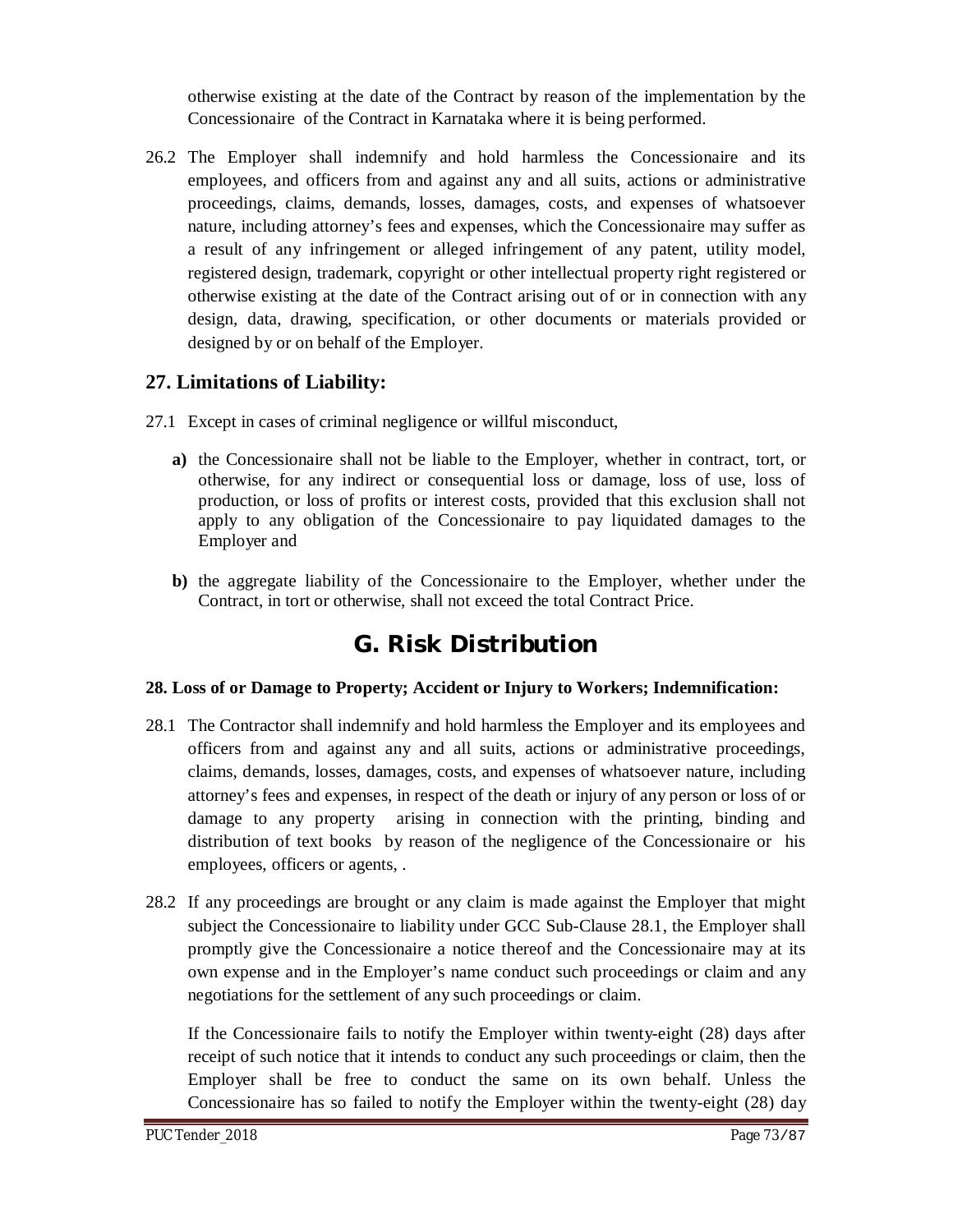period, the Employer shall make no admission that may be prejudicial to the defense of any such proceedings or claim.

The Employer shall, at the Concessionaire's request, afford all available assistance to the Concessionaire in conducting such proceedings or claim, and shall be reimbursed by the Concessionaire for all reasonable expenses incurred in so doing.

28.3 The party entitled to the benefit of an indemnity shall take all reasonable measures to mitigate any loss or damage which has occurred. If the party fails to take such measures, the other party's liabilities shall be correspondingly reduced.

#### **29. Insurance:**

- 29.1 To the extent specified in the corresponding Appendix (Insurance Requirements) to the Contract Agreement, the Concessionaire shall at its expense take out and maintain in effect, or cause to be taken out and maintained in effect, during the performance of the Contract, the insurances set forth below in the sums and with the deductibles and other conditions specified in the said Appendix5. The identity of the insurers and the form of the policies shall be subject to the approval of the Employer, who should not unreasonably withhold such approval.
	- **a) Insurance against Fire in Print Factory:** Covering loss or damage due to fire in Print factory and storage during the contract period.
	- **b) Cargo Insurance During Transport:** Covering loss or damage occurring while in transit from the Printer's Factory to the Distributors /retailer's premises
	- **c) Third Party Liability Insurance:** Covering bodily injury or death suffered by third parties (including the Employer's personnel) and loss of or damage to property occurring in connection with the printing, binding, distribution and sale of the books.
	- **d) Automobile Liability Insurance:** Covering use of all vehicles used by the Concessionaire in connection with the execution of the Contract.
	- **e) Workers' Compensation:** In accordance with the statutory requirements applicable in India.
- 29.2 The Employer shall be named as co-insured under all insurance policies taken out by the Concessionaire except for the Third Party Liability, Workers' Compensation. All insurers' rights of subrogation against such co-insured for losses or claims arising out of the performance of the Contract shall be waived under such policies.
- 29.3 The Concessionaire shall, in accordance with the provisions of the corresponding Appendix (Insurance Requirements) to the Contract Agreement, deliver to the Employer certificates of insurance (or copies of the insurance policies) as evidence that the required policies are in full force and effect. The certificates shall provide that no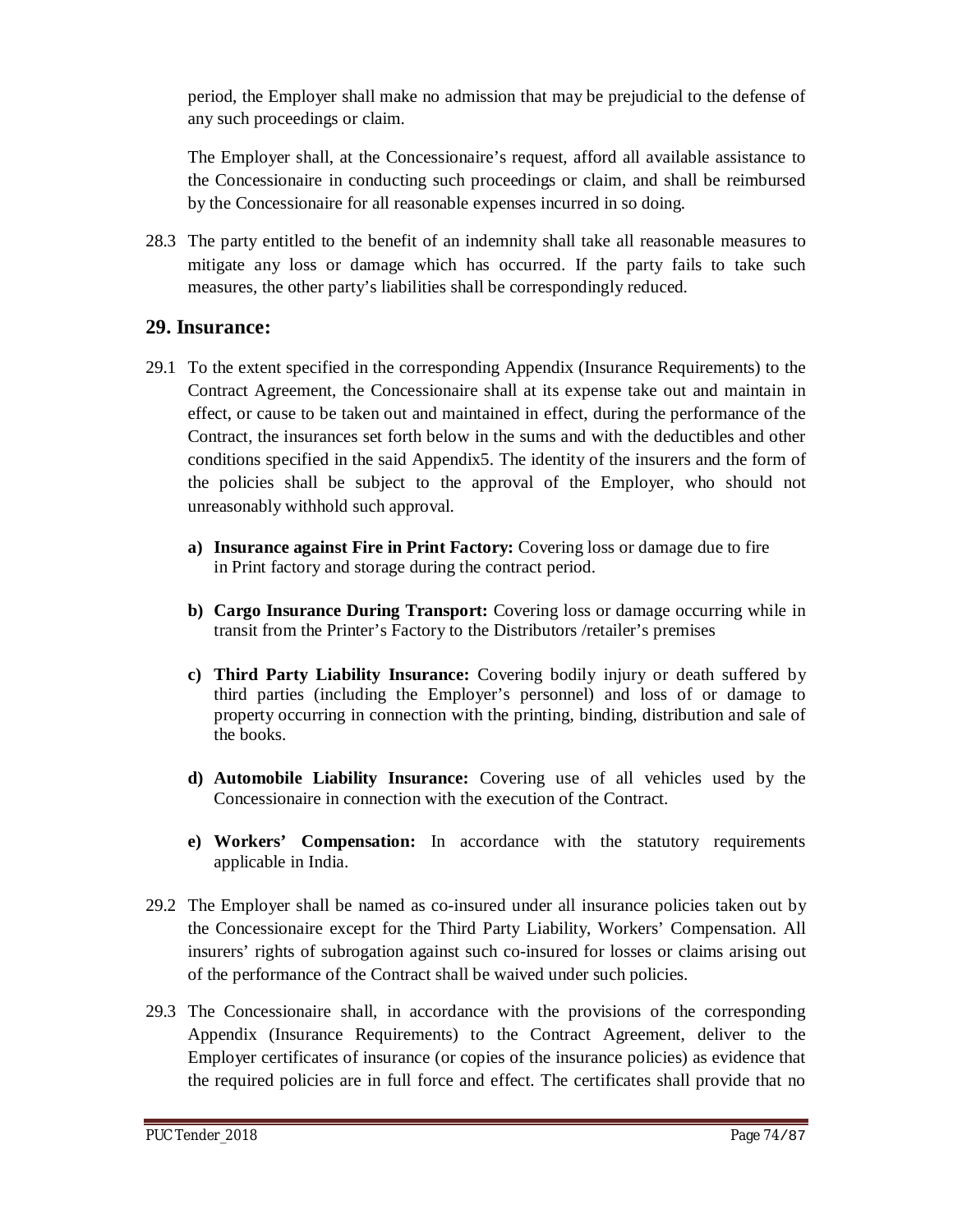less than twenty-one (21) days' notice shall be given to the Employer by insurers prior to cancellation or material modification of a policy.

- 29.4 If the Contractor fails to take out and/or maintain in effect the insurances referred to in GCC 29.1 above the Employer may take out and maintain in effect any such insurances and may from time to time deduct from any amount due the Concessionaire under the Contract any premium that the Employer shall have paid to the insurer, or may otherwise recover such amount as a debt due from the Concessionaire.
- 29.5 Unless otherwise provided in the Contract, the Concessionaire shall prepare and conduct all and any claims made under the policies effected by it pursuant to this GCC Clause 29, and all monies payable by any insurers shall be paid to the Concessionaire. The Employer shall give to the Concessionaire all such reasonable assistance as may be required by the Concessionaire. With respect to insurance claims in which the Employer's interest is involved, the Concessionaire shall not give any release or make any compromise with the insurer without the prior written consent of the Employer. With respect to insurance claims in which the Concessionaire's interest is involved, the Employer shall not give any release or make any compromise with the insurer without the prior written consent of the Concessionaire.

## **30. Force Majeure:**

- **30.1** Notwithstanding the provisions of GCC Clauses 20, 21, 22, the Concessionaire shall not be liable for forfeiture of its performance security, liquidated damages or termination for default, if and to the extent that, its delay in performance or other failure to perform its obligations under the Contract is the result of an event of Force Majeure
- **30.2** For purposes of this Clause, "Force Majeure" means an event beyond the control of the Concessionaire and Such events may include, but are not limited to, acts of the Employer either in its sovereign or contractual capacity, wars or revolutions, fires, floods, epidemics,Strikes, quarantine restrictions and freight embargoes.
- **30.3** If a Force Majeure situation arises, the Concessionaire shall promptly notify the Employer in writing of such conditions and the cause thereof. Unless otherwise directed by the Employer in writing, the Concessionaire shall continue to perform its obligations under the Contract as far as is reasonably practical, and shall seek all reasonable alternative means for performance not prevented by the Force Majeure event.

## **H. Changes in Contract Elements**

## **31. Changes in the Work included in the Contract:**

## 31.1 **Introducing a Change**

31.1.1 The Employer shall have the right to propose, and subsequently require, that the Employer's Representative orders the Concessionaire from time to time during the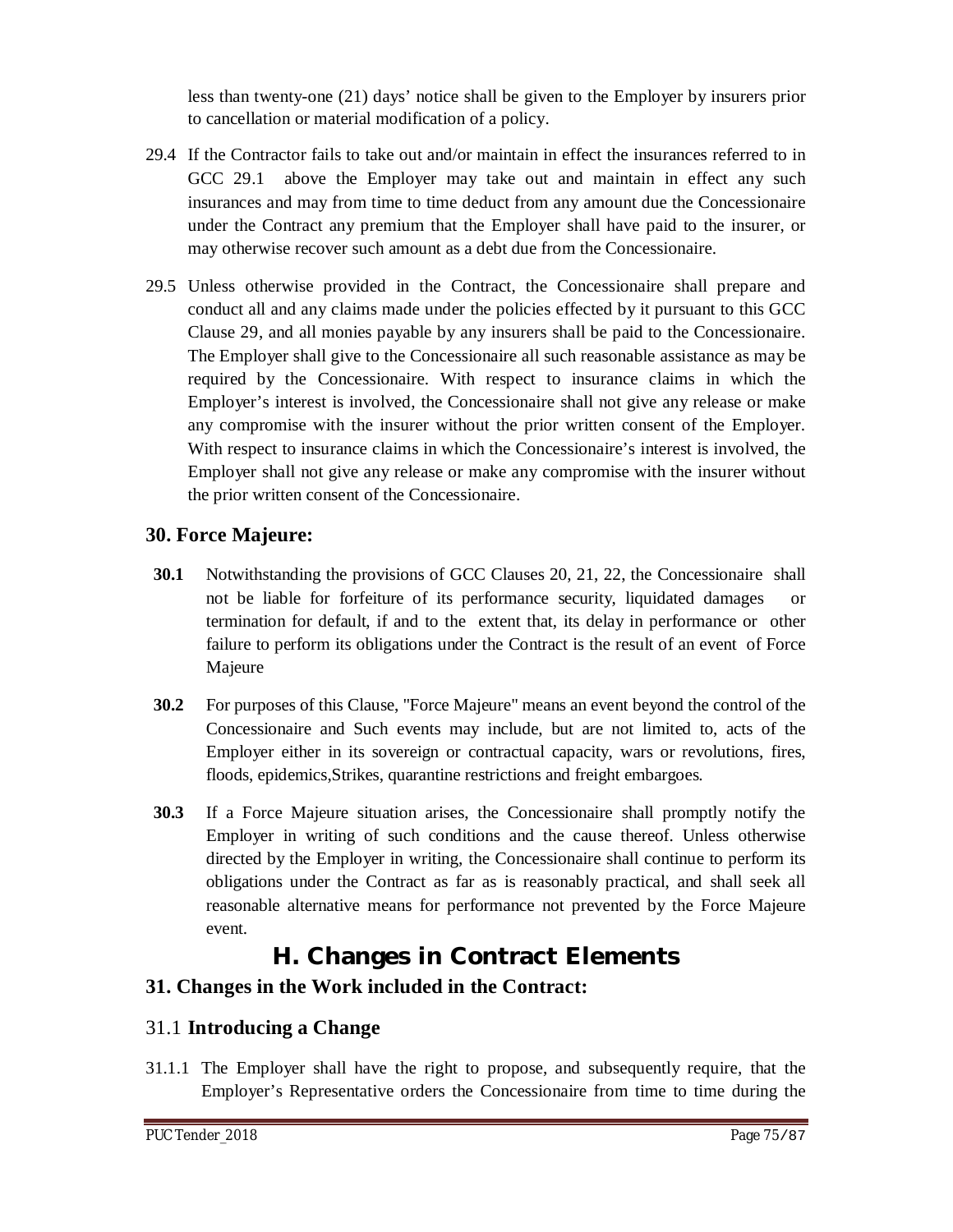performance of the Contract to make any change, modification, addition or deletion to, in or from the Work(hereinafter called "Change"), provided that such Change falls within the general scope of the Work and does not constitute unrelated work and that it is technically practicable, taking into account both the state of advancement of the Workand the technical compatibility of the Change envisaged with the nature of the Work as specified in the Contract.

- 31.1.2 The Concessionaire may from time to time during its performance of the Contract propose to the Employer (with a copy to the Employer's Representative) any Change that the Concessionaire considers necessary or desirable to improve the quality, of the Contract. The Employer may at its discretion approve or reject any Change proposed by the Concessionaire.
- 31.1.3 Notwithstanding GCC Sub-Clauses 31.1.1 and 31.1.2, no change made necessary because of any default of the Concessionaire in the performance of its obligations under the Contract shall be deemed to be a Change, and such change shall not result in any adjustment of the Contract Price or the Time for Completion

### **32. Extension of Time for Completion:**

- 32.1 The Time(s) for Completion specified in the SCC shall be extended if the Concessionaire is delayed or impeded in the performance of any of its obligations under the Contract by reason of any of the following:
	- **a)** any Change in the Work as provided in GCC Clause 31;
	- **b)** any occurrence of Force Majeure as provided in GCC Clause 30;
	- **c)** any suspension order given by the Employer under GCC Clause 33 hereof or reduction in the rate of progress pursuant to GCC Sub-Clause 33.2 or
	- **d)** any default or breach of the Contract by the Employer, or any activity, act or omission of any other contractors employed by the Employer or
	- **e)** delays attributable to the Employer or
	- **f)** any other matter specifically mentioned in the Contract

by such period as shall be fair and reasonable in all the circumstances and as shall fairly reflect the delay or impediment sustained by the Contractor.

32.2 Except where otherwise specifically provided in the Contract, the Concessionaire shall submit to the Employer's Representative a notice of a claim for an extension of the Time for Completion, together with particulars of the event or circumstance justifying such extension as soon as reasonably practicable after the commencement of such event or circumstance. As soon as reasonably practicable after receipt of such notice and supporting particulars of the claim, the Employer and the Concessionaire shall agree upon the period of such extension. In the event that the Concessionaire does not accept the Employer's estimate of a fair and reasonable time extension, the Concessionaire shall be entitled to refer the matter to Commissioner, Education Department GOK for adjudication. If the Concessionaire is not satisfied with the decision of the Commissioner, he is entitled to refer the matter to Arbitration pursuant to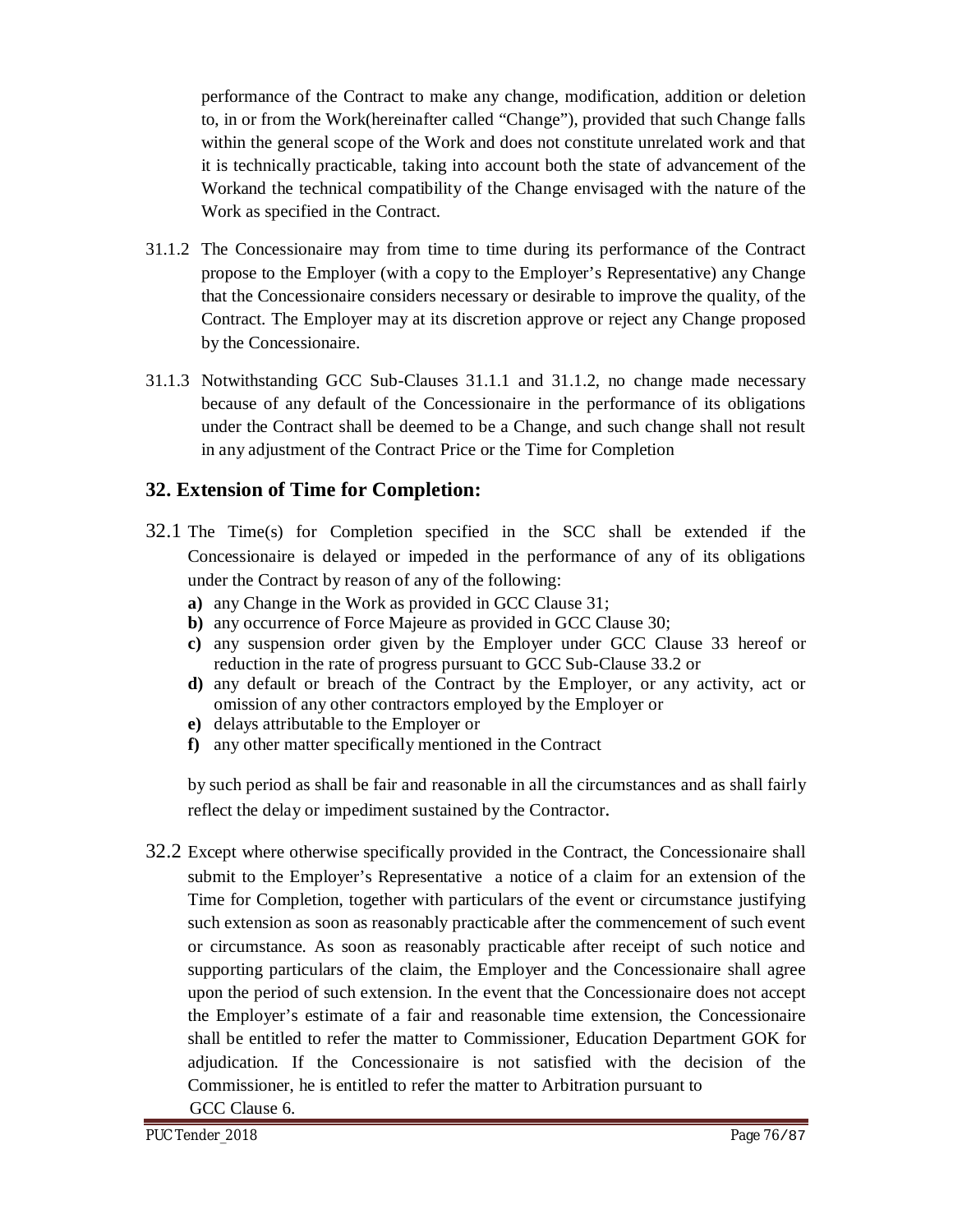- 32.3 The Concessionaire shall at all times use its reasonable efforts to minimize any delay in the performance of its obligations under the Contract.
- 32.4 However the quantities shall be accounted and certified by the Government before releasing the books into the market.

#### **33. Suspension:**

33.1 The Employer may request the Employer's representative, by notice to the Concessionaire, to order the Concessionaire to suspend performance of any or all of its obligations under the Contract. Such notice shall specify the obligation of which performance is to be suspended, the effective date of the suspension and the reasons therefor. The Concessionaire shall thereupon suspend performance of such obligation until ordered in writing to resume such performance by the Employer's Representative

If, by virtue of a suspension order given by the Employer's Representative, other than by reason of the Concessionaire's default or breach of the Contract, the Concessionaire's performance of any of its obligations is suspended for an aggregate period of more than sixty (60) days, then at any time thereafter and provided that at that time such performance is still suspended, the Concessionaire may give a notice to the Employer's Representative requiring that the Employer shall, within twenty-eight (28) days of receipt of the notice, order the resumption of such performance or request and subsequently order a change in accordance with GCC Clause 31, excluding the performance of the suspended obligations from the Contract.

If the Employer fails to do so within such period, the Concessionaire may, by a further notice to the Employer's Representative, elect to treat the suspension, where it affects a part only of the Work, as a deletion of such part in accordance with GCC Clause 31 or, where it affects the whole of the Work, as termination of the Contract under GCC Sub-Clause 34.1.

#### 33.2 If;

**(a)** the Concessionaire is unable to carry out any of its obligations under the Contract for any reason attributable to the Employer, including but not limited to the Employer's failure to provide Pre-press material in accordance with GCC Sub-Clause 10.2, or failure to obtain any governmental permit necessary for the execution and/or completion of the Assignment,

then the Concessionaire may by fourteen (14) days' notice to the Employer suspend performance of all or any of its obligations under the Contract, or reduce the rate of progress.

33.3 If the Concessionaire's performance of its obligations is suspended or the rate of progress is reduced pursuant to this GCC Clause 33, then the Time for Completion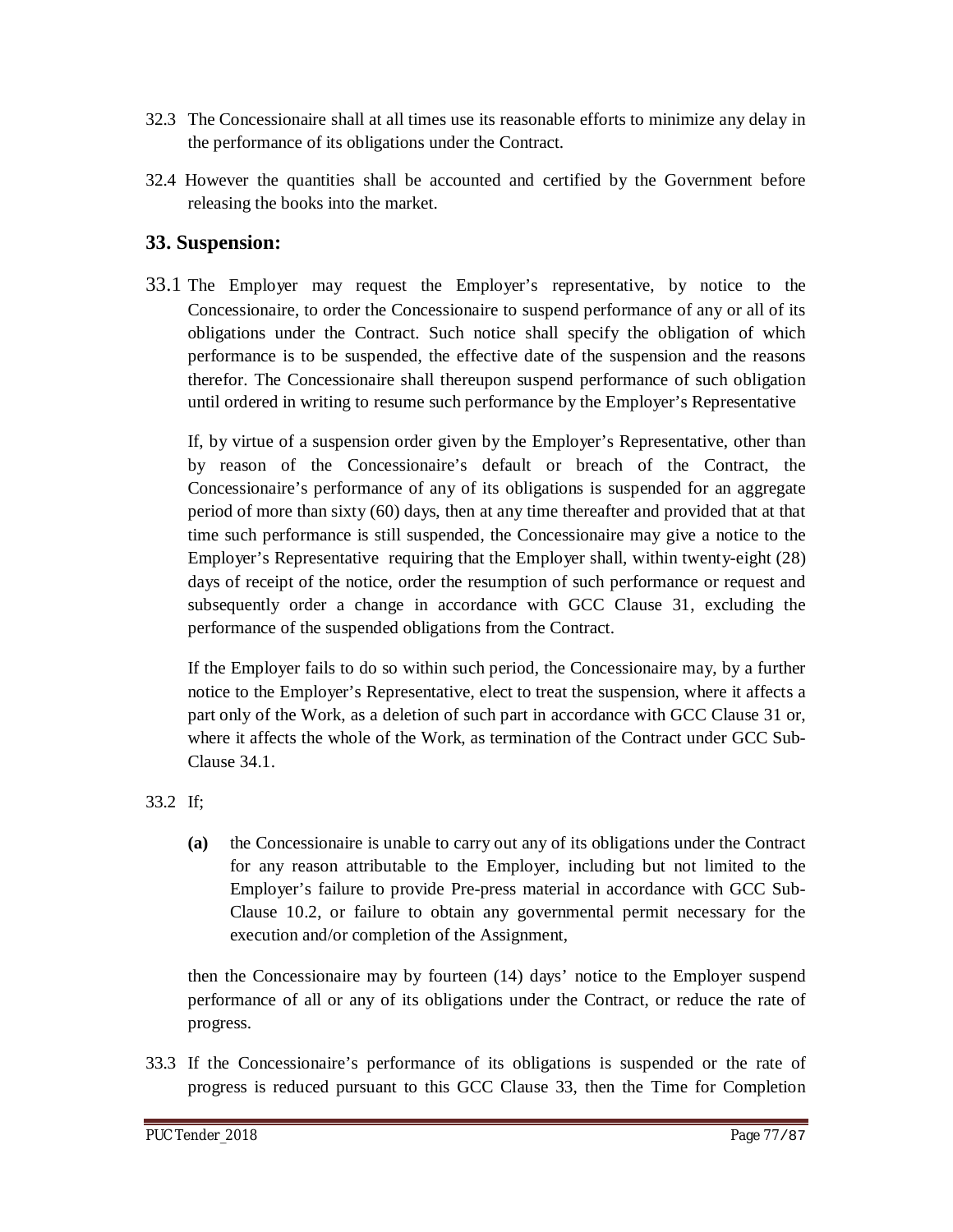shall be extended in accordance with GCC Sub-Clause 32.1, and any and all additional costs or expenses incurred by the Contractor as a result of such suspension or reduction shall be paid by the Employer to the Contractor in addition to the Contract Price, except in the case of suspension order or reduction in the rate of progress by reason of the Contractor's default or breach of the Contract.

## **34. Termination:**

- 34.1 Termination for Employer's Convenience
- 34.1.1 The Employer may at any time terminate the Contract for any reason by giving the Concessionaire a notice of termination that refers to this GCC Sub-Clause 34.1.
- 34.1.2 Upon receipt of the notice of termination under GCC Sub-Clause 34.1.1,the Concessionaire shall either immediately or upon the date specified in the notice of termination
	- **a)** cease all further work, except for such work as the Employer may specify in the notice of termination for the sole purpose of protecting that part of the Work already executed;
	- **b)** In addition, the Concessionaire, shall
		- **(i)** deliver to the Employer the parts of the Works executed by the Concessionaire up to the date of termination;
		- **(ii)** to the extent legally possible, assign to the Employer all right, title and benefit of the Concessionaire to the Work;

## 34.2 **Termination for Concessionaire's Default**

- 34.2.1The Employer, without prejudice to any other rights or remedies it may possess, may terminate the Contract forthwith in the following circumstances by giving a notice of termination and its reasons therefor to the Concessionaire, referring to this GCC Sub-Clause 34.2:
	- (a) if the Concessionaire becomes bankrupt or insolvent, has a receiving order issued against it, compounds with its creditors, or, if the Concessionaire is a corporation, a resolution is passed or order is made for its winding up (other than a voluntary liquidation for the purposes of amalgamation or reconstruction), a receiver is appointed over any part of its undertaking or assets, or if the Concessionaire takes or suffers any other analogous action in consequence of debt;
	- (b) if the Concessionaire assigns or transfers the Contract or any right or interest therein in violation of the provision of GCC Clause 35
	- (c) if the Concessionaire, in the judgment of the Employer has engaged in corrupt or fraudulent practices in competing for or in executing the Contract.

For the purpose of this Sub-Clause: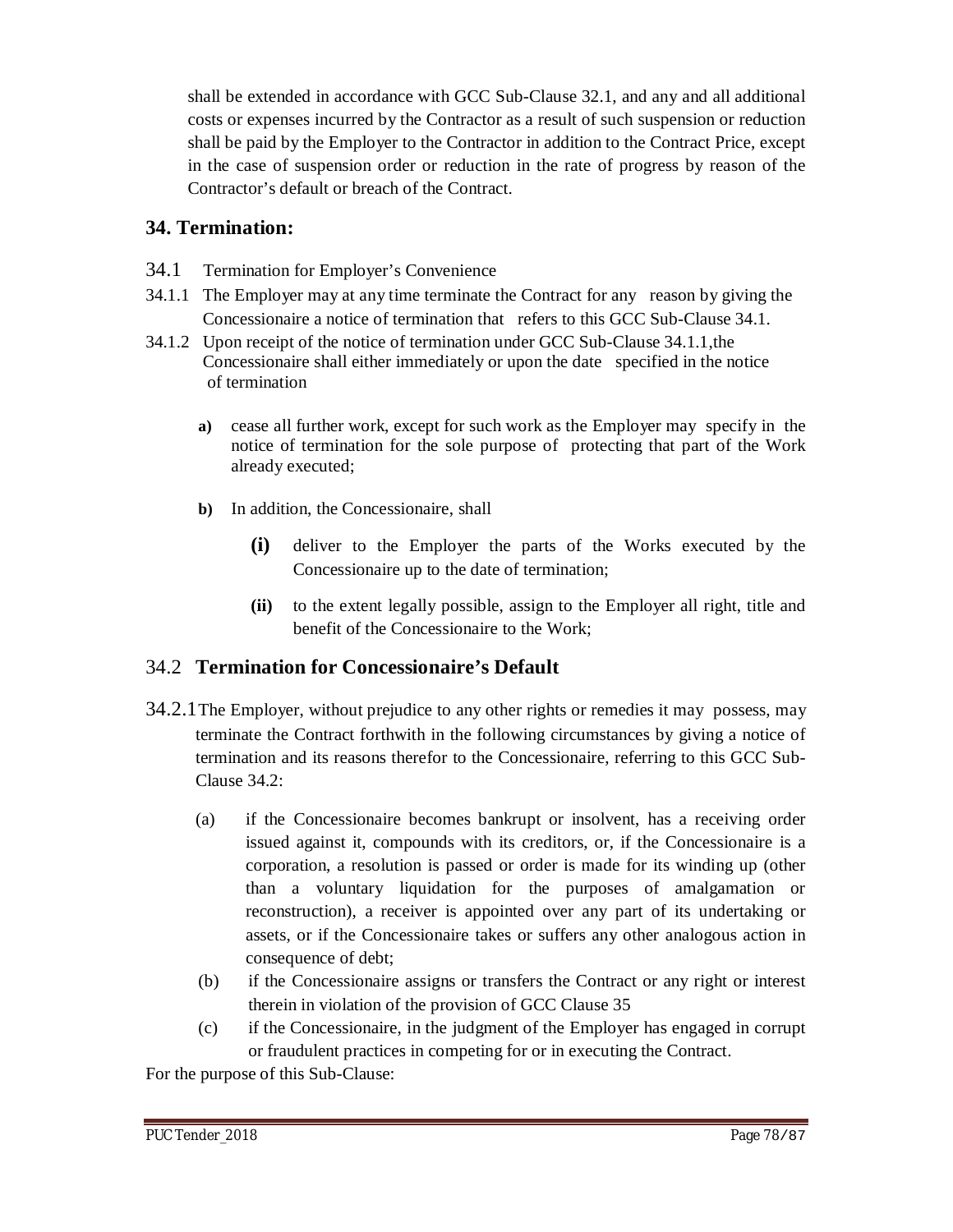"**corrupt practice**" means the offering, giving, receiving or soliciting of any thing of value to influence the action of a public official in the procurement process or in contract execution.

"**fraudulent practice**" means a misrepresentation of facts in order to influence a procurement process or the execution of a contract to the detriment of the Employer, and includes collusive practice among bidders (prior to or after bid submission) designed to establish bid prices at artificial non-competitive levels and to deprive the Employer of the benefits of free and open competition.

**"collusive practice**" means a scheme or arrangement between two or more Tenderers, with or without the knowledge of the Employer, designed to establish tender prices at artificial, non competitive levels; and;

**"coercive practice**" means harming or threatening to harm, directly or indirectly, persons or their property to influence their participation in the procurement process or affect the execution of a contract;

### **34.2.2 If the Concessionaire ;**

- (a) has abandoned or repudiated the Contract;
- (b) has without valid reason failed to commence work on the Work promptly or has suspended the progress of Contract performance for more than twenty-eight (28) days after receiving a written instruction from the Employer to proceed;
- (c) persistently fails to execute the Contract in accordance with the Contract or persistently neglects to carry out its obligations under the Contract without just cause;
- (d) refuses or is unable to provide sufficient materials, services or labor to execute and complete the Work in the manner specified in the program furnished under GCC Sub-Clause 18.2 at rates of progress that give reasonable assurance to the Employer that the Concessionaire can attain Completion of the Work by the Time for Completion as extended,

then the Employer may, without prejudice to any other rights it may possess under the Contract, give a notice to the Concessionaire stating the nature of the default and requiring the Concessionaire to remedy the same. If the Concessionaire fails to remedy or to take steps to remedy the same within fourteen (14) days of its receipt of such notice, then the Employer may terminate the Contract forthwith by giving a notice of termination to the Concessionaire that refers to this GCC Sub-Clause 34.2.

34.2.3 Upon receipt of the notice of termination under GCC Sub-Clauses 34.2.1 or 34.2.2, the Concessionaire shall, either immediately or upon such date as is specified in the notice of termination,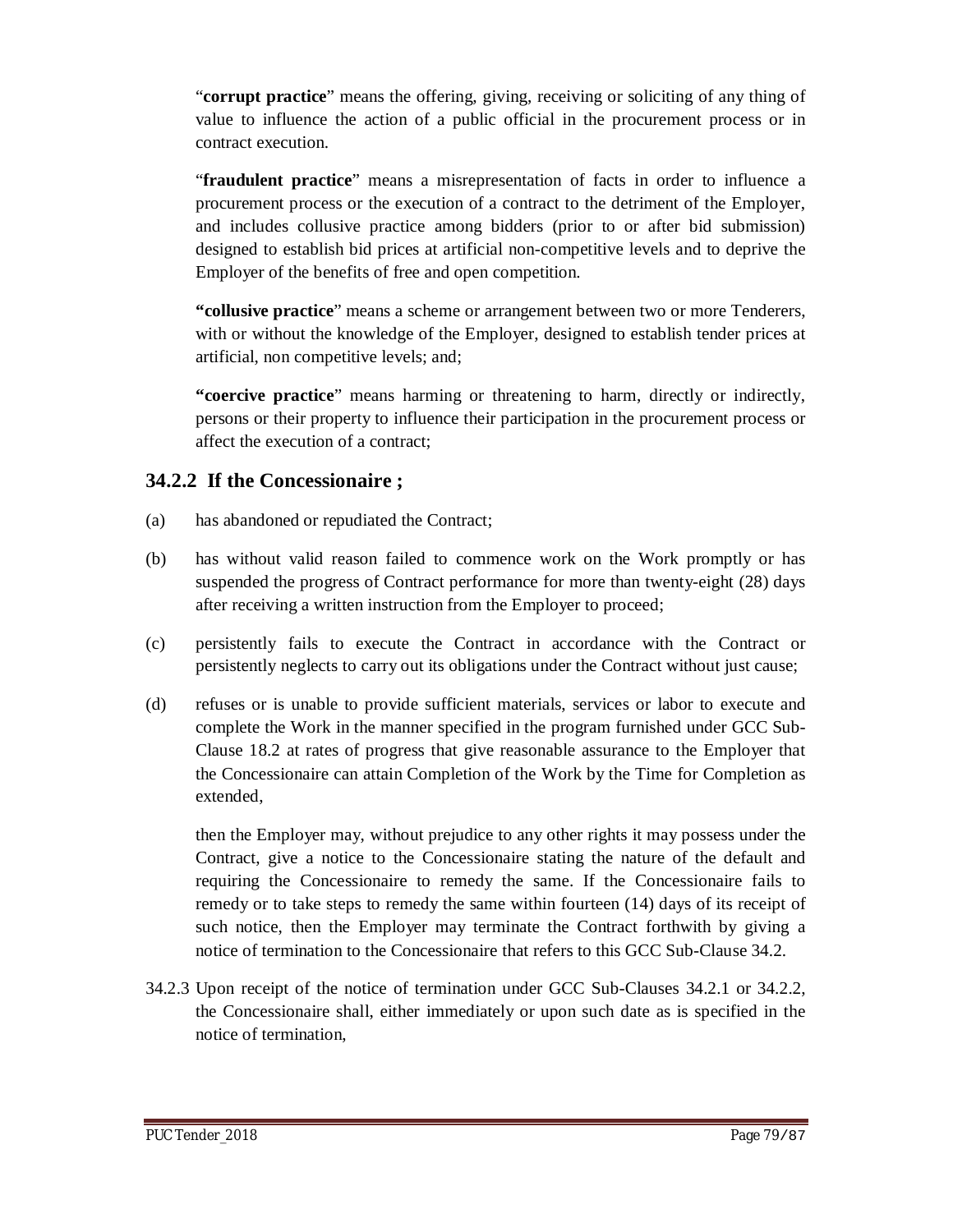- (a) cease all further work, except for such work as the Employer may specify in the notice of termination for the sole purpose of protecting that part of the Work already executed, or any work required to completion of a part of the Work;
- (c) deliver to the Employer the parts of the Work executed by the Concessionaire up to the date of termination;
- (d) to the extent legally possible, assign to the Employer all right, title and benefit of the Concessionaire to the Work.

#### **35. Assignment:**

35.1 Neither the Employer nor the Concessionaire shall, without the express prior written consent of the other party (which consent shall not be unreasonably withheld), assign to any third party the Contract or any part thereof, or any right, benefit, obligation or interest therein or there under

#### **36. Protection of Environment**:

The contractor shall take all reasonable steps to protect the environment on and off the Site and to avoid damage or nuisance to persons or to property of the public or others resulting from pollution, noise or other causes arising as a consequence of his methods of operation.

During continuance of the contract, the concessionaire shall abide at all times by all existing enactments on environmental protection and rules made there under, regulations, notifications and bye-laws of the State or Central Government, or local authorities and any other law, bye-law, regulations that may be passed or notification that may be issued in this respect in future by the State or Central Government or the local authority.

#### **37**. **Third Party Inspection and Testing:**

The Employer have engaged Department of Printing and Stationeries (DPS) as a Third Party for inspection at the Printers Factory and also at the Distributors and retailers premises. The fee for the third party inspection shall be paid by the Employer.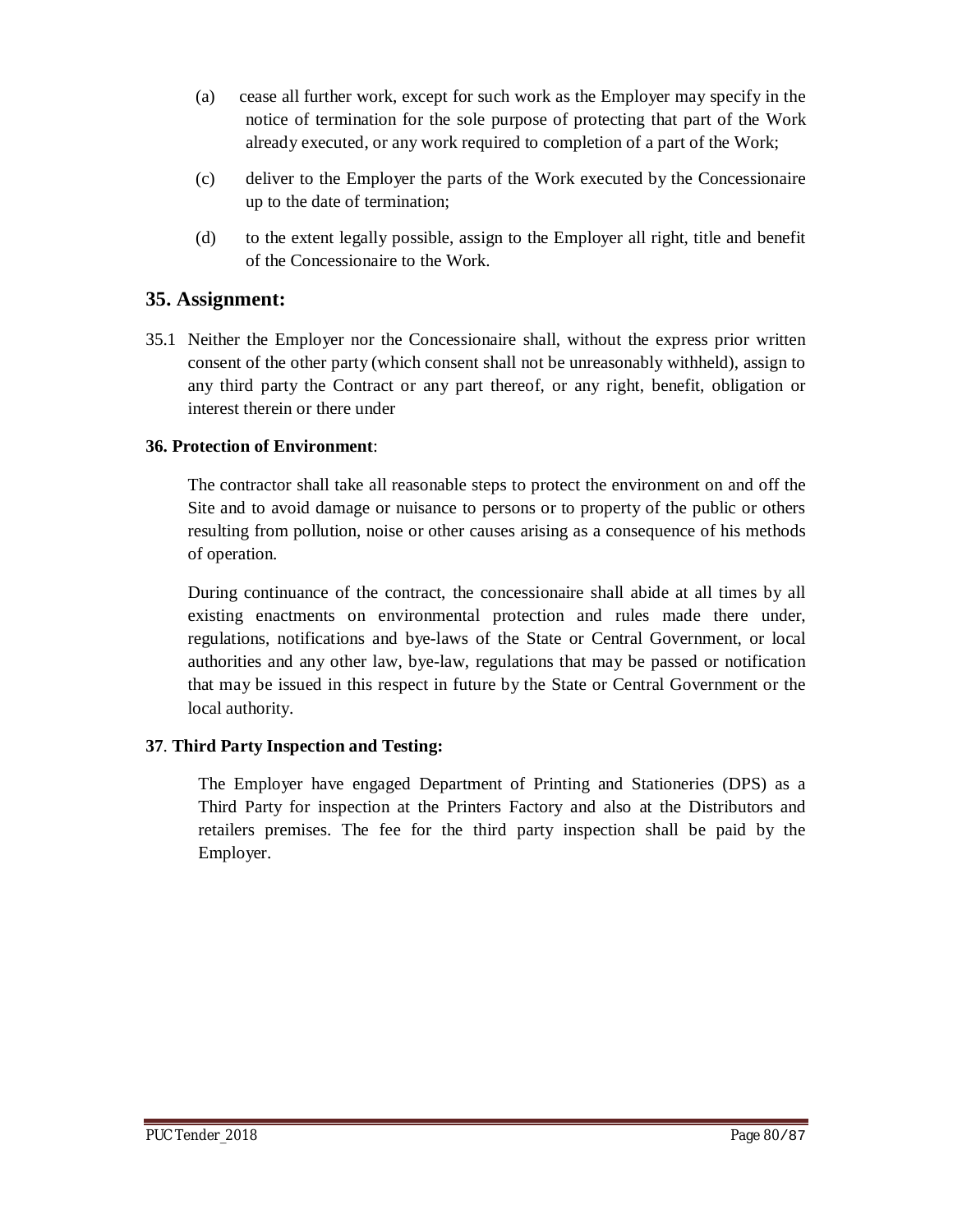# **Section- 7**

## **Special Conditions of Contract.**

The following Special Conditions of Contract (SCC) shall supplement the General Conditions of Contract (GCC). Whenever there is a conflict, the provisions herein shall prevail over those in the GCC. The corresponding clause number of the GCC is indicated in parentheses.

| GCC 1.1 $(g)$  | The Concessionaire is: [Name, address, and telephone, cable and facsimile<br>numbers]                                     |  |  |  |  |
|----------------|---------------------------------------------------------------------------------------------------------------------------|--|--|--|--|
|                |                                                                                                                           |  |  |  |  |
| GCC 1.1 (i)    | The Concessionaire's Representative is: [Name, address, and telephone, cable<br>and facsimile numbers]                    |  |  |  |  |
| GCC 1.1 (m)    | The Employer is: The Managing Director, Karnataka Text Book Society ®                                                     |  |  |  |  |
|                | Address: No.4, DSERT Building, 100 feet Ring Road; Hosakerehalli,<br>Banashankari 3 <sup>rd</sup> Stage; Bengaluru 560085 |  |  |  |  |
|                | Telephone: (080)-26422238; 26422245  Fax:(080)-26421299                                                                   |  |  |  |  |
|                | e-mdktbs.tender@gmail.com                                                                                                 |  |  |  |  |
| GCC 1.1 $(n)$  | The Employer's Representative is: Deputy Director, Karnataka Text Book                                                    |  |  |  |  |
|                | Society <sup>®</sup>                                                                                                      |  |  |  |  |
|                | Address: No.4, DSERT Building, 100 feet Ring Road; Hosakerehalli,                                                         |  |  |  |  |
|                | Banashankari 3 <sup>rd</sup> Stage; Bengaluru 560085                                                                      |  |  |  |  |
|                | Telephone:: (080)-26422238; 26422245<br>Fax:(080)-26421299                                                                |  |  |  |  |
|                | e-mail: mdktbs.tender@gmail.com                                                                                           |  |  |  |  |
| GCC 1.1 $(r)$  | Time for Completion for Print and Sell is 90 days                                                                         |  |  |  |  |
| <b>GCC 4.1</b> | For Communications, the Employer's address shall be:                                                                      |  |  |  |  |
|                | Attention: [insert full name of person, if applicable]                                                                    |  |  |  |  |
|                | Street Address: [insert street address and number]                                                                        |  |  |  |  |
|                | Floor/Room number: [insert floor and room number, if applicable]                                                          |  |  |  |  |
|                | City: [insert name of city or town]                                                                                       |  |  |  |  |
|                | ZIP Code: [insert postal ZIP code, if applicable]                                                                         |  |  |  |  |
|                | Country: [insert name of country]                                                                                         |  |  |  |  |
|                | Telephone: [include telephone number, including country and city codes]                                                   |  |  |  |  |
|                | Facsimile number: [insert facsimile number, including country and city codes]                                             |  |  |  |  |
|                | Electronic mail address: [insert e-mail address, if applicable]                                                           |  |  |  |  |
|                | Concessionaire's address for Communication purposes:                                                                      |  |  |  |  |
|                | Attention: [insert full name of person, if applicable]                                                                    |  |  |  |  |
|                | Street Address: [insert street address and number]                                                                        |  |  |  |  |
|                | Floor/Room number: [insert floor and room number, if applicable]                                                          |  |  |  |  |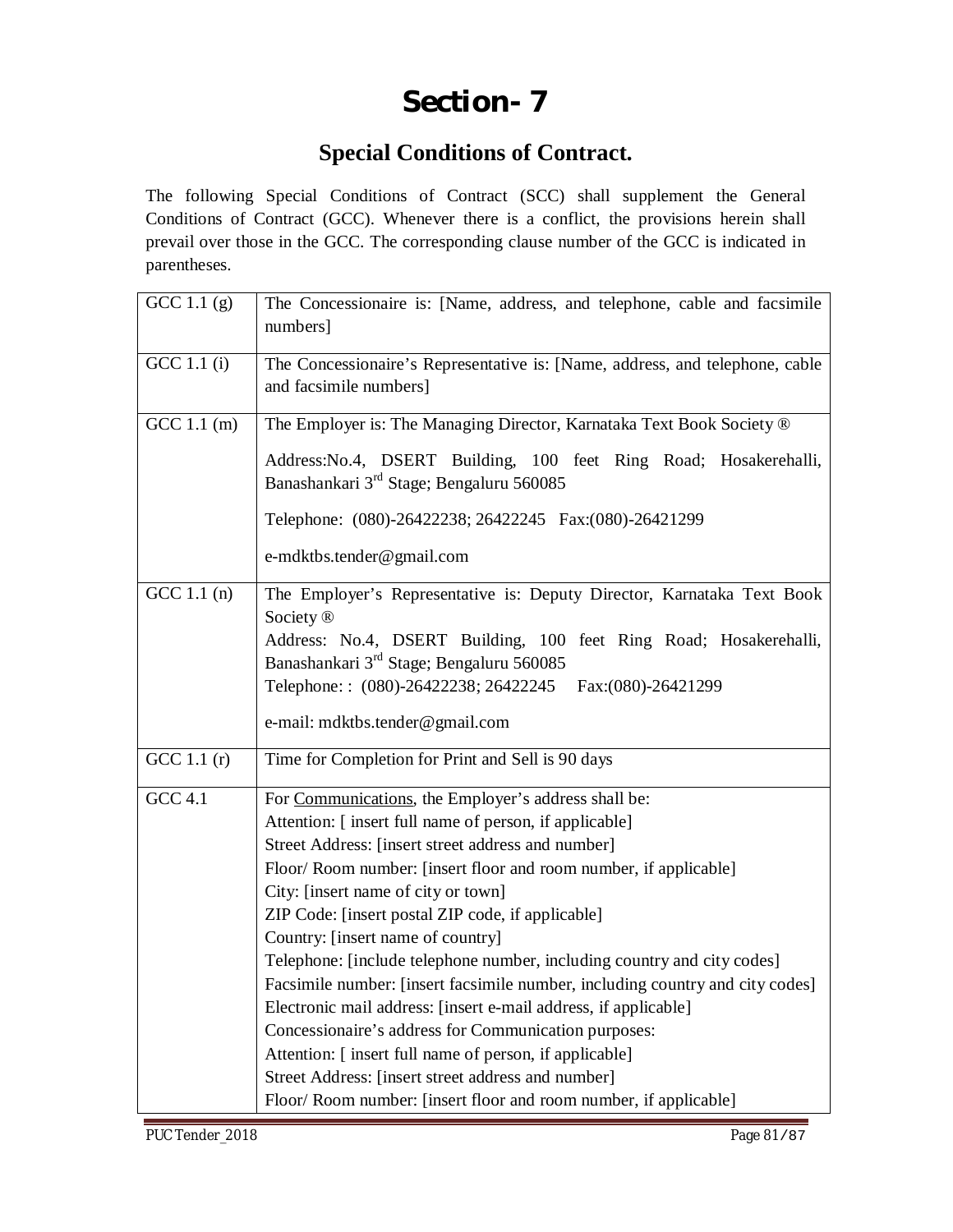|                 | City: [insert name of city or town]                                                                                                                                                                                                                                                                                                                                                                                                                                                                                                                                                                                     |  |  |  |  |
|-----------------|-------------------------------------------------------------------------------------------------------------------------------------------------------------------------------------------------------------------------------------------------------------------------------------------------------------------------------------------------------------------------------------------------------------------------------------------------------------------------------------------------------------------------------------------------------------------------------------------------------------------------|--|--|--|--|
|                 | ZIP Code: [insert postal ZIP code, if applicable]                                                                                                                                                                                                                                                                                                                                                                                                                                                                                                                                                                       |  |  |  |  |
|                 | Country: [insert name of country]                                                                                                                                                                                                                                                                                                                                                                                                                                                                                                                                                                                       |  |  |  |  |
|                 | Telephone: [include telephone number, including country and city codes]                                                                                                                                                                                                                                                                                                                                                                                                                                                                                                                                                 |  |  |  |  |
|                 | Facsimile number: [insert facsimile number, including country and city codes]                                                                                                                                                                                                                                                                                                                                                                                                                                                                                                                                           |  |  |  |  |
|                 | Electronic mail address: [insert e-mail address, if applicable]                                                                                                                                                                                                                                                                                                                                                                                                                                                                                                                                                         |  |  |  |  |
| <b>GCC 5.1</b>  | The Contract shall be interpreted in accordance with the laws of Union of India                                                                                                                                                                                                                                                                                                                                                                                                                                                                                                                                         |  |  |  |  |
|                 | supplanted by the Karnataka local Acts.                                                                                                                                                                                                                                                                                                                                                                                                                                                                                                                                                                                 |  |  |  |  |
|                 |                                                                                                                                                                                                                                                                                                                                                                                                                                                                                                                                                                                                                         |  |  |  |  |
| GCC 6.3         | The dispute settlement mechanism to be applied pursuant to GCC Clause 6.3<br>shall be as follows:                                                                                                                                                                                                                                                                                                                                                                                                                                                                                                                       |  |  |  |  |
|                 |                                                                                                                                                                                                                                                                                                                                                                                                                                                                                                                                                                                                                         |  |  |  |  |
|                 | In case of Dispute or difference arising between the Employer and a<br>(a)<br>domestic Contractor relating to any matter arising out of or<br>connected with this agreement, such disputes or difference shall be<br>settled in accordance with the Arbitration and Conciliation Act,<br>1996, by a Sole Arbitrator. The Sole Arbitrator shall be appointed<br>by agreement between the parties; failing such agreement, by the<br>appointing authority namely the President of the Indian Council of<br>Arbitration, New Delhi. A certified copy of the appointment Order<br>shall be supplied to each of the Parties. |  |  |  |  |
|                 |                                                                                                                                                                                                                                                                                                                                                                                                                                                                                                                                                                                                                         |  |  |  |  |
|                 | Arbitration proceedings shall be held at Bengaluru Karnataka, and<br>(b)<br>the language of the arbitration proceedings and that of all<br>documents and communications between the parties shall be<br>English.                                                                                                                                                                                                                                                                                                                                                                                                        |  |  |  |  |
|                 | The decision of the arbitrator shall be final and binding upon both<br>(c)<br>parties. The cost and expenses of Arbitration proceedings will be<br>paid as determined by the Arbitrator. However, the expenses<br>incurred by each party in connection with the preparation,<br>presentation etc. of its proceedings shall be borne by each party<br>itself.                                                                                                                                                                                                                                                            |  |  |  |  |
|                 | Performance under the contract shall continue during the arbitration<br>(d)<br>proceedings.                                                                                                                                                                                                                                                                                                                                                                                                                                                                                                                             |  |  |  |  |
| <b>GCC 8.1</b>  | The Contractor shall commence work immediately after signing the Contract                                                                                                                                                                                                                                                                                                                                                                                                                                                                                                                                               |  |  |  |  |
|                 | Agreement.                                                                                                                                                                                                                                                                                                                                                                                                                                                                                                                                                                                                              |  |  |  |  |
| <b>GCC 8.2</b>  | The Completion of the Assignment shall be attained within 90 days                                                                                                                                                                                                                                                                                                                                                                                                                                                                                                                                                       |  |  |  |  |
| <b>GCC 11.2</b> | The Contract Price shall be firm and not subject to adjustment.                                                                                                                                                                                                                                                                                                                                                                                                                                                                                                                                                         |  |  |  |  |
| GCC 13.3.1      | The amount of performance security, as a percentage of the Contract Price for                                                                                                                                                                                                                                                                                                                                                                                                                                                                                                                                           |  |  |  |  |
|                 | the Work shall be Ten percent (10%).                                                                                                                                                                                                                                                                                                                                                                                                                                                                                                                                                                                    |  |  |  |  |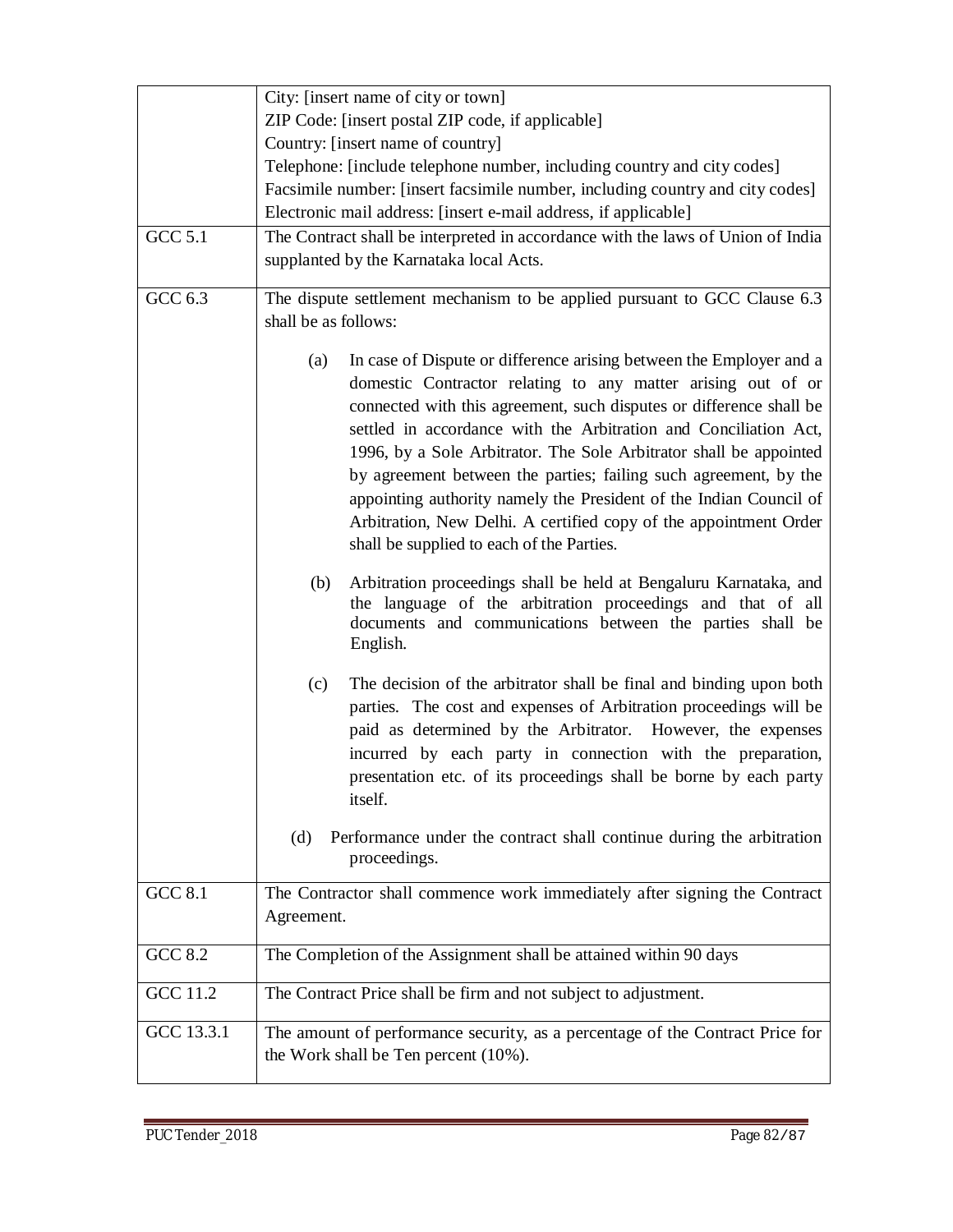| GCC 13.3.2      | The performance security shall be in the forms as Specified in ITT Clause 27                                                                                                                                                                                                                                                                                                                                                                                                                                                                                                                                                                                                                                                                                                                                                                                                                                                                                                                                                                                                                                                                                                                                                                                                                                                                                                                                                                                                                                          |  |  |  |  |
|-----------------|-----------------------------------------------------------------------------------------------------------------------------------------------------------------------------------------------------------------------------------------------------------------------------------------------------------------------------------------------------------------------------------------------------------------------------------------------------------------------------------------------------------------------------------------------------------------------------------------------------------------------------------------------------------------------------------------------------------------------------------------------------------------------------------------------------------------------------------------------------------------------------------------------------------------------------------------------------------------------------------------------------------------------------------------------------------------------------------------------------------------------------------------------------------------------------------------------------------------------------------------------------------------------------------------------------------------------------------------------------------------------------------------------------------------------------------------------------------------------------------------------------------------------|--|--|--|--|
| GCC 18.2        | The form of the program of performance of the Contract shall be: in the form<br>of the critical path method (CPM), the PERT network                                                                                                                                                                                                                                                                                                                                                                                                                                                                                                                                                                                                                                                                                                                                                                                                                                                                                                                                                                                                                                                                                                                                                                                                                                                                                                                                                                                   |  |  |  |  |
| <b>GCC 20.1</b> | <b>Procurement of Materials:</b>                                                                                                                                                                                                                                                                                                                                                                                                                                                                                                                                                                                                                                                                                                                                                                                                                                                                                                                                                                                                                                                                                                                                                                                                                                                                                                                                                                                                                                                                                      |  |  |  |  |
|                 | The Contractor shall procure and use ISI marked materials or those<br>conforming to relevant Bureau of Indian Standards. The Contractor shall<br>produce Manufacturer's test certificates for all the<br>materials. The<br>Concessionaire shall procure Paper manufactured by the Paper Mills as<br>specified in Appendix 6 to the Contract.                                                                                                                                                                                                                                                                                                                                                                                                                                                                                                                                                                                                                                                                                                                                                                                                                                                                                                                                                                                                                                                                                                                                                                          |  |  |  |  |
|                 | The Concessionaire shall compulsorily obtain "Mill Certification" regarding<br>the quality of the paper purchased. "Mill Certification" shall be for the general<br>quality of the paper and more specifically regarding the GSM of the paper,<br>brightness of the paper and whether the paper has been manufactured out of<br>virgin pulp.                                                                                                                                                                                                                                                                                                                                                                                                                                                                                                                                                                                                                                                                                                                                                                                                                                                                                                                                                                                                                                                                                                                                                                          |  |  |  |  |
| GCC 21.2.2      | <b>Compliance with labour Regulations:</b>                                                                                                                                                                                                                                                                                                                                                                                                                                                                                                                                                                                                                                                                                                                                                                                                                                                                                                                                                                                                                                                                                                                                                                                                                                                                                                                                                                                                                                                                            |  |  |  |  |
|                 | During continuance of the contract, the Concessionaire shall abide at all times<br>by all existing labour enactments and rules made there under, regulations,<br>notifications and bye laws of the State or Central Government or local<br>authority and any other labour law (including rules), regulations, bye laws that<br>may be passed or notification that may be issued under any labour law in<br>future either by the State or the Central Government or the local authority. The<br>Concessionaire shall keep the Employer indemnified in case any action is<br>taken against the Employer by the competent authority on account of<br>contravention of any of the provisions of any Act or rules made there under,<br>regulations or notifications including amendments. If the Employer is caused<br>to pay or reimburse, such amounts as may be necessary to cause or observe, or<br>for non-observance of the provisions stipulated in the notifications/bye<br>laws/Acts/Rules/regulations including amendments, if any, on the part of the<br>Concessionaire, Employer shall have the right to deduct any money due to the<br>Contractor including his amount of security deposit. The Employer shall also<br>have right to recover from the Concessionaire any sum required or estimated to<br>be required for making good the loss or damage suffered by the Employer.<br>The employees of the Concessionaire in no case shall be treated as the<br>employees of the Employer at any point of time |  |  |  |  |
| GCC 24.2        | Applicable rate for liquidated damages for non completion of the Printing and<br>distribution within 90 days: One-half percent of the estimated cost of the<br>Package(s) per week or part thereof and the maximum is Ten percent of<br>contract price.                                                                                                                                                                                                                                                                                                                                                                                                                                                                                                                                                                                                                                                                                                                                                                                                                                                                                                                                                                                                                                                                                                                                                                                                                                                               |  |  |  |  |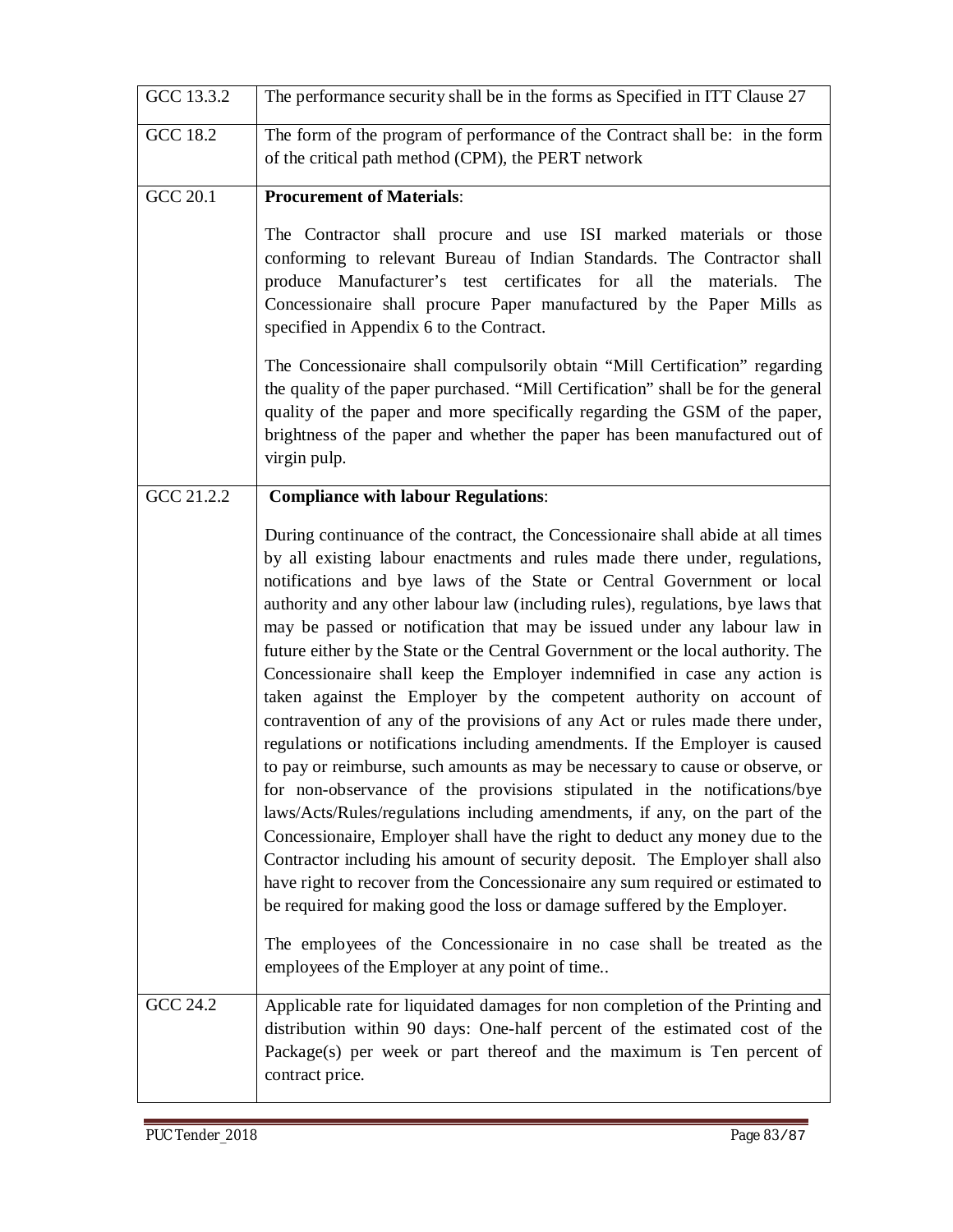| <b>GCC 36</b> | Add the new GCC Clause 36 as under:                                                                                                                                                                                                                                                                                                                                                                                                                                   |
|---------------|-----------------------------------------------------------------------------------------------------------------------------------------------------------------------------------------------------------------------------------------------------------------------------------------------------------------------------------------------------------------------------------------------------------------------------------------------------------------------|
|               | <b>36. Protection of Environment:</b>                                                                                                                                                                                                                                                                                                                                                                                                                                 |
|               | The contractor shall take all reasonable steps to protect the environment on and<br>off the Site and to avoid damage or nuisance to persons or to property of the<br>public or others resulting from pollution, noise or other causes arising as a<br>consequence of his methods of operation.                                                                                                                                                                        |
|               | During continuance of the contract, the concessionaire shall abide at all times<br>by all existing enactments on environmental protection and rules made there<br>under, regulations, notifications and bye-laws of the State or Central<br>Government, or local authorities and any other law, bye-law, regulations that<br>may be passed or notification that may be issued in this respect in future by the<br>State or Central Government or the local authority. |
| GCC37         | Add the new GCC Clause 37 as under:<br>37. Third Party Inspection and Testing:                                                                                                                                                                                                                                                                                                                                                                                        |
|               | The Employer have engaged Department of Printing and Stationeries (DPS) as<br>a Third Party for inspection at the Printers Factory and also at the Distributors<br>and retailers premises. The fee for the third party inspection shall be paid by<br>the Employer.                                                                                                                                                                                                   |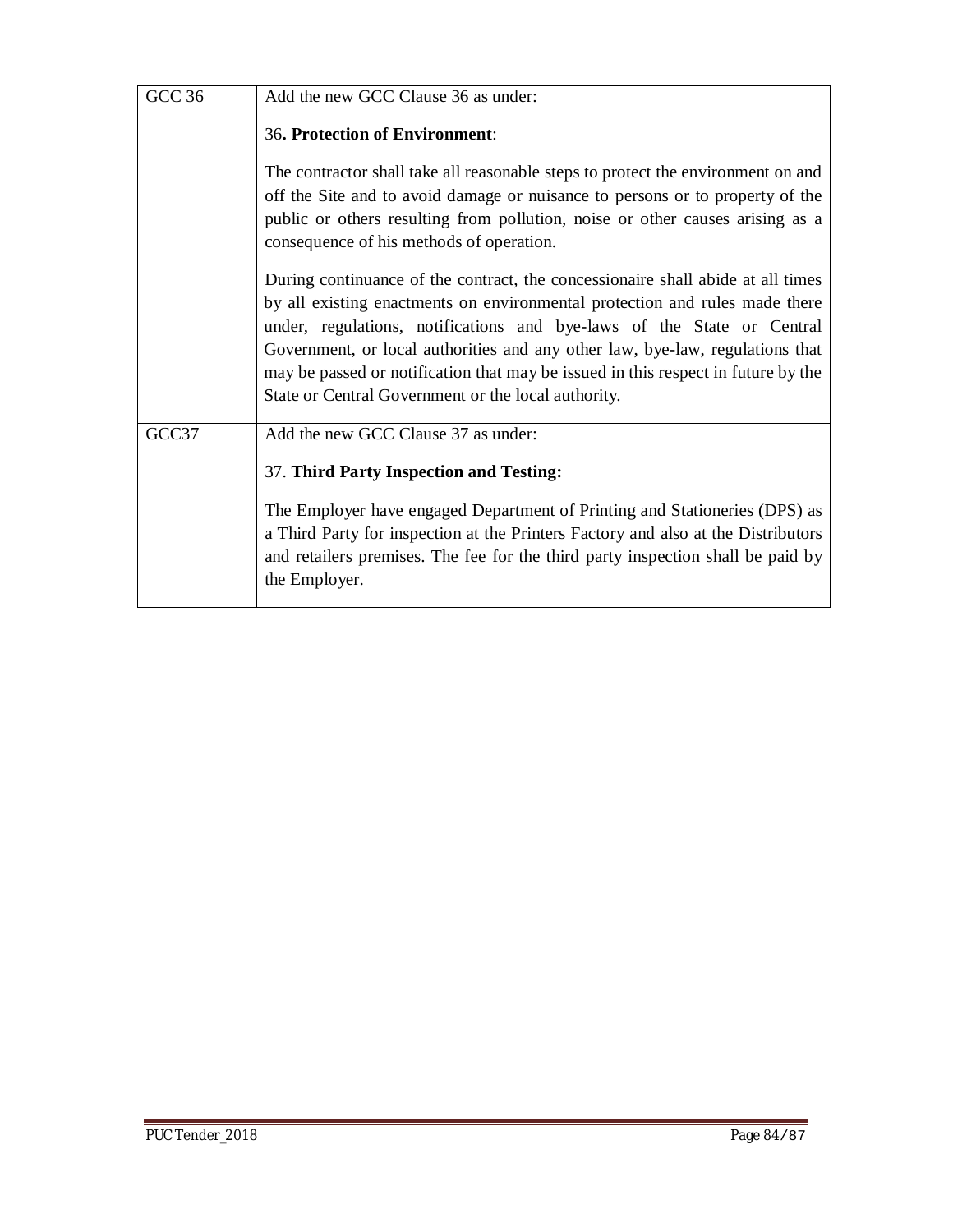# **Section 8**

## **Technical Specifications for the Books.**

#### **A. Inner Text Pages:**

- 1. Only Surface Sized Maplitho paper of 80 gsm or more shall be made use of for inner pages of the books;
- 2. Paper for the text books shall be procured from Paper Mills namely;
	- (a) M/s. West Coast Paper Mills, Dandeli Karnataka;
	- (b) M/s. TNPL, Tamil Nadu;
	- (c) M/s. Andhra Paper Mills, Rajamundry, Andhra Pradesh;
	- (d) M/s. Seshasai Paper and Boards Limited, Erode, Tamil Nadu;
	- (e) M/s. J.K. Paper Mills Ltd, Orissa
	- (g) Century Pulp and Papers,
	- (h) Ballarpur industries limited(BILT)
- 3. The minimum brightness of the paper shall be 80% and minimum opacity shall be 85%;
- 4. Remaining values of the paper shall be conforming to BIS specifications 1848/2007 with latest amendments.

### **B. Binding or Cover Page:**

- 1. Both side coated boards of 220 gsm shall be used for the cover with lamination or UV coating
- 2. The size of the books and colour print specifications shall be as specified vide Schedule of Requirements;
- 3. No books shall be bound by centre pinning. All books are to be perfectly bound;
- 4. The lamination of the Cover shall be done by wet or thermal lamination method with 12 micron BOPP Gloss film. Thermal lamination is a superior method but no weightage will be given for usage of the same.
- 5. Branded Hot melt adhesive compatible for the perfect binding machine shall only be used;
- 6. The Concessionaire shall print the retail price of the book (as approved by the Employer) in a prominent place on the cover page.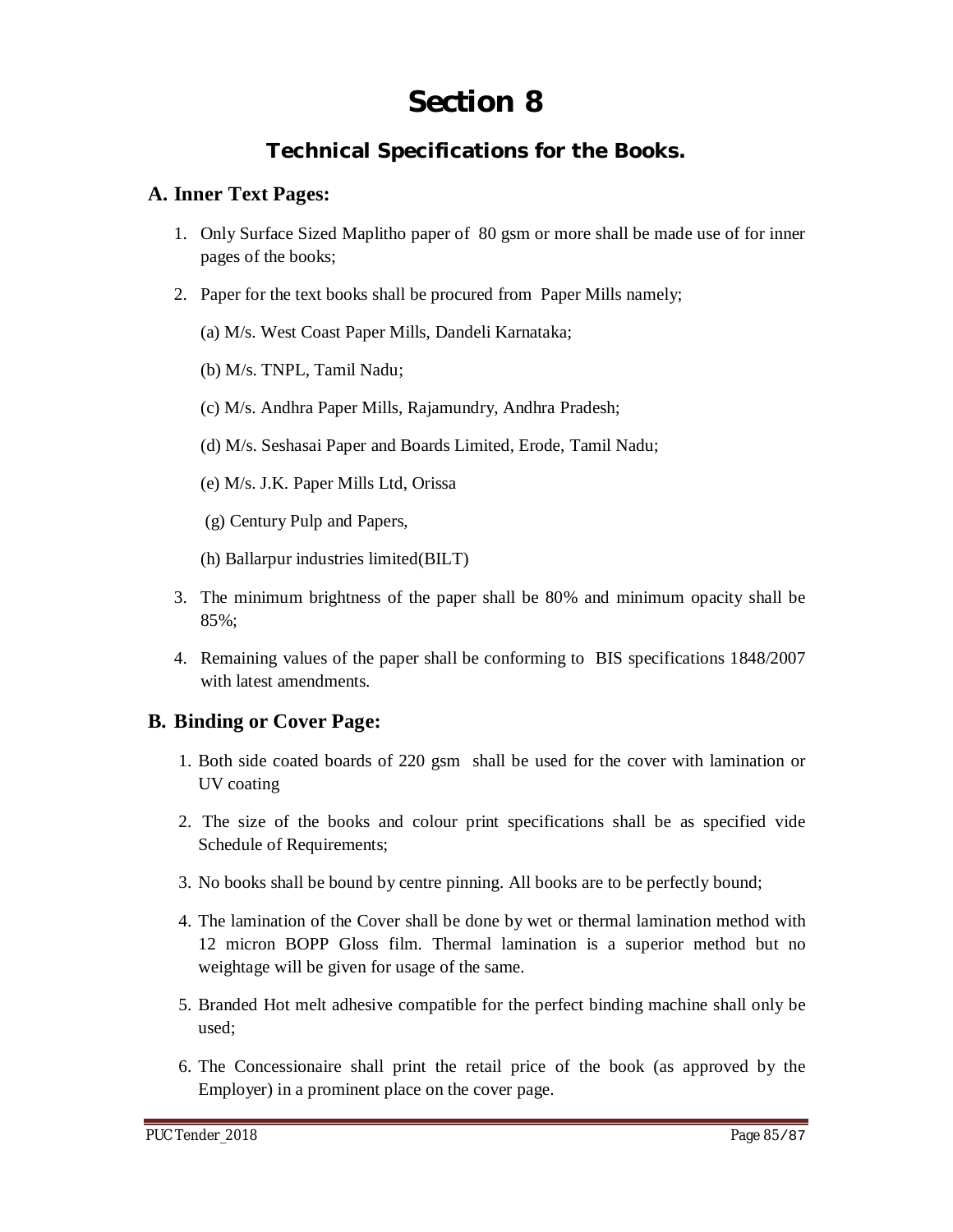## **C. Printing Quality:**

- 1. Printing shall be good and shall have uniform inking of sufficient colour;
- 2. There shall be no aberration of colours, wherever colour printing is done. In other words colour registration shall be flawless;
- 3. The texts shall be strong, legible and readable;
- 4. The printed illustrations shall be clearly well defined;
- 5. The prints shall be free from defects like offsetting, smudging, tilting, mis-register, scumming, slur, ragged prints, light and dark shades etc.;
- 6. The Text book should be in conformity with the approved Dummy
- **D. Book size and Colour:** It shall be as per the Schedule of Requirements and
	- **(a)** For  $1/4^{th}$  Crown size 18.3 cm x 24.5 cm

## **E. Binding Quality:**

Binding shall ensure good appearance, proper cutting, proper cover adhesion, good page strength, no cavity spines, no concave spine, no adhesive running in, no chip out at the head etc.

## **F. Lamination Quality:**

- (a) Lamination shall be of good quality with no air bubbles and wrinkles;
- (b) The adhesive shall be uniformly applied;
- (c) After binding the film shall not detach at creasing and folding points.